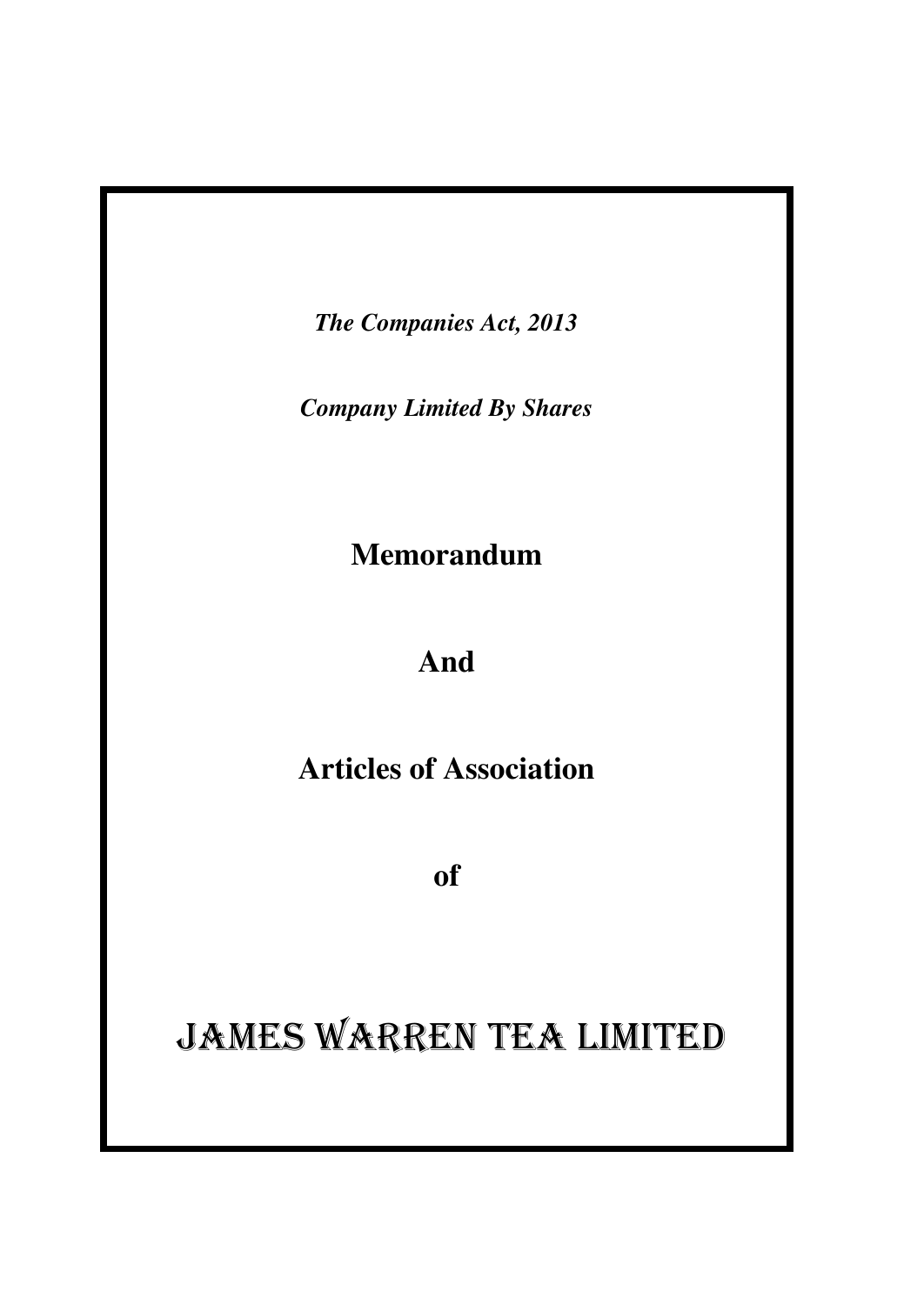## भारत सरकार–कॉर्पोरेट कार्य मंत्रालय

कम्पनी रजिस्ट्रार कार्यालय, असाम, त्रिपुरा, मणिपुर, नागालैंड, मेघालय, अरुणाचल प्रदेश, मिजौराम लिमिटेड कम्पनी के रुप में परिवर्तित होने के परिणामस्वरुप, कम्पनी के नाम में परिवर्तन का नया निगमन प्रमाण-पत्र

कॉर्पोरेट पहचान संख्या : U15491AS2009PLC009345

मैसर्स JAMES WARREN TEA PRIVATE LIMITED

के मामले मे, मैं एतदद्वारा सत्यापित करता हूँ कि मैसर्स

JAMES WARREN TEA PRIVATE LIMITED

जो मूल रुप में दिनांक नौ नवम्बर दो हजार नौ को कम्पनी अधिनियम, 1956 (1956 का 1) के अतंर्गत मैसर्स

DASHABHOOJA MERCANTILE & TOURISM PRIVATE LIMITED

के रुप में निगमित की गई थी, और उसके द्वारा कम्पनी अधिनियम,1956 की धारा 44 के साथ पवित धारा 31/21 की शर्तों के अनुसार विधिवत आवश्यक विनिम्बय दिनांक 29/05/2013 को पारित किया है, उन्नत कम्पनी का नाम परिवर्तित होकर आज मैसर्स JAMES WARREN TEA LIMITED

हो गया है तथा यह प्रमाण-पत्र उक्त अधिनियम की धारा 23(1) के अनुसरण में जारी किया जा रहा है।

यह प्रमाण-पत्र, आज दिनांक उन्नीस जून दो हजार तेरह को शिलांग नगर में जारी किया जाता है।

#### GOVERNMENT OF INDIA - MINISTRY OF CORPORATE AFFAIRS Registrar of Companies, Assam, Tripura, Manipur, Nagaland, Meghalaya, Arunachal Pradesh and Mizoram

#### Fresh Certificate of Incorporation Consequent upon Change of Name on Conversion to Public Limited Company

Corporate Identity Number : U15491AS2009PLC009345

In the matter of M/s JAMES WARREN TEA PRIVATE LIMITED

I hereby certify that JAMES WARREN TEA PRIVATE LIMITED which was originally incorporated on Nineth day of November Two Thousand Nine under the Companies Act, 1956 (No. 1 of 1956) as DASHABHOOJA MERCANTILE & TOURISM PRIVATE LIMITED having duly passed the necessary resolution on 29/05/2013 in terms of Section 31/21 read with Section 44 of the Companies Act, 1956; the name of the said company is this day changed to JAMES WARREN TEA LIMITED and this Certificate is issued pursuant to Section 23(1) of the said Act.

Given at Shillong this Nineteenth day of June Two Thousand Thirteen.

Registrar of Companies, Assam, Tripura, Manipur, Nagaland, Meghalaya, Arunachal Pradesh and Mizoram

कम्पनी रजिस्ट्रार , असाम, त्रिपुरा, मणिपूर, नागालैंड, मेघालय, अरुणाचल प्रदेश, मिजौराम,, \*Note: The corresponding digitally signed by the Reg Authentication of Documents) Rules, 2006. The digitally signed certificate can be verified at the Ministry website (www.mca.gov.in).

कम्पनी रजिस्ट्रार के कार्यालय अभिलेख में उपलब्ध पत्राचार का पता : Mailing Address as per record available in Registrar of Companies office:

JAMES WARREN TEA LIMITED DHOEDAAM TEA ESTATE, P.O BORAHAPJAN. TINSUKIA - 786150. Assam, INDIA

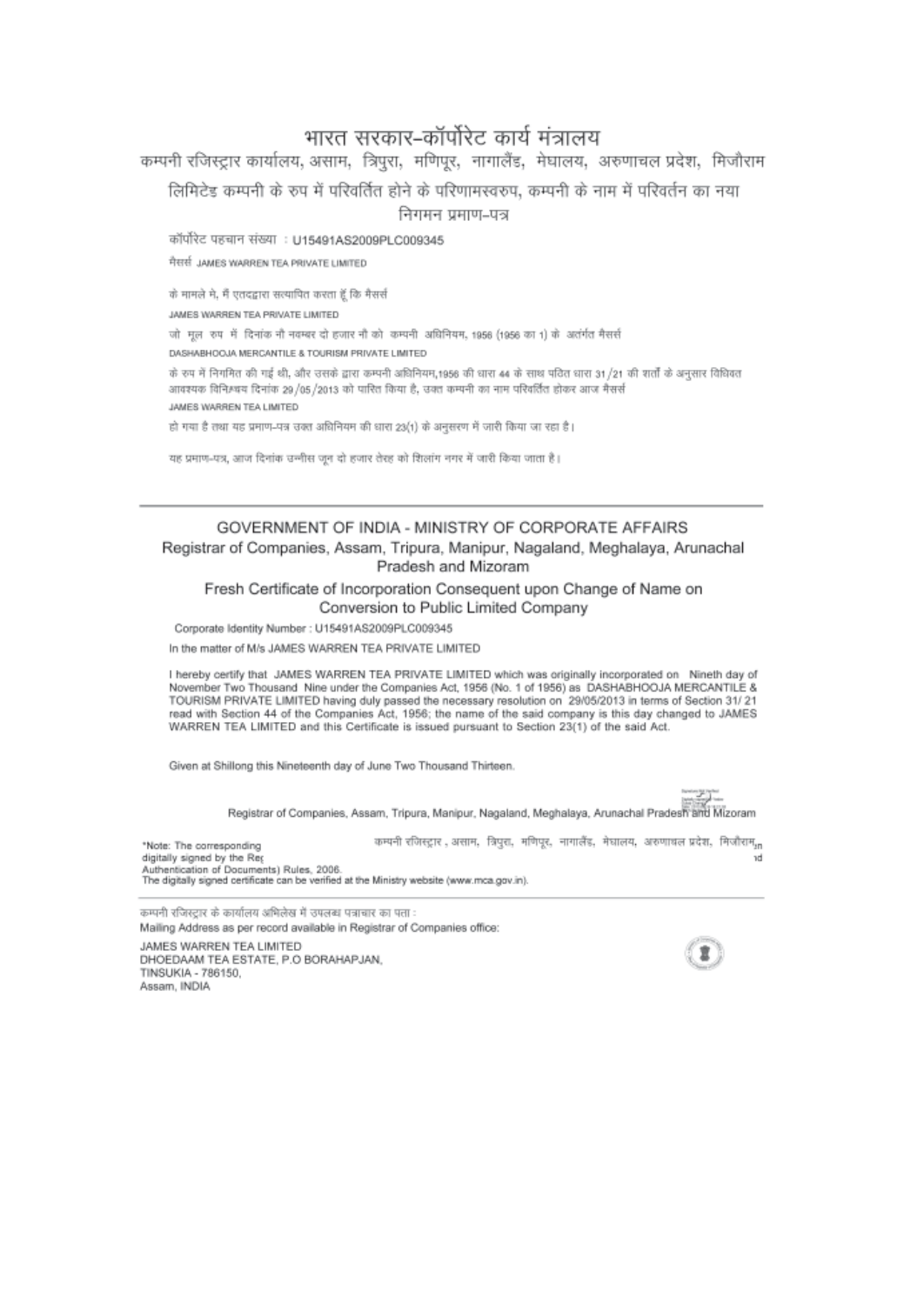## भारत सरकार–कॉर्पोरेट कार्य मंत्रालय

कम्पनी रजिस्टार कार्यालय, असाम, त्रिपुरा, मणिपुर, नागालैंड, मेघालय, अरुणाचल प्रदेश, मिजौराम

#### नाम परिवर्तन के पश्चात नया निगमन प्रमाण-पत्र

कॉर्पोरेट पहचान संख्या :U15491AS2009PTC009345

मैसर्स DASHABHOOJA MERCANTILE & TOURISM PRIVATE LIMITED

के मामले मे, मैं एतदद्वारा सत्यापित करता हूँ कि मैसर्स DASHABHOOJA MERCANTILE & TOURISM PRIVATE LIMITED

जो मूल रुप में दिनांक नौ नवम्बर दो हजार नौ को कम्पनी अधिनियम, 1956 (1956 का 1) के अतंर्गत मैसर्स DASHABHOOJA MERCANTILE & TOURISM PRIVATE LIMITED

के रुप में निगमित की गई थी, ने कम्पनी अधिनियम, 1956 की धारा 21 की शर्तों के अनसार विधिवत आवश्यक विनिश्चय पारित करके तथा लिखित रुप में यह सुचित करके की उसे भारत का अनुमोदन, कम्पनी अधिनियम, 1966 की धारा 21 के साथ पठित, भारत सरकार, कम्पनी कार्य विभाग, नई दिल्ली की अधिसूचना सं सा का नि 507 अधिनांक एस.आर.एन. दिनांक 10/09/2012 के द्वारा प्राप्त हो गया है, उक्त कम्पनी का नाम आज परिवर्तित फंप्प्रे में मैसर्स 24.6.1985 B56187396 JAMES WARREN TEA PRIVATE LIMITED

हो गया है और वह प्रमाण-पन्न, कथित अधिनियम की धारा 23(1) के अनुसरण में जारी किया जाता है।

यह प्रमाण-पत्र शिलांग में आज दिनांक दस सितम्बर दो हजार बारह को जारी किया जाता है।

#### GOVERNMENT OF INDIA - MINISTRY OF CORPORATE AFFAIRS Registrar of Companies, Assam, Tripura, Manipur, Nagaland, Meghalaya, Arunachal Pradesh and Mizoram

Fresh Certificate of Incorporation Consequent upon Change of Name

Corporate Identity Number : U15491AS2009PTC009345

In the matter of M/s DASHABHOOJA MERCANTILE & TOURISM PRIVATE LIMITED

I hereby certify that DASHABHOOJA MERCANTILE & TOURISM PRIVATE LIMITED which was originally incorporated on Nineth day of November Two Thousand Nine under the Companies Act, 1956 (No. 1 of 1956) as DASHABHOOJA MERCANTILE & TOURISM PRIVATE LIMITED having duly passed the necessary resolution in terms of Section 21 of the Companies Act, 1956 and the approval of the Central Government signified in writing having been accorded thereto under Section 21 of the Companies Act, 1956, read with Government of India, Department of Company Affairs, New Delhi, Notification No. G.S.R 507 (E) dated 24/06/1985 vide SRN B56187396 dated 10/09/2012 the name of the said company is this day changed to JAMES WARREN TEA PRIVATE LIMITED and this Certificate is issued pursuant to Section 23(1) of the said Act.

Given at Shillong this Tenth day of September Two Thousand Twelve.



Registrar of Companies, Assam, Tripura, Manipur, Nagaland, Meghalaya, Arunachal Pradesh and Mizoram

कम्पनी रपिस्ट्रार, असान, त्रिपुरा, मणिपुर, नागालैंड, मेघालय, अरुणाचल प्रदेश, मिजीराम

digitally signed by the Registrar through a system generated digital signature under rule 5(2) of the Companies (Electronic Filing and Authentication of Documents) Rules, 2006.

The digitally signed certificate can be verified at the Ministry website (www.mca.gov.in).

कम्पनी रजिस्ट्रार के कार्यालय अभिलेख में उपलब्ध पत्राचार का पता : Mailing Address as per record available in Registrar of Companies office: JAMES WARREN TEA PRIVATE LIMITED DHOEDAAM TEA ESTATE, P.O BORAHAPJAN, TINSUKIA - 786150, Assam, INDIA

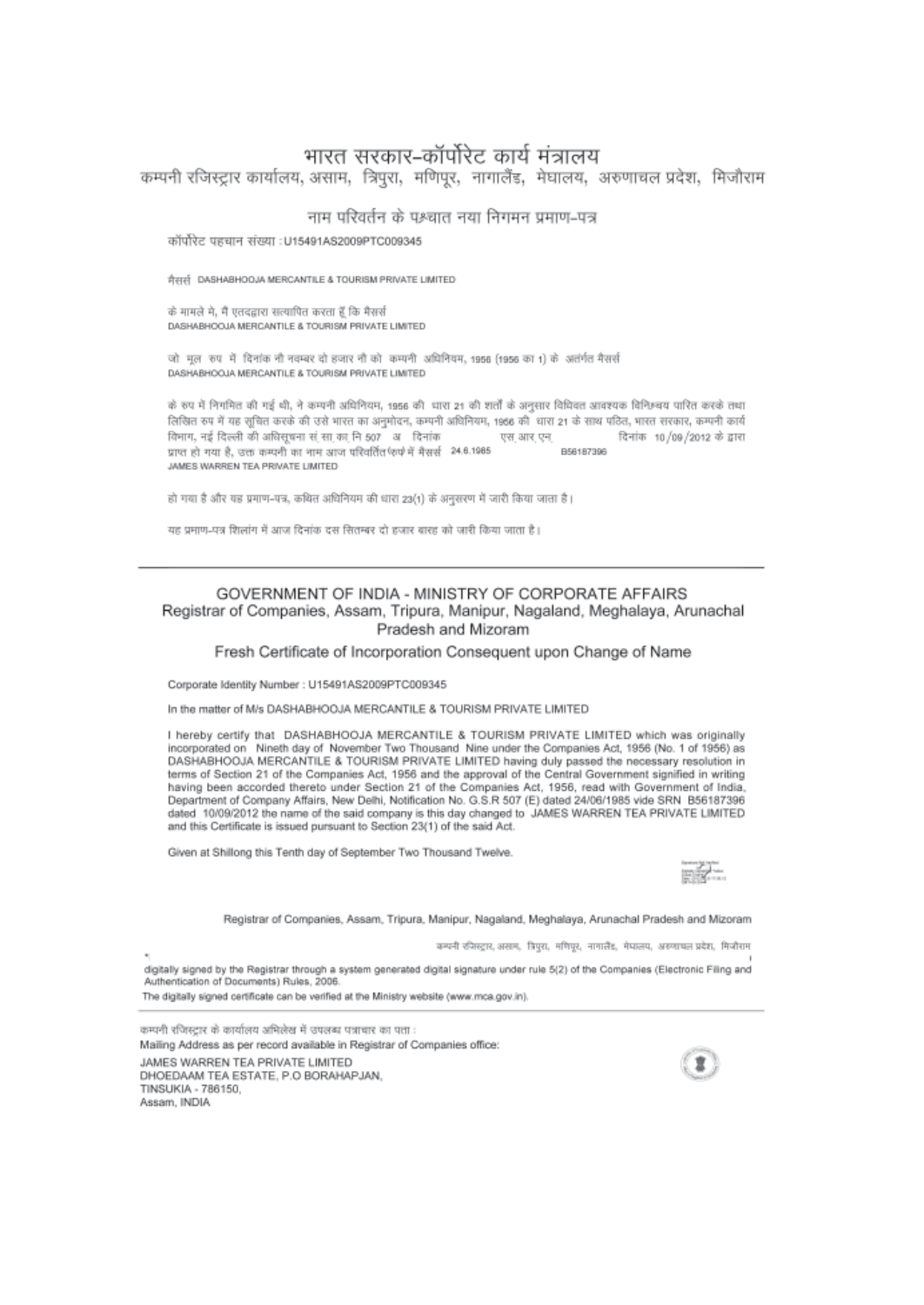## भारत सरकार-कॉर्पोरेट कार्य मंत्रालय

कम्पनी रजिस्ट्रार कार्यालय, असाम, त्रिपुरा, मणिपुर, नागालैंड, मेघालय, अरुणाचल प्रदेश, मिजौराम

कम्पनी अधिनियम, 1956 की धारा 18 (1) (क)

उद्देश्य-खंडों में परिवर्तन की पुष्टि हेतु विशेष विनिश्चय के पंजीकरण का प्रमाण-पत्र

कॉर्पोरेट पहचान संख्या : U15491AS2009PTC009345

मैसर्स DASHABHOOJA MERCANTILE & TOURISM PRIVATE LIMITED

के अंशधारकों ने दिनांक 10/08/2012 को आयोजित की गई वार्षिक / असाधारण बैठक में एक विशेष विनिश्चय पारित करके कम्पनी अधिनियम,1956 (1956 का 1) की धारा 18 (1) का अनुपालन करते हुए अपने संगम-ज्ञापन के प्रावधानों में परिवर्तन कर लिया है।

मैं, एतदद्वारा सत्यापित करता हूँ कि उक्त विशेष विनिश्चय की प्रतिलिपि, यथा परिवर्तित संगम-ज्ञापन के साथ, आज पंजीकृत कर ली गई है।

शिलांग में यह प्रमाण-पत्र, आज दिनांक दस सितम्बर दो हजार बारह को जारी किया जाता है।

#### GOVERNMENT OF INDIA - MINISTRY OF CORPORATE AFFAIRS Registrar of Companies, Assam, Tripura, Manipur, Nagaland, Meghalaya, Arunachal Pradesh and Mizoram

#### SECTION 18(1)(A) OF THE COMPANIES ACT, 1956

#### Certificate of Registration of the Special Resolution Confirming Alteration of Object Clause(s)

Corporate Identity Number : U15491AS2009PTC009345

The share holders of M/s DASHABHOOJA MERCANTILE & TOURISM PRIVATE LIMITED having passed Special Resolution in the Annual/Extra Ordinary General Meeting held on 10/08/2012 altered the provisions of its Memorandum of Association with respect to its objects and complied with the Section (18)(1) of the Companies Act, 1956 (No. 1 of 1956).

I hereby certify that the said Special Resolution together with the copy of the Memorandum of Association as altered has this day been registered.

Given at Shillong this Tenth day of September Two Thousand Twelve.



Registrar of Companies, Assam, Tripura, Manipur, Nagaland, Meghalaya, Arunachal Pradesh and Mizoram

कम्पनी रजिस्ट्रार , असाम, त्रिपुरा, मणिपूर, नागालैंड, मेघालय, \*Note: The corresponding form has been approved by PRIM SINGH SYIEM, Registrar of Companies and this certificate has been<br>digitally signed by the Registrar through a system generated digital signature under rule 5(2) of th Authentication of Documents) Rules, 2006.

The digitally signed certificate can be verified at the Ministry website (www.mca.gov.in).

कम्पनी रजिस्ट्रार के कार्यालय अभिलेख में उपलब्ध पत्राचार का पता : Mailing Address as per record available in Registrar of Companies office: DASHABHOOJA MERCANTILE & TOURISM PRIVATE LIMITED DHOEDAAM TEA ESTATE, P.O BORAHAPJAN, TINSUKIA - 786150, Assam, INDIA

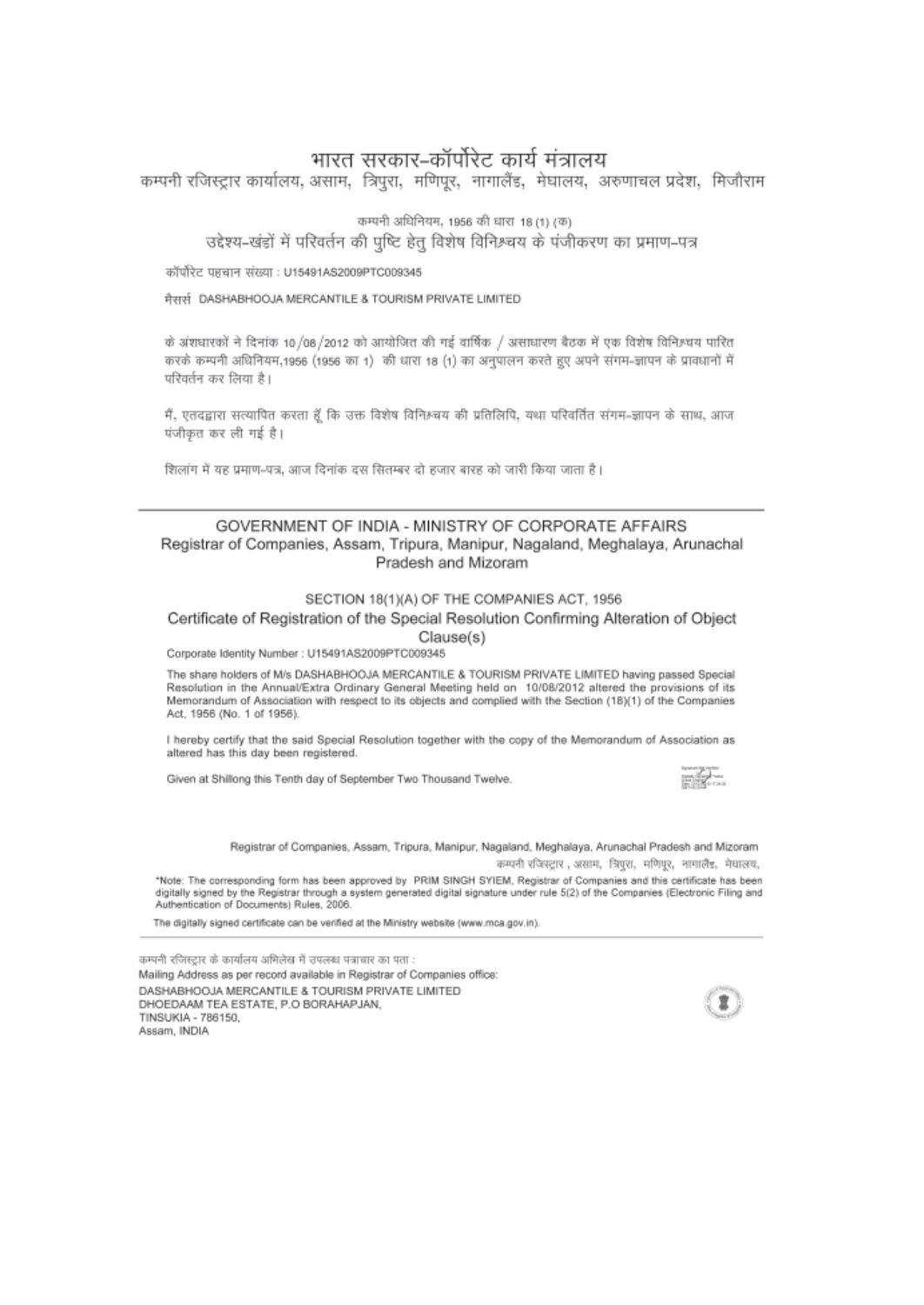| 紫紫紫紫紫紫紫紫紫紫紫紫紫                                                                                                                                                                                                       |  |  |  |  |
|---------------------------------------------------------------------------------------------------------------------------------------------------------------------------------------------------------------------|--|--|--|--|
|                                                                                                                                                                                                                     |  |  |  |  |
|                                                                                                                                                                                                                     |  |  |  |  |
|                                                                                                                                                                                                                     |  |  |  |  |
| प्रारुप 1                                                                                                                                                                                                           |  |  |  |  |
| पंजीकरण प्रमाण–पत्र                                                                                                                                                                                                 |  |  |  |  |
| कॉर्पोरेट पहचान संख्या : U52590AS2009PTC009345<br>2009 - 2010                                                                                                                                                       |  |  |  |  |
| मैं एतदद्वारा सत्यापित करता हूँ कि मैसर्स                                                                                                                                                                           |  |  |  |  |
| DASHABHOOJA MERCANTILE & TOURISM PRIVATE LIMITED                                                                                                                                                                    |  |  |  |  |
| का पंजीकरण, कम्पनी अधिनियम 1956 (1956 का 1) के अतंर्गत आज किया जाता है और यह<br>कम्पनी प्राइवेट लिमिटेड है।                                                                                                         |  |  |  |  |
| यह निगमन-पत्र आज दिनांक नौ नवम्बर दो हजार नौ को मेरे हस्ताक्षर से शिलांग में जारी किया जाता है।                                                                                                                     |  |  |  |  |
|                                                                                                                                                                                                                     |  |  |  |  |
| Form 1                                                                                                                                                                                                              |  |  |  |  |
| Certificate of Incorporation                                                                                                                                                                                        |  |  |  |  |
| Corporate Identity Number: U52590AS2009PTC009345<br>2009 - 2010<br>I hereby certify that DASHABHOOJA MERCANTILE & TOURISM PRIVATE<br>LIMITED is this day incorporated under the Companies Act, 1956 (No. 1 of 1956) |  |  |  |  |
| and that the company is private limited.                                                                                                                                                                            |  |  |  |  |
| Given under my hand at Shillong this Nineth day of November Two Thousand<br>Nine.                                                                                                                                   |  |  |  |  |
| (GULAB CHAND YADAV)                                                                                                                                                                                                 |  |  |  |  |
| कम्पनी रजिस्ट्रार /Registrar of Companies<br>असाम, त्रिपुरा, मणिपूर, नागालैंड, मेघालय, अरुणाचल प्रदेश, मिजौराम<br>Assam, Tripura, Manipur, Nagaland, Meghalaya, Arunachal Pradesh and Mizoram                       |  |  |  |  |
| कम्पनी रजिस्ट्रार के कार्यालय अभिलेख में उपलब्ध पत्राचार का पता :                                                                                                                                                   |  |  |  |  |
| Mailing Address as per record available in Registrar of Companies office:<br>DASHABHOOJA MERCANTILE & TOURISM PRIVATE LIMITED<br>DA-DHARA, BAMUNCHUBURI,<br>TEZPUR - 784001.                                        |  |  |  |  |
| Assam, INDIA                                                                                                                                                                                                        |  |  |  |  |
|                                                                                                                                                                                                                     |  |  |  |  |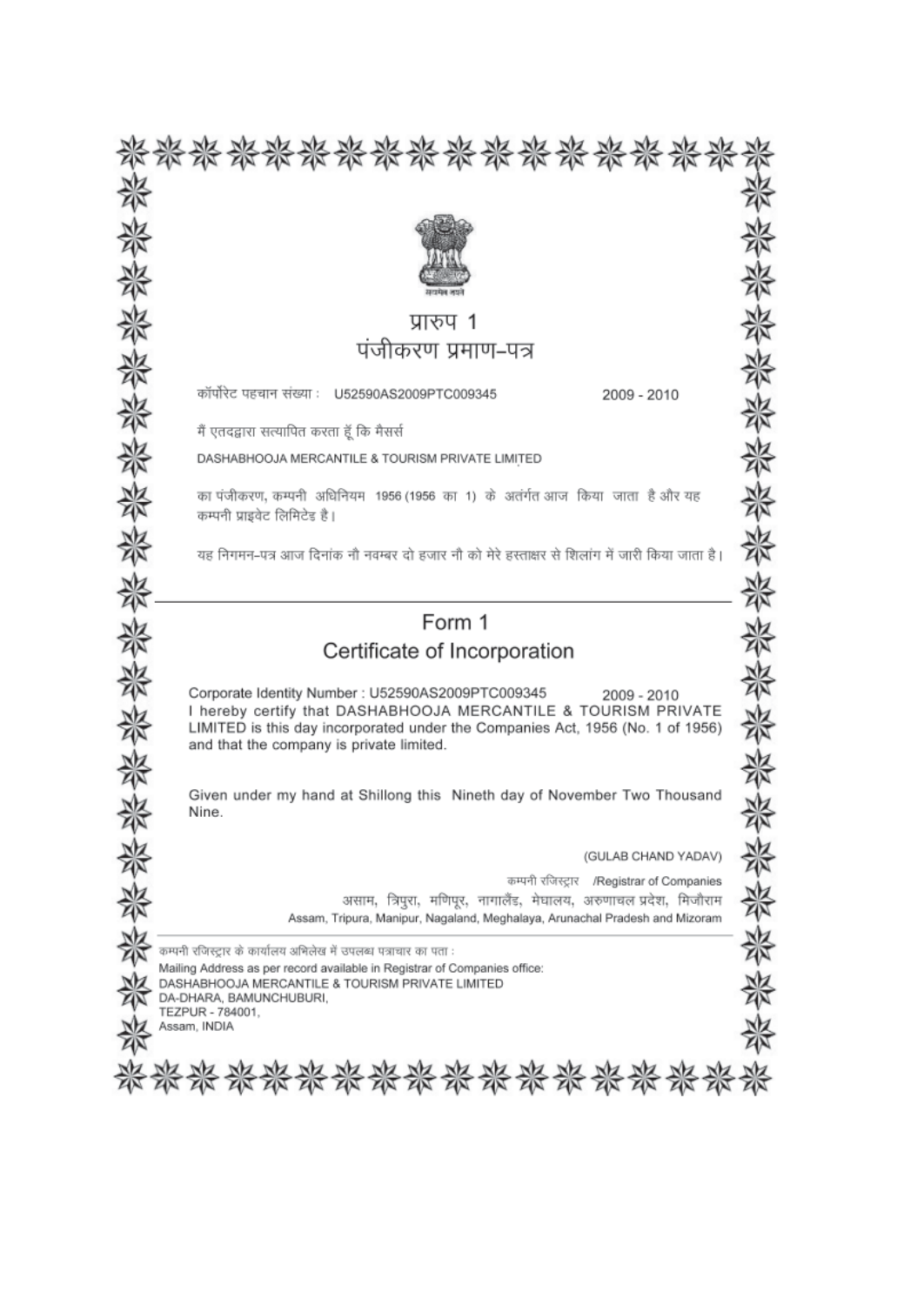# **UNDER THE COMPANIES ACT, 1956 PUBLIC COMPANY LIMITED BY SHARES MEMORANDUM OF ASSOCIATION**

## **OF**

## **JAMES WARREN TEA LIMITED**

I. The name of the Company is "JAMES WARREN TEA LIMITED."

II. The registered office of the company shall be situated in the state of Assam

III. The objects for which the company is established are as follows:-

## (A). **THE MAIN OBJECTS WHICH TO BE PURSUED BY THE COMPANY ON ITS INCORPORATION ARE:-**

*Manufacturers of and dealers in tea, coffee, etc, tea processing machinery and business as warehouse, insurance agents, etc.,* 

1. To grow, cultivate, manufacture, treat, cure, blend, process, win, buy, sell and deal in tea or coffee, whether in bulk, packet or concentrated forms, cinchona, cocoa, rubber, tea seed and clones, citronella, palmarosa, all medical plants, herbs, all other essential commercial oils of every description their byproducts and derivates, timber, and other produce, whether of spontaneous growth or not, and to carry on the business of planters in all its branches; to manufacture, buy and sell machinery of all kinds and description for processing of tea, coffee, cinchona, cocoa, essential oils, or rubber, chest boxes, packets and other articles used in or with cultivation, manufacture, packing or sale of tea coffee, cinchona, cocoa; to carry on business as warehousemen, shippers, exporters and insurance agents of the products as aforesaid, and to carry on and work the business of cultivators, winners and buyers of every kind of vegetable, mineral and other allied produce of the soil; to prepare, manufacture and render marketable any such produce and to sell, export, dispose of and deal in any such produce, either in its prepared, manufactured or raw state and either by whole sale or retail; and in connection with all or any of the business aforesaid to acquire by amalgamation, purchase, take-over or otherwise the whole or part of the assets, liabilities and undertaking in India or elsewhere of any other company, body corporate, firm, association or person.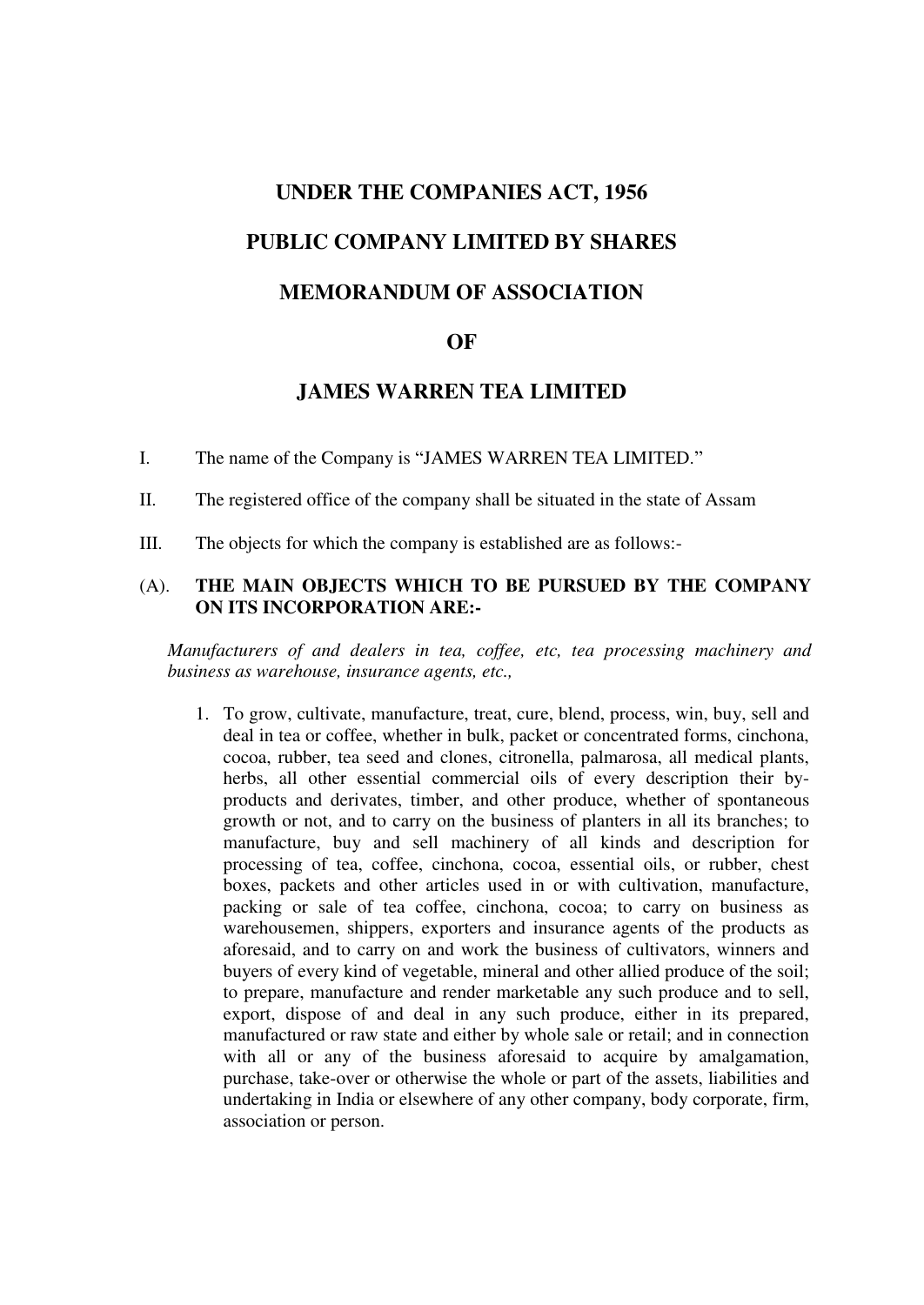## (B). **THE OBJECTS INCIDENTAL OR ANCILLARY TO THE ATTACHMENT OF THE MAIN OBJECT OF THE COMPANY ARE:-**

## *Construct and superintend buildings, office, structures*

1. To purchase, acquire, hire, build, construct, improve, alter, maintain, enlarge, equip, pull down, remove or replace and to work, manage and control any building, office, factories mills including saw mills, shops, machinery, plant, engine, motor cars, omnibus, motor lorries, ships of every description including hydrofoils and amphibians, utensils, road, ways, tramways, railways, branches or siding, rolling stocks, bridges, reservoirs, water courses, electric works and other works and conveniences, which may seen calculated directly or indirectly to advance the main objects of the Company and to join with any other person or company in doing any of these things anywhere in the world.

## *Import and purchase of machinery, development of India.*

2. To import and purchase any machinery, implements, materials, articles and store and to do all things for developing the resources of the property, estate and land by clearing, draining, fencing cultivating, planting, manufacturing, forming or by any other manner as the Company may think best for the achievement of the Company's main objects.

*Purchase, lease, exchange of estates and to develop plant, cultivate estate property, etc.* 

3. To purchase, take on lease or tenancy or in exchange, hire take option over or otherwise acquire any estate including estates on all or any part of which tea coffee, rubber and other plants, trees or crops have been or may be planted or interest whatsoever and to hold, develop, plant, improve, manage, work, cultivate, deal with and turn to account concession, grants, decrees, licences, privileges, claims, option lease, property real or personal or rights or powers of any kind which may appear to be necessary or convenient for the attainment of the main objects of the Company and to purchase, charter, hire building or otherwise acquire crafts, vehicles of any or ever sort description for use on or under land or water or in the air and to employ the same in connection with the business of the Company.

## *Other business, manufacturing or otherwise*

4. To carry on any other business whether manufacturing or otherwise that may seem to the Company capable of being conveniently carried on in connection with the main objects or calculated directly or indirectly to enhance the value of or render profitable any of the Company's property or right or which it may be advisable or turning to account any property, real or personal belonging to the Company or in which the Company may be interested and to do all or any of the above things, either as principals, agents, trustees, contractors or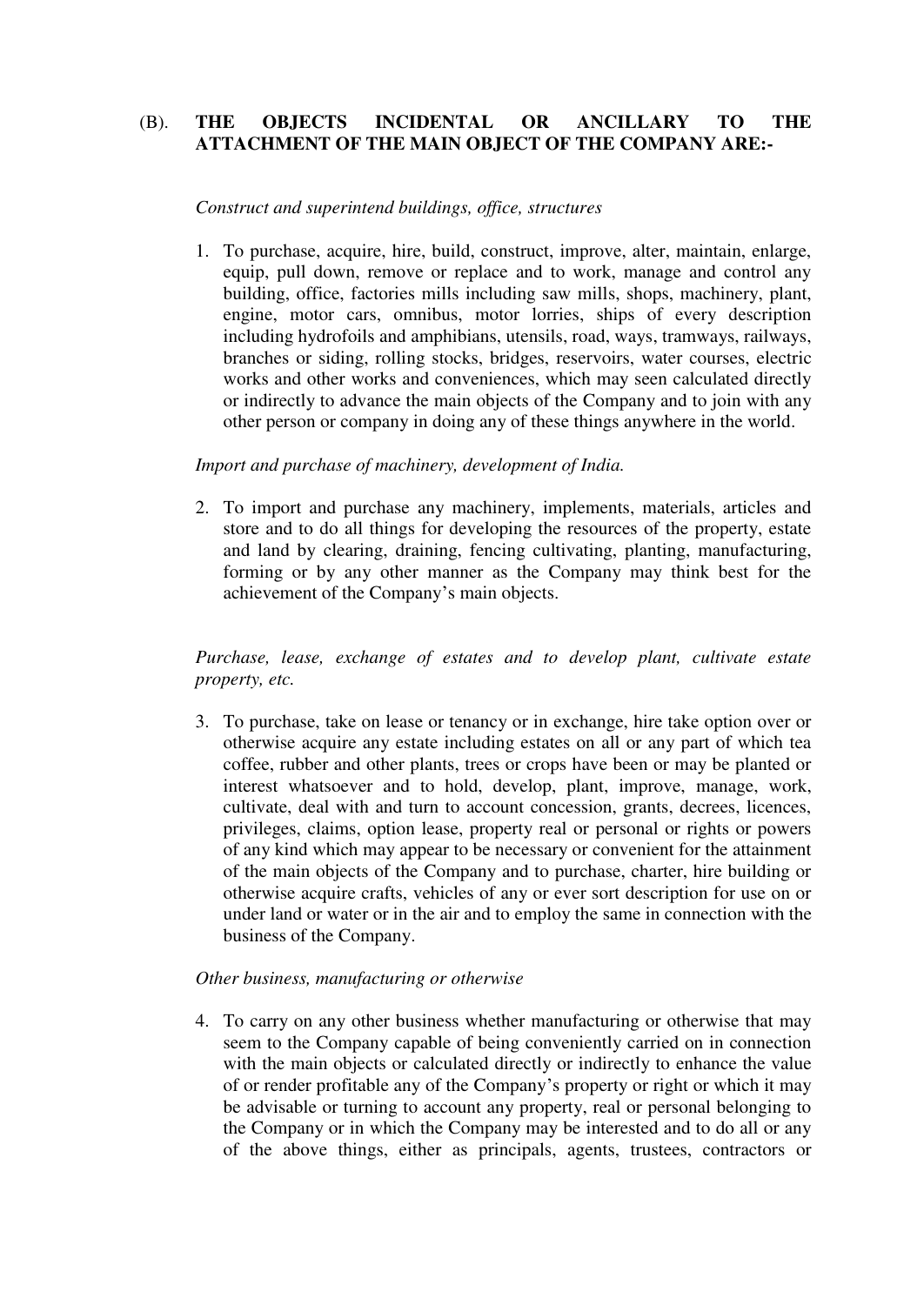otherwise, and either alone or in conjunction with others, and either by or through agents, sub-contractors, trustee or otherwise.

## *Technical information and know how.*

5. To acquire from any person or body corporate or un-incorporate, whether in India or elsewhere, technical information, processes, engineering, manufacturing and operating data, plans, lay outs and blue prints useful for the design, erection and operation of plant required for attaining the main objects of the Company and to acquire any grant or license and other right and benefit in connection therewith.

## *Disposal of undertaking and property of Company.*

6. To sell, exchange, mortgage, let on lease, royalty or tribute, grant licences, easements, options and other rights over and in any other manner deal with or dispose of the whole or any part of the undertaking, property, assets, rights and effects of the Company for such consideration as may be thought fit and in particular for stocks, shares, whether fully or partly paid up, or securities of any other company.

## *Payment for property and services*

7. To pay for any rights or property acquire by the Company and to remunerate any person, firm or body corporate rendering services to the Company either by cash payment or by allotment to him or them of shares or securities, of the Company as paid up in full or part or otherwise.

## *Advance, deposits and loans*

8. To lend and advance money, either with or without security and give credit to such persons (including Government) and upon such terms and condition as the Company may think fit.

## *Financial and commercial obligation*

9. To undertake financial and commercial obligations, transactions and operations of all kinds.

## *Guarantee*

10. To guarantee the performance of any contract or obligations of and the payment of money unsecured or secured of, or interest on any securities of, any company, corporation, firm or person in any case in which such guarantee may be considered likely directly or indirectly to further the main objects of the Company or the interests of its shareholders.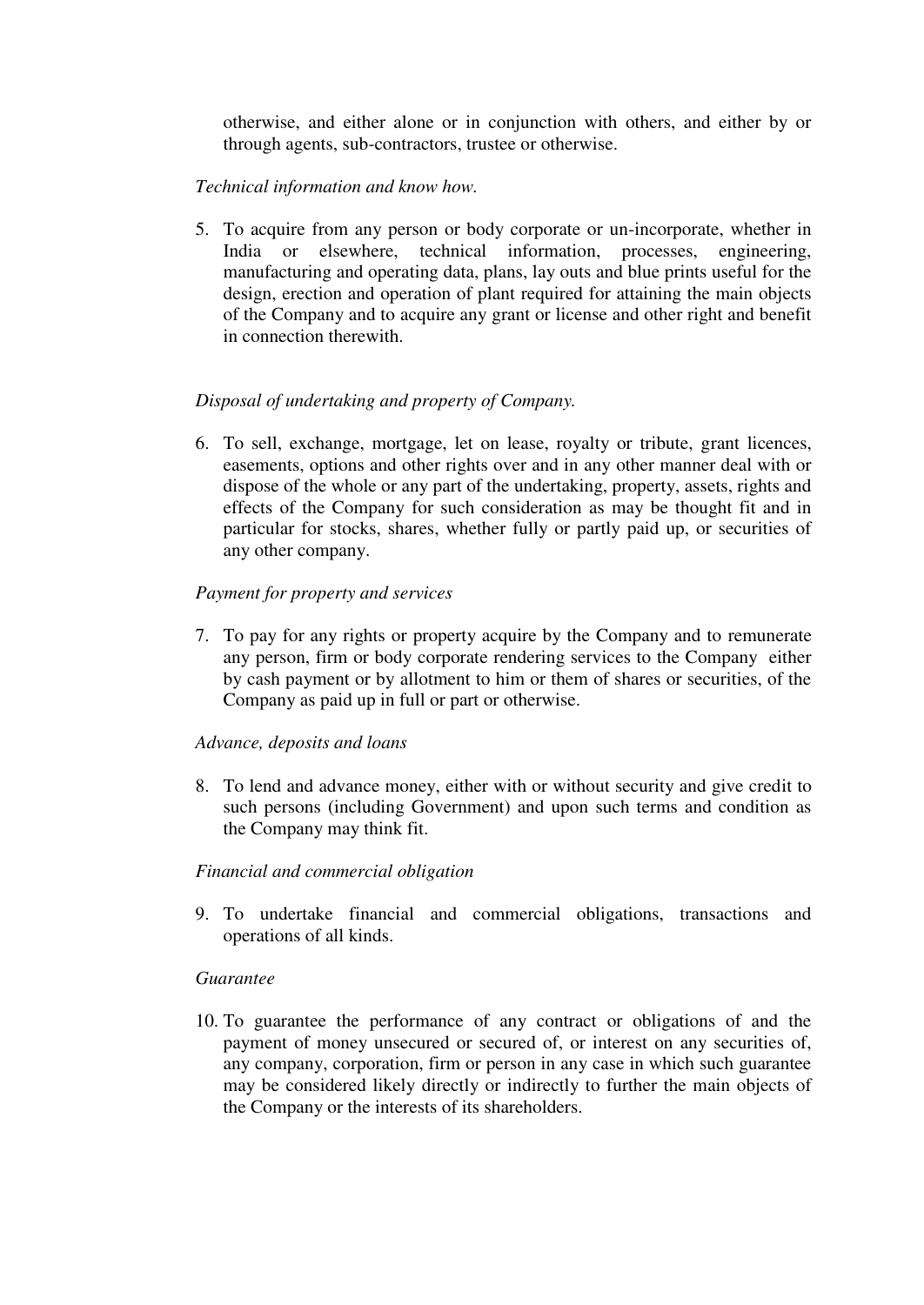## *Investment*

11. To invest any money of the company in such investments (other than shares or stock in the Company) as May though proper and to hold, sell or otherwise deal with such investment.

## *Borrowing*

12. To receive money on deposit or loan and borrow or raise money in such manner as the Company shall think fit and in particular by the issue of debenture, or debenture stock (perpetual or otherwise) and to secure the repayment of any money borrowed, raised or owing by mortgage, charge or lien upon all or any of the property or assets of the Company (both present and future), including its uncalled capital, and also by a similar mortgage, charge or any other person or company of any obligation undertaken by the Company or any other person or Company as the case may be.

## *Negotiable instruments*

13. To draw, make, accept, endorse, discount, negotiate, execute and issue bills of exchange, promissory notes, bills of lading, warrants, debentures and other negotiable or transferable instruments or securities.

#### *Patents, etc.*

14. To apply for purchase or otherwise acquire and protect, prolong and renew in any part of the world, any patents, patent rights brevets d'invention, trademarks, design, licences, protections, concessions and the like conferring any exclusive or non exclusive or limit right to their use or any secret or other information as to any invention, process or privilege which may seem capable of being used for any of the purpose of the Company or the acquisition of which may seem calculated directly or indirectly to benefited the Company and to use exercise, develop, or grant licence or privileges in respect of, or otherwise turn to account, the property, right and information so acquired.

## *Improvement of patents and other rights*

15. To expend money in experimenting on and testing and in improving or seeking to improve any patents, rights, inventions, discoveries, process or information to the Company or which the Company may acquire or propose to acquire.

## *Research laboratories, college and provision of lectures*

16. To establish, provide, maintain and conduct research and other laboratories, training college, school, and other institution for the training, education and instruction of student and others who may desire to avail themselves of the same and to provide for the delivery and holding of lectures, demonstrations, exhibitions, classes, meeting and conferences in connection therewith.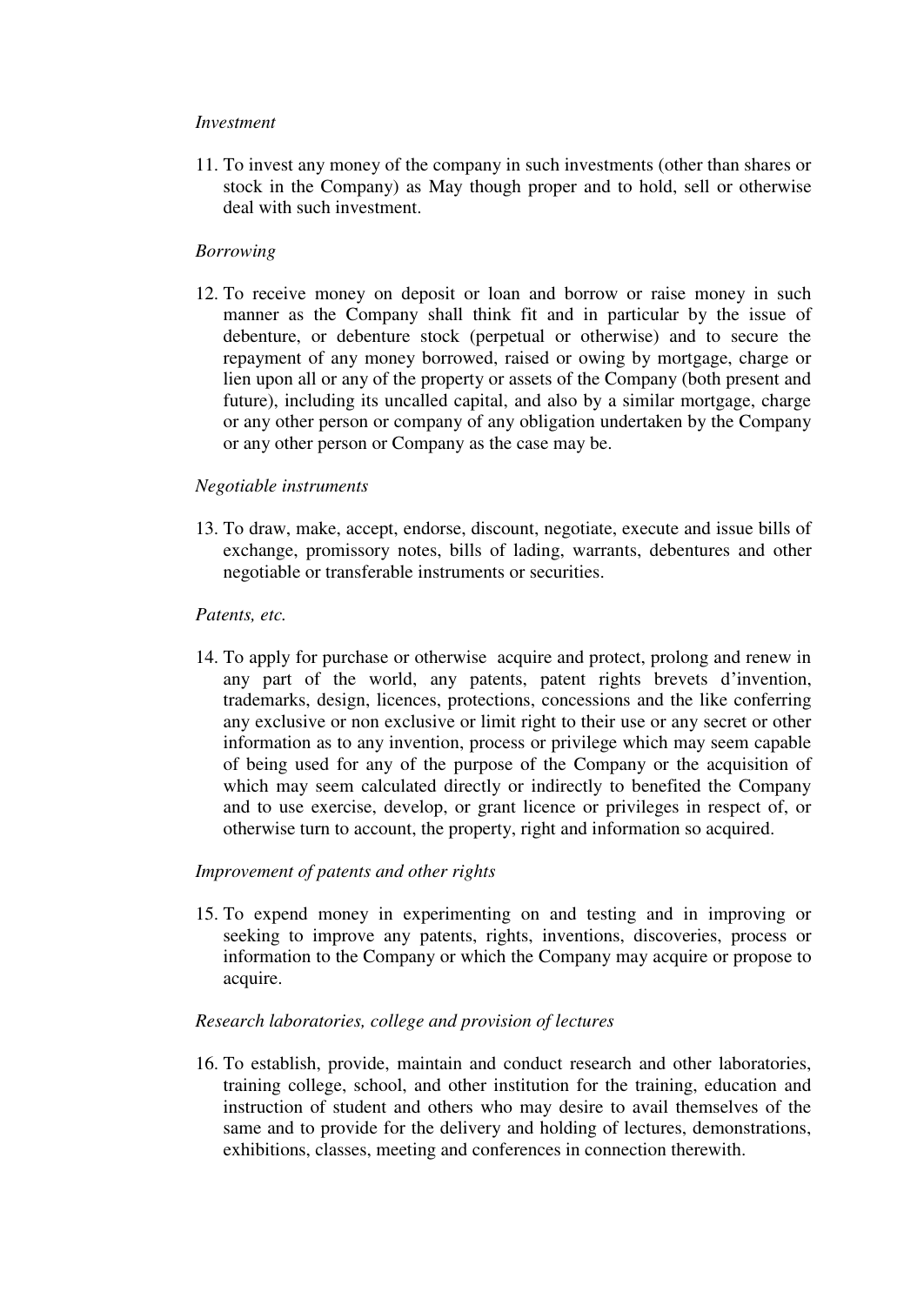## *Acquire and undertake business*

17. To acquire and undertake all or any part of the business property and liabilities of any person or company carrying on or proposing to carry on any business which this Company is authorized to carry on or possessed of property suitable for the purpose of the Company or which can be carried on in conjunction therewith or which is capable of being conducted so as directly or indirectly to benefit the Company.

## *Registration of Company outside India*

18. To procure the registration or recognition of the Company in under the laws of any place outside India and to open branches of the Company at any place whether in India or outside India.

## *Promotion*

19. To form, incorporate or promote any company or companies, whether in India or elsewhere, having amongst its or their objects the acquisition of all or any of the assets or control or development of the Company or any other objects which in the opinion of the Company could or might directly or indirectly assist the Company in the development of its properties or otherwise prove advantageous to the Company and to pay all of the costs and expenses incurred in connection with any such promotion or incorporation and to remunerate any person or company in any manner it shall think fit for services rendered or be rendered in obtaining subscription for or for guaranteeing the subscriptions of or placing of any shares in the capital of the Company or any bonds, debenture or securities of the Company.

## *Amalgamation and partnership*

20. Subject to the provision of the Companies Act, 1956, or any re-enactment thereof for the time being in force, to enter into any scheme of arrangement for amalgamation, reconstruction or demerger as Transferor Company or Transferee Company or for any other purpose or enter into any partnership, arrangement for sharing profits, union of interests, co-operation, joint venture or reciprocal concession with any person or persons or company or companies body corporate or bodies corporate carrying on or engaged in, or about to carry on or engage in, or being authorized to carry on or engage in, or any business or transaction which the Company is authorized to carry on or engage in or which can be carried on in conjunction therewith or which is capable of being conducted so as directly or indirectly to benefit the Company.

## *Government and other concession and to promote and oppose legislation*

21. To enter into any arrangements and to take all necessary or proper step with Governments or with other authorities supreme, national, local municipal or otherwise of any place in which the Company may have interests and to carry on any negotiations or operations for the purpose of directly or indirectly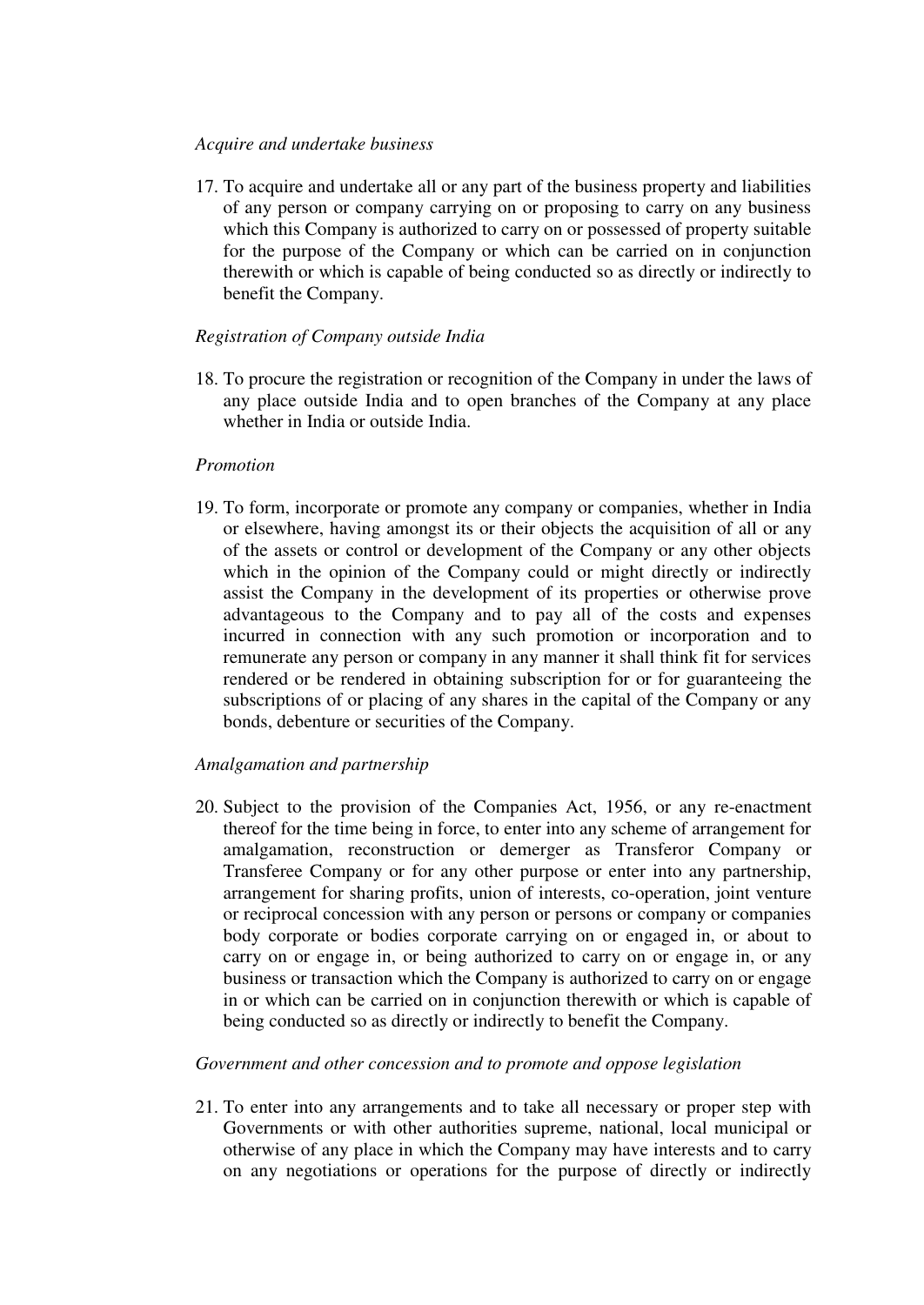carrying out the objects of the Company or effecting any modification in the constitution of the Company or furthering the interest of its members and to oppose any such steps taken by any other company, firm or person which may be considered likely directly or indirectly to prejudice the interests of the Company or its member and to promote or assists the promotion, whether directly or indirectly of any legislation which may seem disadvantageous to the Company and to obtain from any such Government authority or any company any charters, contracts, decrees, rights, loans, privileges or concessions which the Company may think it desirable to obtain and carry out, exercise and comply with any such arrangements, charters, decrees, rights, privileges or concessions.

## *Publicity*

22. To adopt such means of making known the products of the Company as may seem expedient and in particular by advertising in the press by circulars, by purchase and exhibition of works of art or interest, by publication of books and periodicals and by granting prizes, rewards and donations.

## *Trusts*

23. To undertake and execute any trust, the undertaking of which may seem to the Company desirable, and either gratuitously, or otherwise and vest any real or personal property, rights or interest acquired by or belonging to the Company in any person or company on behalf of or for the benefit of the Company, and with or without any declared trust in favour of the Company.

## *Establishment of associations connected with Company or for benefit of employees of Company*

24. To apply the assets of the Company in any way in or towards the establishment, maintenance or extension of any association, institution or fund in any way connected with any particular trade or business or with trade or commerce generally and particularly with the trade, including any association, institution or fund for the protection of the interests of masters, owners and employers against loss by bad debts, strikes, combinations, fire, accidents or otherwise or for the benefit of any executives, officers, clerk, workman, or others at any time employed by the Company or any of its predecessors in business or their family dependents and whether or not in common with other persons or classes of persons and in particular of friendly, co-operative and other societies, reading rooms, libraries, educational and charitable institutions, refectories, dining and recreation rooms, churches, chapels, schools and hospitals and to grant gratuities, pensions and allowances and to contribute to any funds raised by public or local subscriptions for any purpose whatsoever.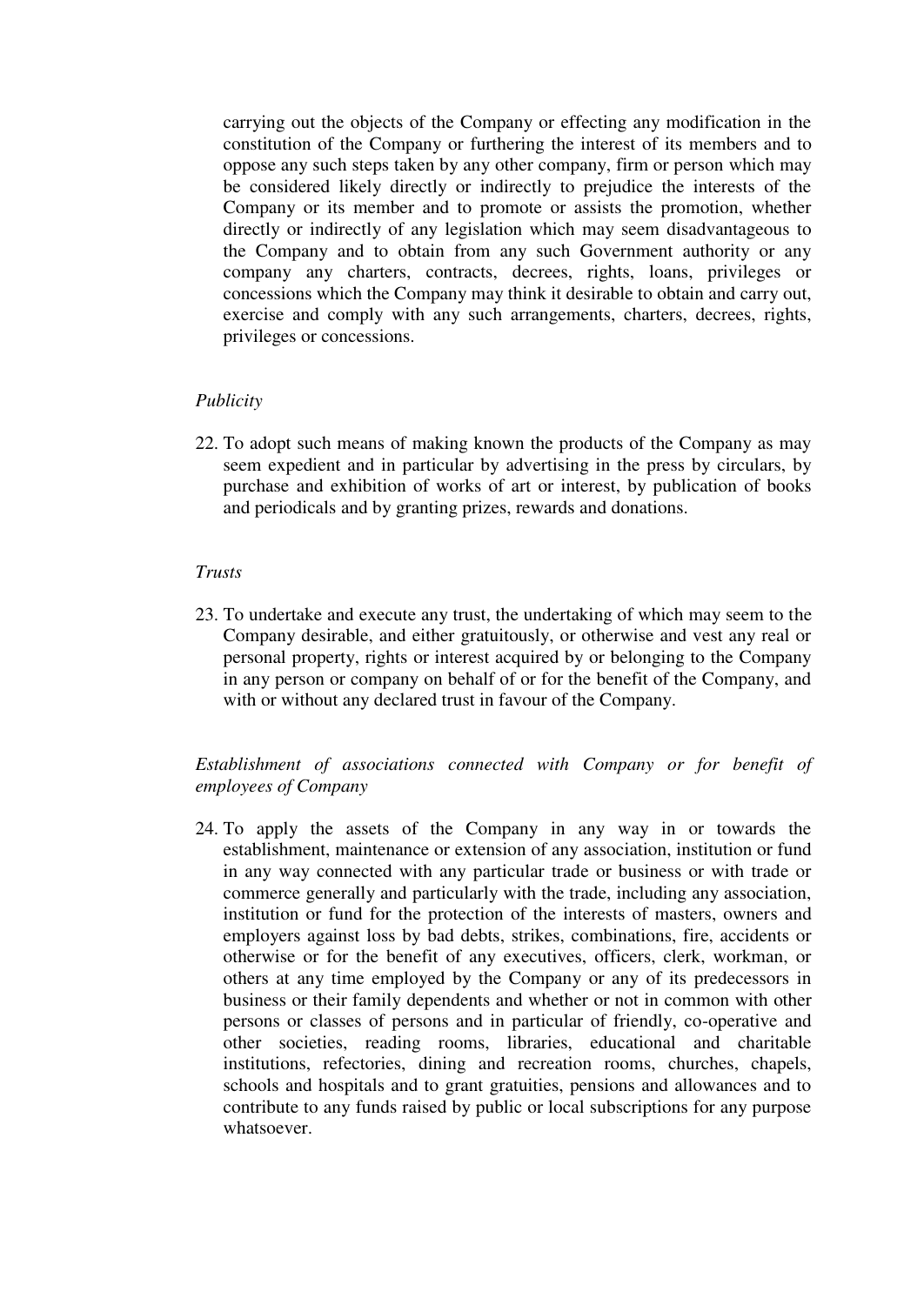## *Aid to labour and other industrial associations*

25. To aid, pecuniary or otherwise, any association, body or movement having for an object the solution, settlement, or surrounding of industrial or labour problems or troubles or the promotion of industry and trade.

## *Donations*

26. To subscribe or guarantee money for any national, charitable, benevolent, public, general or useful object or for any exhibition.

## *Provident Institutions*

27. To establish and maintain or procure the establishment and maintenance of any contributory or non-contributory provident gratuity and pension or superannuation funds for the benefit of and give or procure the giving of donation, gratuities, pension, allowances or emoluments to any persons who are or were at any time in the employment or service of the Company, or of any Company which is a subsidiary of the Company or is allied to or associated with the company or with any subsidiary company, or who are or were at any time Directors or officers of the Company or any of such other Company as aforesaid, and the wives, widows, families and dependants of any such other company as aforesaid, and subsidies and subscribe to any institutions, associations, clubs or funds considered to be for the benefit of or to advance the interests and well-being of the company or of any such person as aforesaid and make payments to, or towards the insurance of any such person as aforesaid and do any of the matters aforesaid, either alone or in conjunction with any such other company as aforesaid.

## *Distribution in Specie*

28. Subject to the provisions of any law for the time being in force, to distribute among the members in specie any property of the company, or any proceeds of sale or disposal of any property of the Company, but so that no distribution amounting to a reduction of capital be made except with the sanction (if any) for the time being required by law.

## *To do all things incidental*

29. To do all such other things as may be deemed incidental or conducive to the attainment of the main objects of the Company or any of them.

## (C) **THE OTHER OBJECTS FOR WHICH THE COMPANY IS ESTABLISHED ARE:-**

*Business as agriculturist , agrobiologists, etc.* 

1. To acquire, carry on and transact the trades and business of agriculturists, agrobiologists, agronomists, horticulturists, agricultural engineers, distillers,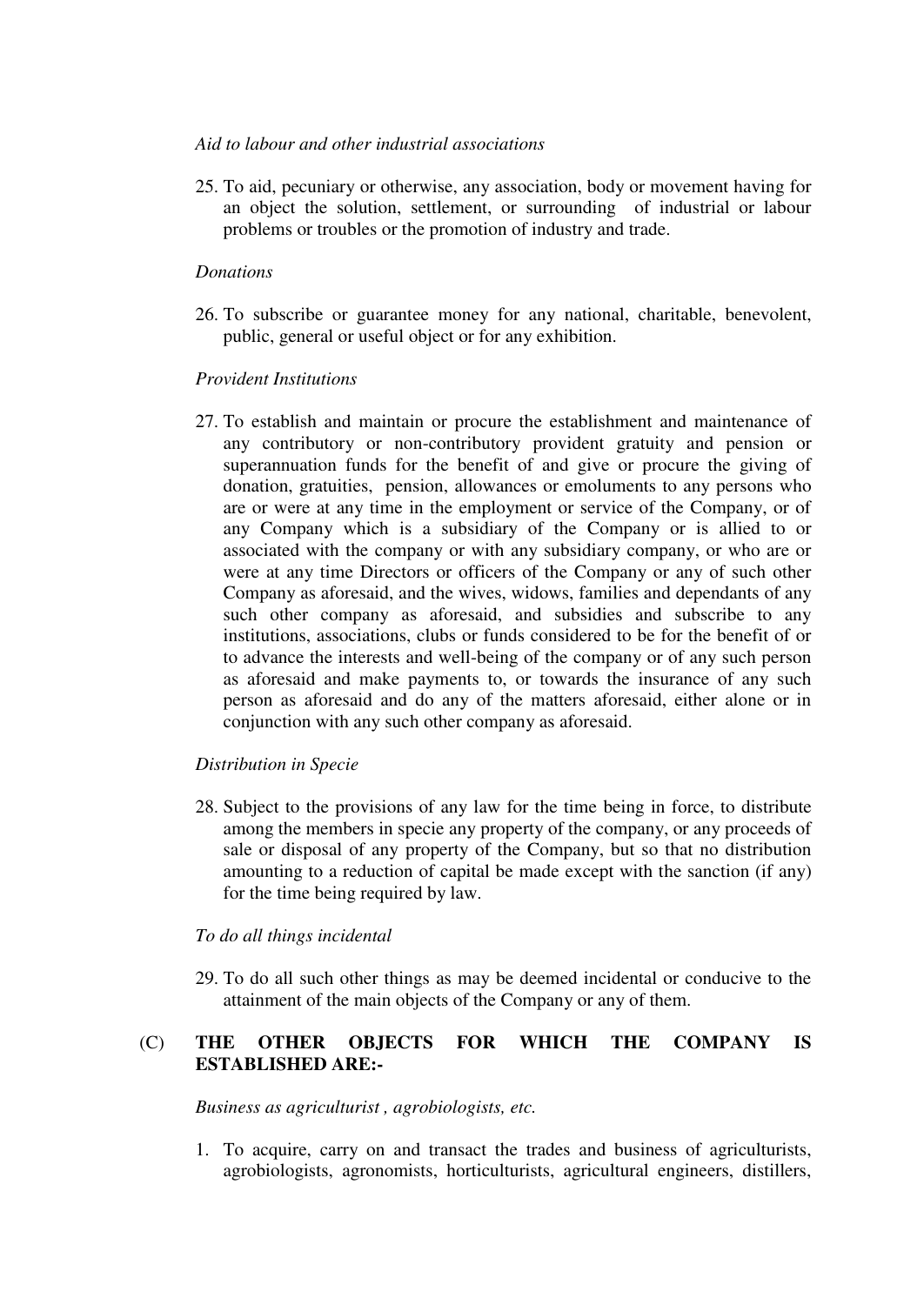refinery operators, analysts, manufacturers of agricultural machinery, equipment and implements, manufacturers and producers of fertilizers, fungicides, insecticides, pesticides, and remedies of all kinds for agricultural, fruits-growing or other purposes whether produced from vegetable or animal matter or by any chemical process and to carry on any business, trade or industry connected with or based on or relating to agriculture.

*Manufacturers assembles, converters of plant, machinery, equipment engineers, engineering tool makers, machinists etc.* 

2. To carry on all or any of the business of manufacturers, makers, assemblers, designers, processors, developers, and convertors of all kinds of plant, machinery and equipment, engineers in all their respective branches (including marine, chemical structural, mechanical, electrical, thermal, electronic, atomic and nuclear), engineering tool makers, machine tool makers, machinists, railway and public works and general contractors, boiler makers, bridge builders, metallurgists, mill wrights, iron master, steel makers, steel converters, smelters, smiths, metal and wood workers, plate makers, metal founders in all their respective branches, and as contractors, erectors, fitters, services and repairs of and dealers in buildings and structure of all kinds, rolling – stock, -implements, tools, plant, machinery, equipment, apparatus, appliance, products utensils and other articles.

*Growers, producers, etc of plants, fruits cereals and other products and processing thereof.* 

3. To grow, cultivate, produce, manufacture, collect, purchase or otherwise acquire plants, fruits grains, seeds, cereals, roots and all other agricultural and forest products, and to press, grind, crush, process, bake, or otherwise treat and process the same and prepare food products including flour, bread, barley, sugar, pickles, jam, jelly, jelly squash, sauce, condiments, beverages, sweets, cake, biscuit, juice, oil, extracts, solvents, hay, straw, animal feeds and other things and articles which may conveniently be prepared or manufactured therefrom, or from by-products or derivatives thereof, and to sell, market, better or deal with the aforesaid things, products and articles either in prepared or manufactured condition or in raw state and either by wholesale, retail or in any other manner in anywhere in the world.

## *Mining, quarrying, smelting, etc.*

4. To work mines or quarries and to find, win, get, work, crush, smelts, manufacture or otherwise deal with ores, metals, minerals, oils, precious and other stones or deposits, or products and generally to carry on the business of mining in all branches.

## *Business as stock breeders, poultry farmers, dairymen, fishmongers, etc.*

5. To carry on all or any of the business of live stock breeders, poultry farmers, dairymen, fishmongers, butches, and to manufactured, prepare, preserve and sell, breed, import, export, deal and trade in cattle, pigs, poultry, game, fish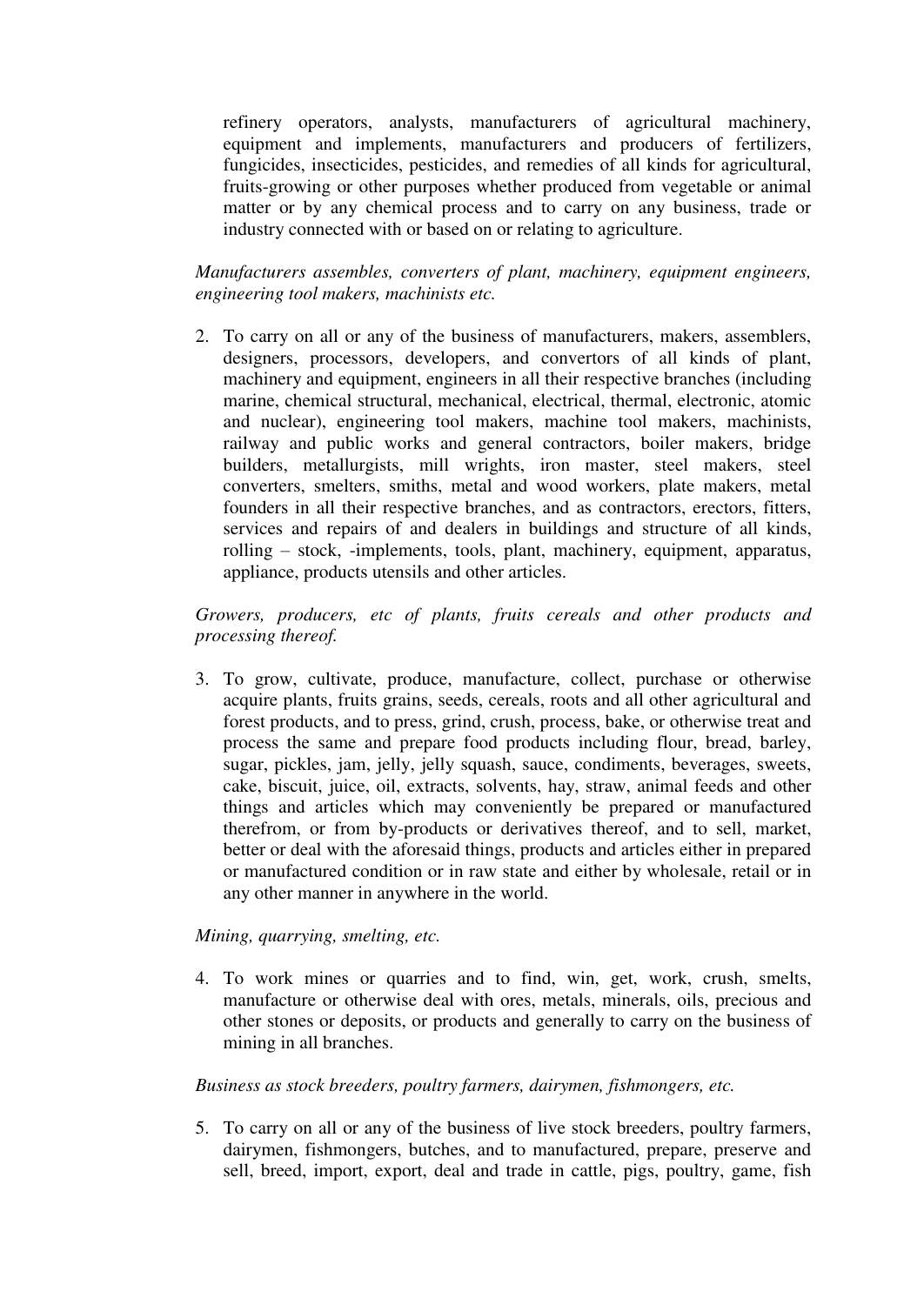and other sea foods and other marine products, cheese, milk, cream, butter, eggs, sausages, ham, bacon, meats, brawn, potted meat products, protein foods, tinned goods, table delicacies and any other commodities, goods, things or articles made of or from all or any of the aforesaid things.

## *Business as exporters, importers*

6. To carry on the business as exporters, importers, factors, agent, dealers distributions and to buy, sell, barter, exchange, export or import or otherwise deal in, either as wholesalers, or both, and either as principals or agents, all kinds of goods, wares, merchandise, produce, articles and commodities.

## *Business as forwarding and clearing agents, etc.*

7. To carry on the business of clearing and forwarding agents, customs agents, port Commissioner's agents, procuring, letting, receiving, forwarding, storing, warehousing or otherwise dealing with or disposing of, and either as principals, or agents, all or any kind of goods, wares, produce, merchandise, articles and commodities.

## *Business as Commission agents, shipping agents, insurance agents, travel agents, etc.*

8. To carry on the business of brokers, factors, general commission agents, shipping agents, insurance agents, advertising agents, travel agents, managers of estates, estate agents, house agents, patents agents, money lenders, financers, bill-discounters, auctioneers, carriers by land, air and ware, contractors for traffic in passengers of goods.

## *Real Estate Business*

9. To carry on the business of real estate and to acquire by purchase, lease, exchange, development, construction, building, erection or otherwise and to demolish, re-erect, alter, repair, remodel or otherwise deal in and make advances on the security and deal in land, building, estates, hereditaments, roads, highways, docks, bridges, canals, dams, ports, reservoirs or any other structural or architectural work of any kind whatsoever and for such purpose to prepare, estimate, design, plan, specify or model and to do such other or any act that may be requisite thereof and to otherwise deal in office, flats, service flats, houses, bungalows, chawls, factories, godowns warehouse, shops, cinemas, theaters and other conveniences of all kinds and properties of all shops and description, and to act as town planners, surveyors, valuers, appraisers, decorators, furnishers, furniture makers, merchants, dealers in cement, steel, iron, fuel, coke, wood, coal, timber and other building requisites for above and prefabricated houses, apartments and structures, etc.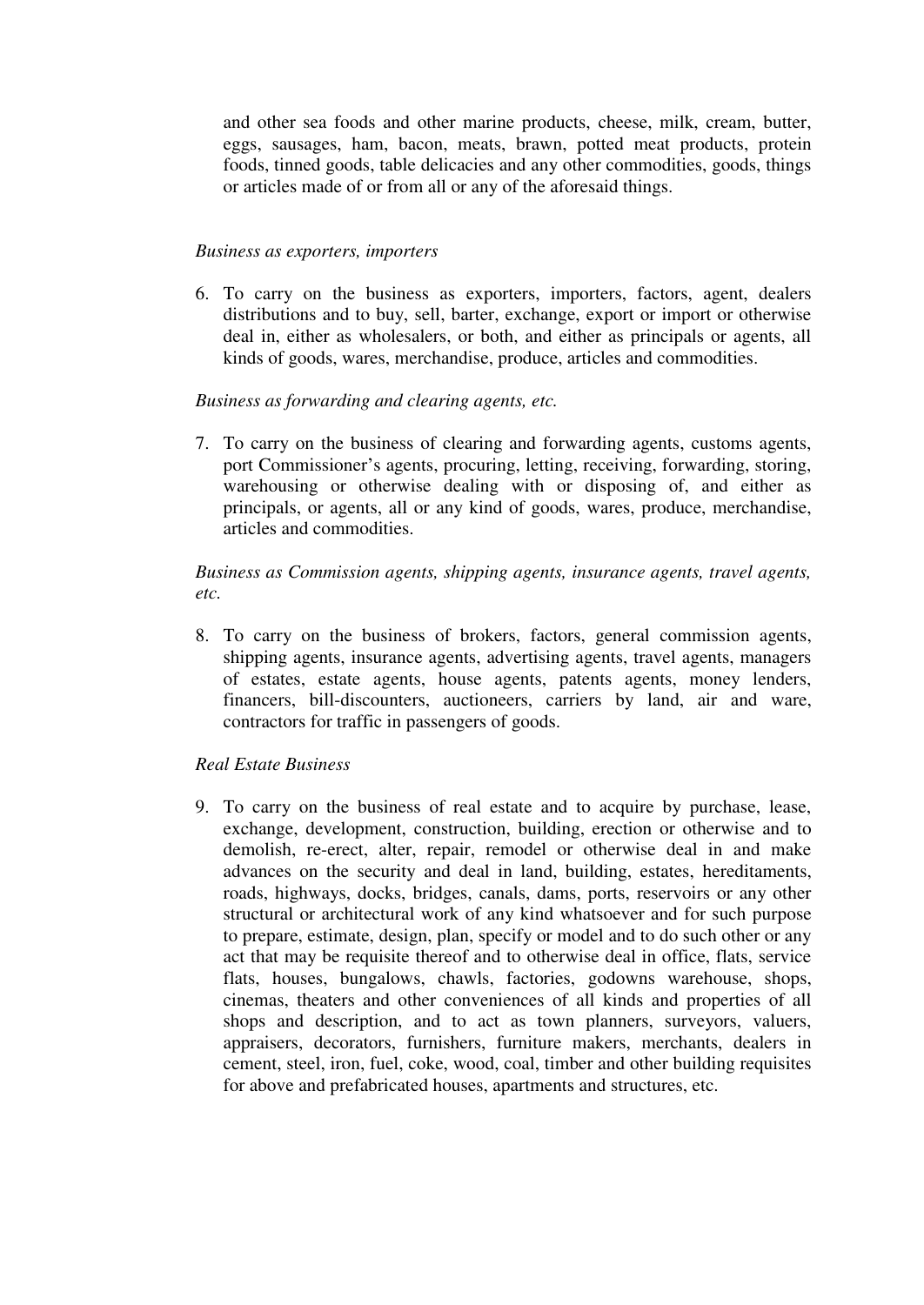## *Trading*

- 10. To carry on business in India and abroad as agents, dealers, traders, stockiest, buyers, sellers and dealers in all classes and kinds of movables, articles, commodities, produce including industrial consumables, domestics and agricultural products, plants, machinery, equipment, machine tools, apparatus, components, parts, electronic goods and equipment, fittings, implements, accessories or raw materials and merchandise of any other description whatsoever, having industrial, domestics, agricultural and commercial use.
- IV. The liability of the members is limited.
- V. The Authorised Share Capital of the Company shall be Rs. 13,00,00,000/- (Rupees Thirteen Crores Only) divided into 1,30,00,000 (One Crore Thirty Lakhs) Equity Shares of Rs. 10/- (Rupees Ten Only) each, with the rights, privileges and conditions attaching thereto as are provided by the regulations of the company for the time being with the power to increase and reduce the capital of the company and to divide the share in the capital for the time being into several classes and to attach thereon respectively such preferential rights, privileges or conditions, as may be determined by or in accordance with the regulations of the company and to vary, modify or abrogate any such rights, privileges or conditions in such manner as may for the time being be provided by the regulations of the company and consolidate or subdivide the shares and issue shares of higher or lower denominations.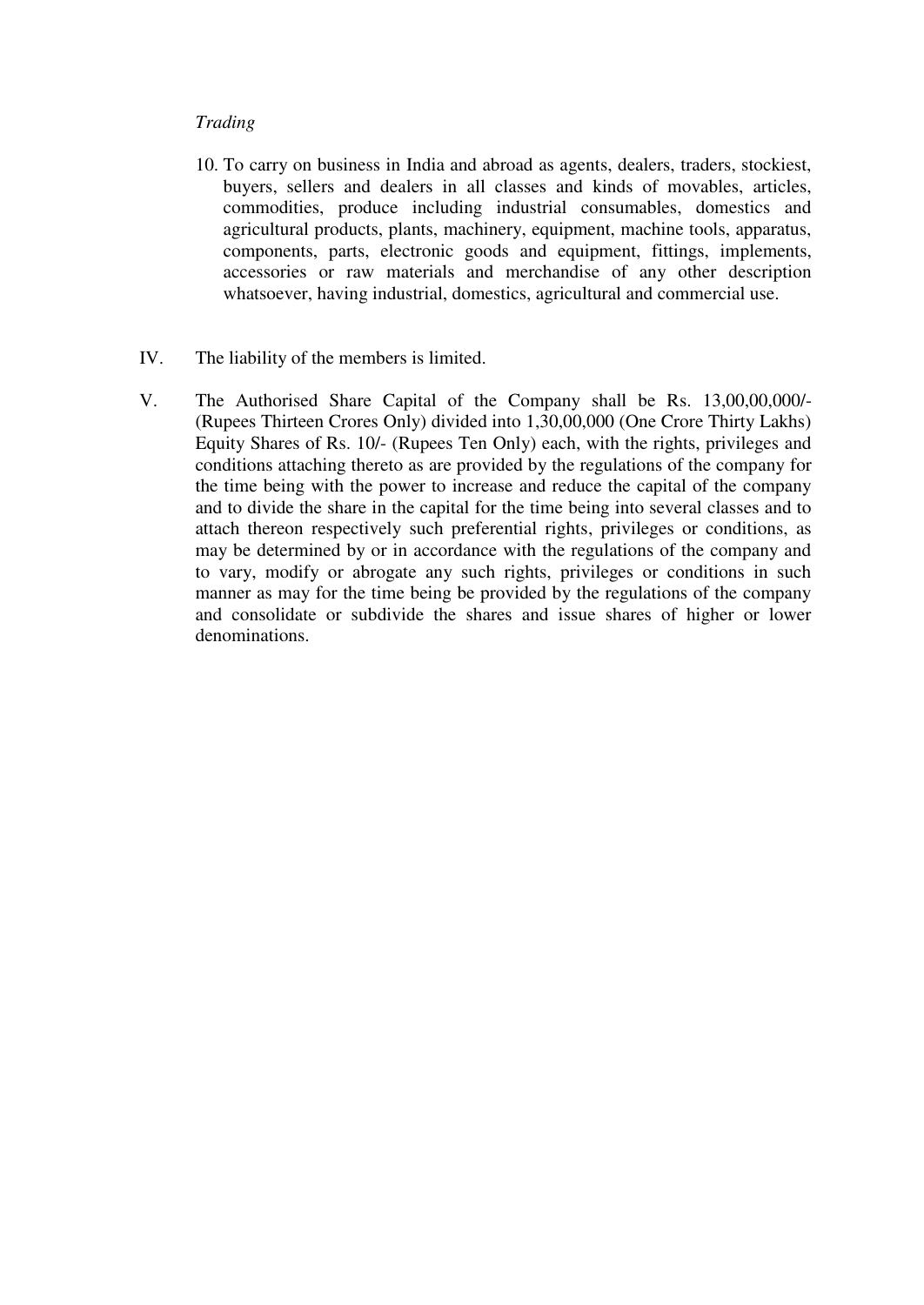We, the several persons, whose names, addresses and descriptions are hereunder subscribed, are desirous of being formed into a Company in pursuance of this Memorandum of Association and we respectively agree to take the number of shares in the Capital of the Company.

| Name, Address, Description and                                                                                                                                                                  | No. Of Shares                   | Signature of | Signature, Name,                                                                                             |
|-------------------------------------------------------------------------------------------------------------------------------------------------------------------------------------------------|---------------------------------|--------------|--------------------------------------------------------------------------------------------------------------|
| <b>Occupation of Subscribers</b>                                                                                                                                                                | taken by the                    | Subscribers  | Address, Description of witness                                                                              |
|                                                                                                                                                                                                 | subscribers                     |              |                                                                                                              |
|                                                                                                                                                                                                 |                                 |              |                                                                                                              |
| Mr. Dhrubajyoti Borah<br>C/o Mr. Hemadhar Borah<br>Vill - Kamarchuburi<br>(Subarna Rekha Path)<br>$P.O. \& P.S. - Tezpur$<br>$Dist. - Sontipur (Assam)$                                         | 2000<br>(Two Thousand)          | $Sd$ -       |                                                                                                              |
| $Pin - 784001$<br><b>Occupation: Business</b>                                                                                                                                                   |                                 |              |                                                                                                              |
| Mr. Alakjyoti Borthakur<br>C/o Mr. Loknath Borthakur<br>Vill - Da - Dhara,<br>Bamunchuburi<br>P.O. & P.S. - Tezpur<br>Dist. – Sontipur (Assam)<br>$Pin - 784001$<br><b>Occupation: Business</b> | 2000<br>(Two Thousand)          | $Sd$ -       |                                                                                                              |
| Mr. Narayan Barman<br>C/o Mr. Sri Giridhar Barman<br>Vill – South West Hazarpur<br>$P.O. \& P.S. - Tezpur$<br>Dist. – Sontipur (Assam)<br>$Pin - 784001$<br><b>Occupation: Business</b>         | 2000<br>(Two Thousand)          | $Sd$ -       | Surendra Dugar & Associates<br><b>Chartered Accountant</b>                                                   |
| Mr. Dhiru Bora<br>C/o Mr. Hemadhar Bora<br>Vill - Kamarchuburi<br>P.O. & P.S. $-$ Tezpur<br>Dist. – Sontipur (Assam)<br>$Pin - 784001$<br><b>Occupation: Business</b>                           | 2000<br>(Two Thousand)          | $Sd$ -       | $Sd$ -<br>Surendra Dugar<br>Proprietor<br>M. No. 063571<br>M.C.Road,<br>Kedarmal Hospital Complex,<br>Tezpur |
| Mrs. Munti Baruah<br>C/o Shri Budhin Gohain<br>Vill - Murhateteli<br>P.O. & P.S. - Tezpur<br>$Dist. - Sontipur (Assam)$<br>$Pin - 784001$<br><b>Occupation: Business</b>                        | 2000<br>(Two Thousand)<br>10000 | Sd           |                                                                                                              |
|                                                                                                                                                                                                 | (Ten Thousand)                  |              |                                                                                                              |

Place : Tezpur Dated: 03.11.09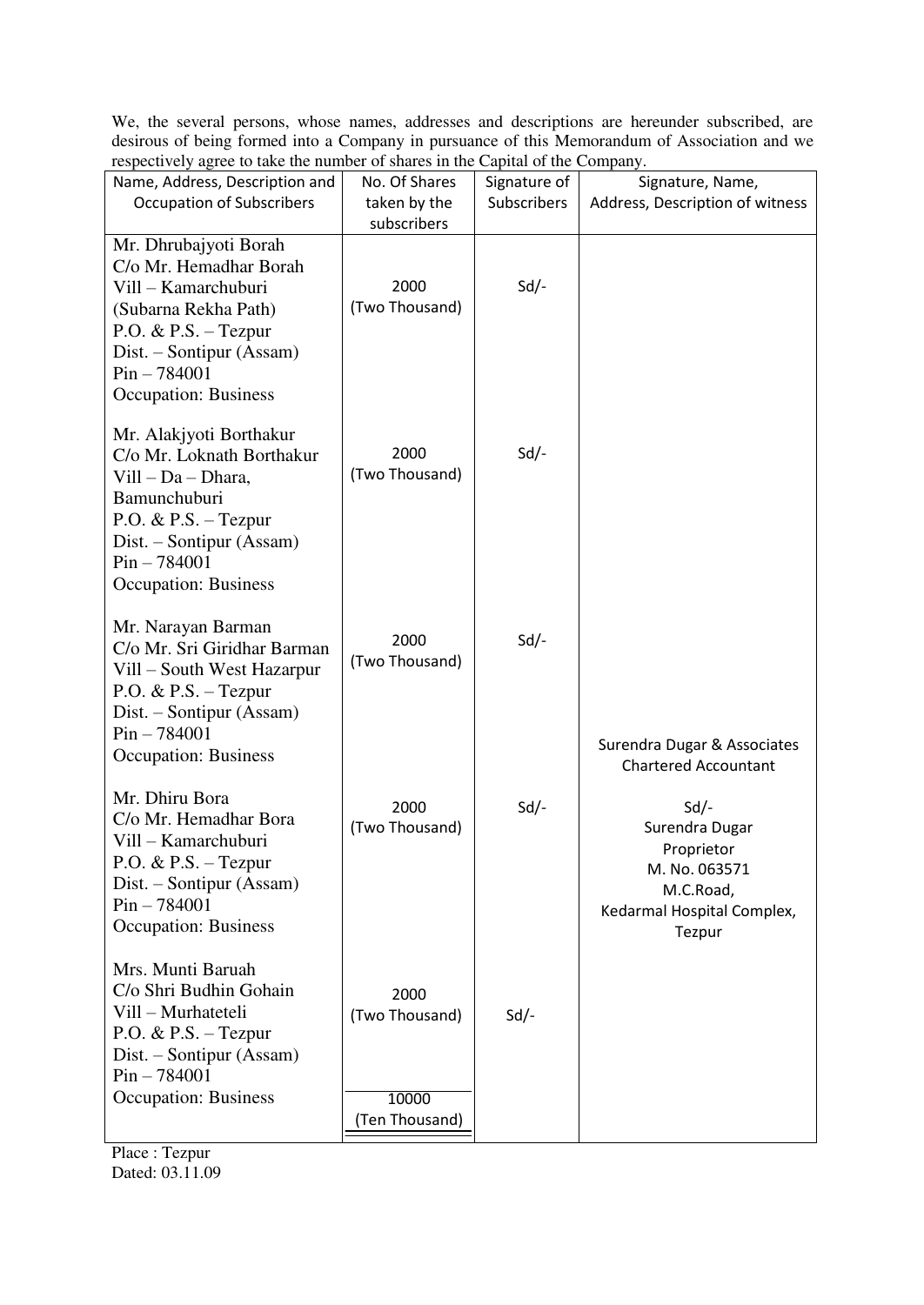## **(THE COMPANIES ACT, 2013)**

## **COMPANY LIMITED BY SHARES**

## **ARTICLES OF ASSOCIATION**

## **OF**

## **JAMES WARREN TEA LIMITED**

The following regulations comprised in these Articles of Association proposed to be adopted by means of Special Resolution passed by the members through Postal Ballot in substitution for, and to the entire exclusion (except particulars of subscribers to the articles of association), of the earlier regulations comprised in the extant Articles of Association of the Company.

#### **PRELIMINARY**

**1.** The regulations contained in the Table 'F' in the Schedule I of the Companies Act, 2013 shall not apply to the Company, except in so far as the same are repeated, contained or expressly made applicable in these Articles expressly incorporated herein below or by the Companies Act, 2013 and Rules made thereunder.

*Definition And Interpretation* 

- **2.** (1) In these Articles -----
	- (a) "Act" means the Companies Act, 1956, as amended and replaced by the Companies Act, 2013 (to the extent as and when notified) and any Rules made thereunder or any statutory modification or re-enactment thereof for the time being in force and the term shall be deemed to refer to the applicable section thereof which is reliable to the relevant Article in which the said term appears in these Articles, so far as may be applicable.
	- (b) "Articles" mean these articles of association of the Company as originally framed or altered from time to time or applied in pursuance of any previous Company law or the Act.
	- (c) "Company" means '**JAMES WARREN TEA LIMITED'**.
	- (d) "Board of Directors" or "Board" means the collective body of the Directors of the Company.
	- (e) "Committee" means Committee of Board of Directors.
	- (f) "Company Secretary" or "Secretary" means a Company secretary as defined in clause (c) of subsection (1) of Section 2 of the Company Secretaries Act, 1980 (56 of 1980) who is appointed by a Company to perform the functions of the Company Secretary under the Act.
	- (g) "Member", in relation to the Company, means –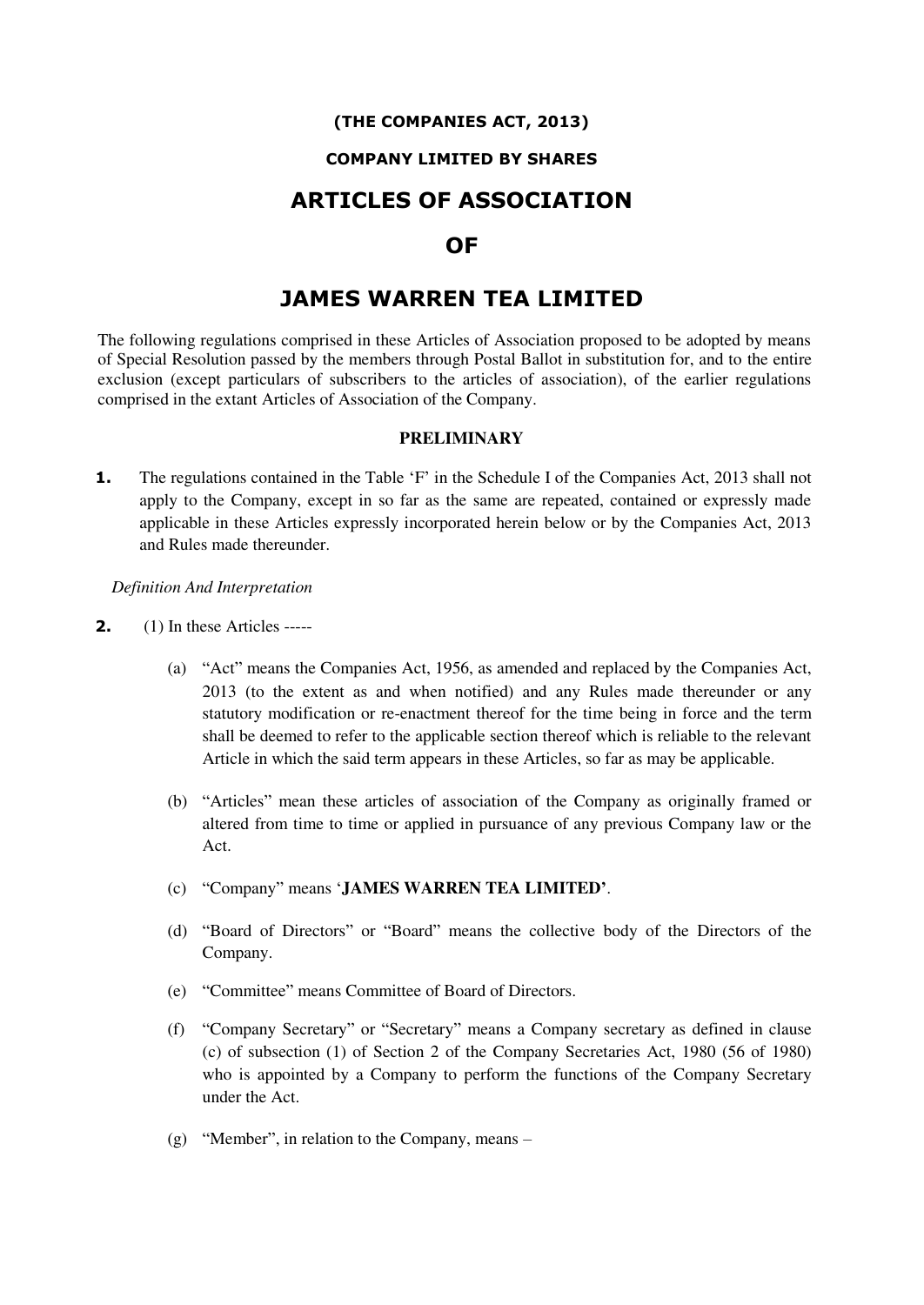- (i) every person holding shares of the Company and whose name is entered as a beneficial owner in the records of a depository.
- (ii)every other person who agrees in writing to become a member of the Company and whose name is entered in the Register;
- (h) "Office" means the registered office for the time being of the Company.
- (i) "Register" means the register of Members of the Company required to be kept pursuant to the Act.
- (j) "Registrar" means the Registrar of Companies, Assam.
- (k) "Rules" means the applicable rules for the time being in force as prescribed under relevant sections of the Act.
- (l) "Securities" means the securities as defined in Securities Contracts (Regulation) Act, 1956 or any amendment as may be made from time to time.
- (m) "Seal" means the Common Seal of the Company.
- (n) "SEBI" shall mean the Securities and Exchange Board of India, constituted under the Securities and Exchange Board of India Act, 1992;
- (2) In "Writing" and "Written" include printing, lithography and other modes of representing or reproducing words in a visible form.
- (3) Words importing persons shall include bodies corporate, corporations, companies and individuals.
- (4) Words importing the masculine gender shall include the feminine gender and vice-versa.
- (5) Words importing the singular number shall include the plural number and words importing the masculine gender shall, where the context admits, include the feminine and neuter gender.
- (6) Unless the context otherwise requires, words or expressions contained in these Articles shall bear the same meaning as provided in the Act or the Rules made under the Act, as the case may be.

#### **SHARE CAPITAL AND VARIATION OF RIGHTS**

#### *Division of Capital*

**3.** The Authorised Share Capital of the Company shall be such amount and be divided into such shares as may from time to time be provided under Clause V of the Memorandum of Association of the Company.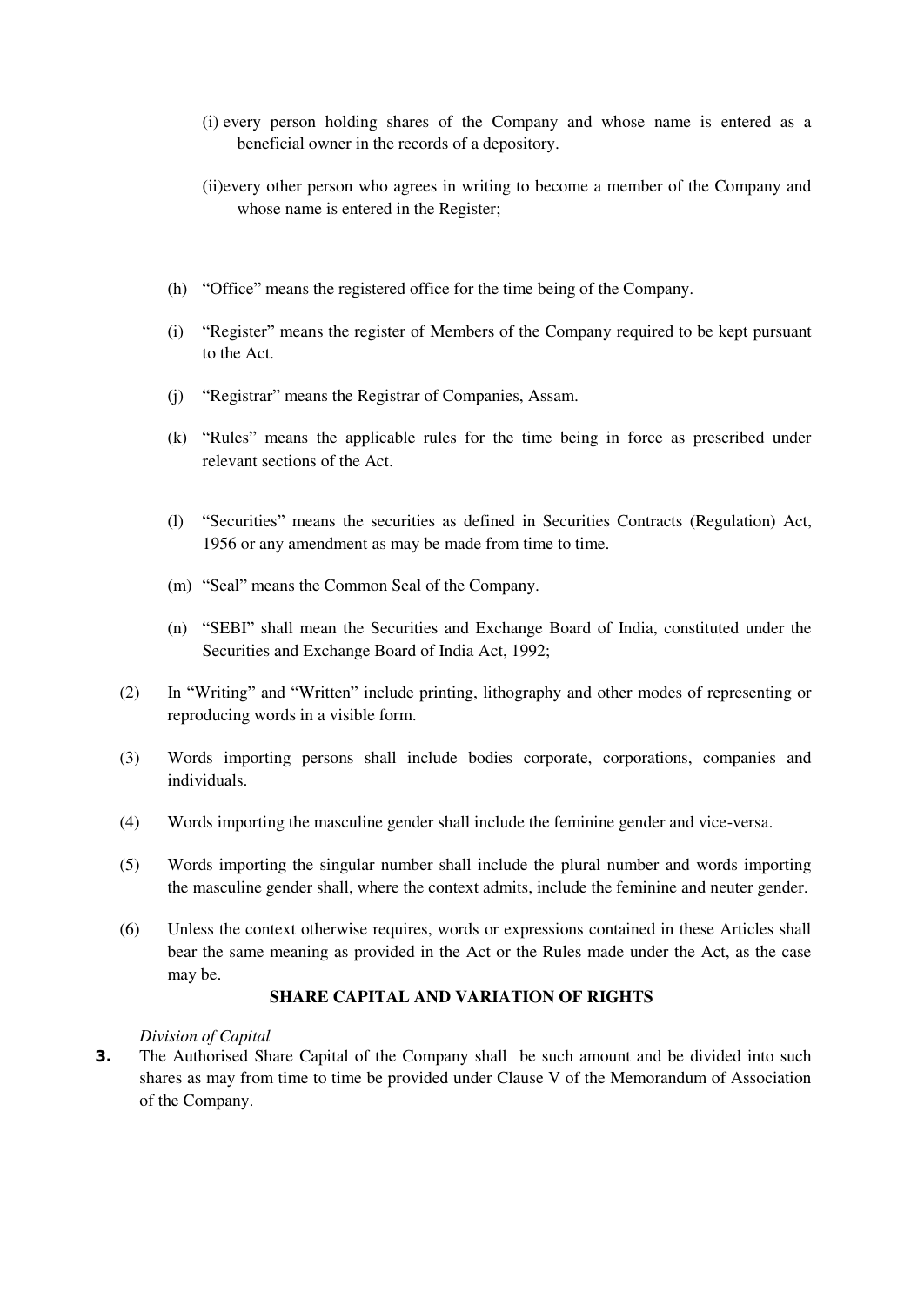#### *Power to Increase/Decrease Capital*

**4.** The Company shall have the power, subject to the provisions of the Act, to increase or reduce the capital for the time being of the Company and to divide the shares in the capital into several classes with rights, privileges or conditions as may be determined.

#### *Issue of Preference Share*

**5.** Subject to the provisions of these Articles and Section 55 of the Act, the Company shall have power to issue preference shares, which are, at the option of the Company liable to be redeemed / converted into equity shares on such terms and in such manner as the Company may determine.

#### *Allotment of Shares*

**6.** Subject to the provisions of the Act and these Articles, the shares in the capital of the Company shall be under the control of the Board of Directors who may issue, allot or otherwise dispose of the same or any of them to such persons, in such proportion and on such terms and conditions and either at a premium or at par and at such time as they may from time to time think fit.

#### *Return of Allotments*

**7.** As regards all allotments made from time to time the Company shall duly comply with Section 39 of the Act.

#### *Restriction on allotments*

- **8.** If the Company shall offer any of its shares to the public for subscription :-
	- (i) No allotment thereof shall be made, unless the amount stated in the prospectus as the minimum subscription has been subscribed, the sum payable on application thereof has been paid to and received by the company by cheque or other instrument; but this provision shall no longer apply after the first allotment of shares offered to the public for subscription;
	- (ii) The amount payable on application on each share shall not be less than five percent of the nominal amount of the security or such other percentage or amount, as may be specified by the Securities Exchange Board by making regulations in this behalf;and
	- (iii) The Company shall comply with the provisions of sub-section (3) of Section 39 of the Act.

## *Issue of Securities other than Cash*

**9.** Subject to the provisions of the Act and these Articles on part payment for any property or assets of any kind whatsoever sold or transferred, goods or machinery supplied or for services rendered to the Company in the conduct of its business and any shares which may be so allotted may be issued as fully paid-up or partly paid-up otherwise than for cash, and if so issued, shall be deemed to be fully paid-up or partly paid-up shares, as the case may be.

#### *Further Issue of Securities*

- **10.** (a) The Board of the Company or the Company itself, as the case may be, may, in accordance with the Act and these Articles, issue further securities to:
	- (i) persons who, at the date of offer, are holders of the securities of the Company; such offer shall be deemed to include a right exercisable by the person concerned to renounce the securities offered to him or any of them in favour of any other person who may or may not be the Member of the Company; or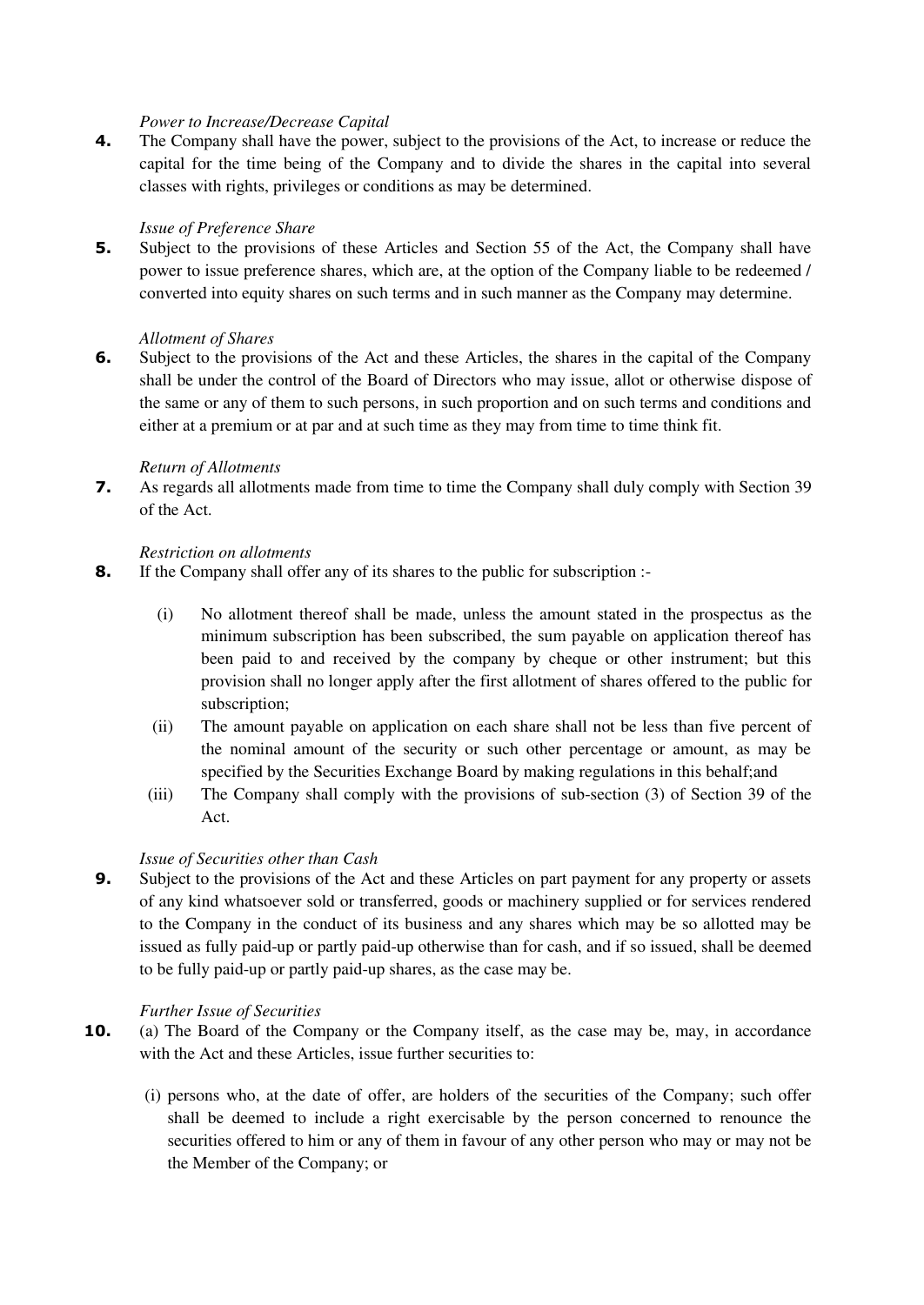(ii)employees under any scheme of employees' stock option; or

- (iii) any persons, whether or not those persons include the persons referred to in Article 8(a)(i) or Article 8(a)(ii) above on preferential or private placement basis as may deem fit.
- (b) A further issue of securities may be made in any manner whatsoever as the Board may determine including by way of preferential offer or private placement, subject to and in accordance with the Act and these Articles.

#### *Shares at a discount*

**11.** The Company shall not issue shares at a discount except as provided in Section 54 of the Act.

#### *Issue of Bonus Shares*

**12.** The Company in a general meeting may decide to issue fully paid up bonus securities to the member, if so recommended by the Board in accordance with the Act and these Articles.

#### *Installments on shares to be duly paid*

**13.** If, by the conditions of allotment of any share, the whole or part of the amount or issue price thereof shall be payable by installments, every such installment shall, when due, be paid to the company by the person who, for the time being shall be the registered holder of the share or by his executor or administrator.

#### *Liability of joint holder of shares*

**14.** The joint holders of a share shall be severally as well as jointly liable for the payments of all installments and call due in respect of such share.

#### *Trust not recognized*

**15.** Save as herein otherwise provided, the Company shall be entitled to treat the registered holder and beneficiary of any share as the absolute owner thereof and accordingly shall not, except as ordered by a court of competent jurisdiction, or as by statute required, be bound to recognised any equitable or other claim to or interest in such share on the part of any other person.

#### *Who may be registered?*

16. Shares may be registered in the name of any person, Company or other body corporate. Not more than three persons shall be registered as joint holders of any share.

## **CERTIFICATES**

## *Certificates*

- **17.** Subject to the provisions of the Companies (Share Capital and Debentures) Rules, 2014, or any statutory modifications or re enactment thereof, share certificates shall be issued as follows:
	- (i) Where the Company issues any share capital, no certificate of any share or shares held in the Company shall be issued, except as per the provision of rule 5(1) of the aforesaid rule.
	- (ii) Every certificate of share or shares shall be in such form and specification as prescribed under the aforesaid rule.
	- (iii) The Certificate of titles to shares and duplicates thereof when necessary shall be issued under the Seal of the Company which shall be affixed in the presence of, and signed by (i) two Directors or a Director and a person acting on behalf of another director under a duly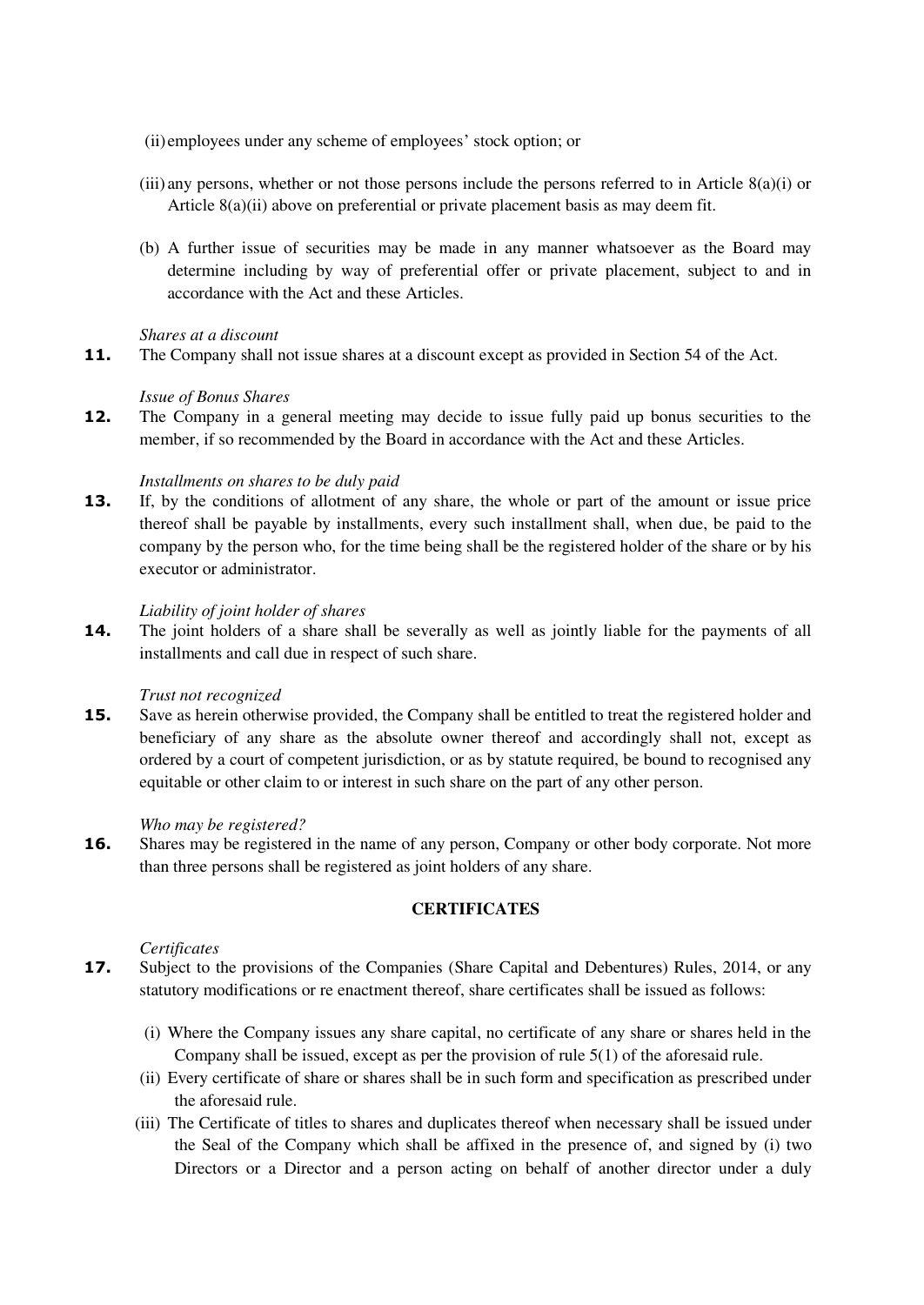registered power of attorney or two person acting as attorneys for two directors aforesaid, and (ii) the Secretary or such other person as the Board may appoint for the purpose; provided that, if the composition of the Board permits of it, at least one of the aforesaid two Directors shall be a person other than a Managing or Wholetime Director.

#### *Members' right to certificate*

- **18.** (i) Every person whose name is entered as a Member in the Register shall be entitled to receive within two months after allotment or within one month after the application for the registration of transfer or transmission or within such other period as the conditions of issue shall be provided-
	- (a) one certificate for all his shares without payment of any charges, or
	- (b) several certificates, each for one or more of his shares, upon payment of twenty rupees for each certificate after the first.
	- (ii) Every certificate shall be under the Seal and shall specify the shares to which it relates and the amount paid-up thereon.
	- (iii)In respect of any share or shares held jointly by several persons, the Company shall not be bound to issue more than one certificate, and delivery of a certificate for a share to one of several joint holders shall be sufficient delivery to all such holders.

#### *To issue new certificates*

**19.** (i) If any share certificate be worn out, defaced, mutilated or torn or if there be no further space on the back for endorsement of transfer, then upon production and surrender thereof to the Company, a new certificate may be issued in lieu thereof, and if any certificate is lost or destroyed then upon proof thereof to the satisfaction of the Company and on execution of such indemnity as the Company deem adequate, a new certificate in lieu thereof shall be issued to the party entitled to the shares to which such lost or destroyed certificate shall relate. Where a certificate has been issued in place of a certificate which has been defaced, etc, lost or destroyed, it shall state on the face of it and against the stub or counterfoil that it is one so defaced, etc., lost or destroyed, as the case may be, and, in the case of certificate issued in place of one of which has been lost or destroyed, the word "duplicate" shall be stamped or printed prominently on the face of the share certificate. Every certificate under this Act and /or Article shall be issued on payment of twenty rupees for each certificate.

(ii) The provisions of aforesaid Articles shall mutatis mutandis apply to debentures of the Company to the extent applicable.

#### *Fees on subdivision, consolidation of share, issue of new certificates etc.*

**20.** The Company shall issue, when so required, receipts for all securities deposited with it whether for registration, sub-division, exchange or for other purposes and shall not charge any fees for registration of transfers, for sub-division and consolidation of certificates and for sub-division of letters of allotment, renounceable letters of right, and split, consolidation, renewal and transfer receipts into denominations of the market unit of trading.

#### *Particulars of new certificate to be enter in Register*

**21.** Where a new share certificate has been issued in pursuance to Article 19 above, particulars of every such certificate shall also be entered in a Register of Renewed and Duplicate Certificates indication against the name of the person to whom the new certificate is issued, the number and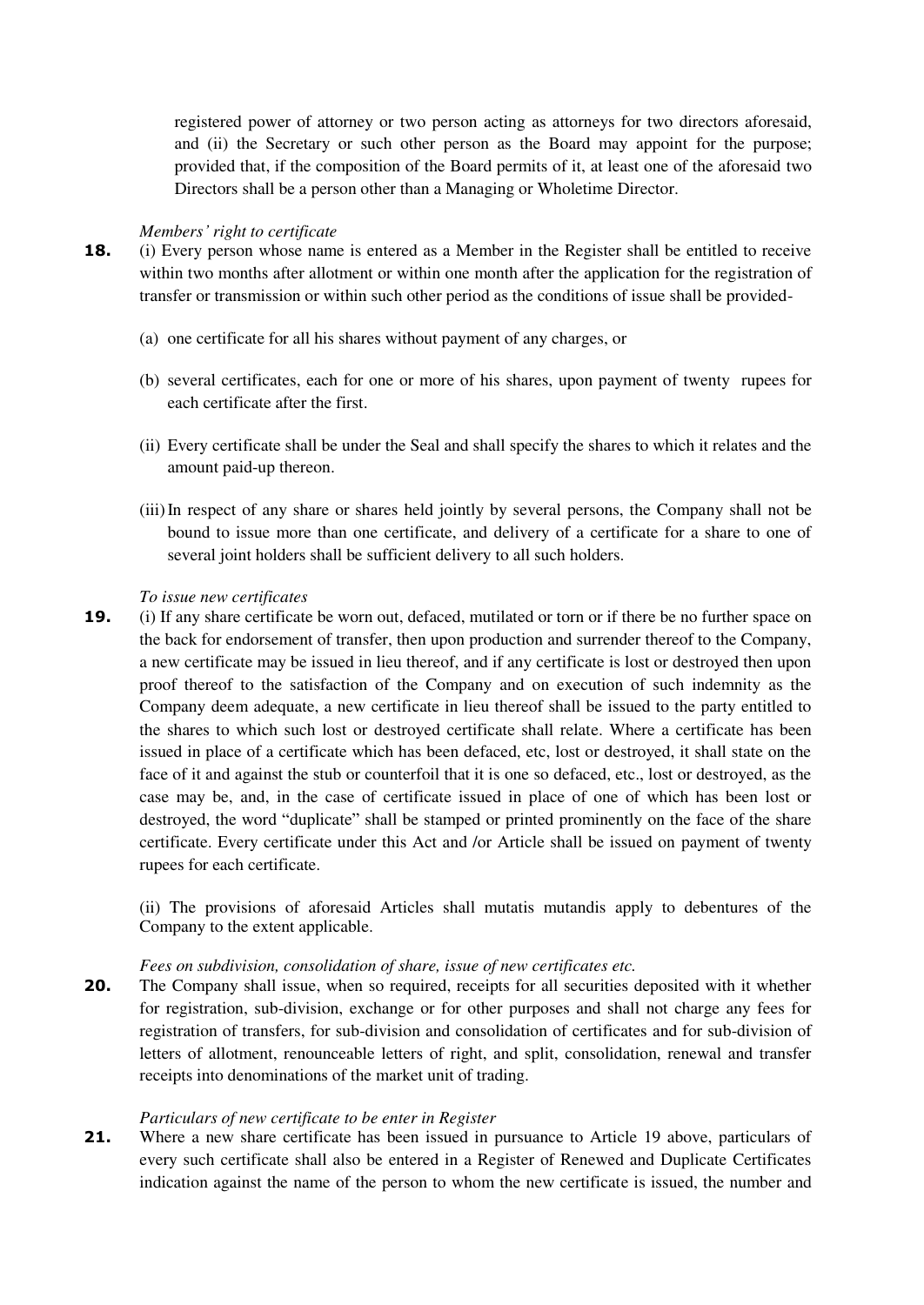the date of issue of the certificate in lieu of which the new certificate is issued and the necessary changes indicated in the Register by suitable cross-reference in the "Remarks" column. All entries made in the Register or in the Register of Renewed and Duplicate Certificates shall be authenticated by the Secretary or such other person as may be appointed by the Board for purpose of sealing and signing the share certificate under paragraph (1) hereof.

#### *Dematerialisation of securities*

**22.** (i) Shares may be issued and held either in physical mode or in dematerialized state with a depository. Notwithstanding anything contained herein, the Company shall be entitled to dematerialize or rematerialize its shares, debentures and other securities pursuant to the Depositories Act, 1996 and the rules framed thereunder, if any.

(ii) Subject to applicable provisions of the Act, the Company may exercise an option to issue, dematerialize, hold the securities (including shares) with a depository in electronic form and the certificates in respect thereof shall be dematerialized, in which event the rights and obligations of the creation and matters connected therewith or incidental thereto shall be governed by the provisions of the Depositories Act, 1996 as amended from time to time or any statutory modification thereto or re-enactment thereof.

(iii) The Company shall intimate such depository the details of allotment of share to enable the depository to enter in its records the name of such person as the beneficial owner of that share.

(iv) The Company may issue the shares in electronic and fungible form and in such case the provisions of Depositories Act, 1996 or any amendments thereto shall apply.

#### *Commission*

- **23.** (i)The Company may exercise the powers of paying commissions conferred by sub-section (6) of Section 40 of the Act, provided that the rate percent or the amount of the commission paid or agreed to be paid shall be disclosed in the manner required by that section and the Rules made there under.
	- (ii) The rate or amount of the commission shall not exceed the rate or amount prescribed in the Rules made under sub-section (6) of Section 40 of the Act.
	- (iii) The commission may be satisfied by the payment of cash or the allotment of fully or partly paid shares or partly in the one way and partly in the other.

#### *Rights on division of share capital and other rights*

**24.** (i) If at any time the share capital is divided into different classes of shares, the rights attached to any class (unless otherwise provided by the terms of issue of the shares of that class) may, subject to the provision of Section 48 of the Act, and whether or not the Company is being wound up, be varied with the consent in writing of the holders of three-fourths of the issued shares of that class, or with the sanction of a special resolution passed at a separate meeting of the holders of the shares of that class.

(ii) To every such separate meeting the provisions of these regulations relating to general meetings shall mutatis mutandis apply, but so that the necessary quorum shall be at least two persons holding at least one-third of the issued shares of the class in question.

(iii) The rights conferred upon the holders of the shares of any class issued with preferred or other rights shall not, unless otherwise expressly provided by the terms of issue of the shares of that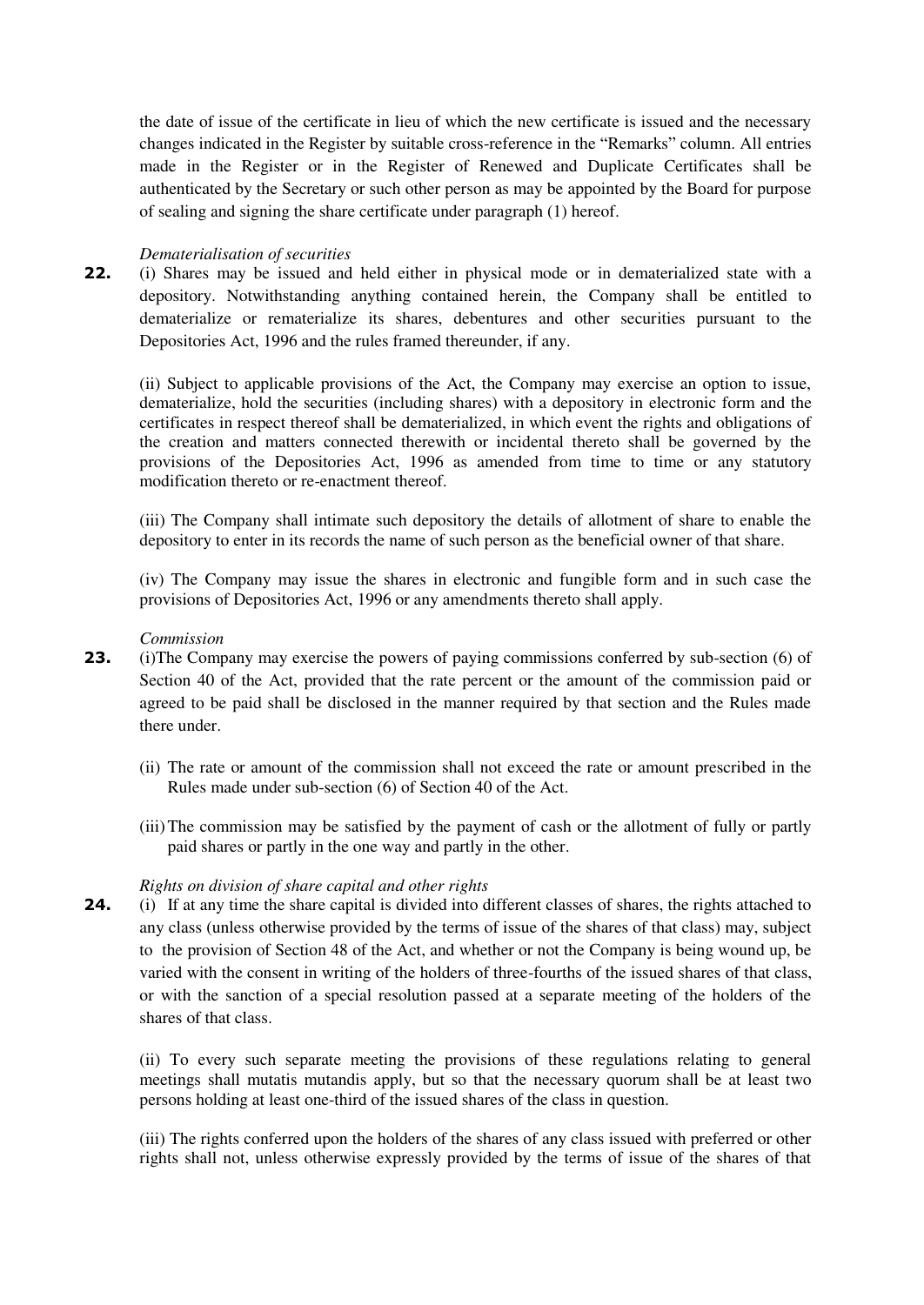class, be deemed to be varied by the creation or issue of further shares ranking pari passu therewith.

#### *Right to call of shares*

**25.** That option or right to call of shares shall not be given to any person except with the sanction of the Issuer in general meetings.

## **UNDERWRITING AND BROKERAGE**

#### *Underwriting Commission*

**26.** (i) Subject to the applicable provisions of the Act, the Company may at any time pay a commission to any person in consideration of his subscribing or agreeing to subscribe or procuring or agreeing to procure subscription, (whether absolutely or conditionally), for any shares or Debentures in the Company in accordance with the provisions of the Companies (Prospectus and Allotment of Securities) Rules, 2014.

(ii) The Company may also, on any issue of shares or Debentures, pay such brokerage as may be lawful.

#### **LIEN**

*Company's lien on shares* 

**27.** (i)The Company shall have a first and paramount lien –

- (a) on every share (not being a fully paid share), for all monies (whether presently payable or not) called, or payable at a fixed time, in respect of that share; and
- (b) on all shares (not being fully paid shares) standing registered in the name of a single person, for all monies presently payable by him or his estate to the Company.

Provided that the Board of Directors may at any time exempt wholly or partially from the applicability of the provisions of this sub-clause.

(ii) The Company's lien, if any, on a share shall extend to all dividends payable and bonuses declared from time to time in respect of such partly paid-up shares.

#### *As to enforcing lien by sale*

**28.** The Company may sell, in such manner as the Board thinks fit, any shares on which the Company has a lien:

Provided that no sale shall be made-

- (i) unless a sum in respect of which the lien exists is presently payable; or
- (ii) until the expiration of fourteen days after a notice in writing stating and demanding payment of such part of the amount in respect of which the lien exists as is presently payable, has been given to the registered holder for the time being of the share or the person entitled thereto by reason of his death or insolvency.

*Validity of sales in exercise of lien and after forfeiture*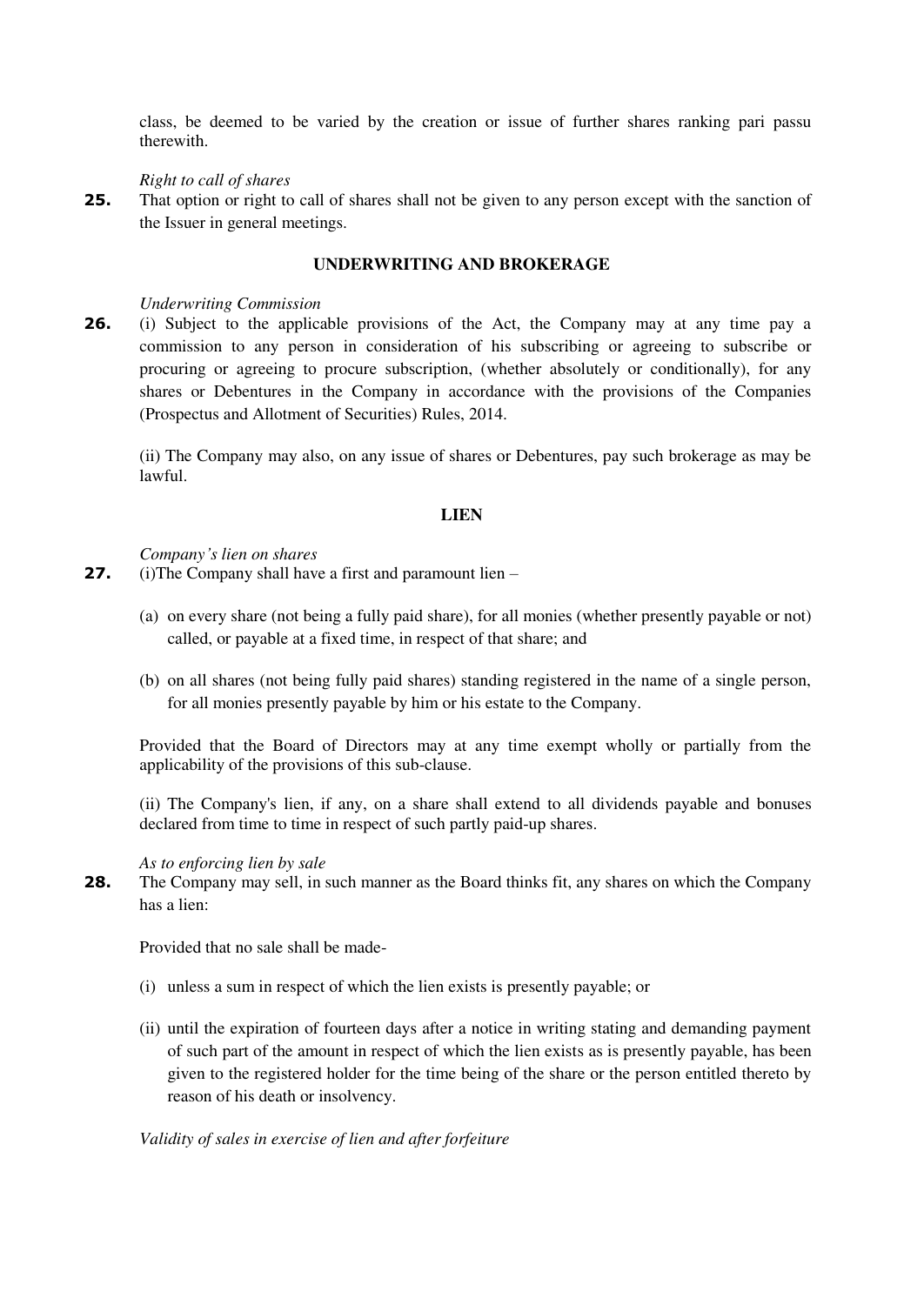- **29.** (i) Upon any sale after forfeiture of for enforcing a lien in purported exercise of the powers hereinbefore given, the Board may authorise some person to transfer the shares sold to the purchaser thereof.
	- (ii) The purchaser shall be registered as the holder of the shares comprised in any such transfer.
	- (iii) The purchaser shall not be bound to see to the application of the purchase money nor shall his title to the shares be affected by any irregularity or invalidity in the proceedings in reference to the sale, not to the application of the purchase money, after his name has been entered in the Register in respect of such share the validity of the sale shall not be impeached by any person, and the remedy of any person aggrieved by the sale shall not be in damages only and against the Company exclusively

#### *Application of proceeds of sale*

- **30.** (i) The proceeds of the sale shall be received by the Company and applied in payment of such part of the amount in respect of which the lien exists as is presently payable.
	- (ii) The residue, if any, shall, subject to a like lien for sums not presently payable as existed upon the shares before the sale, be paid to the person entitled to the shares at the date of the sale.

#### *Board may issue new certificate*

**31.** Where any share under the powers in that behalf herein contained is sold by the Board and the certificate in respect thereof has not been delivered upto the Company by the former holder of such share, the Board may issue a new certificate for such share distinguishing it in such manner as it may think fit from the certificate not so delivered up.

## **CALLS ON SHARES**

#### *Calls*

**32.** (i) The Board may, from time to time, subject to the terms on which any shares may have been issued, and subject to the provisions of Section 49 of the Act, make calls upon the Members in respect of any monies unpaid on their shares (whether on account of the nominal value of the shares or by way of premium) and not by the conditions of allotment thereof made payable at fixed times as per law.

Provided that no call shall exceed one-fourth of the nominal value of the share or be payable at less than one month from the date fixed for the payment of the last preceding call.

- (ii) Each Member shall, subject to receiving at least fourteen days' notice specifying the time or times, place of payment and mode of payment, pay to the Company, at the time or times, place and mode so specified, the amount called on his shares.
- (iii) A call may be revoked or postponed at the discretion of the Board.

#### *Time of call*

**33.** A call shall be deemed to have been made at the time when the resolution of the Board authorising the call was passed and may be required to be paid in installments.

### *Liability of Joint holders*

**34.** The joint holders of a share shall be jointly and severally liable to pay all calls in respect thereof.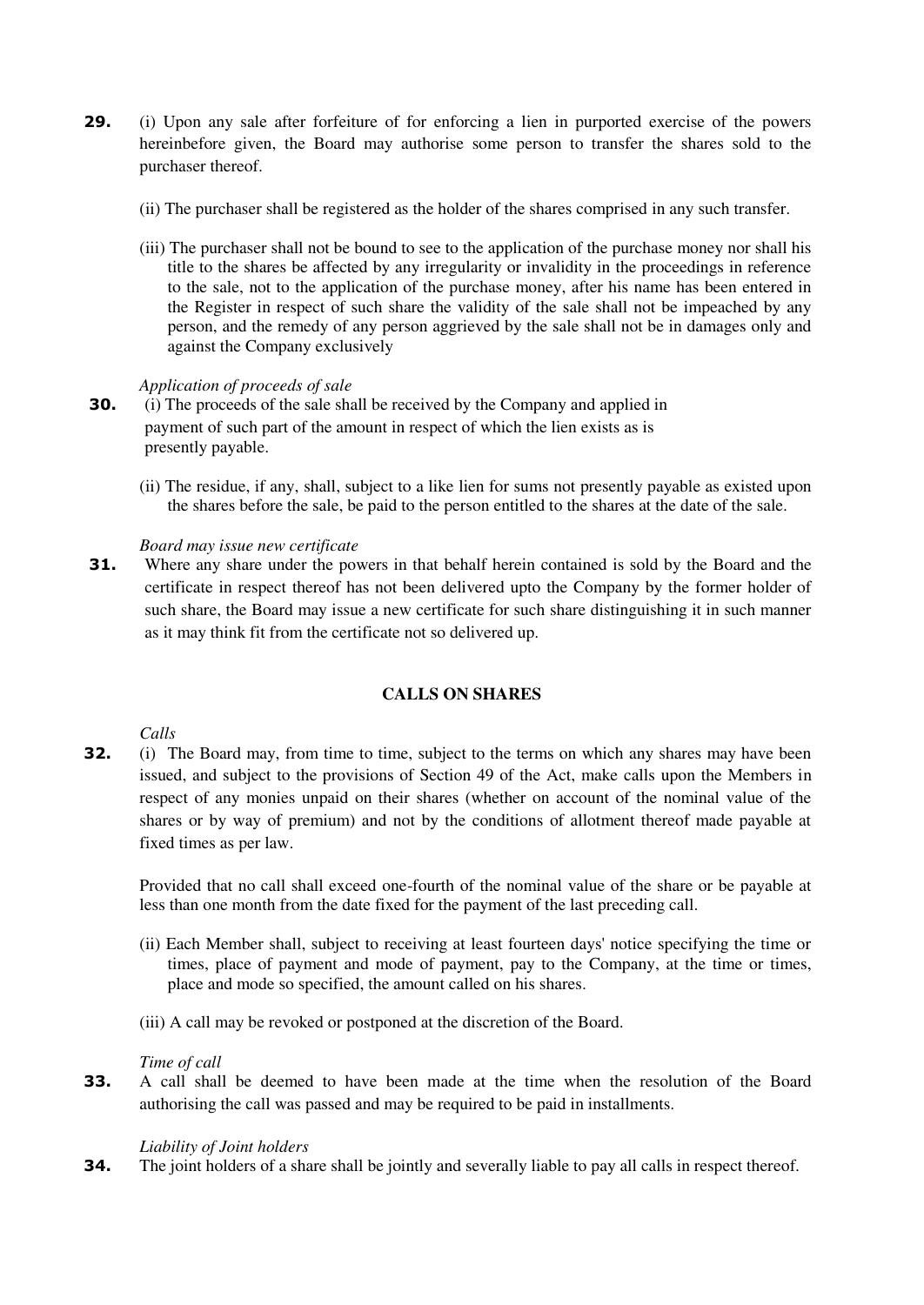#### *When interest on call or installment payable*

**35.** (i) If a sum called in respect of a share is not paid before or on the day appointed for payment thereof, the person from whom the sum is due shall pay interest thereon from the day appointed for payment thereof to the time of actual payment at the rate permissible under the law or at such lower rate, if any, as the Board may determine.

(ii) The Board shall be at liberty to waive payment of any such interest wholly or in part.

## *Amount payable at fixed time or payable by installments as calls*

**36.** (i) Any sum which by the terms of issue of a share becomes payable on allotment or at any fixed date, whether on account of the nominal value of the share or by way of premium, shall, for the purposes of these regulations, be deemed to be a call duly made and payable on the date on which by the terms of issue such becomes payable.

(ii) In case of non-payment of such sum, all the relevant provisions of these regulations as to payment of interest and expenses, forfeiture or otherwise shall apply as if such sum had become payable by virtue of a call duly made and notified.

*Payment of calls in advance*  **37.** The Board –

- (i) may, if it thinks fit, receive from any Member willing to advance the same, all or any part of the monies uncalled and unpaid upon any shares held by him; and
- (ii) upon all or any of the monies so advanced, may (until the same would, but for such advance, become presently payable) pay interest at such rate not exceeding, unless the Company in general meeting shall otherwise direct, twelve per cent per annum, as may be agreed upon between the Board and the Member paying the sum in advance.

#### **TRANSFER OF SHARES**

#### *Transfer of shares and securities*

**38.** The Shares and Securities of the Company are freely transferable. Any transfer of shares or other securities of the Company shall be completed in accordance with the provisions of the Act and these Articles.

#### *Form and particulars of transfer*

**39.** The instrument of transfer of any share and other securities in the Company shall be in such form as may be prescribed under the Act. The aforesaid securities transfer form shall be executed by or on behalf of both the Transferor and Transferee. The Transferor shall be deemed to remain the holder of such shares until the name of the Transferee is entered in the Register of Members in respect thereof. In the case of transfer or transmission of shares or other marketable securities where the Company has not issued any certificates and where such shares or securities are being held in any electronic and fungible form in a Depository, the provisions of the Depository Act shall apply.

#### *Execution of transfer of shares and securities*

**40.** (i) The instrument of transfer of any share in the Company shall be executed by or on behalf of both the transferor and transferee.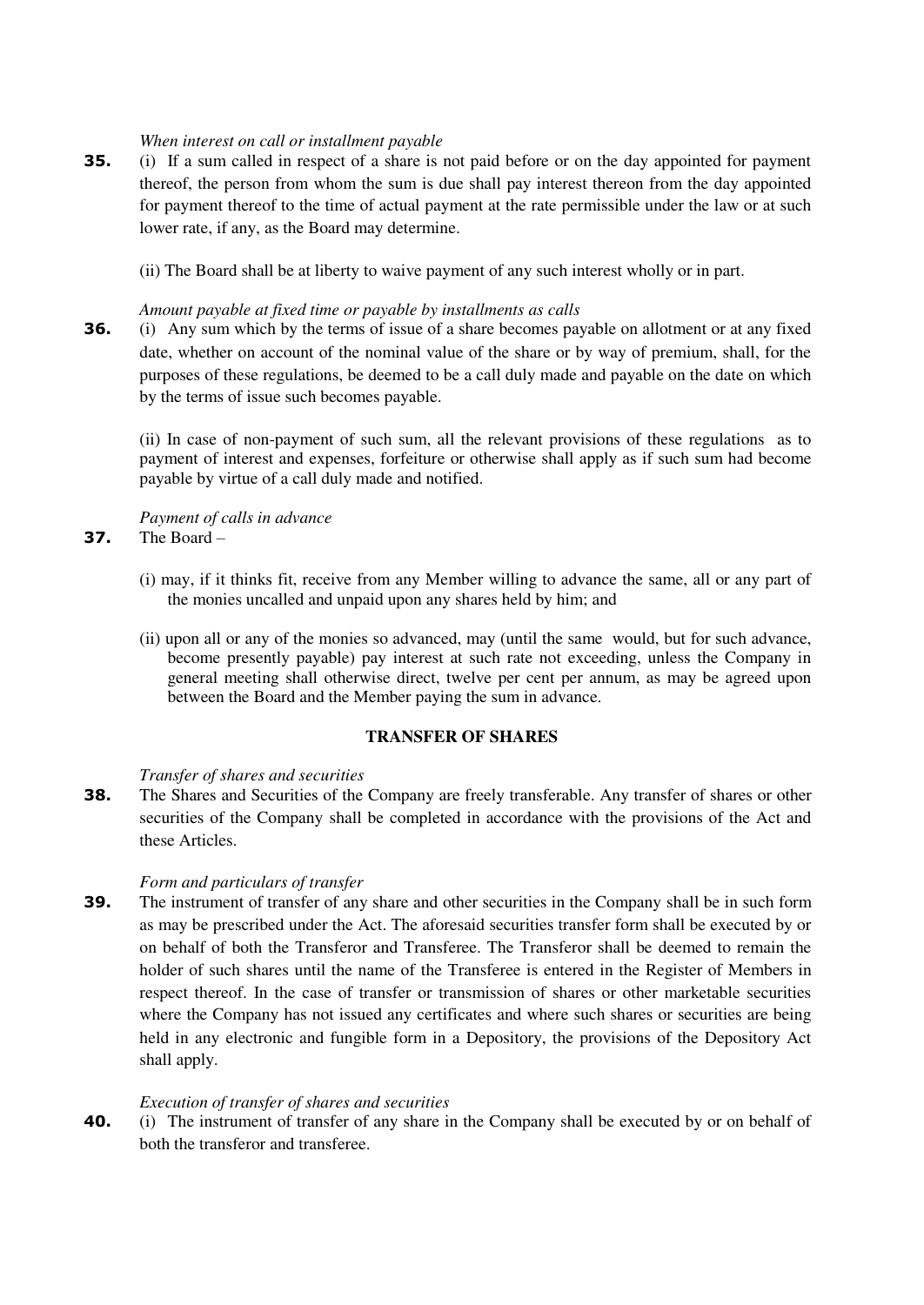(ii) The transferor shall be deemed to remain a holder of the share until the name of the transferee is entered in the Register in respect thereof.

#### *Cases when Board refuse to register transfer*

- **41.** The Board may, subject to the right of appeal conferred by Section 58 of the Act decline to register -
	- (i) the transfer of a share, not being a fully paid share, to a person of whom they do not approve; or
	- (ii) any transfer of shares on which the Company has a lien.

## *Power of Board to decline the recognition of any insrument*

- **42.** The Board may decline to recognise any instrument of transfer unless-
	- (i) the instrument of transfer is in the form as prescribed in the Rules made under sub-section (1) of Section 56 of the Act;
	- (ii) the instrument of transfer is accompanied by the certificate of the shares to which it relates, and such other evidence as the Board may reasonably require to show the right of the transferor to make the transfer; and
	- (iii) the instrument of transfer is in respect of only one class of shares.

#### *Suspension of registration of transfer*

**43.** On giving not less than seven days' previous notice in accordance with Section 91 of the Act and the Rules made thereunder, the registration of transfers may be suspended at such times and for such periods as the Board may from time to time determine.

Provided that such registration shall not be suspended for more than thirty days at any one time or for more than forty-five days in the aggregate in any year.

#### *Register of transfer*

**44.** The Company on its own or through its Registrar & Transfer Agent shall maintain a "Register of Transfers" and shall record therein fairly and distinctly particulars of every Transfer or transmission of any Share, Debenture or other security held in a material form.

#### *Restriction on refusal of registration of transfer*

**45.** The registration of transfer shall not be refused on the ground of the transferor being either alone or jointly with any other person or persons indebted to the Issuer on any account whatsoever except where the Company has a Lien on shares. Further, any contract or arrangement between 2 (two) or more persons in respect of the Transfer shall be enforceable as a contract.

#### *No transfer to minor etc*.

**46.** No transfer shall be made to a minor or person of unsound mind except as required by law.

## *Transfer of debentures*

**47.** The provisions of these Articles relating to transfer of shares shall mutatis mutandis apply to any other securities including debentures of the Company.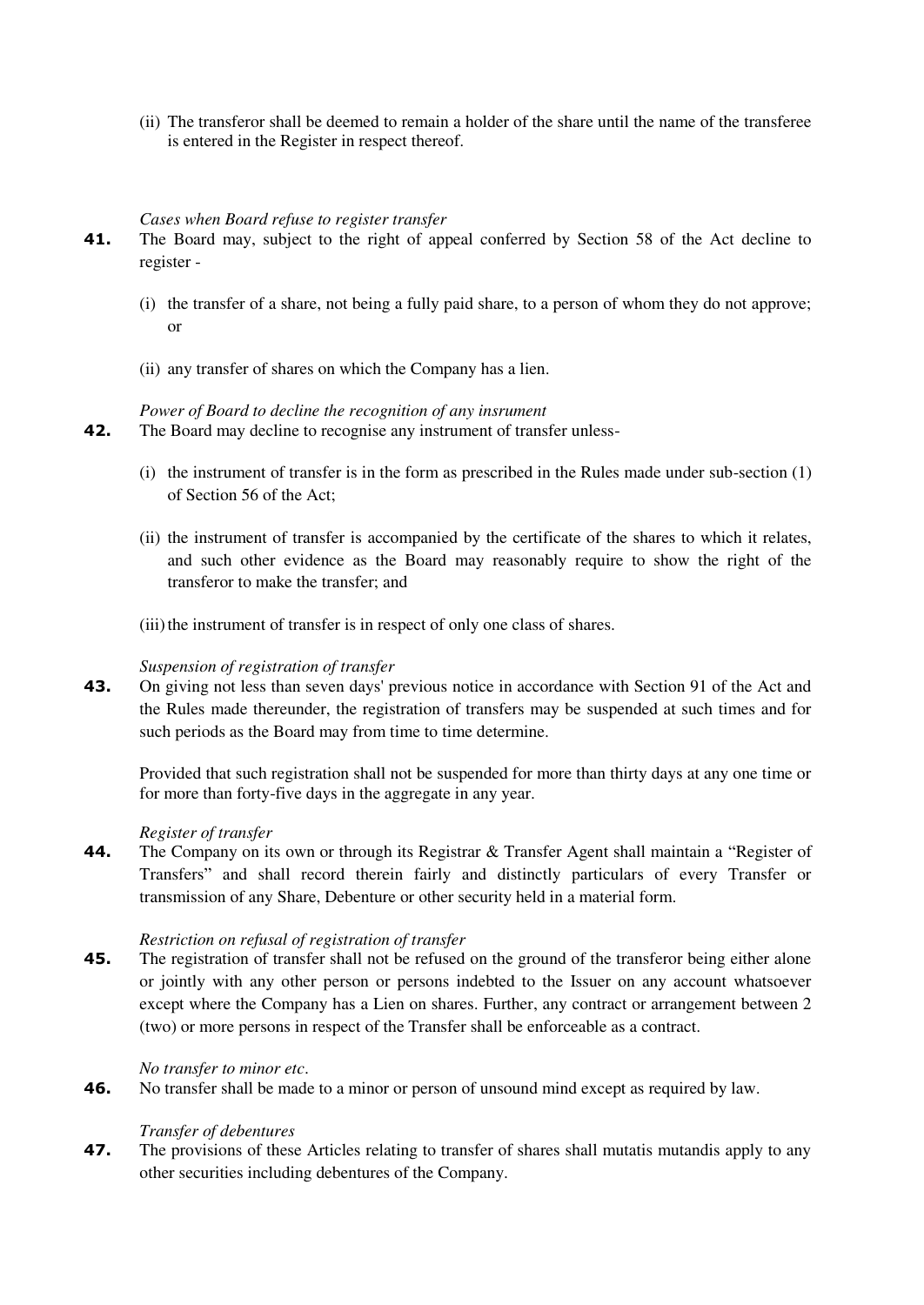#### **DEMATERIALISATION OF SHARES & SECURITIES**

#### *Dematerialisation and Rematerialsation*

- **48.** The Company may enter into agreement with any depository established under the Depositories Act, 1996, pursuant to which the members may dematerialise their shares and open accounts with Depository Participants appointed under Depositories Act and registered with the Securities and Exchange Board of India and the following provisions shall govern such dematerailised Shares notwithstanding anything contained elsewhere in these Articles :-
	- (i) No certificate shall be issued for dematerialized shares and certificates earlier issued will be cancelled wherever a member has opted to hold the same through depository.
	- (ii) There will be no distinctive numbers for the dematerialsed shares.
	- (iii)The records of members holding as maintained by the depository and depository participants shall be the basis for all purpose of holdings of the members, who have opted for the dematerialization.
	- (iv) The dematerialized shares can be transferred / transmitted as per rules of the depository.
	- (v) If a member having dematerialised his holdings of shares opts for rematerialisation of his holding of shares or a part thereof, share certificates will be issued to him on a written request received for that purpose through the depository participant.
	- (vi) The members shall bear all charges of the depository participant.
	- (vii) Persons appearing as beneficial owners as per the register maintained by the depository shall be entitled to covered thereby and the depository shall be the registered owner of such shares only for the purpose of effecting transfer of ownership of such shares on behalf of the beneficial owner.
	- (viii) The Company shall intimate the depository the details of allotments of the shares in respect of members opting to hold the shares in dematerialized form.
	- (ix) Nothing contained in Section 56 of the Companies Act, 2013 or Articles shall apply to the extent the provisions of the Depository Act are applicable in regard to the transfer of the shares but shall be applicable in all other respects.
	- (x) The provisions of these Articles shall mutatis mutandis apply to securities other than shares and any reference to member herein shall apply to the holder of the concerned security.
	- (xi) A depository as a registered owner shall not have any voting right in respect of shares and securities held by it in dematerialized form. The beneficial owner as per the Register of Beneficial Owners maintained by a depository shall be entitled to such right in respect of the shares and securities held by him in the depository. Any reference to the member or joint member in these Articles shall include a reference to Beneficial owner the shares/securities held in Depository.
	- (xii) Notwithstanding anything contained in these Articles to the contrary, where Securities of the Company are held in a Depository, the records of the beneficiary ownership may be served by such depository by means of Electronic mode.
	- (xiii) The Register and Index of Beneficial owners maintained by Depository under Depositories Act, 1996, as amended shall be deemed to be the Register and Index of Members and Security holders for the purpose of these Articles.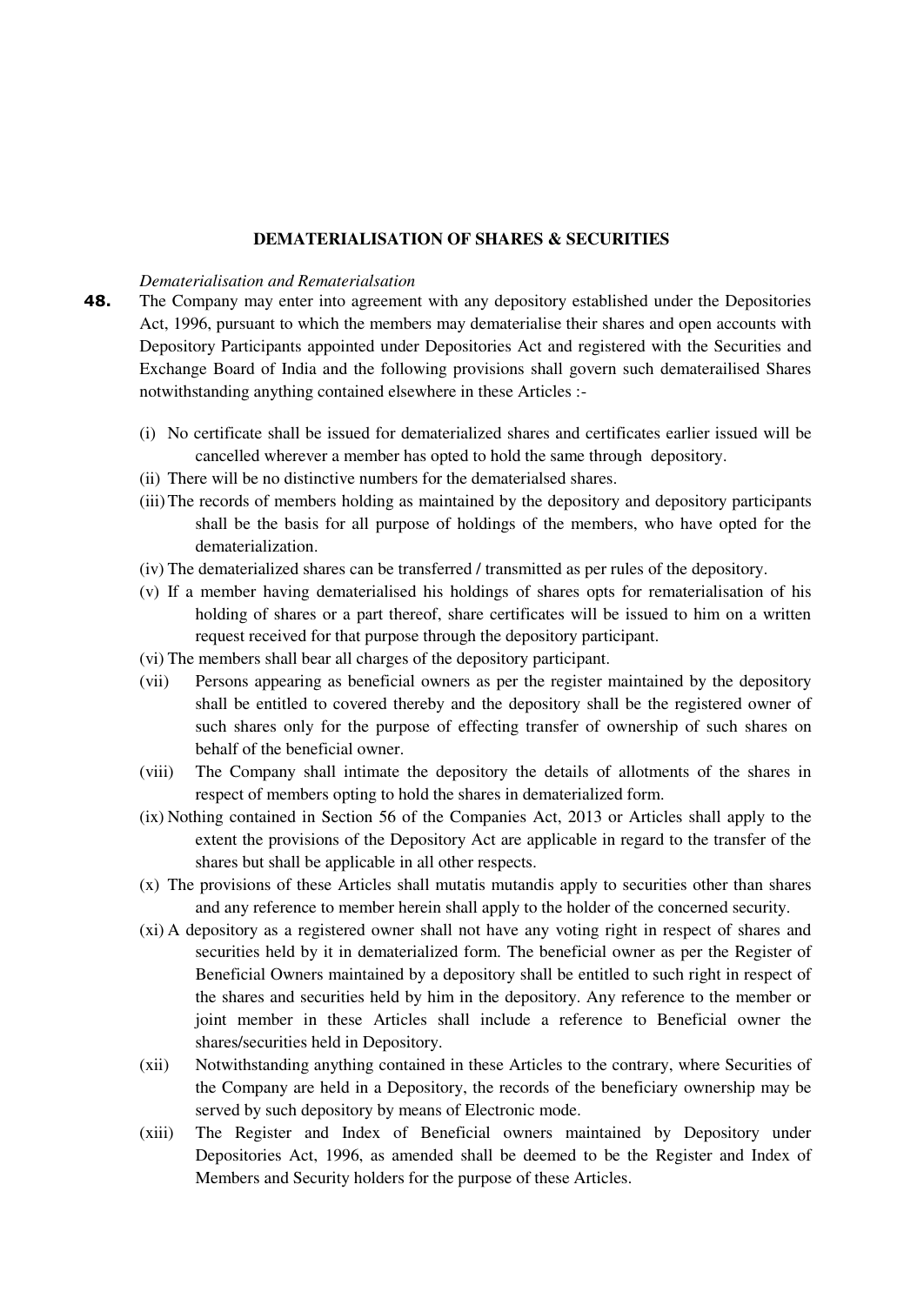#### **TRANSMISSION OF SHARES**

#### *Transmission of registered shares*

**49.** (i) On the death of a Member, the survivor or survivors where the Member was a joint holder, and his nominee or nominees or legal representatives where he was a sole holder, shall be the only persons recognised by the Company as having any title to his interest in the shares.

(ii) Nothing in clause (i) shall release the estate of a deceased joint holder from any liability in respect of any share which had been jointly held by him with other persons.

#### *Right of person under the Transmission Article*

- **50.** (i) Any person becoming entitled to a share in consequence of the death, bankruptcy or insolvency of a Member may, upon such evidence being produced as may from time to time properly be required by the Board and subject as hereinafter provided, elect, either –
	- (a) to be registered himself as holder of the share; or
	- (b) to make such transfer of the share as the deceased or insolvent member could have made. If the person so becoming entitled shall elect to be registered as holder of the share himself, he shall deliver or send to the Company a notice in writing signed by him stating that he so elects. If the person aforesaid shall elect to transfer the share, he shall testify his election by executing a transfer of the share. All the limitations, restrictions and provisions of these regulations relating to the right to transfer and the registration of transfers of shares shall be applicable to any such notice or transfer as aforesaid as if the death or insolvency of the member had not occurred and the notice or transfer were a transfer signed by that member.

(ii) The Board shall, in either case, have the same right to decline or suspend registration as it would have had, if the deceased or insolvent Member had transferred the share before his death or insolvency.

#### *Election under the Transmission Article*

- **51.** (i) If the person so becoming entitled shall elect to be registered as holder of the share himself, he shall deliver or send to the Company a notice in writing signed by him stating that he so elects.
	- (ii) If the person aforesaid shall elect to transfer the share, he shall testify his election by executing a transfer of the share.
	- (iii) All the limitations, restrictions and provisions of these regulations relating to the right to transfer and the registration of transfers of shares shall be applicable to any such notice or transfer as aforesaid as if the death or insolvency of the Member had not occurred and the notice or transfer were a transfer signed by that Member.

#### *Right of person entitled to shares under the Transmission Article*

**52.** A person becoming entitled to a share by reason of the lunacy, death, bankruptcy or insolvency of the holder shall be entitled to the same dividends and other advantages to which he would be entitled if he were the registered holder of the share, except that he shall not, before being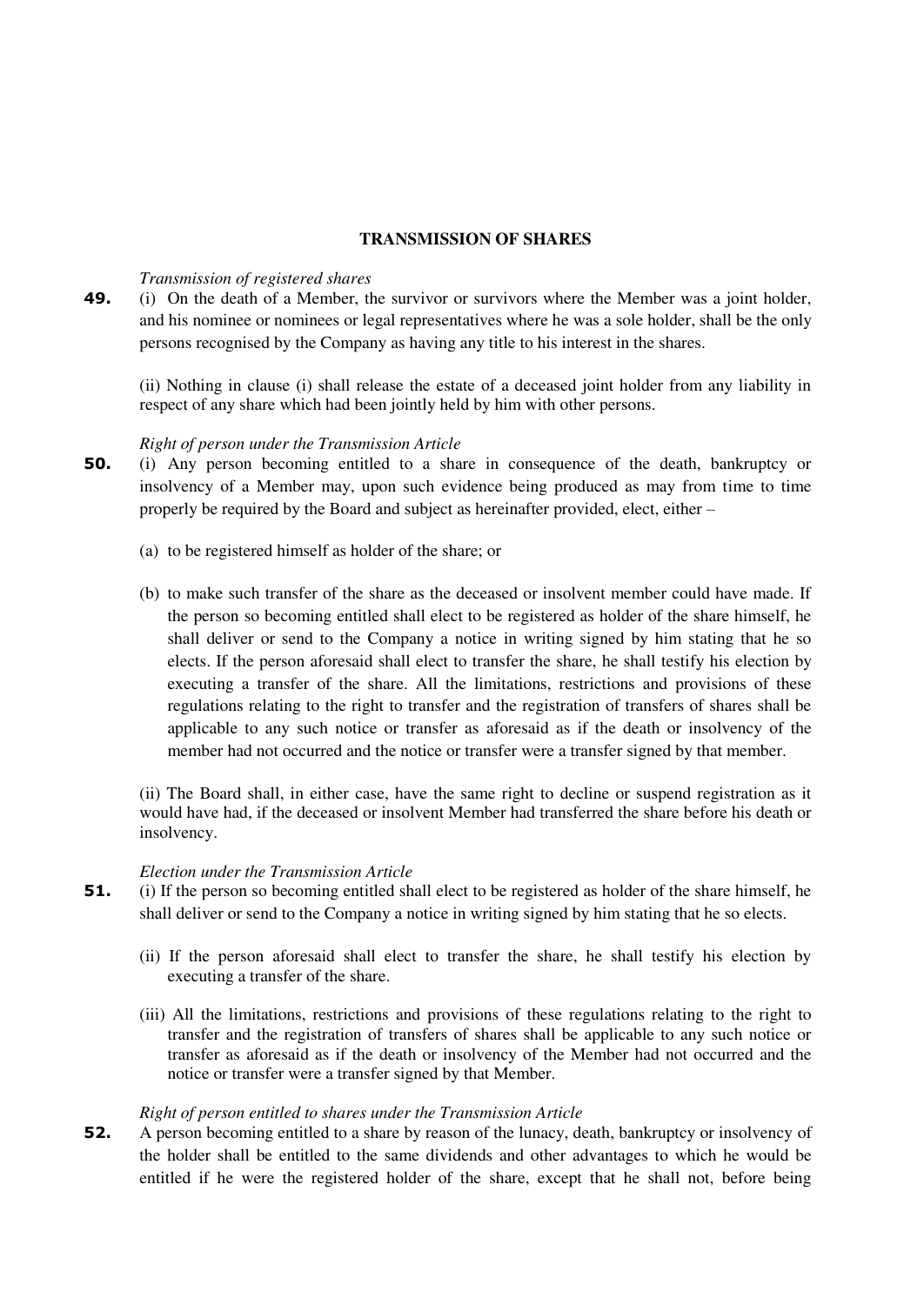registered as a Member in respect of the share, be entitled in respect of it to exercise any right conferred by membership in relation to meetings of the Company:

Provided that the Board may, at any time, give notice requiring any such person to elect either to be registered himself or to transfer the share, and if the notice is not complied with within ninety days, the Board may thereafter withhold payment of all dividends, bonuses or other monies payable in respect of the share, until the requirements of the notice have been complied with.

#### **FORFEITURE OF SHARES**

#### *If call or installment not paid notice may be given*

**53.** If a Member fails to pay any call, or installment of a call, on or before the day appointed for payment thereof, the Board may, at any time thereafter during such time as any part of the call or installment remains unpaid, serve a notice on him requiring payment of so much of the call or installment as is unpaid, together with any interest which may have accrued and all the expenses that may have been incurred by the Company by reason od such non-payment.

#### *Form of notice*

**54.** The notice aforesaid shall-

(i) name a further day (not being earlier than the expiry of fourteen days from the date of service of the notice) on or before which the payment required by the notice is to be made; and

(ii) state that, in the event of non-payment on or before the day so named, the shares in respect of which the call was made shall be liable to be forfeited.

#### *If notice not complied with shares may be forfeited*

**55.** If the requirements of any such notice as aforesaid are not complied with, any share in respect of which the notice has been given may, at any time thereafter, before the payment required by the notice has been made, be forfeited by a resolution of the Board to that effect. Such forfeiture shall include all dividends declared in respect of forfeited shares and not actually paid before the forfeiture.

#### *Forfeited shares to become property of the Company*

**56.** (i) Any share so forfeited shall be deemed to be the property of the Company, and forfeited share may be sold or re-allot or otherwise disposed of on such terms and in such manner as the Board thinks fit.

(ii) At any time before a sale or disposal as aforesaid, the Board may cancel the forfeiture on such terms as it thinks fit.

#### *Liability on forfeiture*

**57.** (i) A person whose shares have been forfeited shall cease to be a Member in respect of the forfeited shares, but shall, notwithstanding the forfeiture, remain liable to pay to the Company all monies which, at the date of forfeiture, were presently payable by him to the Company in respect of the shares and the Board may enforce the payment thereof, or any part thereof, without any deduction or allowance for the value of the shares at the time of forfeiture, but shall not be under any obligation to do so.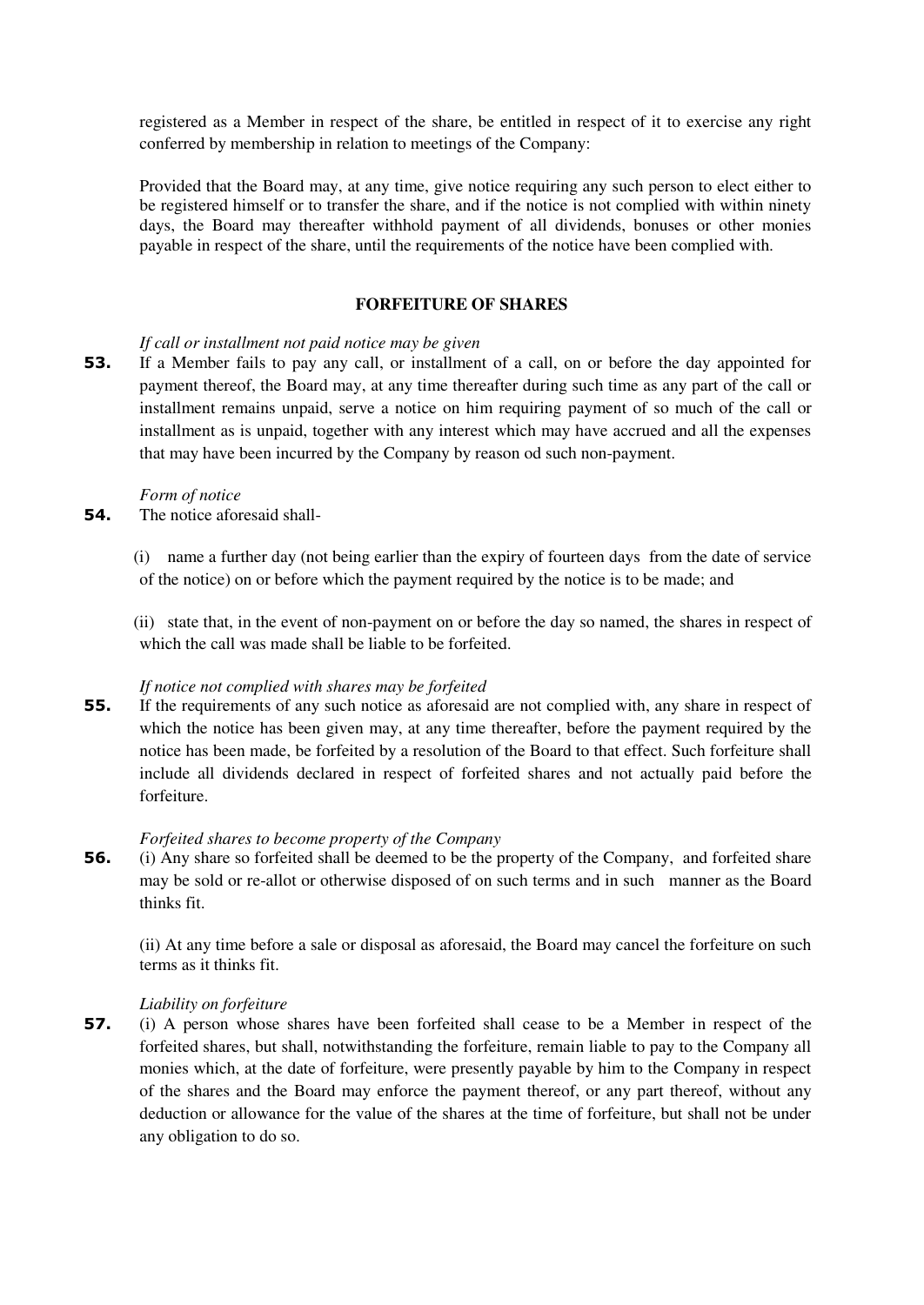(ii) The liability of such person shall cease if and when the Company shall have received payment in full of all such monies in respect of the shares.

#### *Evidence of forfeiture*

**58.** (i) A duly verified declaration in writing that the declarant is a Director, the manager or the Secretary, of the Company, and that a share in the Company has been duly forfeited on a date stated in the declaration, shall be conclusive evidence of the facts therein stated as against all persons claiming to be entitled to the share;

(ii) The Company may receive the consideration, if any, given for the share on any sale or disposal thereof and may execute a transfer of the share in favour of the person to whom the share is sold or disposed of;

(iii) The transferee shall thereupon be registered as the holder of the share; and

(iv) The transferee shall not be bound to see to the application of the purchase money, if any, nor shall his title to the share be affected by any irregularity or invalidity in the proceedings in reference to the forfeiture, sale or disposal of the share.

#### *Forfeiture provisions to apply to non-payment in terms of issue*

**59.** The provisions of Articles 52 to 57 hereof shall apply in the case of non- payment of any sum which, by the terms of issue of a share, becomes payable at a fixed time, whether on account of the nominal value of the share or by way of premium, as if the same had been payable by virtue of a call duly made and notified.

#### **BORROWING POWERS**

#### *Power to borrow*

**60.** Subject to the provisions of the Act and these Articles, the Board may from time to time at its own discretion, raise or borrow or secure the payment of any such sum of money for the purpose of the Company, in such manner and upon such terms and conditions in all respects as they think fit, and in particular, by promissory notes or by receiving deposits and advances with or without security or by the issue of bonds, debentures, perpetual or otherwise, including debentures convertible into shares of this or any other Company or perpetual annuities and to secure any such money so borrowed, raised or received, mortgage, pledge or charge the whole or any part of the property, assets or revenue of the Company present or future, including its uncalled capital by special assignment or otherwise or to Transfer or convey the same absolutely or in trust and to give the lenders powers of sale and other powers as may be expedient and to purchase, redeem or pay off any such securities; provided however, that the monies to be borrowed, together with the money already borrowed by the Company apart from temporary loans obtained from the Company's bankers in the ordinary course of business shall not, without the sanction of the Company by a Special Resolution at a General Meeting, exceed the aggregate of the paid up capital of the Company and its free reserves. Provided that every Special Resolution passed by the Company in General Meeting in relation to the exercise of the power to borrow shall specify the total amount up to which monies may be borrowed by the Board of Directors.

#### *Delegation of power to borrow*

**61.** The Board may by resolution at its meeting, delegate the above power to borrow money otherwise than on debentures to a Committee of Directors or Managing Director or to any other person permitted by applicable law, if any, and shall specify the total amount up to which monies may be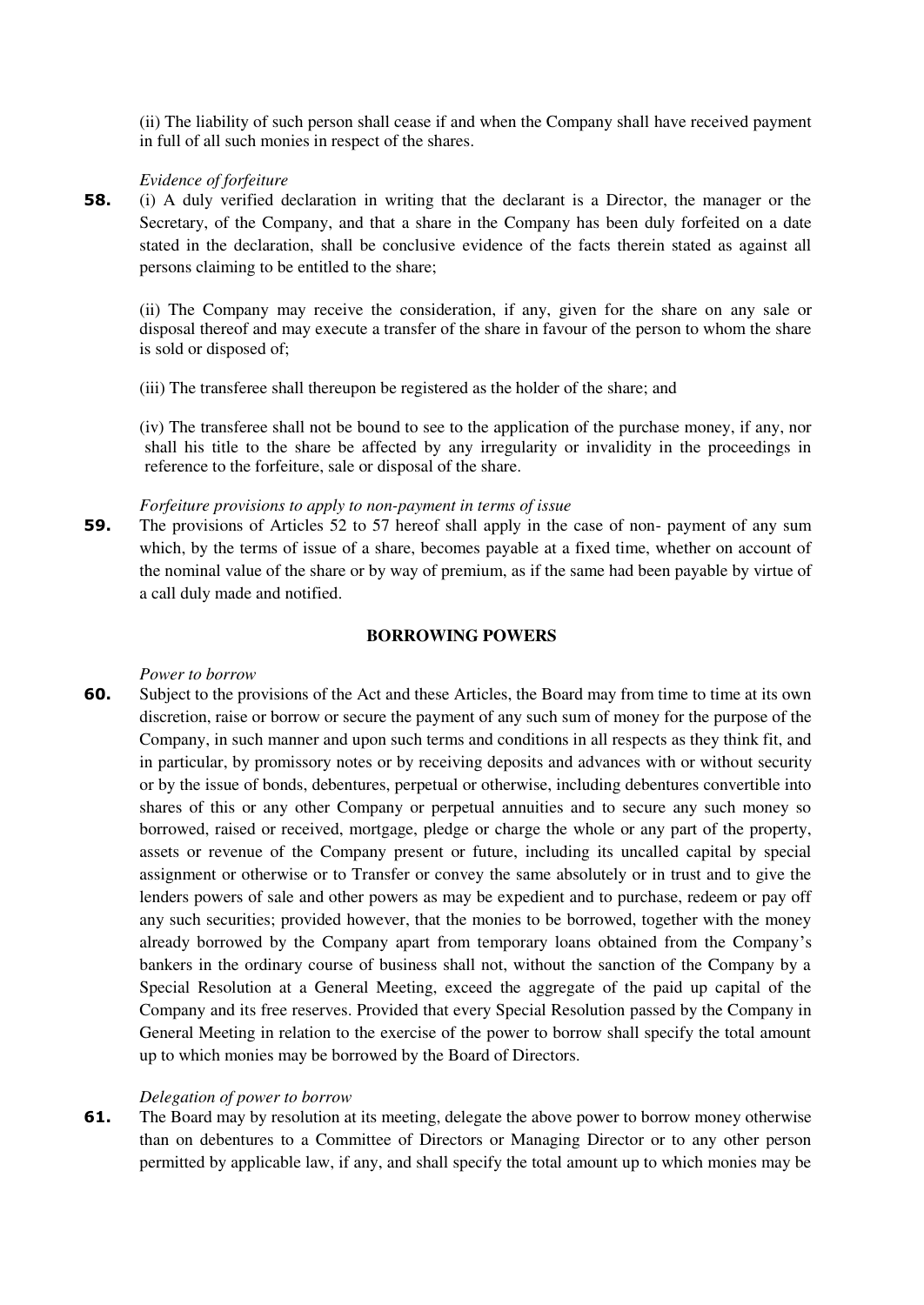borrowed which shall in no circumstances exceed the limits as permitted to be borrowed by the Board.

#### *Power of director to grant loan*

**62.** To the extent permitted under the applicable law and subject to compliance with the requirements thereof, the Directors shall be empowered to grant loans to such entities at such terms as they may deem to be appropriate and the same shall be in the interest of the Company.

#### *Issue at discount etc. or with special privileges*

**63.** Any bonds, Debentures, debenture-stock or other Securities may if permissible in Law be issued at a discount, premium or otherwise by the Company and shall with the consent of the Board be issued upon such terms and conditions and in such manner and for such consideration as the Board shall consider to be for the benefit of the Company, and on the condition that they or any part of them may be convertible into Equity shares of any denomination, and with any privileges and conditions as to the redemption, surrender, allotment of shares, appointment of Directors or otherwise. Provided that Debentures with rights to allotment of or conversion into Equity shares shall not be issued except with, the sanction of the Company in General Meeting accorded by a Special Resolution.

#### **ALTERATION OF CAPITAL**

#### *Power to sub-divide shares*

**64.** The Company may, from time to time, by ordinary resolution increase the share capital by such sum, to be divided into shares of such amount, as may be specified in the resolution.

#### *Power to consolidate shares*

- **65.** Subject to the provisions of Section 61 of the Act, the Company may, by ordinary resolution,-
	- (i) consolidate and divide all or any of its share capital into shares of larger amount than its existing shares;
	- (ii) convert all or any of its fully paid-up shares into stock, and reconvert that stock into fully paid-up shares of any denomination;
	- (iii)sub-divide its existing shares or any of them into shares of smaller amount than is fixed by the memorandum;
	- (iv) cancel any shares which, at the date of the passing of the resolution, have not been taken agreed to be taken by any person.

*Conversion of shares into stock* 

- **66.** Where shares are converted into stock,-
	- (i) the holders of stock may transfer the same or any part thereof in the same manner as, and subject to the same regulations under which, the shares from which the stock arose might before the conversion have been transferred, or as near thereto as circumstances admit: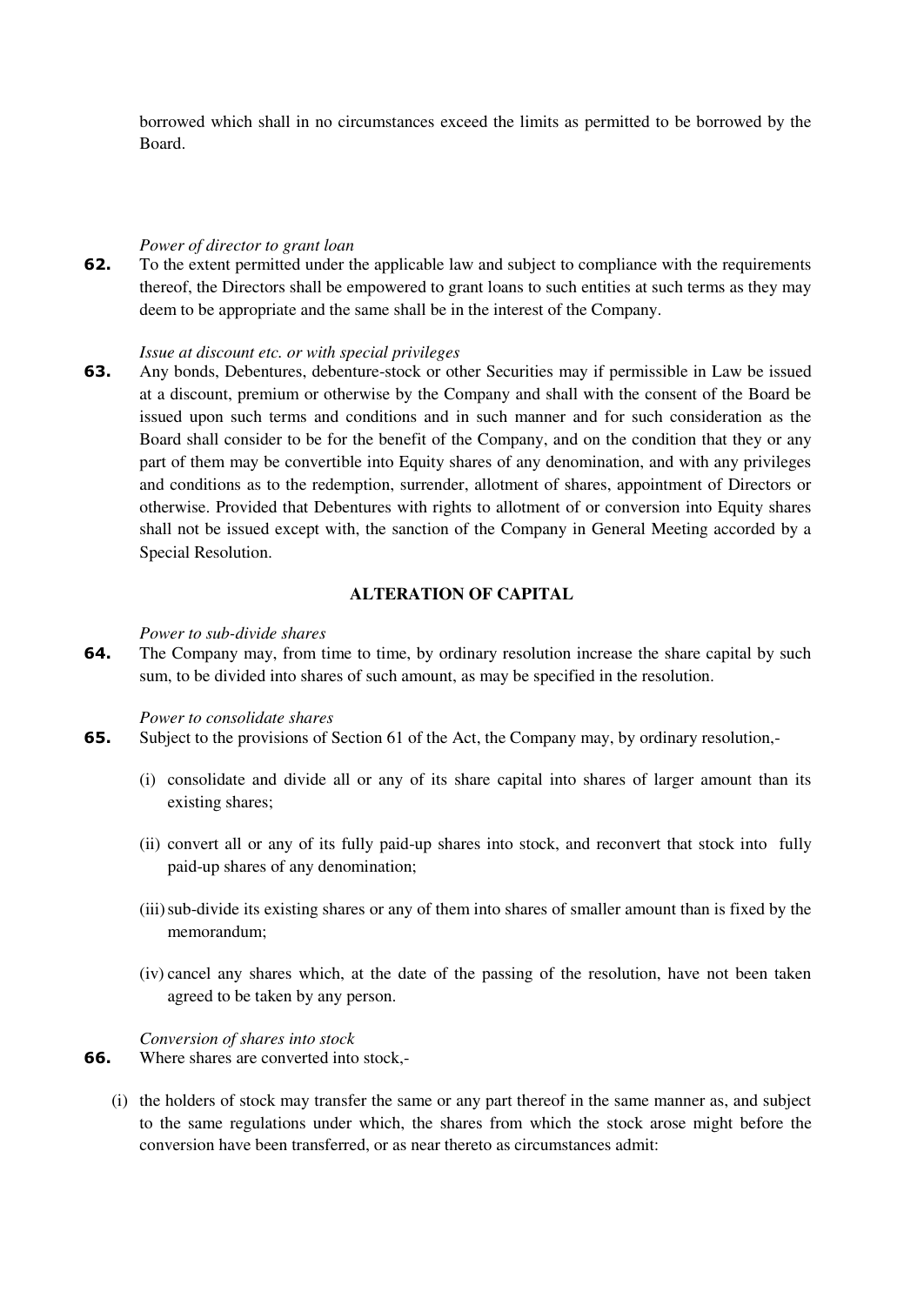Provided that the Board may, from time to time, fix the minimum amount of stock transferable, so, however, that such minimum shall not exceed the nominal amount of the shares from which the stock arose.

- (ii) the holders of stock shall, according to the amount of stock held by them, have the same rights, privileges and advantages as regards dividends, voting at meetings of the Company, and other matters, as if they held the shares from which the stock arose; but no such privilege or advantage (except participation in the dividends and profits of the Company and in the assets on winding up) shall be conferred by an amount of stock which would not, if existing in shares, have conferred that privilege or advantage.
- (iii)such of the regulations of the Company as are applicable to paid-up shares shall apply to stock and the words "share" and "shareholder" in those regulations shall include "stock" and "stockholder" respectively.

#### *Reduction of capital etc.*

- **67.** The Company may, by special resolution, reduce in any manner and with, and subject to, any incident authorised and consent required by law,-
	- (i) its share capital;
	- (ii) any capital redemption reserve account; or
	- (iii) any share premium account.

## **CAPITALIZATION OF PROFITS**

## *Capitalisations of profit or reserves*

- **68.** (i) The Company in general meeting may, upon the recommendation of the Board, resolve
	- (a) that it is desirable to capitalize any part of the amount for the time being standing to the credit of any of the Company's reserve accounts, or to the credit of the profit and loss account, or otherwise available for distribution; and
	- (b) that such sum be accordingly set free for distribution in the manner specified in clause (ii) amongst the Members who would have been entitled thereto, if distributed by way of dividend and in the same proportions.
	- (ii) The sum aforesaid shall not be paid in cash but shall be applied, subject to the provision contained in clause (i), either in or towards
		- a. paying up any amounts for the time being unpaid on any shares held by such Members respectively;
		- b. paying up in full, unissued shares of the Company to be allotted and distributed, credited as fully paid-up, to and amongst such Members in the proportions aforesaid;
		- c. partly in the way specified in sub-clause (a) and partly in that specified in sub-clause (b);
		- d. A securities premium account and a capital redemption reserve account may, for the purposes of this regulation, be applied in the paying up of unissued shares to be issued to Members of the Company as fully paid bonus shares;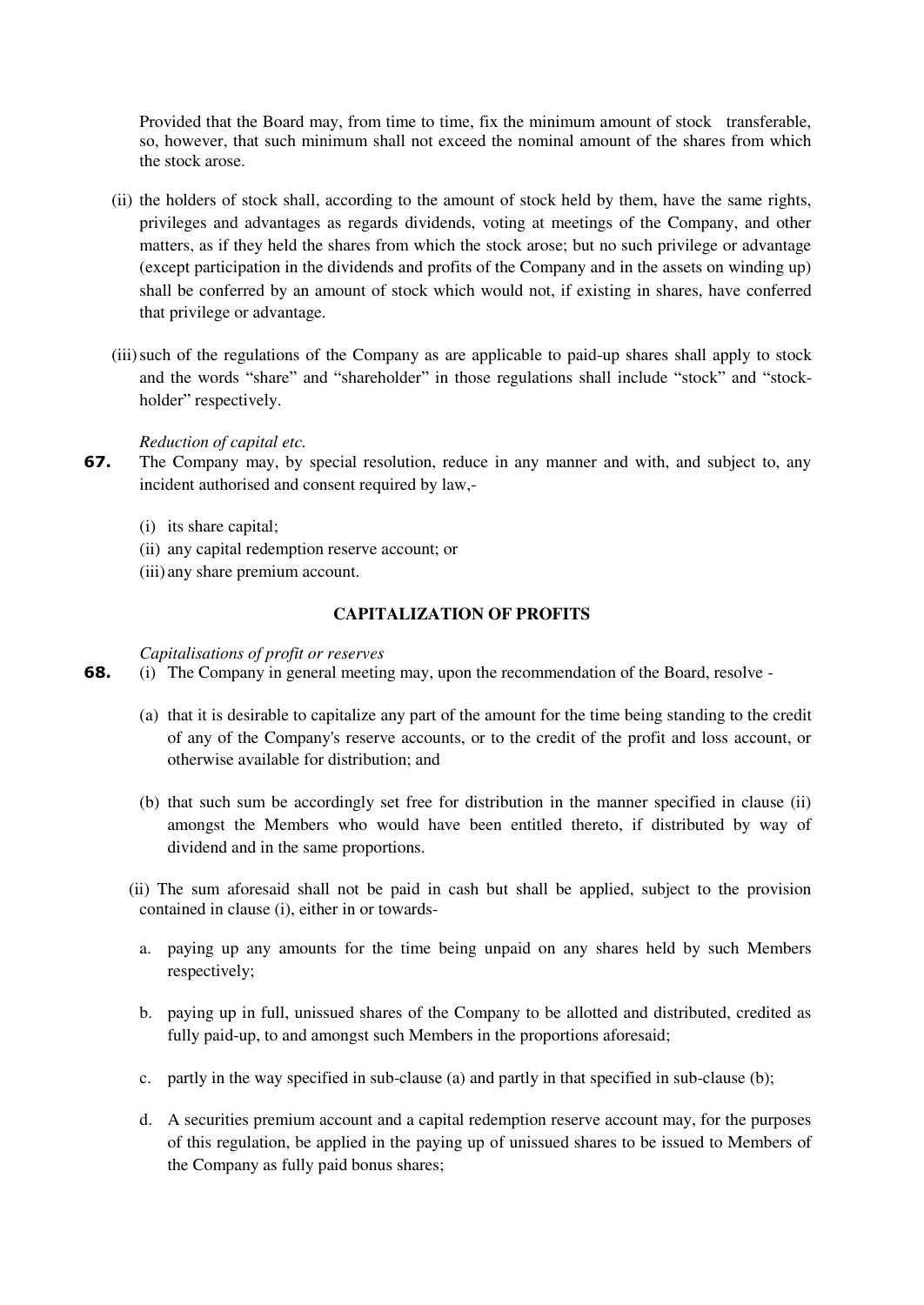e. The Board shall give effect to the resolution passed by the Company in pursuance of this regulation.

#### *Application of undivided profit*

**69.** (i) Whenever such a resolution as aforesaid shall have been passed, the Board shall-

- (a) make all appropriations and applications of the undivided profits resolved to be capitalized thereby, and all allotments and issues of fully paid shares if any; and
- (b) generally do all acts and things required to give effect thereto.

## *Fractional Certificates*

(ii) The Board shall have power-

- (a) to make such provisions, by the issue of fractional certificates or by payment in cash otherwise as it thinks fit, for the case of shares becoming distributable infraction; and
- (b) to authorise any person to enter, on behalf of all the Members entitled thereto, into agreement with the Company providing for the allotment to them respectively, credited as fully paid-up, of any further shares to which they may be entitled upon such capitalisation, as the case may require, for the payment by the Company on their behalf, by the application thereto of their respective proportions of profits resolved to be capitalised, of the amount or any part of the amounts remaining unpaid on their existing shares.

(iii) Any agreement made under such authority shall be effective and binding on such Members.

#### *Restriction to use Revaluation Reserves*

**70.** The Company shall not use revaluation reserves for issue of Bonus Shares.

## **BUY BACK OF SHARES**

#### *Buyback of shares*

**71.** Notwithstanding anything contained in these Articles but subject to the provisions of Sections 68 to 70 of the Act and any other applicable provision of the Act or any other law for the time being in force, the Company may purchase its own shares or other specified securities.

## **REDUCTION OF CAPITAL**

#### *Reduction of Capital and etc.*

- **72.** The Company may from time to time in accordance with the provisions of the Act by resolution as specified in the Act, reduce:
	- (i) its share capital; and/ or,
	- (ii) any capital redemption reserve account; and or,
	- (iii) securities premium account; and or,
	- (iv) any other reserve in the nature of share capital.

and in particular may pay off any paid-up share capital upon the footing that it may be called up again or otherwise and may, if and so far as is necessary, alter its Memorandum of Association by reducing the amount of its share capital and of its shares accordingly.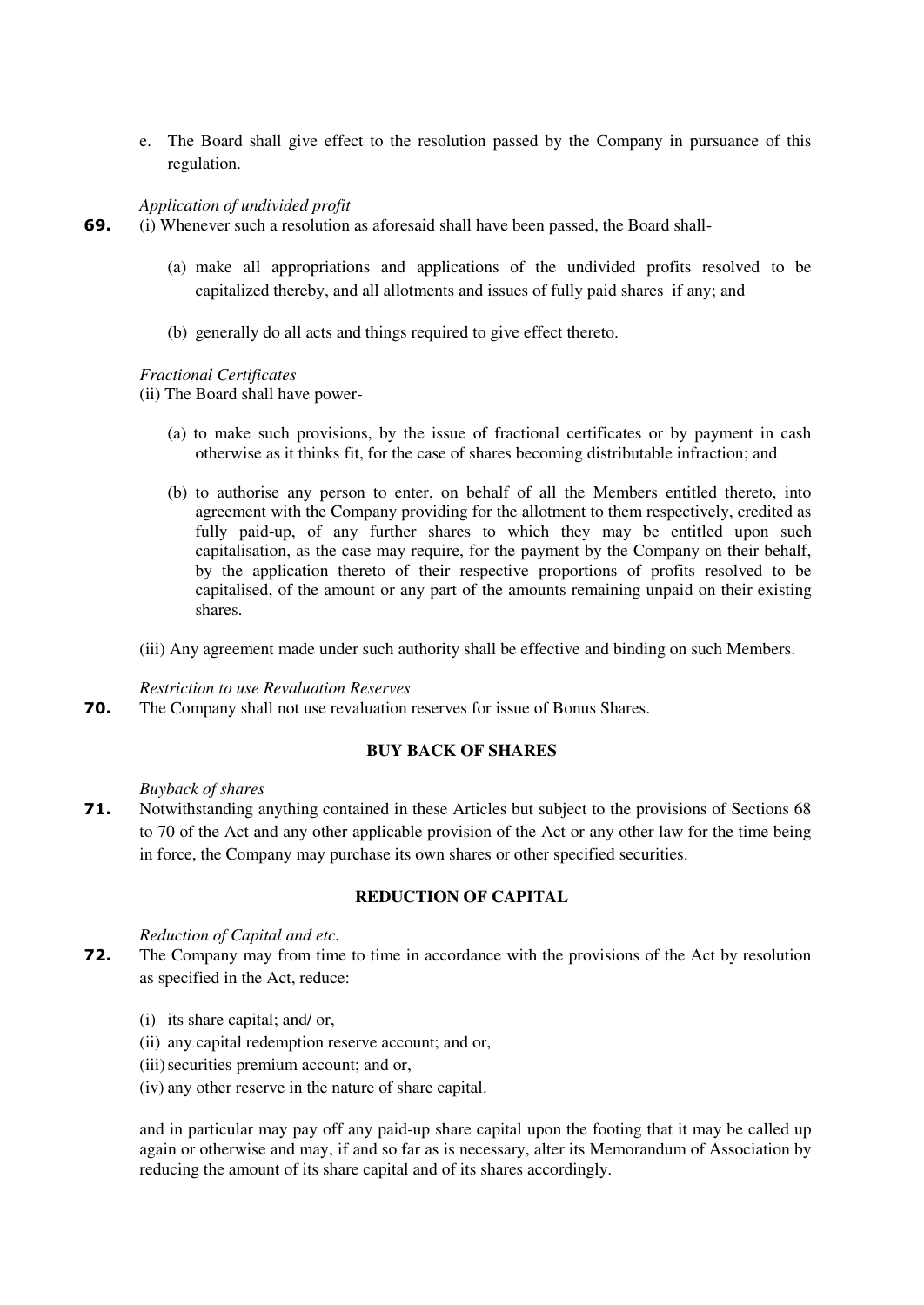#### **GENERAL MEETINGS**

#### *Extra-ordinary General meeting*

- **73.** All general meetings other than annual general meeting shall be called extraordinary general meeting.
	- (i) The Board may, whenever it thinks fit, call an extraordinary general meeting.
	- (ii) If at any time Directors capable of acting who are sufficient in number to form a quorum are not within India, any Director or any two Members of the Company may call an extraordinary general meeting in the same manner, as nearly as possible, as that in which such a meeting may be called by the Board.

#### *Notice of General Meeting*

**74.** No general meeting shall be held unless at least 21 clear days prior written notice, or shorter written notice in accordance with the Act, of that meeting has been given to each Member as per the provisions of the Act; provided that any general meeting, may be called after giving shorter notice than the notices required above, if consent thereto is accorded, in the case of any other meeting, by Members of the Company holding not less than 95% of the paid-up share capital which gives the right to vote to the Members. In general meetings, only such agenda will be considered as is specified in the notice to the Members with respect to such meetings.

#### *Item of Business to be transacted through Postal Ballot*

**75.** Notwithstanding anything contained in this Act or these Articles, the a Company—

(a) shall, in respect of such items of business as the Central Government may, by notification, declare to be transacted only by means of postal ballot; and

(b) may, in respect of any item of business, other than ordinary business and any business in respect of which directors or auditors have a right to be heard at any meeting, transact by means of postal ballot, in such manne[r as may be prescribed,](http://ebook.mca.gov.in/Actpagedisplay.aspx?PAGENAME=18038) instead of transacting such business at a general meeting.

(c) If a resolution is assented to by the requisite majority of the shareholders by means of postal ballot, it shall be deemed to have been duly passed at a general meeting convened in that behalf.

## **PROCEEDINGS AT GENERAL MEETING**

#### *Quorum*

**76.** (i) No business shall be transacted at any general meeting unless a quorum of Members is present at the time when the meeting proceeds to business.

(ii) Same as otherwise provided herein, the quorum for the general meetings shall be as provided in Section 103 of the Act.

*Chairman of General Meeting*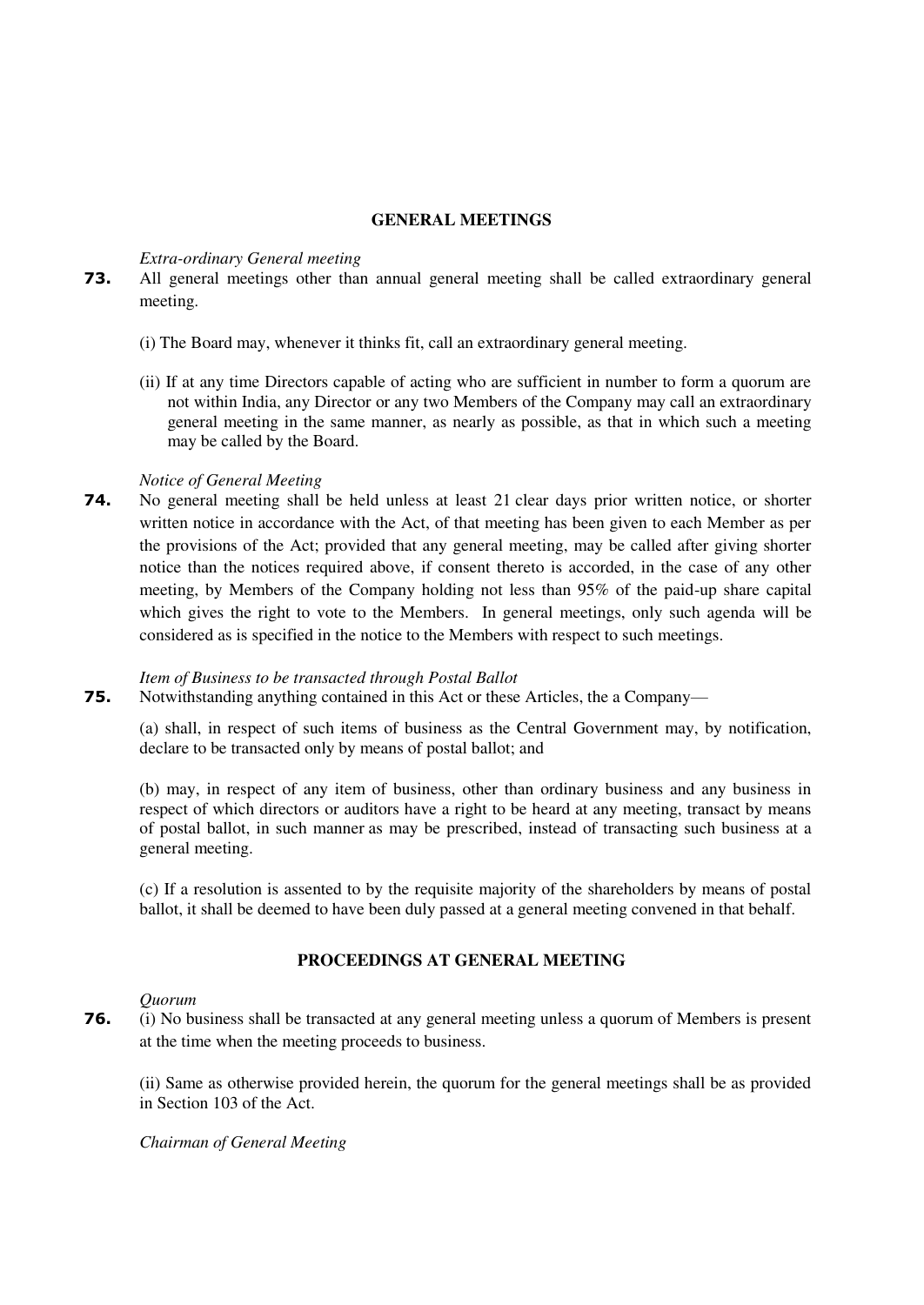- **77.** (i) The chairperson, if any, of the Board shall preside as Chairperson at every general meeting of the Company.
- **78.** (ii) The Chairman of Board shall be entitled to take the chair at every general meeting. if there be no such chairman, or if at any meeting he shall not be present within fifteen minutes after the time appointed for holding such meeting, or is unwilling to act, the members present shall choose another Director as Chairman, and if no director be present, or if all the Directors present decline to take the chair, then the members shall, on a show of hands or on a poll if properly demanded, elect one of their number, being a member entitled to vote, to be Chairman.

#### **ADJOURNMENT OF MEETING**

#### *Power to adjourn general meeting*

- **79.** (i) The Chairperson may, with the consent of any meeting at which a quorum is present, and shall, if so directed by the meeting, adjourn the meeting from time to time and from place to place.
	- (ii) No business shall be transacted at any adjourned meeting other than the business left unfinished at the meeting from which the adjournment took place.
	- (iii) When a meeting is adjourned for thirty days or more, notice of the adjourned meeting shall be given as in the case of an original meeting.
	- (iv) Save as aforesaid, and as provided in Section 103 of the Act, it shall not be necessary to give any notice of an adjournment or of the business to be transacted at an adjourned meeting.

#### **VOTING RIGHTS**

*Votes of members* 

- **80.** Subject to any rights or restrictions for the time being attached to any class or classes of shares,-
	- (i) on a show of hands, every Member present in person shall have one vote; and
	- (ii) on a poll, the voting rights of Members shall be in proportion to his share in the paid-up equity share capital of the Company.

#### *Vote by electronic means*

81. A Member may exercise his vote at a meeting by electronic means in accordance with Section 108 of the Act and shall vote only once.

Joint holders

**82.** (i) In the case of joint holders, the vote of the senior who tenders a vote, whether in person or by proxy, shall be accepted to the exclusion of the votes of the other joint holders.

(ii) For this purpose, seniority shall be determined by the order in which the names stand in the Register.

#### *Votes in respect of insane member*

**83.** A Member of unsound mind, or in respect of whom an order has been made by any court having jurisdiction in lunacy, may vote, whether on a show of hands or on a poll, by his Committee or other legal guardian, and any such Committee or guardian may, on a poll, vote by proxy.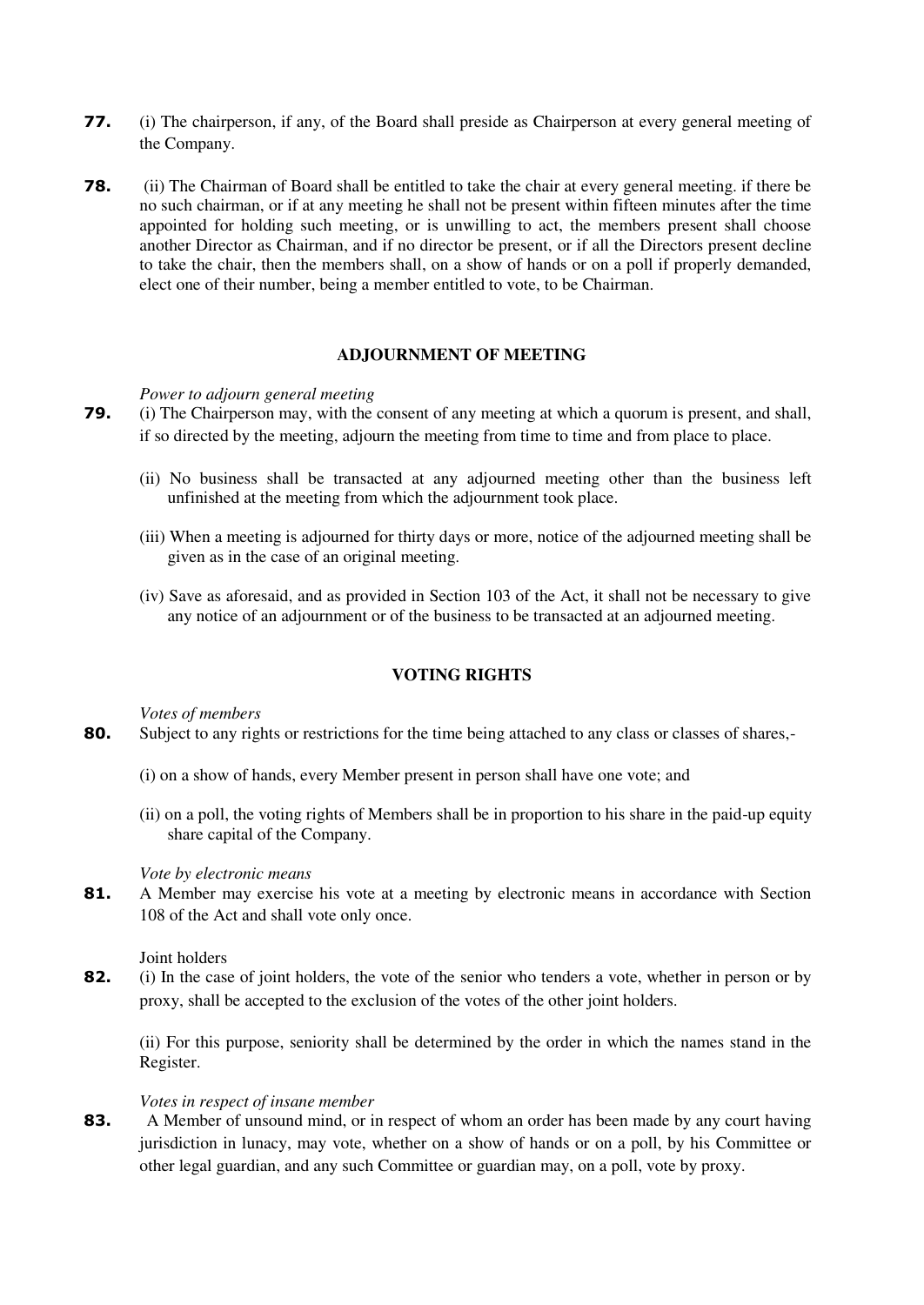*Vote by poll* 

**84.** Any business other than that upon which a poll has been demanded may be proceeded with, pending the taking of the poll.

## *Restriction on voting*

**85.** No Member shall be entitled to vote at any general meeting unless all calls or other sums presently payable by him in respect of shares in the Company have been paid.

## *Admission or rejection of votes*

**86.** (i) No objection shall be raised to the qualification of any voter except at the meeting or adjourned meeting at which the vote objected to is given or tendered, and every vote not disallowed at such meeting shall be valid for all purposes.

 (ii) Any such objection made in due time shall be referred to the Chairperson of the meeting, whose decision shall be final and conclusive.

## **PROXY**

## *Appointment of proxy*

**87.** Any member of the Company entitle to attend and vote at a meeting of the Company shall be entitled to appoint another person as a proxy to attend and vote at the meeting on his behalf, provided that a proxy shall not have the right to speak at such meeting and shall not be entitled to vote except on a poll.

#### *Instrument appointing a proxy to be deposited at the office*

**88.** The instrument appointing a proxy and the power-of-attorney or other authority, if any, under which it is signed or a notarised copy of that power or authority, shall be deposited at the Office of the Company not less than 48 hours before the time for holding the meeting or adjourned meeting at which the person named in the instrument proposes to vote, or, in the case of a poll, not less than 24 hours before the time appointed for the taking of the poll; and in default the instrument of proxy shall not be treated as valid.

#### *Proxy form*

**89.** An instrument appointing a proxy shall be in the form as prescribed in the Rules made under Section 105 of the Act.

## *When vote by proxy valid through authority revoked*

**90.** A vote given in accordance with the terms of an instrument of proxy shall be valid, notwithstanding the previous death or insanity of the principal or the revocation of the proxy or of the authority under which the proxy was executed, or the transfer of the shares in respect of which the proxy is given:

Provided that no intimation in writing of such death, insanity, revocation or transfer shall have been received by the Company at its office before the commencement of the meeting or adjourned meeting at which the proxy is used.

## **BOARD OF DIRECTORS**

*Number of Directors*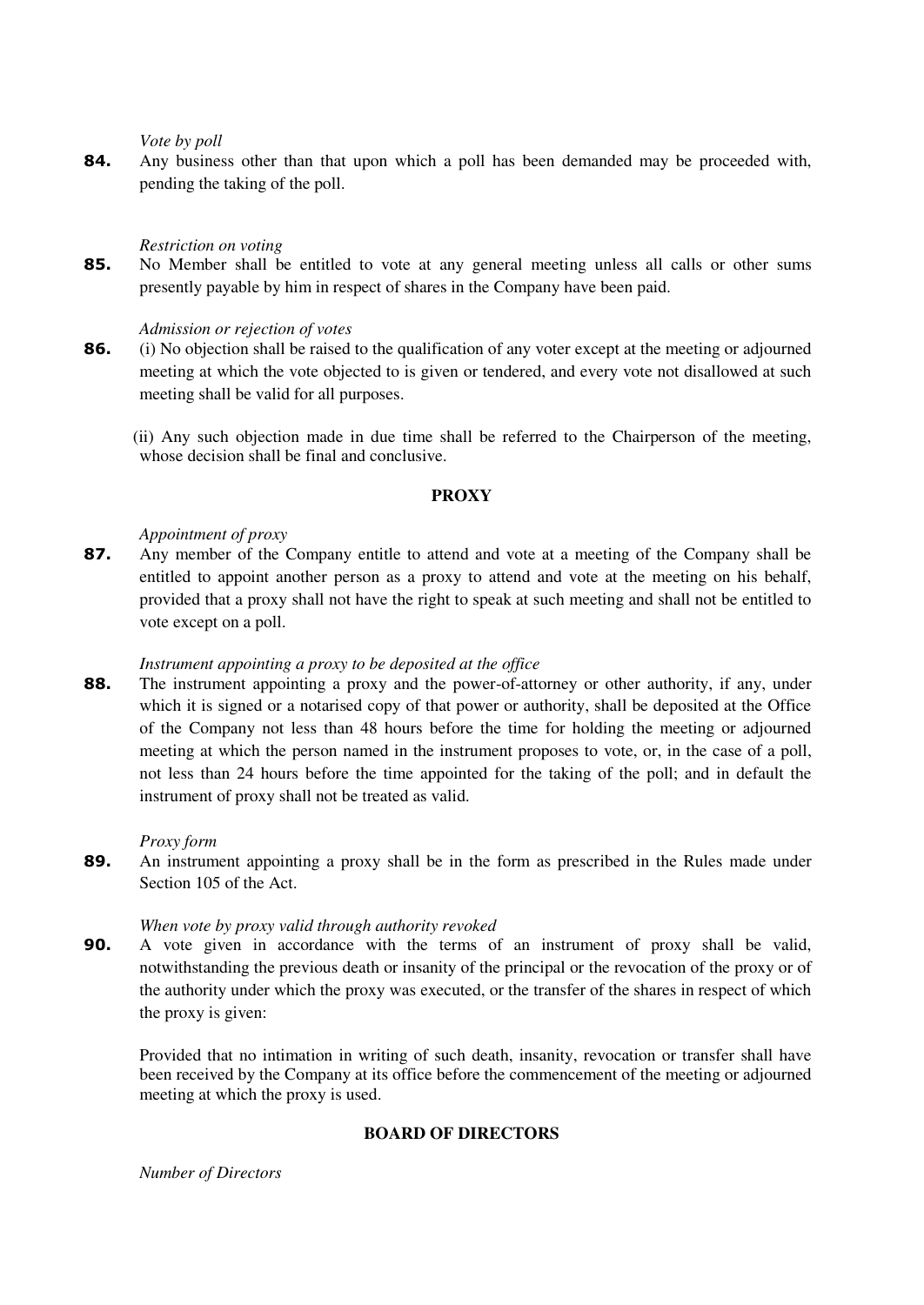**91.** The number of Directors on the Board shall not be less than three and not more than fifteen.

# *First Directors*

- **92.** The person herein after named shall become and be the First Directors of the Company:
	- 1. Alok Jyoti Borthakur
	- 2. Dhiru Bore
	- 3. Narayan Barman
	- 4. Dhruba Jyoti Borah

# *Directors' fees, Remuneration and expenses*

- **93.** (i) The remuneration of the Directors shall, in so far as it consists of a monthly payment, be deemed to accrue from day-to-day.
	- (ii) in addition to the remuneration payable to them in pursuance of the Act, the Directors may be paid all travelling, hotel and other expenses properly incurred by them-
	- (a) in attending and returning from meetings of the Board of Directors or any Committee thereof or general meetings of the Company; or
	- (b) in connection with the business of the Company; or
	- (c) otherwise incurred in the execution of their duties as Directors.

# *Maintenance of Foreign Register*

**94.** The Company may exercise the powers conferred on it by Section 88 of the Act with regard to the keeping of a foreign register; and the Board may (subject to the provisions of that section) make and vary such regulations as it may think fit respecting the keeping of any such register.

# *Authorisation to sign, execute etc any instrument*

**95.** All cheques, promissory notes, drafts, hundis, bills of exchange and other negotiable instruments, and all receipts for monies paid to the Company, shall be signed, drawn, accepted, endorsed, or otherwise executed, as the case may be, by such person and in such manner as the Board shall from time to time by resolution determine.

# *Attendance Register*

**96.** Every Director present at any meeting of the Board or of a Committee thereof shall sign his name in a book to be kept for that purpose.

# *Change in number of Directors*

**97.** Subject to Section 149 and 152 of the Act, the Company may, by Ordinary Resolution, from time to time, increase or reduce the number of Directors, subject to a minimum of 3 (three) Directors and maximum of fifteen Directors, and by a Special Resolution increase the number to more than fifteen Directors, and may alter their qualifications and the Company may, (subject to the provisions of Section 169 of the Act), remove any Director before the expiration of his period of office and appoint another qualified in his stead. The person so appointed shall hold office during such time as the Director in whose place he is appointed would have held the same if he had not been removed.

# *Director retire by Rotation*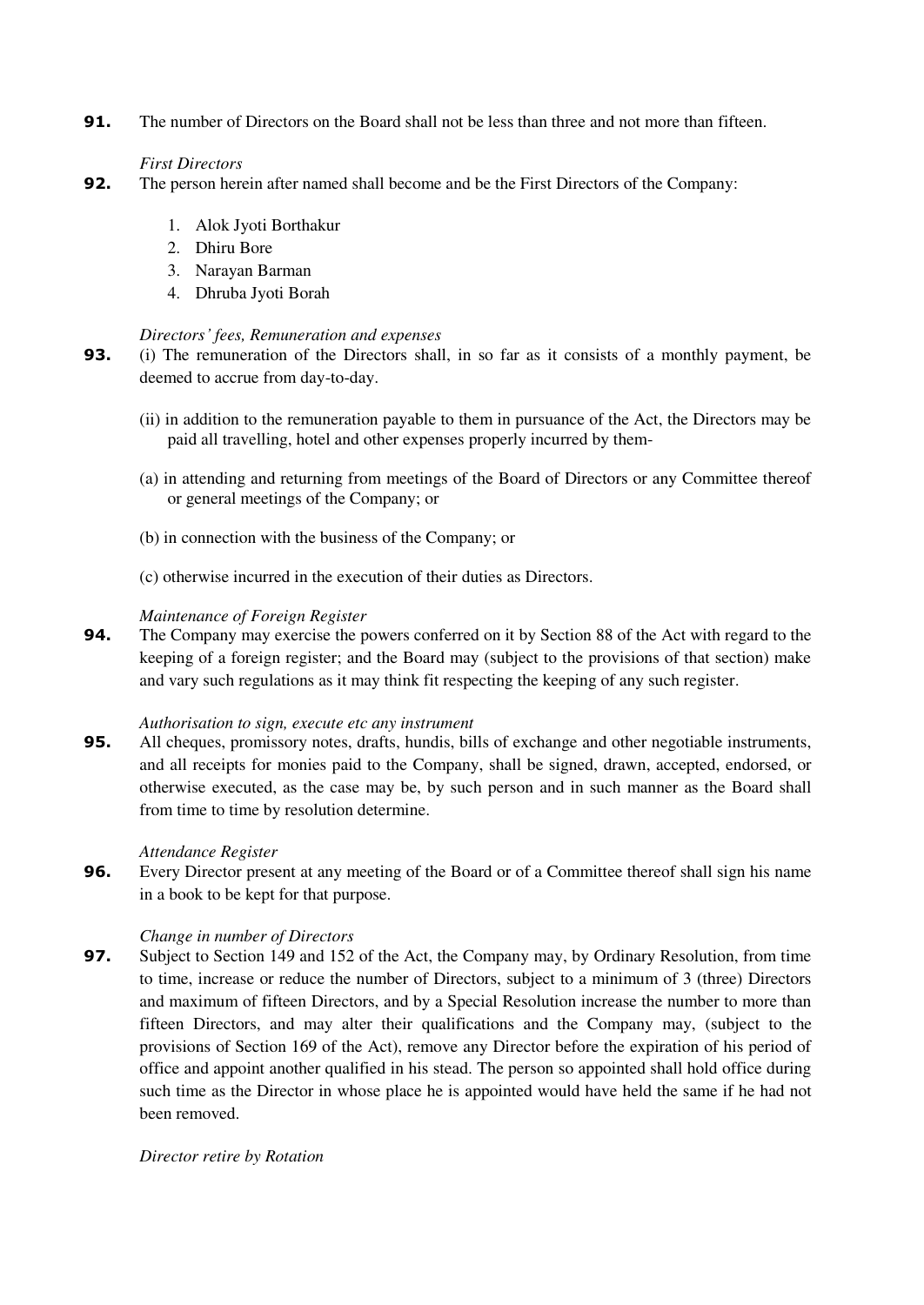**98.** The Board shall have the power to determine the Directors whose period of office is or is not liable to determination by retirement of Directors by rotation.

# *Woman Director on Board*

**99.** The Company shall also comply with the provisions of the Companies (Appointment and Qualification of Directors) Rules, 2014 and the provisions of the Listing Regulations. The Company shall have such number of Woman Director (s) on the Board of the Company, as may be required in terms of the provisions of Section 149 of the Act and the Companies (Appointment and Qualification of Directors) Rules, 2014 or any other Law, as may be applicable.

#### *Retirement of Director*

**100.** Subject to the provisions of the Act, all the Directors on the Board of the Company, other than Independent Directors, shall retire from office at the completion of the Annual General Meeting of the Company.

## *Chairperson with other designation*

**101.** The same individual may, at the same time, be appointed as the Chairperson of the Company as well as the Managing Director or Chief Executive Officer of the Company. The Managing Director would deemed to be CEO for the purpose of the Act and listing regulations until and unless otherwise provided by the Act / listing regulations or until some other person is appointed as CEO of the Company.

## *Remuneration to Directors*

**102.** The remuneration payable to the Directors, including any managing or whole-time Director or manager, if any, shall be determined in accordance with and subject to the provisions of the Act and rules made thereunder. The remuneration of the Directors shall, in so far as it consists of a monthly payment, be deemed to accrue from day-to-day. Remuneration may be paid as fixed monthly remuneration and also as a commission based on profits.

#### *Sitting Fees*

**103.** Sitting fees, subject to ceiling as provided in the Act, may be paid to the Directors other than managing Director, joint managing Director and whole-time Director.

## *Appointment of Additional Director*

**104.** Subject to the provisions of the Act, the Board shall have power at any time, and from time to time, to appoint a person as an additional Director, provided the number of the Directors and additional Directors together shall not at any time exceed the maximum strength fixed for the Board by the Articles. Such person shall hold office only up to the date of the next annual general meeting of the Company but shall be eligible for appointment by the Company as a Director at that meeting subject to the provisions of the Act.

# *Appointment of Alternate Director*

**105.** The Board may appoint an alternate Director to act for a Director (hereinafter in this Article called "the Original Director") during his absence for a period of not less than three months from India. No person shall be appointed as an alternate Director for an Independent Directors unless he is qualified to be appointed as an Independent Director under the provisions of the Act and the SEBI Listing Regulations. An alternate Director shall not hold office for a period longer than that permissible to the Original Director in whose place he has been appointed and shall vacate the office if and when the Original Director returns to India. If the term of office of the Original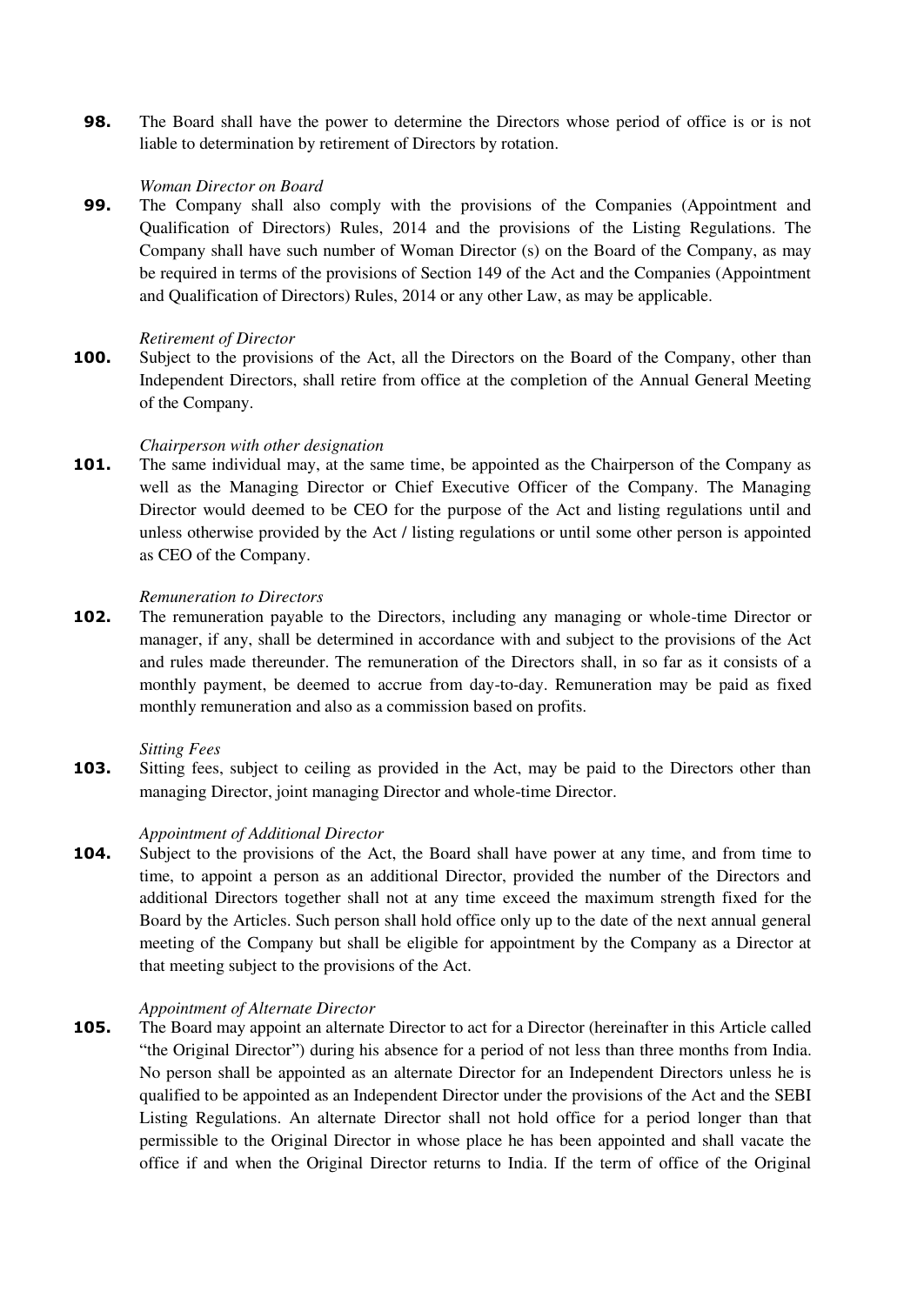Director is determined before he returns to India the automatic reappointment of retiring Directors in default of another appointment shall apply to the Original Director and not to the alternate Director.

#### *Appointment of Director on Casual Vacancy*

**106.** If the office of any Director appointed by the Company in general meeting is vacated before his term of office expires in the normal course, the resulting casual vacancy may, be filled by the Board of Directors at a meeting of the Board. The Director so appointed shall hold office only up to the date up to which the Director in whose place he is appointed would have held office if it had not been vacated

#### **POWERS OF BOARD**

## *General powers of company vested in Board*

**107.** The management of the business of the Company shall be vested in the Board and the Board may exercise all such powers and do all such acts and things as the Company is by the memorandum of association or otherwise authorized to exercise and do, and not hereby or by the statue or otherwise directed or required to be exercised or done by the Company in general meeting but subject nevertheless to the provisions of the Act and other laws and of the memorandum of association and these Articles and to any regulations, not being inconsistent with the memorandum of association and these Articles or the Act, from time to time made by the Company in general meeting provided that no such regulation shall invalidate any prior act of the Board which would have been valid if such regulation had not been made.

# **PROCEEDINGS OF THE BOARD**

#### *Meeting of Directors*

**108.** (i) The Board of Directors may meet for the conduct of business, adjourn and otherwise regulate its meetings, as it thinks fit.

(ii) Subject to the provisions of the Act, the Board shall meet at least once every three months at such place where the meetings of the Board are routinely held or a location determined by the Board at its previous meeting, or if no such determination is made, then as determined by the Chairperson of the Board.

#### *Director may summon meeting*

**109.** A Director may, and the manager or the Secretary on the requisition of a Director shall, at any time, summon a meeting of the Board.

#### *Participation in meeting through Video Conferencing*  **110.** Subject to the provisions of the Act:

- (i) any of the Directors may participate in a Board meeting, or a Committee thereof, by way of video conference or similar equipment designed to allow the Directors to participate equally and efficiently and to communicate concurrently with each other without an intermediary in the Board meeting; and
	- (ii) Board meeting held in the above manner shall be valid so long as, the video conference or similar equipment employed enables all persons participating in that meeting to communicate concurrently with each other without any intermediary and a quorum in accordance with this Article is present. Directors who are not physically present at the meeting or who have not joined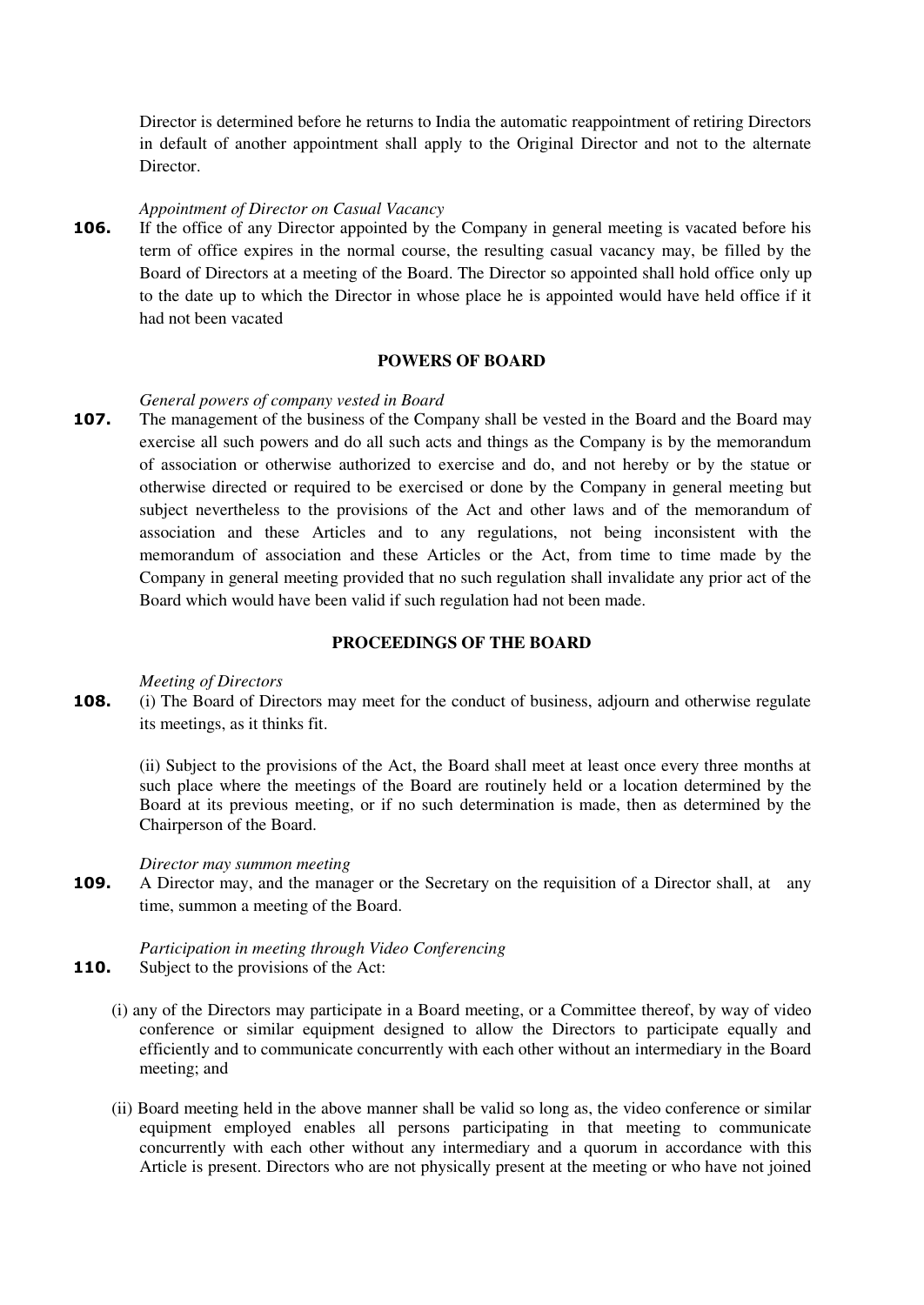the meeting via such method of remote participation shall be entitled to join via teleconference or any other manner, if permitted by the Act and subject to the provisions of the Act. The place where the Chairperson of the meeting or the Company Secretary of the Company is sitting shall be taken as the place of the meeting.

## *How questions to be decided*

**111.** (i) Save as otherwise expressly provided in the Act, questions arising at any meeting of the Board shall be decided by a majority of votes.

(ii) In case of an equality of votes, the Chairperson of the Board, if any, shall have a second or casting vote.

## *Resolution through Circulation*

112. Subject to these Articles and applicable law, the Board shall be entitled to adopt circular resolutions in relation to such matters as it deems necessary and as permitted under the Act.

#### *Number of directors reduces below the quorum*

**113.** The continuing Directors may act notwithstanding any vacancy in the Board; but, if and so long as their number is reduced below the quorum fixed by the Act for a meeting of the Board, the continuing Directors or Director may act for the purpose of increasing the number of Directors to that fixed for the quorum, or of summoning a general meeting of the Company, but for no other purpose.

#### *Election of Chairperson*

**114.** (i) The Board may elect a Chairperson of its meetings and determine the period for which he is to hold office.

(ii) If no such Chairperson is elected, or if at any meeting the Chairperson is not present within five minutes after the time appointed for holding the meeting, the Directors present may choose one of their number to be Chairperson of the meeting.

## *Power to appoint Committees and Delegate*

**115.** (i) The Board may, subject to the provisions of the Act, delegate any of its powers to Committees consisting of such member or members of its body as it thinks fit.

(ii) Any Committee so formed shall, in the exercise of the powers so delegated, conform to any regulations that may be imposed on it by the Board.

#### *Chairperson of committee*

**116.** (i) The Board may appoint Chairperson of any of the Committee of Board. In case the Board do not appoint as such, the committee may elect a Chairperson of its meetings.

(ii) If no such Chairperson is elected, or if at any meeting the Chairperson is not present within five minutes after the time appointed for holding the meeting, the members present may choose one of their members to be Chairperson of the meeting.

# *Meeting of committee*

**117.** (i) A Committee may meet and adjourn as it thinks fit.

(ii) Questions arising at any meeting of a Committee shall be determined by a majority of votes of the members present, and in case of an equality of votes, the Chairperson shall have a second or casting vote.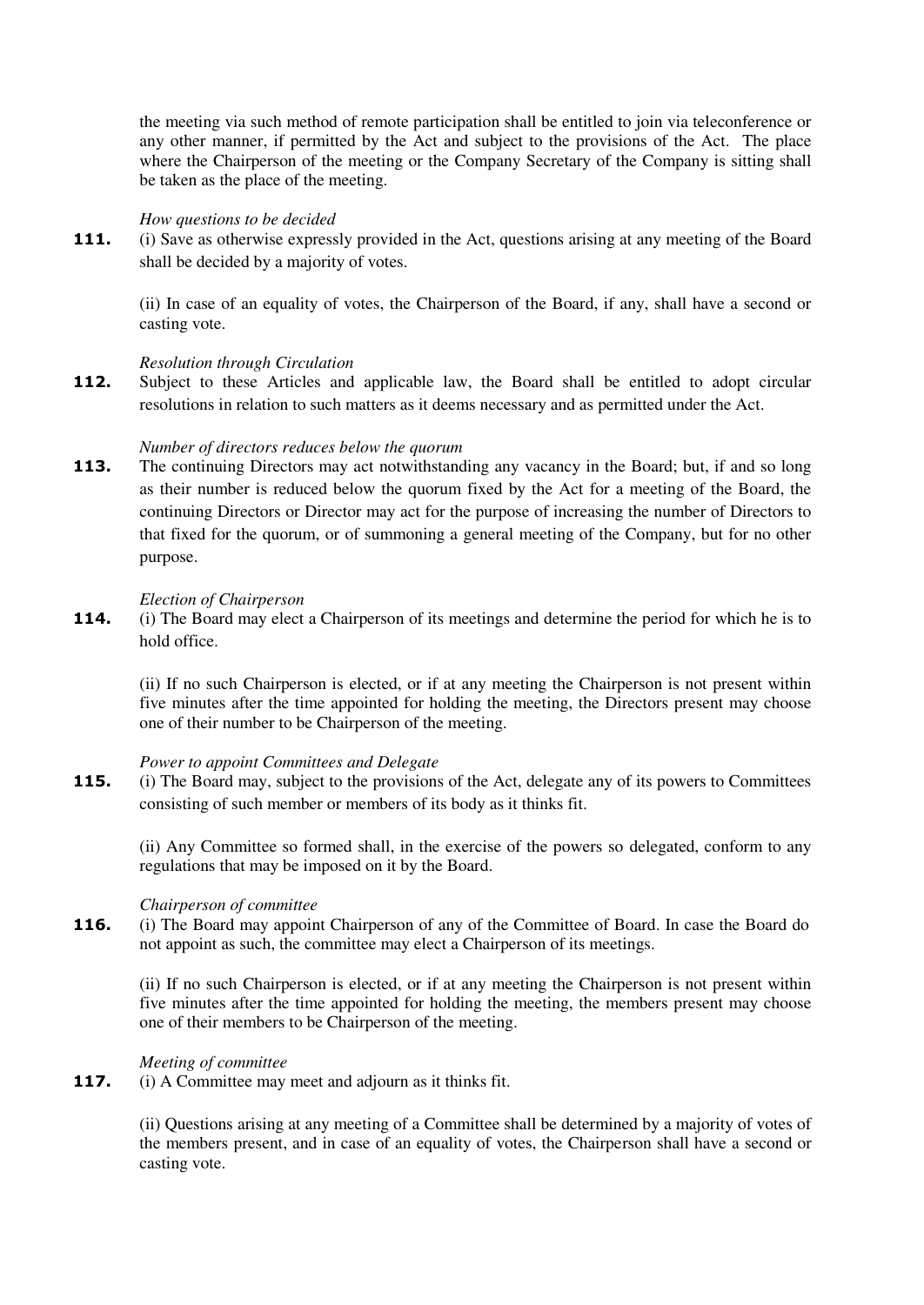*When acts of a Director valid notwithstanding defective appointment etc* 

**118.** All acts done in any meeting of the Board or of a Committee thereof or by any person acting as a Director, shall, notwithstanding that it may be afterwards discovered that there was some defect in the appointment of any one or more of such Directors or of any person acting as aforesaid, or that they or any of them were disqualified, be as valid as if every such Director or such person had been duly appointed and was qualified to be a Director.

# *Resolution without Board Meeting*

**119.** Save as otherwise expressly provided in the Act, a resolution in writing, signed by all the members of the Board or of a Committee thereof, for the time being entitled to receive notice of a meeting of the Board or Committee, shall be valid and effective as if it had been passed at a meeting of the Board or Committee, duly convened and held.

# **CHIEF EXECUTIVE OFFICER, MANAGER, COMPANY SECRETARY OR CHIEF FINANCIAL OFFICER**

## *Power to appoint CEO, Manager, Company Secretary, CFO*  **120.** Subject to the provisions of the Act,-

(i) A chief executive officer, manager, Company Secretary or chief financial officer may be appointed by the Board for such term, at such remuneration and upon such conditions as it may thinks fit; and any chief executive officer, manager, Company Secretary or chief financial officer so appointed may be removed by means of a resolution of the Board;

(ii) A Director may be appointed as chief executive officer, manager, Company Secretary or chief financial officer.

# *Authorisation Power*

**121.** A provision of the Act or these regulations requiring or authorizing a thing to be done by or to a Director and chief executive officer, manager, Company Secretary or chief financial officer shall not be satisfied by its being done by or to the same person acting both as Director and as, or in place of, chief executive officer, manager, Company Secretary or chief financial officer.

#### *Power to appoint Managing or Wholetime Director*

**122.** Subject to the provisions of the Act, the Board may, from time to time, appoint one or more Directors to be Managing or Wholetime Director or Directors of the Company with such designations as the Board may consider fir and may, from time to time (subject to the provisions of any contract between him or them and the Company) remove or dismiss him or them from office and appoint another or others in his or their place or places.

#### *To what provisions he shall be subject*

**123.** (1) Subject to provisions of the Act, a Managing Director or Wholetime Director shall not, while he continues to hold that office, be liable to retirement by rotation but (subject to the provisions of any contract between him and the Company) he shall be subject to the same provisions as to resignation and removal as the other Directors, and he shall ipso facto and immediately, cease to be a Managing or wholetime Director for any reason whatsoever save that if he shall vacate office whether by retirement by rotation or otherwise under the provisions of the Act at any Annual General Meeting and shall be re-appointed a Director at the same meeting he shall not, by reason only of such vacation, cease to be a Managing or Wholetime Director.

*Seniorities of Managing and/or Wholetime Directors*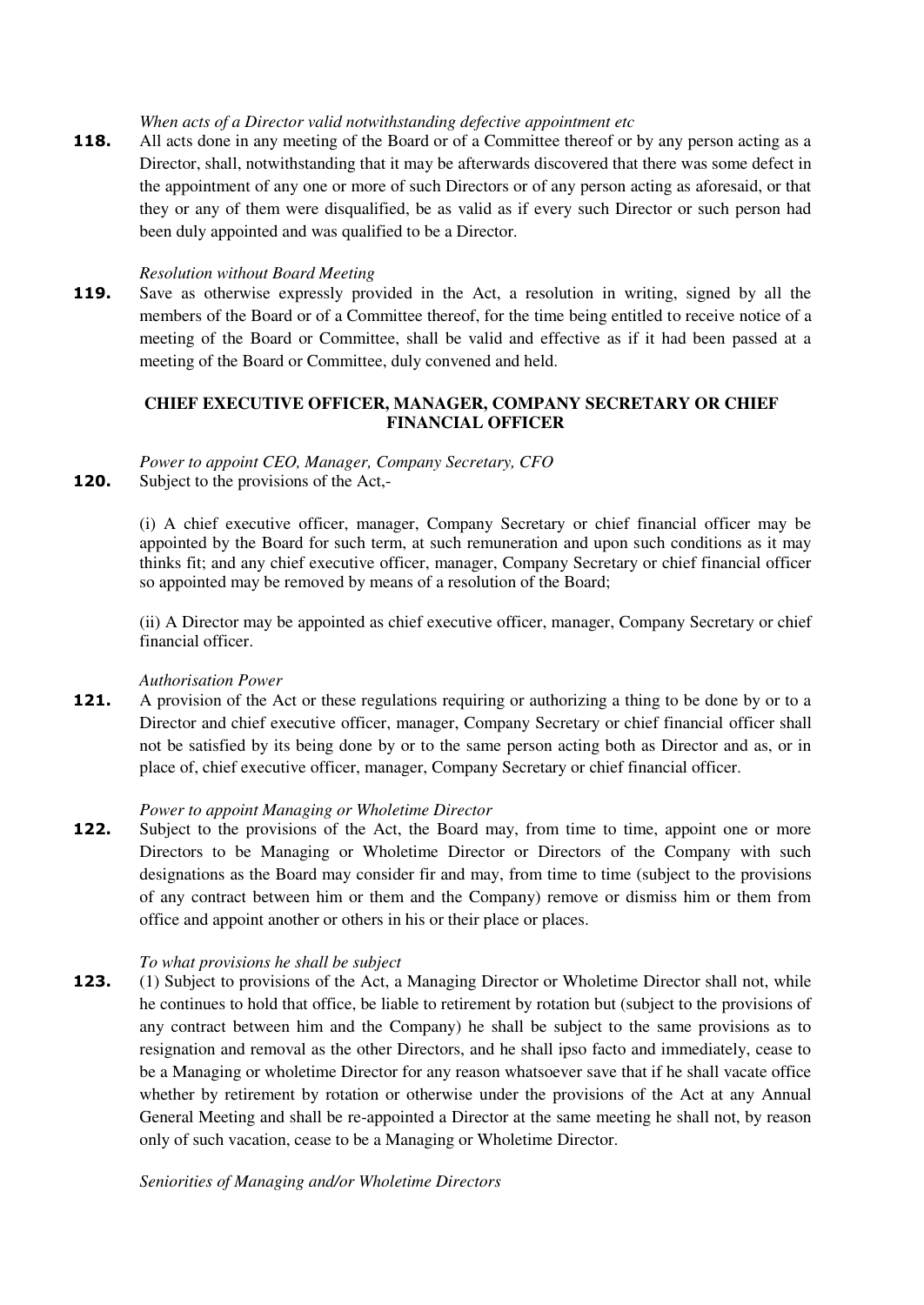(2) If at any time the total number of Managing and /or Wholetime Directors is more than onethird of the total number of Directors, the Managing and /or Wholetime Director who shall not retire shall be determined by and in accordance with their respective seniorities. For the purpose of the Article, the seniorities of the Managing and/or Wholetime Directors shall be determined by the date of their respective appointments as Managing and /or Wholetime Directors of the Company.

#### *Remuneration of Managing or Wholetime Directors*

**124.** Subject to the provisions of Sections 196, 197 and 188 and other relevant provisions of the Act, a Managing or Wholetime Director may, in addition to any remuneration payable to him as a Director of the Company under these Articles, receive such additional remuneration as may from time to time be sanctioned by the Company in general meeting.

# **REGISTERS**

# *Registers etc. maintained by Company*

**125.** The Company shall keep and maintain at its registered office the register including register of charges, register of members, register of Directors, annual return, register of loans, guarantees, security and acquisitions, register of investments not held in its own name , register of contracts and arrangements for such duration as the Board may, unless otherwise prescribed, decide, and index of members/debenture holders/other security holders and other registers(the "Register") as required to be kept and maintained under the Act, or Rules made thereunder, the Depositories Act, 1996 and other applicable laws, with the details of shares/debentures/other securities held in physical and dematerialized form in any medium as may be permitted by law including any form of electronic medium.

# *Place of keeping registers*

**126.** In accordance to the provisions of Section 94 of the Act, the registers required to be kept and maintained by a company under [section 88](http://ebook.mca.gov.in/Actpagedisplay.aspx?PAGENAME=17471) and copies of the annual return filed under [section](http://ebook.mca.gov.in/Actpagedisplay.aspx?PAGENAME=17475)  [92](http://ebook.mca.gov.in/Actpagedisplay.aspx?PAGENAME=17475) may also be kept at any other place in India in which more than one-tenth of the total number of members entered in the register of members reside, if approved by a special resolution passed at a general meeting of the company and the Registrar has been given a copy of the proposed special resolution in advance.

Provided further that the period for which the registers, returns and records are required to be kept shall be suc[h as may be prescribed](http://ebook.mca.gov.in/Actpagedisplay.aspx?PAGENAME=18031) under the Act.

#### *Register of members under Depository Act*

**127.** The Register and index of beneficial owner maintained by a depository under Section 11 of the Depository Act, 1996 shall also be deemed to be the Register and index of members/debenture holders/other security holders for the purpose of the Companies Act, 2013 and any amendment or re-enactment thereof.

#### *Foreign Registers*

**128.** The Company may exercise the powers conferred on it by Section 88 of the Act with regard to the keeping of a foreign register; and the Board may (subject to the provisions of that section) make and vary such regulations as it may think fit respecting the keeping of any such register.

#### *Inspection of registers etc.*

**129.** The registers and copies of annual return shall be open for inspection during business hours on all working days, at the registered office of the Company by the persons entitled thereto on payment,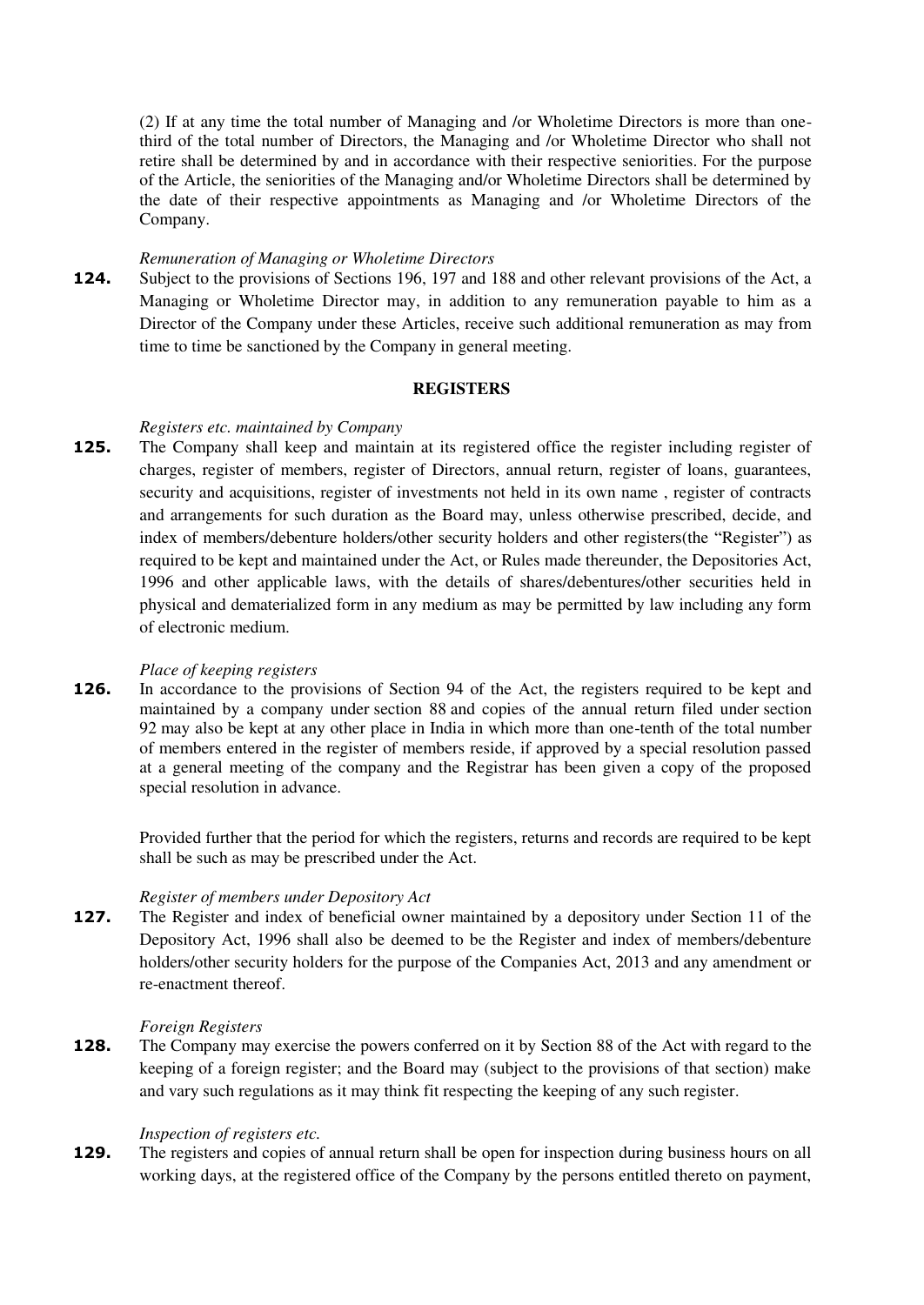where required, of such fees as may be fixed by the Board but not exceeding the limits prescribed by the Rules.

## **THE SEAL**

*Seal of the Company*  **130.** (i) The Board shall provide for the safe custody of the Seal.

> (ii) The Seal of the Company shall never be used except by the authority of a resolution of the Board or of a Committee of the Board authorised by it in that behalf, and any two Directors or one Director and the Secretary or one Director and such other person as the Board may appoint shall sign every instrument to which the seal is affixed. Provided nevertheless, that any instrument bearing the Seal of the Company and issued for valuable consideration shall be binding on the Company notwithstanding any irregularity touching the authority of the Board to issue the same.

## **DIVIDENDS AND RESERVE**

*Power to declare Dividend* 

**131.** The Company in general meeting may declare dividends, but no dividend shall exceed the amount recommended by the Board.

#### *Interim Dividend*

**132.** Subject to the provisions of Section 123 of the Act, the Board may from time to time pay to the Members such interim dividends as appear to it to be justified by the profits of the Company.

#### *Dividends payable out of profits*

**133.** (i) The Board may, before recommending any dividend, set aside out of the profits of the Company such sums as it thinks fit as a reserve or reserves which shall, at the discretion of the Board, be applicable for any purpose to which the profits of the Company may be properly applied, including provision for meeting contingencies or for equalising dividends; and pending such application, may, at the like discretion, either be employed in the business of the Company or be invested in such investments (other than shares of the Company) as the Board may, from time to time, thinks fit.

(ii) The Board may also carry forward any profits which it may consider necessary not to divide, without setting them aside as a reserve.

# *Dividends as to Special Rights*

- **134.** (i) Subject to the rights of persons, if any, entitled to shares with special rights as to dividends, all dividends shall be declared and paid according to the amounts paid or credited as paid on the shares in respect whereof the dividend is paid, but if and so long as nothing is paid upon any of the shares in the Company, dividends may be declared and paid according to the amounts of the shares.
	- (ii) No amount paid or credited as paid on a share in advance of calls shall be treated for the purposes of this regulation as paid on the share.
	- (iii) All dividends shall be apportioned and paid proportionately to the amounts paid or credited as paid on the shares during any portion or portions of the period in respect of which the dividend is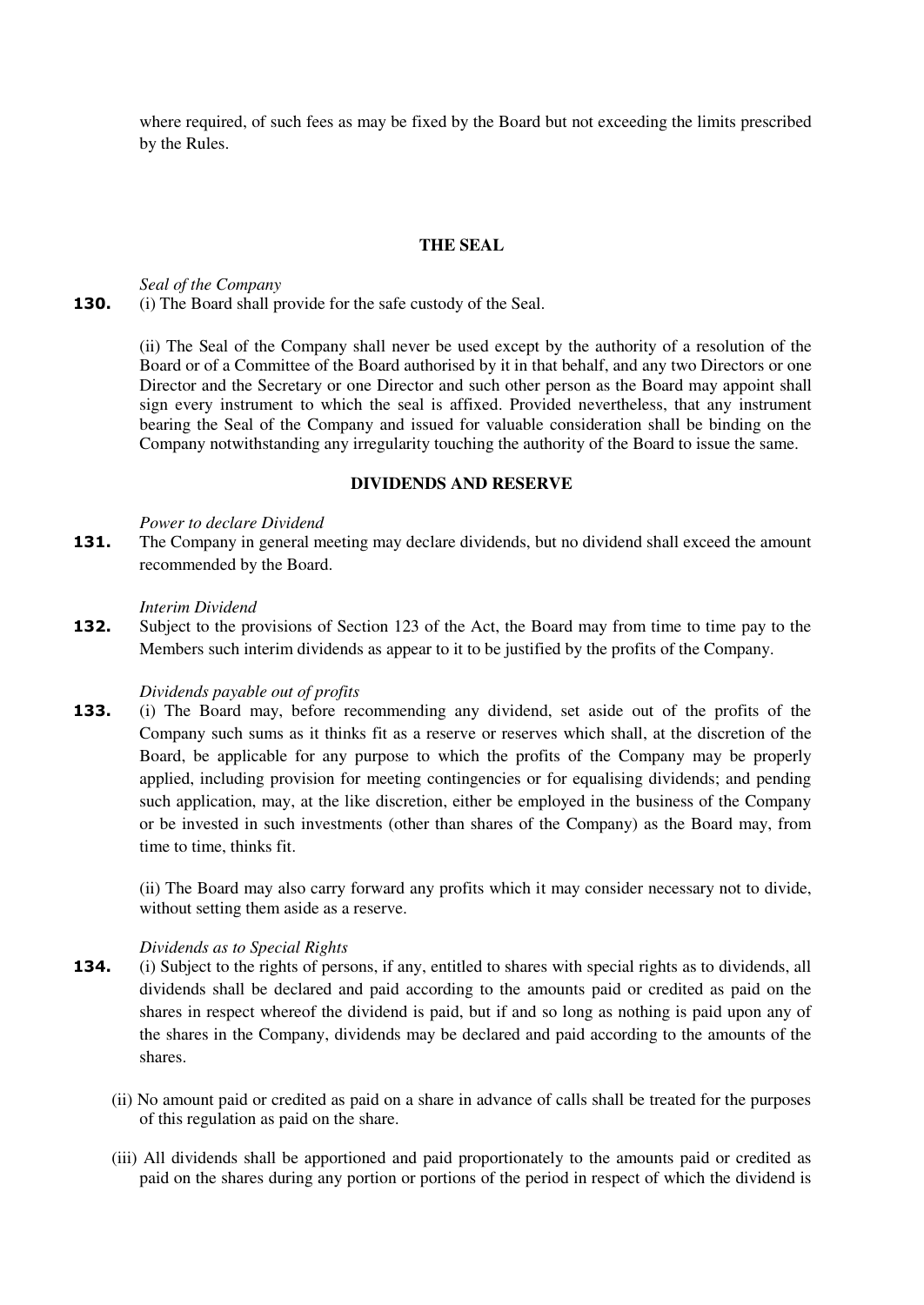paid; but if any share is issued on terms providing that it shall rank for dividend as from a particular date such share shall rank for dividend accordingly.

# *Dividend in case of Advance calls*

**135.** Where any capital is paid in advance of calls made by the Company, any amount paid up in advance of calls on any share may carry interest but shall not in respect thereof confer a right on the member (who has paid such advance) to dividend or to participate in profits.

## *Deduction of Dividend*

**136.** The Board may deduct from any dividend payable to any Member all sums of money, if any, presently payable by him to the Company on account of calls or otherwise in relation to the shares of the Company.

## *Payment by Post*

**137.** (i) Any dividend, interest or other monies payable in cash in respect of shares may be paid by cheque or warrant sent through the post directed to the registered address of the holder or, in the case of joint holders, to the registered address of that one of the joint holders who is first named in The Register, or to such person and to such address as the holder or joint holders may in writing direct.

(ii) Every such cheque or warrant shall be made payable to the order of the person to whom it is sent.

#### *Dividend to Joint Holders*

**138.** Any one of two or more joint holders of a share may give effective receipts for any dividends, bonuses or other monies payable in respect of such share.

#### *Notice of dividend*

**139.** Notice of any dividend that may have been declared shall be given to the persons entitled to share therein in the manner mentioned in the Act.

#### *Interest on dividend*

**140.** No dividend shall bear interest against the Company.

# **RELATED PARTY TRANSACTIONS**

#### *Related party transactions*

- **141.** Except with the consent of the Board or the Shareholders, as may be required in terms of the provisions of Section 188 of the Act and the Companies (Meetings of Board and its Powers) Rules, 2014, no Company shall enter into any contract or arrangement with a 'related party' with respect to:
	- (i) sale, purchase or supply of any goods or materials;
	- (ii) selling or otherwise disposing of, or buying, property of any kind;
	- (iii) leasing of property of any kind;
	- (iv) availing or rendering of any services;
	- (v) appointment of any agent for purchase or sale of goods, materials, services or property;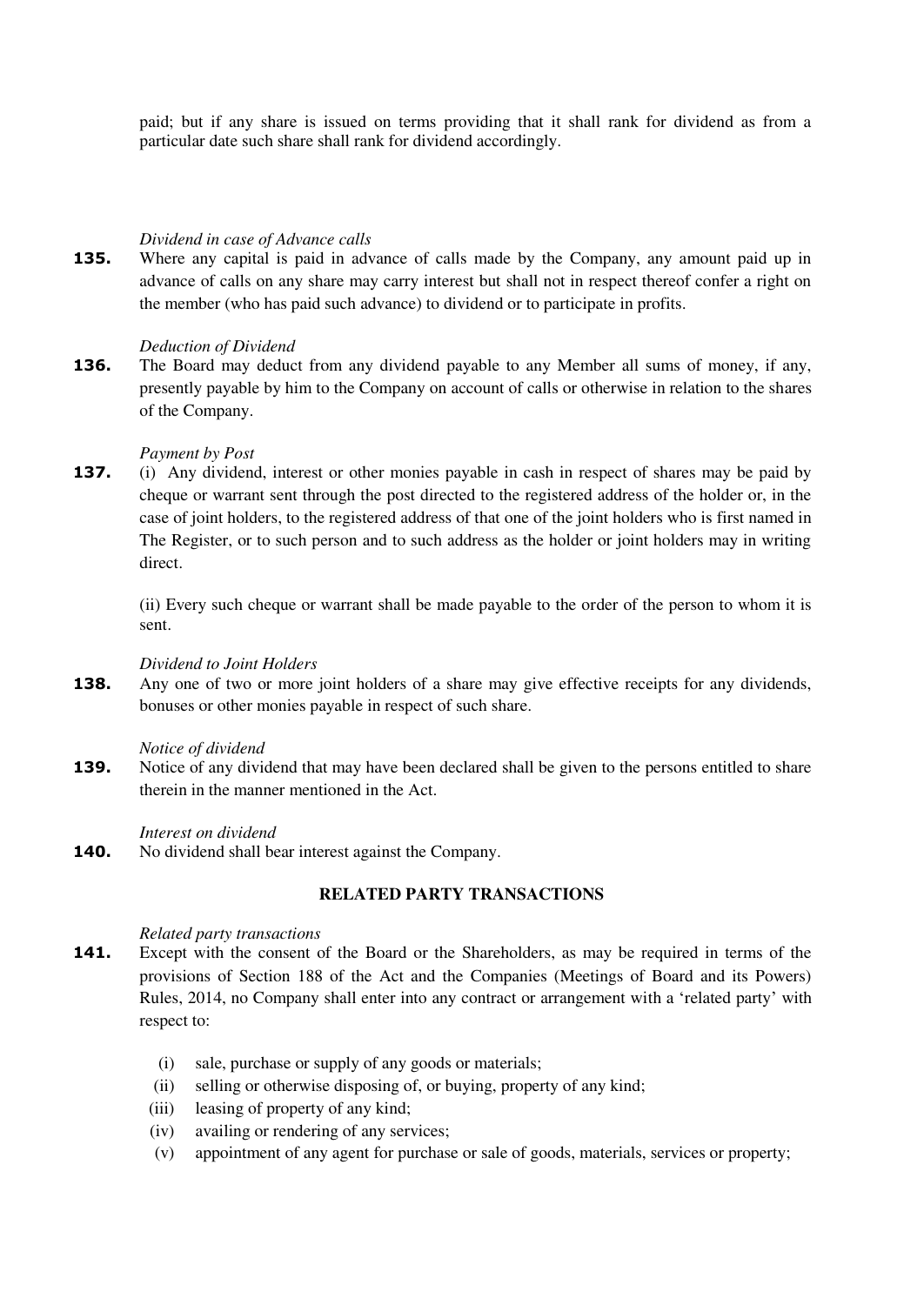- (vi) such related party's appointment to any office or place of profit in the Company, its subsidiary Company or associate Company; and
- (vii) underwriting the subscription of any securities or derivatives thereof, of the Company:
- (viii) without the consent of the Shareholders by way of an Special Resolution in accordance with Section 188 of the Act.

#### *Interest of member in Related party transaction*

142. No Shareholder of the Company shall vote on such Ordinary Resolution, to approve any contract or arrangement which may be entered into by the Company, if such Shareholder is a related party.

#### *Valuation of Related Party Transaction*

**143.** Nothing in this Article shall apply to any transactions entered into by the Company in its ordinary course of business other than transactions which are not on an arm's length basis or to transactions entered into between the Company and its wholly owned subsidiaries whose accounts are consolidated with the Company and placed before the Shareholders at a Shareholders Meeting for approval.

#### *Liability of interested Director*

**144.** The Director, so contracting or being so interested shall not be liable to the Company for any profit realised by any such contract or the fiduciary relation thereby established.

#### *Omnibus approval by Audit Committee*

**145.** The audit Committee of the Board may provide for an omnibus approval for related party transactions proposed to be entered into by the Company subject to such conditions as may be prescribed by applicable law.

#### *Definitions*

**146.** (i) The terms "office of profit" and "arm's length basis" shall have the meaning ascribed to them under Section 188 of the Act.

(ii) The term 'related party' shall have the same meaning as may be prescribed to it under the Act.

#### *Regulatory rules*

**147.** The compliance of the Companies (Meetings of Board and its Powers) Rules, 2014 shall be made for the aforesaid contracts and arrangements.

# *Services on professional capacity*

**148.** Subject to the Provision of Section 188 of Act, Non-executive Director of the Company may be eligible for fees with respect to the services provided by him in the professional capacity.

## **ACCOUNTS**

#### *Preparation of Book of accounts and Financial Statements*

**149.** Company shall prepare and keep at its books of accounts and other relevant books and papers and financial statement for every financial year which give a true and fair view of the state of affairs of the Company, and that of its branch offices, and explain the transactions effected both at the registered office and its branch offices and such books shall be kept on accrual basis and according to double entry system of accounting. Books of accounts may also be maintained in electronic form.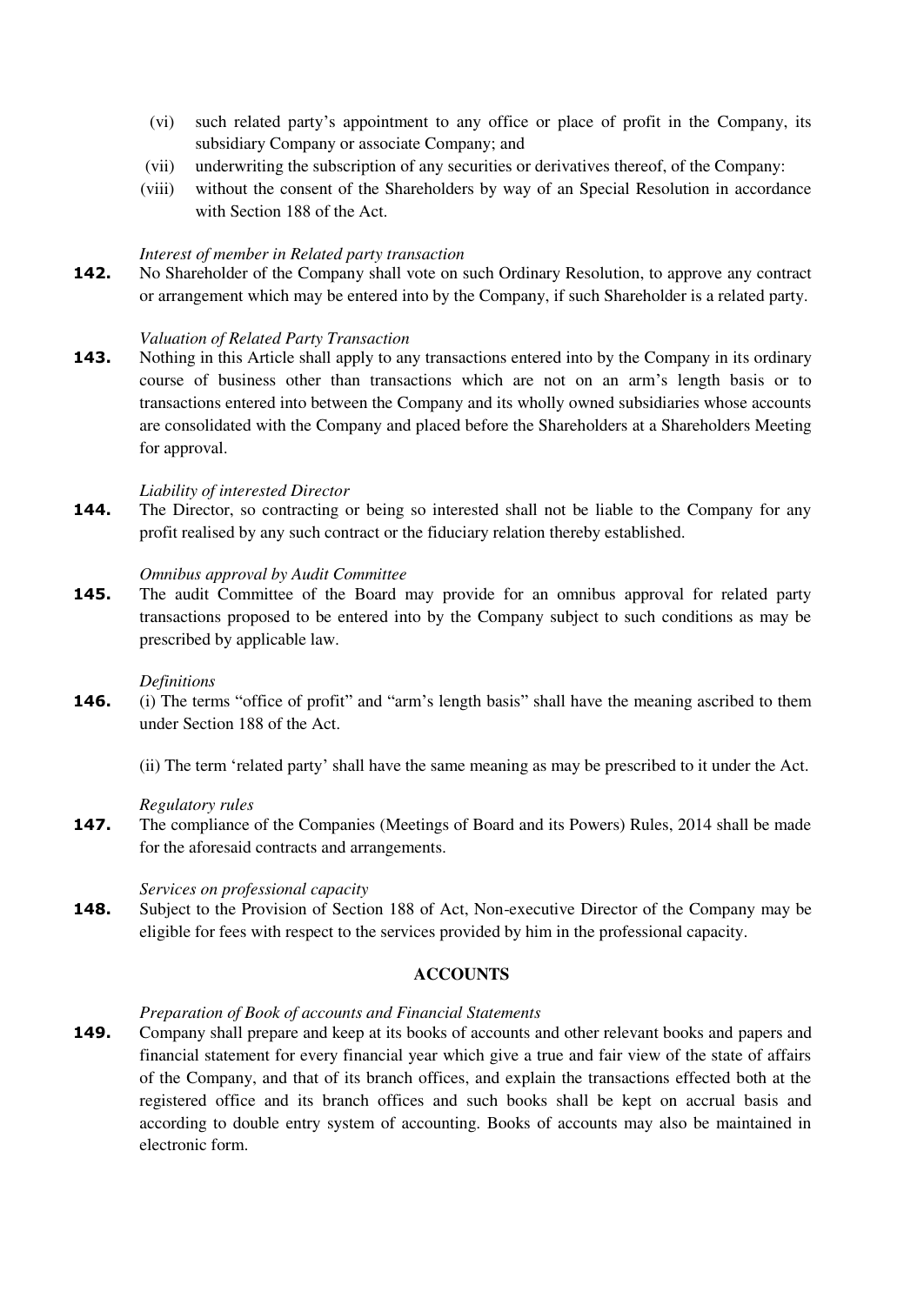*Place of keeping Books of Acounts* 

**150.** The Books of Account shall be kept at the Registered Office or at such other place in India as the Directors think fit.

#### *Preservation of Books of Accounts*

**151.** The Company shall preserve in good order the books of accounts relating to a period of not less than eight years preceding the current year together with vouchers relevant to entries in such books of accounts.

#### *Inspection*

**152.** The books of account and books and papers of the Company, or any of them, shall be open for the inspection by Directors in accordance with the applicable provisions of the Act and the Rules.

## *Restriction on Inspection*

**153.** No member (not being a Director) shall have any right of inspecting any books of account or books and papers or documents of the Company except as conferred by law or authorised by the Board.

## **AUDIT & AUDITORS**

# *Appointment of Auditors*

**154.** The appointment of Auditors including filing up of casual vacancies, qualifications, powers, rights, duties and remuneration of the Auditors shall be regulated by and in accordance with the Act and Rules made thereunder.

*Accounts to be Audited Annually* 

**155.** The Company shall comply with the provisions of the Act in relation to the audit of the accounts of Branch Offices of the Company.

# *Other services by Auditor*

**156.** An auditor can render such other services to the Company as permissible under the Act subject to the approval of Board or Audit Committee.

#### *Remuneration to Auditor*

**157.** The remuneration of the auditor shall be fixed by the Company in the annual general meeting or in such manner as the Company in the annual general meeting may determine. In case of an auditor appointed by the Board his remuneration shall be fixed by the Board.

# **SERVICE OF DOCUMENTS AND NOTICE**

#### *How documents to be served*

**158.** A document may be served on the Company or an officer by sending it to the Company or officer at Office of the Company by Registered Post, or by leaving it at the Office or by such other methods as may be permitted under law.

## *How notices to be served on members*

**159.** A document (which expression for this purpose shall be deemed to have included and include any summons, notice requisition, process order, judgment or any other document in relation to or in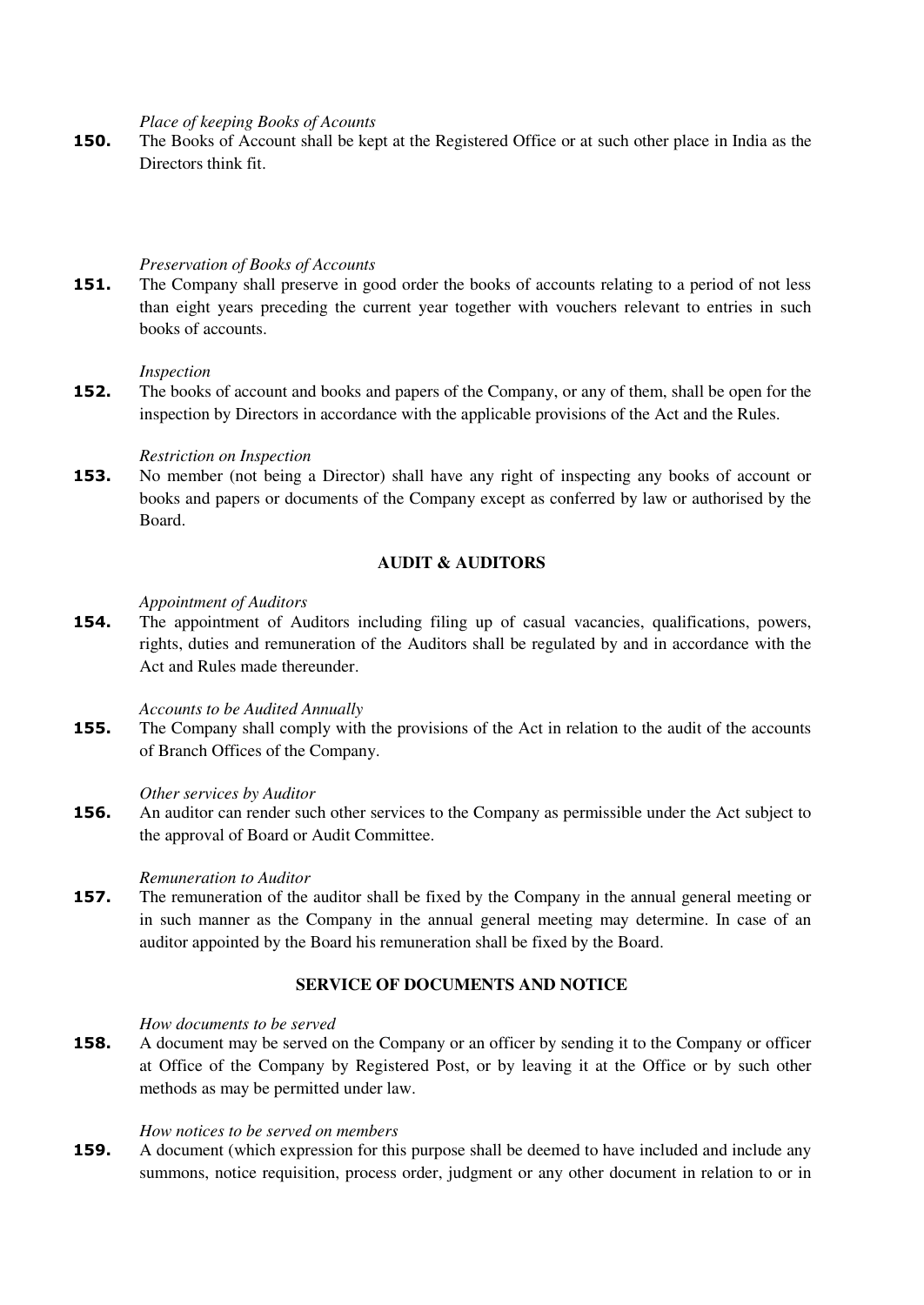winding up of the Company) may be served or sent to the Company on or to any member either personally or by sending it by post to his registered address or (if he has no registered address in India) to the address, if any, within India supplied by him to the Company for the service of notice to him or by electronic email.

## *Notices in case of Joint Holders*

**160.** All notices shall, with respect to any registered share to which persons are entitled jointly, be given to whichever of such persons is named first in the Register and the notice so given shall be sufficient notice to all the holders of such share.

#### *Services by Post*

- **161.** Where a document is sent by post:
	- (i) Service thereof shall be deemed to be effected by properly addressing, paying and posting a letter containing the notice provided that where a member has intimated to the Company in advance that documents should be sent to him under a certificate of posting or by registered post without acknowledgement due and has deposited with the Company a sum sufficient to defray expenses of doing so, service of the document or notices shall not be deemed to be effected unless it is sent in the manner intimated by the member, and
	- (ii) Unless the contrary is provided, such service shall be deemed to have been effected.

## *Notice of a meeting*

**162.** In the case of a notice of a meeting, at the expiration of forty-eight hours the letter containing the notice is posted; and

#### *Letter in Ordinary Course*

**163.** In any other case, at the time at which the letter would be delivered in ordinary course of post.

#### *Document or notice sent by E-mail*

**164.** Where a document or notice is sent by electronic mail, the document or notice shall be deemed to have been delivered upon an electronic mail containing the document or notice being sent to the email address provided to the Company by the member.

#### *Notification by members for change in address*

**165.** (i) Each registered holder of shares from time to time notify in writing to the Company such place in India to be registered as his address and such registered place of address shall for all purposes be deemed to be his place of residence.

(ii) If a member has no registered address in India, and has not supplied to the Company any address within India, for the giving of the notices to him, a document advertised in a newspaper circulating in the neighborhood of Office of the Company shall be deemed to be duly served to him on the day on which the advertisement appears.

# *Notice valid through member deceased*

**166.** A document may be served by the Company on the persons entitled to a share in consequence of the death or insolvency of a member by sending it through the post in a prepaid letter addressed to them by name or by the title or representatives of the deceased, assignees of the insolvent by any like description at the address (if any) in India supplied for the purpose by the persons claiming to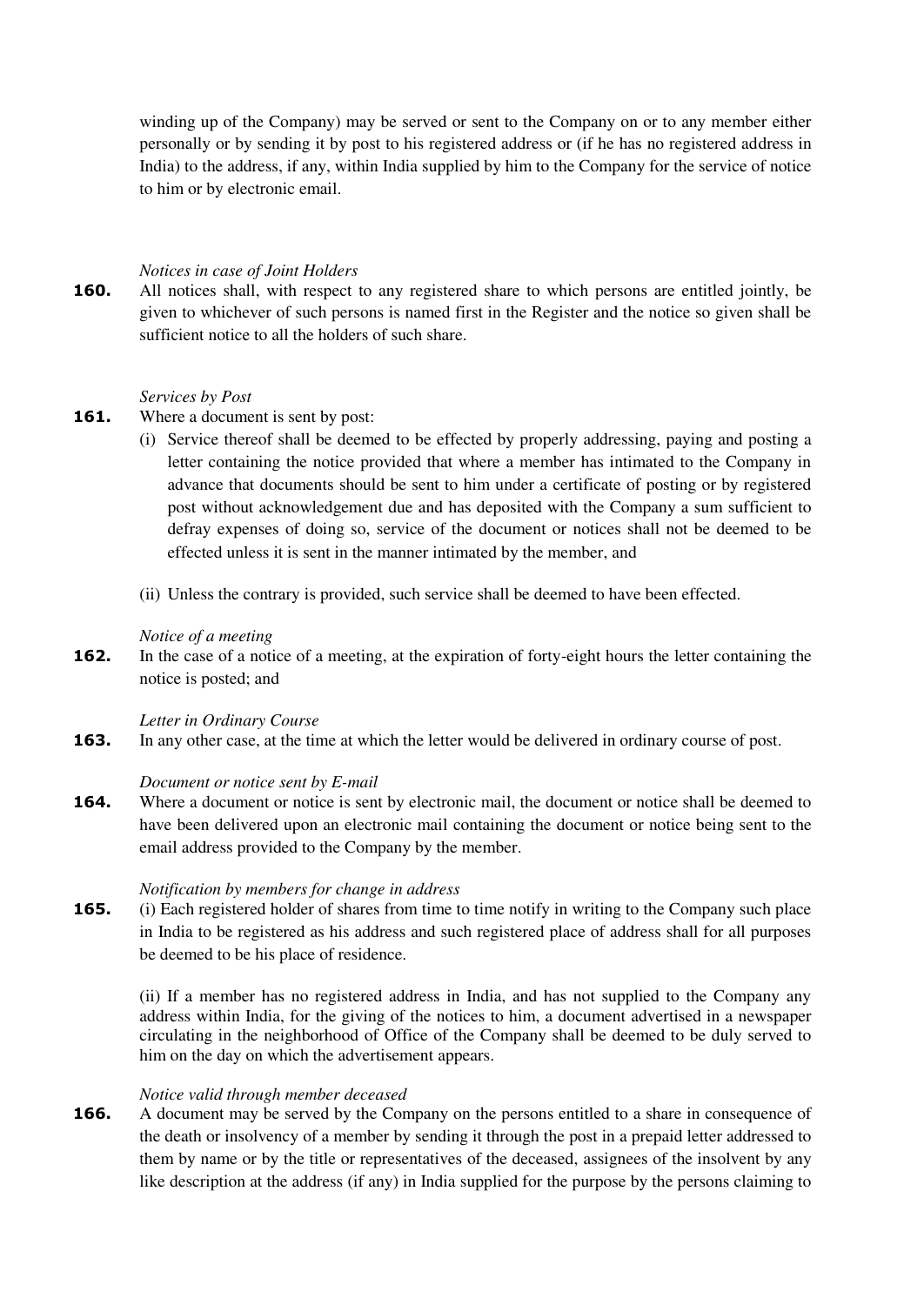be so entitled, or (until such an address has been so supplied) by serving the document in any manner in which the same might have been served as if the death or insolvency had not occurred.

# *Fees for particular mode of delivery*

**167.** The Company charge a fee of rupees fifty for delivery of any document through a particular mode as may be requested by any of the members pursuant to the provisions of section 20(2) of the Act.

# *Notice of General Meeting*

- **168.** Subject to the provisions of the Act and these Articles, notice of general meeting shall be given:
	- (i) To the members of the Company as provided in the article.
	- (ii) To the persons entitled to a share in consequence of the death or insolvency of a member.
	- (iii) To the Auditors for the time being of the Company; in the manner authorized by as in the case of any member or members of the Company.

# *Notice by Advertisement*

**169.** Subject to the provisions of the Act any document required to be served or sent by the Company on or to the members, or any of them and not expressly provided for by the articles, shall be deemed to be duly served or sent if advertised in a newspaper circulating in the District in which the Office is situated.

# *Transferee, etc bound by prior notice*

**170.** Every person, who by the operation of law, transfer or other means whatsoever, shall become entitled to any shares shall be bound by every document in respect of such share which, previously to his name and address being entered in the Register, shall have been duly served on or sent to the person from whom he derived his title to such share.

# *Authority to Sign Notice*

**171.** Any notice to be given by the Company shall be signed by the Managing Director or by such Director or Secretary (if any) or Officer as the Board may appoint or authorize. The signature to any notice to be given by the Company may be written or printed or lithographed.

# **WINDING UP**

*Winding Up* 

- **172.** Subject to the provisions of the Act
	- (i) if the Company shall be wound up, the liquidator may, with the sanction of a special resolution of the Company and any other sanction required by the Act, divide amongst the Members, in specie or kind, the whole or any part of the assets of the Company, whether they shall consist of property of the same kind or not.
	- (ii) For the purpose aforesaid, the liquidator may set such value as he deems fair upon any property to be divided as aforesaid and may determine how such division shall be carried out as between the Members or different classes of Members.
	- (iii) The liquidator may, with the like sanction, vest the whole or any part of such assets in trustees upon such trusts for the benefit of the contributories if he considers necessary, but so that no Member shall be compelled to accept any shares or other securities whereon there is any liability.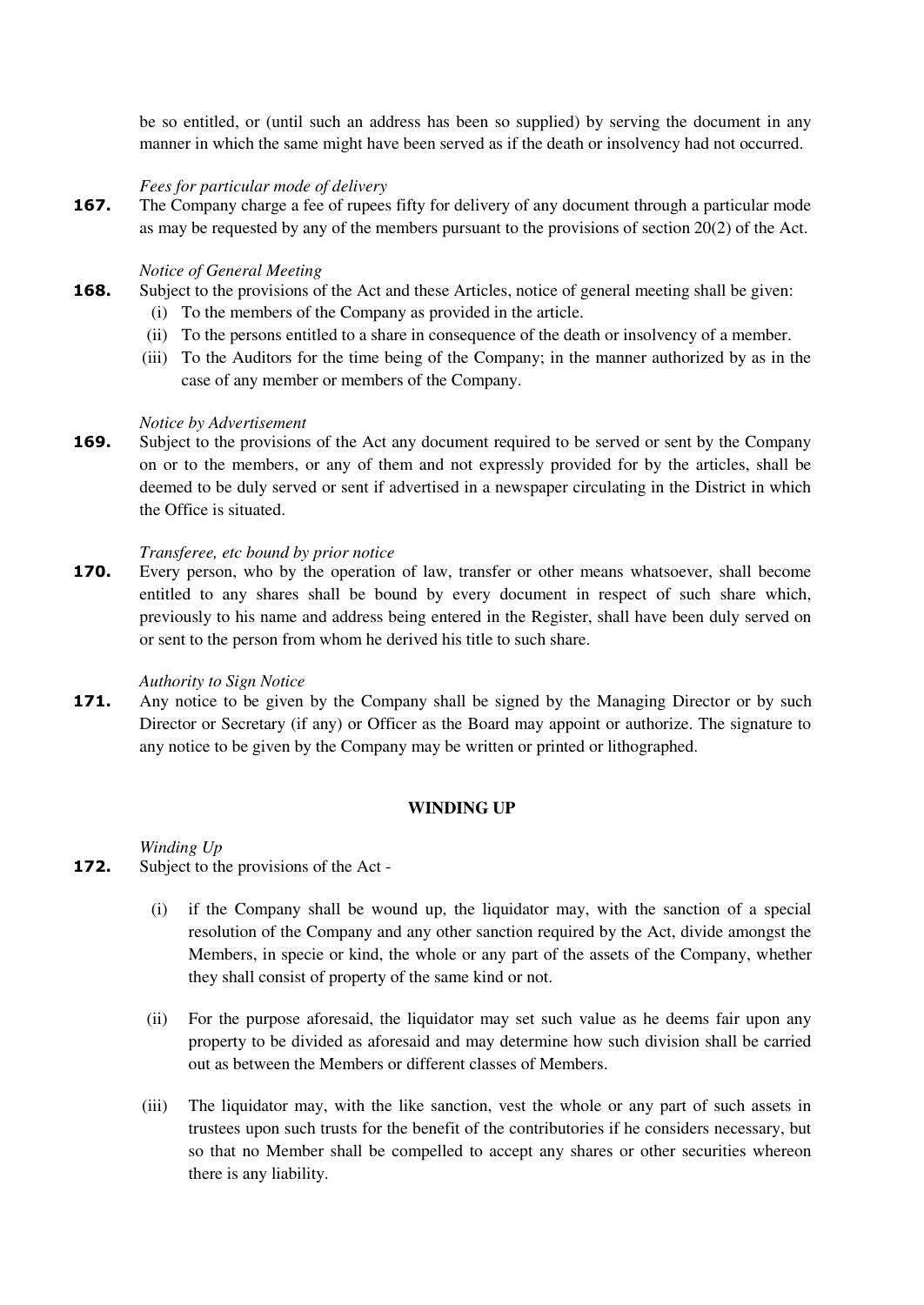## **SECRECY**

#### *Secrecy*

**173.** Subject to the provisions of law and the Act, every Director, Secretary, manager, auditor, trustee, member of a Committee, officer servant, agent accountant or other persons employed in the business of the Company shall, if so required by the Board before entering upon his duties, sign, declaration, pledging himself to observe strict secrecy respecting all transactions of the Company with its customers and the state of account with individuals and in matters relating thereto and shall by such declaration pledge himself, not to reveal any of the matters which may come to his knowledge in the discharge of his duties except when required to do so by the Directors or by any court of law and except so far as may be necessary in order to comply with any of the provisions in these Articles.

## **INDEMNITY**

#### *Indemnity*

**174.** (i) Subject to the provisions of the Act, every Director, Managing Director, Whole-time Director, Manager, Company Secretary and other officer or employee of the Company shall be indemnified by the Company against any liability and it shall be the duty of Directors, out of the funds of the Company, to pay all costs, losses and expenses (including travelling expense) which any such Director, manager, Company secretary and officer or employee may incur or become liable for by reason of any contract entered into or act or deed done by him in his capacity as such Director, manager, Company secretary or officer or employee or in any way in the discharge of his duties in such capacity including expenses.

(ii) Subject as aforesaid, every Director, Managing Director, Manager, Company Secretary or other officer or employee of the Company shall be indemnified against any liability incurred by him in defending any proceedings, whether civil or criminal in which judgment is given in his favour or in which he is acquitted or discharged or in connection with any application under applicable provisions of the Act in which relief is given to him by the Court.

(iii) The Company may take and maintain any insurance as the Board may think fit on behalf of its present and former Directors and key managerial personnel for indemnifying all or any of them against any liability for any acts in relation to the Company for which they may be liable but have acted honestly and reasonably.

# **GENERAL POWERS AND RESPONSIBILITY FOR THE ACT OF OTHERS**

#### *Power to carry any other transaction*

**175.** Wherever in the Act, it has been provided that the Company shall have any right, privilege or authority or that the Company could carry out any transaction only if the Company is so authorized by its articles, then and in that case this Article authorizes and empowers the Company to have such rights, privileges or authorities and to carry such transactions as have been permitted by the Act, without there being any specific Article in that behalf herein provided.

# *Authority to take any action in the interest of the Company*

**176.** Board of Directors of the Company shall be authorised to take any action in the interest of Company irrespective of the fact that any specific provision in these regulations is not contained in that regard, provided such action is otherwise permitted under the Act. Such action, if permitted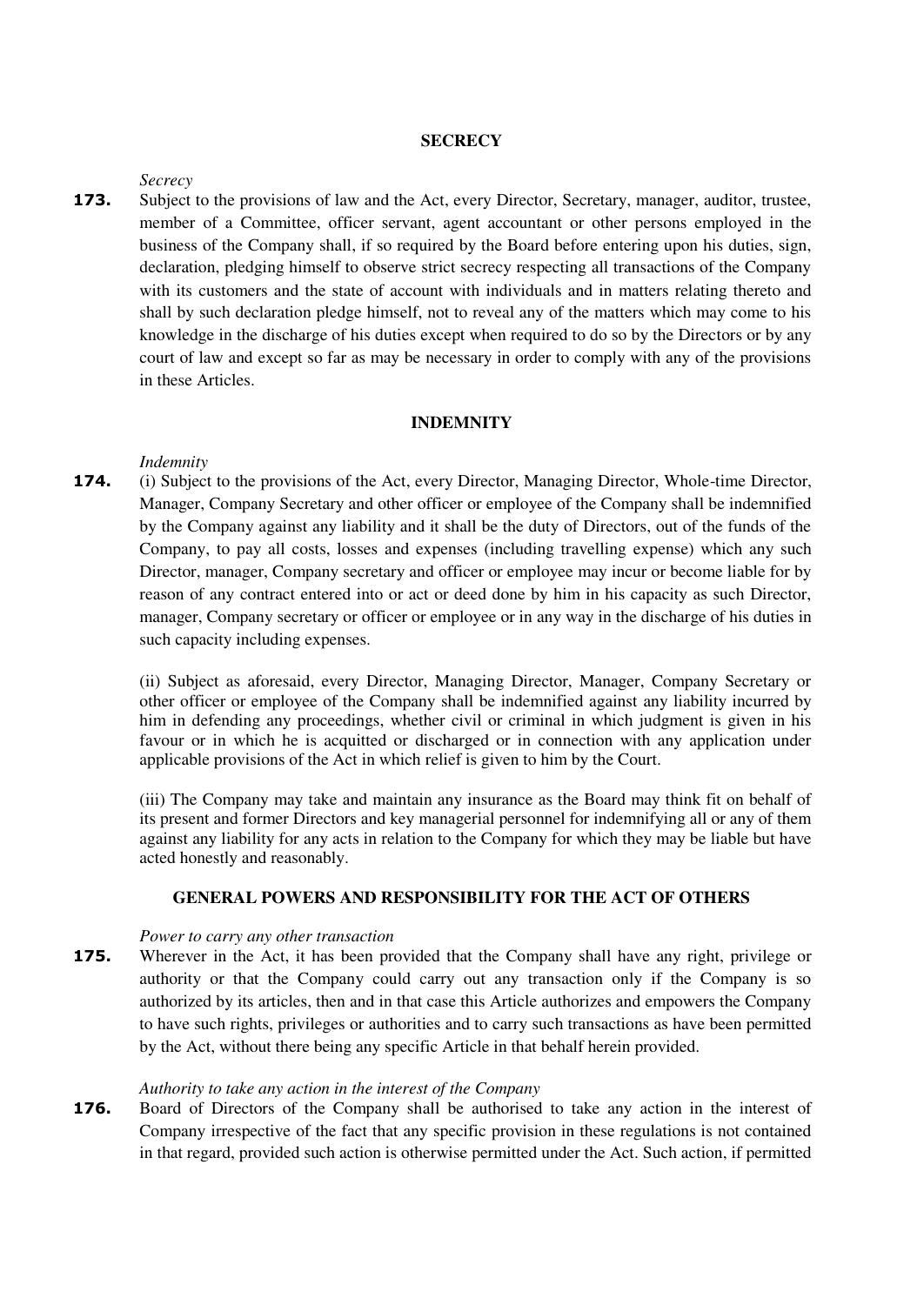under the Act, shall be deemed that they are taken in pursuance of regulations made under these articles.

## *Power to waive any condition*

**177.** Members of the Company by passing necessary resolution in their meeting may waive any condition imposed under these regulations for transaction of any business by the Company or by the Board of Directors. After such waiver, the transaction shall be deemed to be carried as it was permitted and carried by exercising power and authority under these regulations.

## *Authority to sign document or proceeding*

**178.** Save as otherwise expressly provided in the Act or these Articles, a document or proceeding requiring authentication by the Company may be signed by a Director, Managing Director, the Manager, the Secretary or an authorized officer of the Company and need not be under its seal.

## *Liability of Director or Other Officers*

**179.** Subject to the provisions of the Act no Director or other Officer of the Company shall be liable for the acts, receipt, neglects or defaults of any other Director or Officer, or for joining in any receipt or other act for conformity or for any loss or expenses happening to the Company through insufficiency or deficiency of title to any property acquired by order of the Director for or on behalf of the Company, or for the insufficiency or deficiency of any security in or upon which any of the moneys of the Company shall be invested, or for any loss or damage arising from the bankruptcy, insolvency, or tortuous act of any person, Company or Corporation, with whom any moneys, securities or effects shall be entrusted or deposited or for any loss occasioned by any error of judgment or over sight in his part or for any other loss or damage or misfortune whatever which shall happen in the execution of the duties of his office or in relation thereto, unless the same happens through his own willful act or default.

#### *Charges born by the Company on account of act done by Director or other Officer*

**180.** Without prejudice to the generality foregoing it is hereby expressly declared that any filing fee payable or any document required to be filed with Registrar of Companies in respect of any act done or required to be done by any Director or other Officer by reason of his holding the said office, shall be paid and borne by the Company.

## **MISCELLANEOUS**

#### *Inspection by Person other than Director*

**181.** Subject to the provisions of these Articles and the Act no member or other person (other than a Director) shall be entitled to enter the property of the Company or to inspect or examine the Company's premises or properties of the Company without the permission of the Board or the Managing Director or to require discovery of or any information respecting any detail of the Company's trading or any matter which is or may be in the nature of a trade secret, mystery or trade, or secret process or of any matter whatsoever which may relate to the conduct of the business of the Company and which in the opinion of the Director sit will be inexpedient in the interests of the Company to communicate.

## *Settlement of Dispute controversy or claim*

**182.** (i) If any dispute, controversy or claim between the parties arises out of or in connection with or relating to the enforcement, performance of the terms and conditions of Articles such dispute shall be referred to binding Arbitration and determined in accordance with the Arbitration &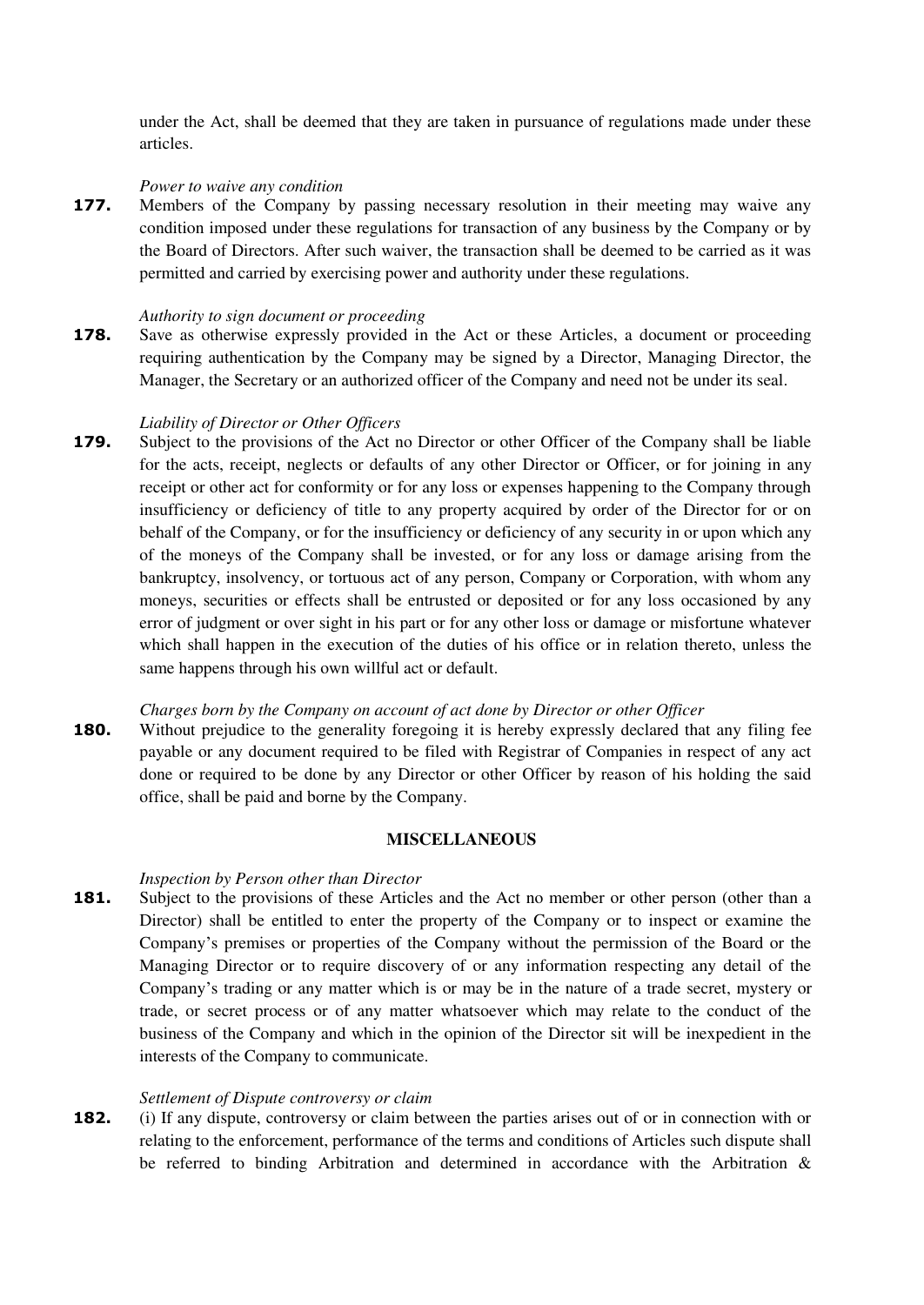Conciliation Act, 1996 and Rules made thereunder. Any Arbitral Award shall be final and binding on the parties and the parties waive irrevocably any rights to any form or appeal, review or recourse to any stage or other judicial authority in so far as such waiver may validly be made. The venue for Arbitration shall be Kolkata and language for of proceedings shall be English.

(ii) Any dispute, controversy or claim between the parties arising out of or in connection with or relating to the enforcement, performance of the terms and conditions of Articles shall be construed in accordance with applicable Laws of India. The jurisdiction for any dispute arising under Articles of Company shall be only at Kolkata.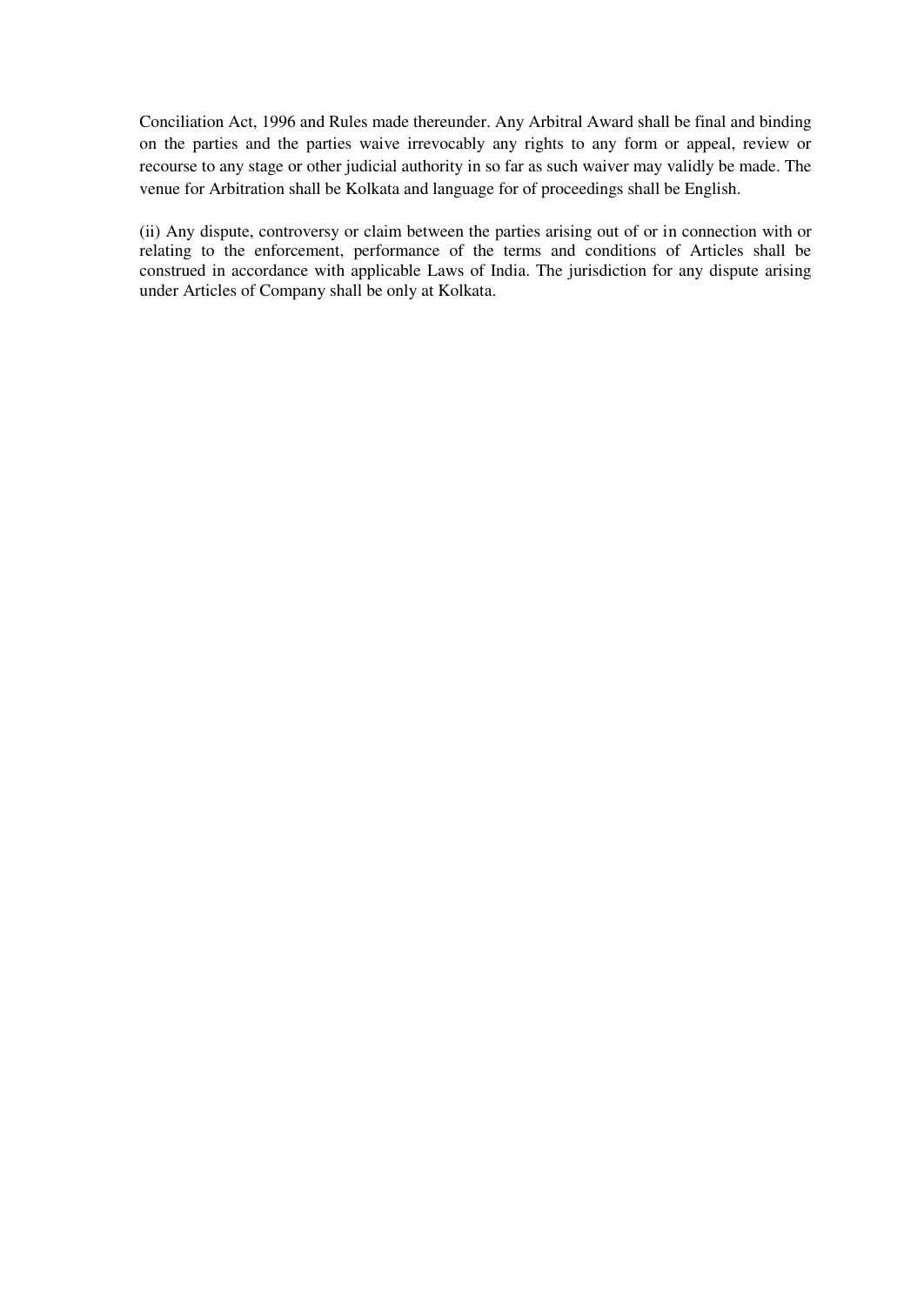We, the several persons, whose names, addresses and descriptions are hereunder subscribed, are desirous of being formed into a Company in pursuance of this Memorandum of Association and we respectively agree to take the number of shares in the Capital of the Company.

| Name, Address, Description and | No. Of Shares | Signature of | Signature, Name,                |
|--------------------------------|---------------|--------------|---------------------------------|
| Occupation of Subscribers      | taken by the  | Subscribers  | Address, Description of witness |
|                                | subscribers   |              |                                 |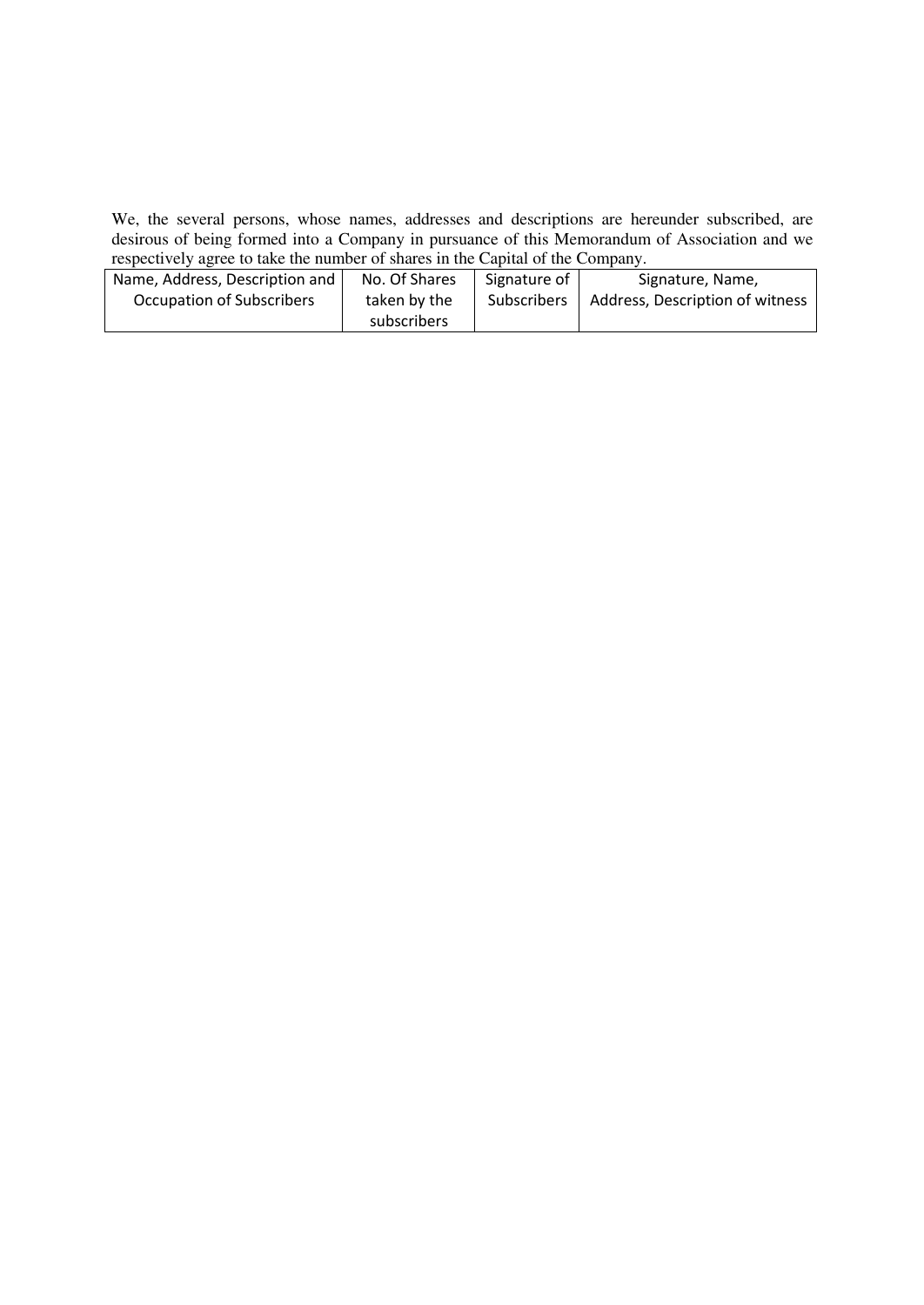| Mr. Dhrubajyoti Borah<br>C/o Mr. Hemadhar Borah<br>Vill - Kamarchuburi<br>(Subarna Rekha Path)<br>P.O. & P.S. $-$ Tezpur<br>Dist. – Sontipur (Assam)<br>$Pin - 784001$<br><b>Occupation: Business</b> | 2000<br>(Two Thousand)                            | $Sd$ /- |                                                                                                          |
|-------------------------------------------------------------------------------------------------------------------------------------------------------------------------------------------------------|---------------------------------------------------|---------|----------------------------------------------------------------------------------------------------------|
| Mr. Alakjyoti Borthakur<br>C/o Mr. Loknath Borthakur<br>$Vill - Da - Dhara$ ,<br>Bamunchuburi<br>P.O. & P.S. - Tezpur<br>Dist. – Sontipur (Assam)<br>$Pin - 784001$<br><b>Occupation: Business</b>    | 2000<br>(Two Thousand)                            | $Sd$ /- |                                                                                                          |
| Mr. Narayan Barman<br>C/o Mr. Sri Giridhar Barman<br>Vill – South West Hazarpur<br>$P.O. \& P.S. - Tezpur$<br>Dist. – Sontipur (Assam)<br>$Pin - 784001$<br><b>Occupation: Business</b>               | 2000<br>(Two Thousand)                            | $Sd$ /- | Surendra Dugar & Associates<br><b>Chartered Accountant</b>                                               |
| Mr. Dhiru Bora<br>C/o Mr. Hemadhar Bora<br>Vill - Kamarchuburi<br>P.O. & P.S. $-$ Tezpur<br>Dist. – Sontipur (Assam)<br>$Pin - 784001$<br><b>Occupation: Business</b>                                 | 2000<br>(Two Thousand)                            | $Sd$ /- | Sd<br>Surendra Dugar<br>Proprietor<br>M. No. 063571<br>M.C.Road,<br>Kedarmal Hospital Complex,<br>Tezpur |
| Mrs. Munti Baruah<br>C/o Shri Budhin Gohain<br>Vill - Murhateteli<br>$P.O. \& P.S. - Tezpur$<br>Dist. – Sontipur (Assam)<br>$Pin - 784001$<br><b>Occupation: Business</b>                             | 2000<br>(Two Thousand)<br>10000<br>(Ten Thousand) | $Sd$ -  |                                                                                                          |

Place : Tezpur Dated: 03.11.09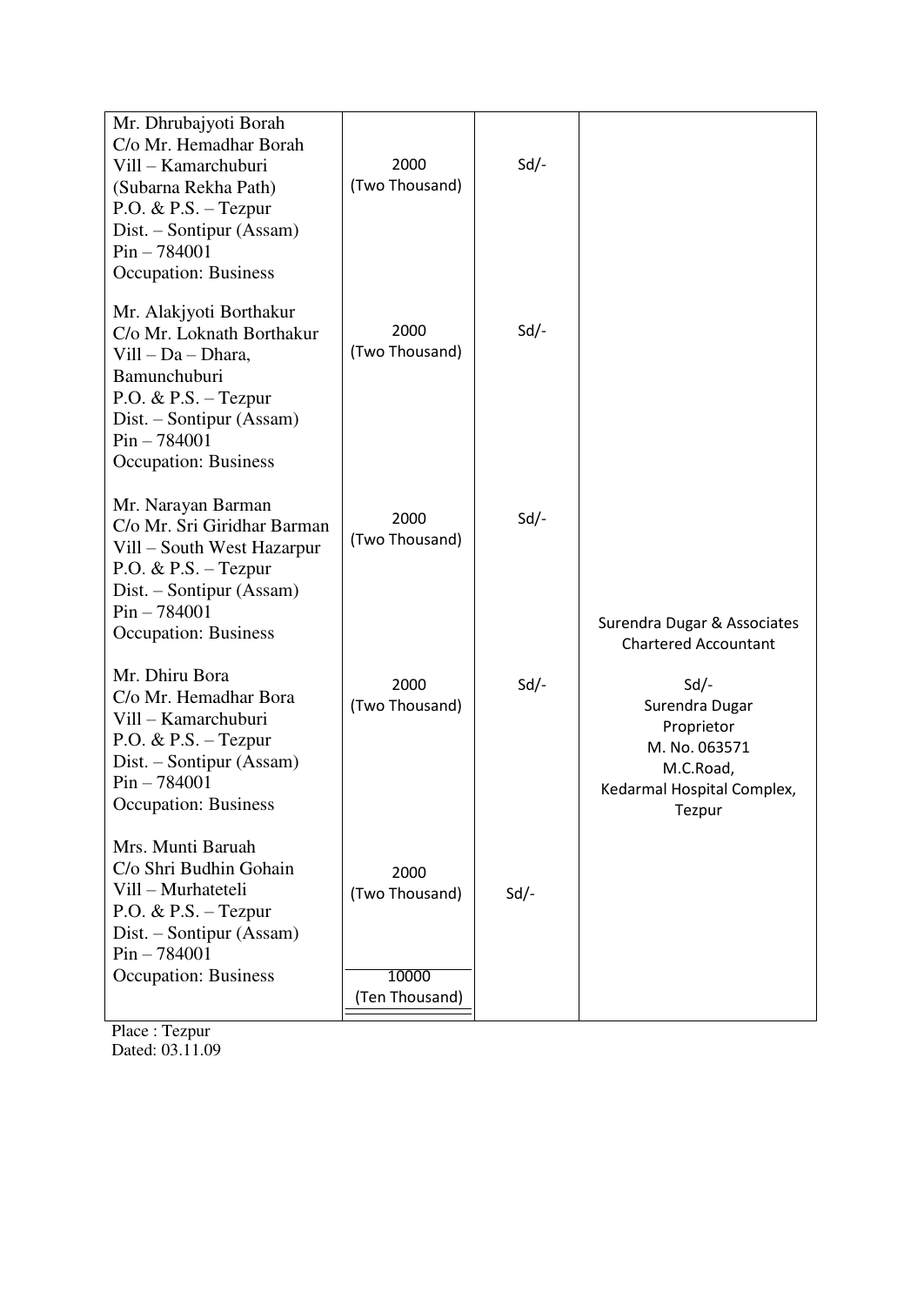# **IN THE GAUHATI HIGH COURT (High Court of Assam, Nagaland, Mizoram and Arunachal Pradesh)**

# **COMPANY PETITION NO. 10 OF 2013**

# **Connected With COMPANY APPLICATION NO. 4 OF 2013**

In the Matter of : The Companies Act, 1956. AND In the Matter of An application under Sections 391(2) and 394 of the said Act AND In the Matter of Warren Tea Limited, a Company incorporated under the provisions of the Companies Act, 1956, having its registered office at Deohall Tea Estate, P.O Hoogrijan, Tinsukia 786 601 in the State of Assam within the aforesaid jurisdiction. AND James Warren Tea Limited, a Company incorporated under the provisions of the Companies Act, 1956, having its registered office at Dhloedaam Tea Estate, P.O. Borahapjan, Tinsukia 786 150 in the State of Assam within the aforesaid

- jurisdiction.
- 1. Warren Tea Limited
- 2. James Warren Tea Limited.

….Petitioners

# **PRESENT**

#### **THE HONBLE MR. JUSTICE HRISHIKESH ROY**

| FOR THE PETITIONERS | : Kaushik Goswami, Rishi Raj Kaushik, Advocates.                           |
|---------------------|----------------------------------------------------------------------------|
|                     | FOR THE CENTRAL GOVERNMENT : Mrs. P. Gogoi, Central Govt. Standing Counsel |
| Date of Order       | : $16^{\text{th}}$ December, 2013                                          |

#### **ORDER**

Upon the above petition coming up for hearing on  $16<sup>th</sup>$  December, 2013 and on perusal of the said Company Petition No.10 of 2013 for confirmation of Scheme of Arrangement in Form No. 40 and order of this Hon'ble Court dated 09.10.13 by which this petition was fixed for **hearing and notices were**  ordered to be advertised in "The Assam Tribune" and "The Dainik Janambhumi", **Guwahati and also served on the Central Government through the Regional Director, Eastern Region, Ministry of Corporate Affairs, Kolkata and the Registrar of Companies, Shillong and upon hearing Mr. K. Goswami learned counsel appearing for the petitioners (Mr. Rishi Raj Kaushik appearing with him) who states that notices have been duly served as directed on the Regional Director and Registrar of Companies and published in the "The**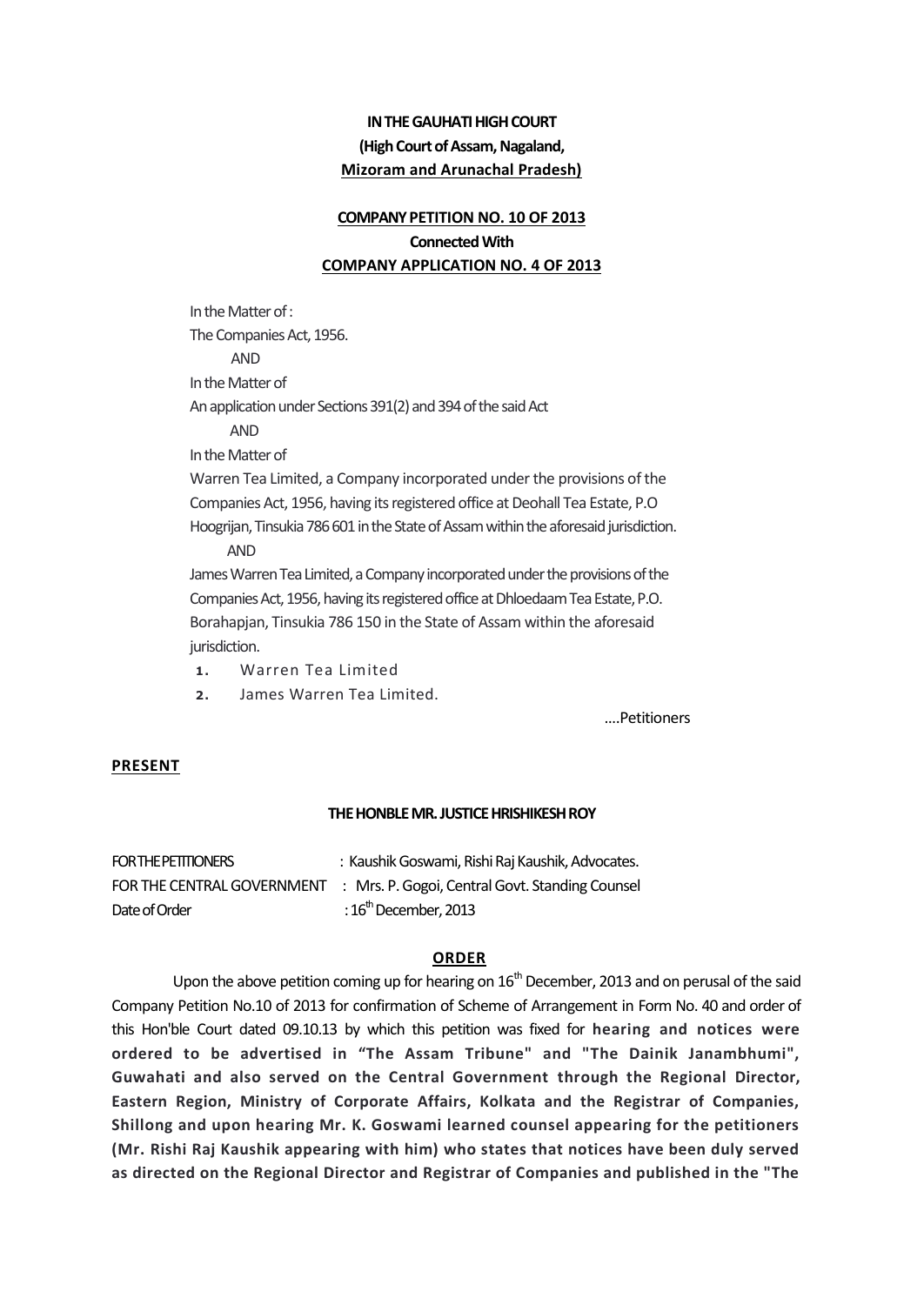**Assam Tribune" and "The Dainik Janambhumi" and upon hearing the learned Standing Counsel appearing for the Regional Director who states that the Scheme of Arrangement has been examined in detail by the Regional Director, Ministry of Corporate Affairs who has three observations, viz with regard to accounting, filing of annual returns and balance sheet by the petitioner No.1 and clause 17.6 of the Scheme, and upon hearing learned counsel for the petitioners who submits that existing clause 11 of the Scheme already provides for accounting for the demerger in accordance with normal accounting principle, the petitioner No.1 has already filed the Annual Return for the financial year 2011-2012 and that time to file Balance Sheet and Annual Return for the financial year 2012-2013 stands extended upto 30 th April 2014 pursuant to order dated 12th December, 2013 of the Hon'ble Calcutta High Court and that clause 17.6 is in accordance with law but the petitioners do not wish to contest the same and this clause may be deleted. A copy of the affidavit of Regional Director is kept on record.**

**As it appears that the Scheme of Arrangement has been prepared bona fide and the observations of the Central Government have also been dealt with by the petitioners, this Court doth hereby sanction the Scheme of Arrangement with the modification that clause 17.6 shall stand deleted and doth hereby declare the Scheme as modified and set forth in Schedule-A hereto to be binding with effect from the First day of April, 2011, (hereinafter referred to as "the Appointed date") on the petitioners, their Shareholders and all concerned.**

# **This Court Doth further Order:**

- 1. **That all the property, rights and powers of Warren Tea Limited relating to the James Warren Tea Division, including those described in Schedule 'B' hereto but excluding those specified in clause 4.2 of Part II of the Scheme, be transferred from the said Appointed Date, without further act or deed, to James Warren Tea Limited and accordingly the same shall pursuant to Section 394(2) of the Companies Act, 1956 stand transferred to and vested in James Warren Tea Limited for all the estate and interest of Warren Tea Limited therein but subject, nevertheless, to the charges affecting the same, as provided in the Scheme,: and all property, rights and powers of Warren Tea Limited relating to the James Warren Tea Division specified in clause 4.2 of Part II of the Scheme be transferred to James Warren Tea Limited pursuant to and in accordance with the Scheme;**
- 2. That all the debts, liabilities, duties and obligations of Warren Tea Limited in/or relating to the James Warren Tea Division be transferred from the said Appointed Date, without further act or deed, to James Warren Tea Limited and accordingly the same shall, pursuant to Section 394(2) of the Companies Act, 1956 shall stand transferred to and become the debts, liabilities, duties and obligations of James Warren Tea Limited;
- 3. That all proceedings and/or suits and/or appeals pending by or against Warren Tea Limited in respect of the James Warren Tea Division be continued by or against James Warren Tea Limited as provided in the Scheme;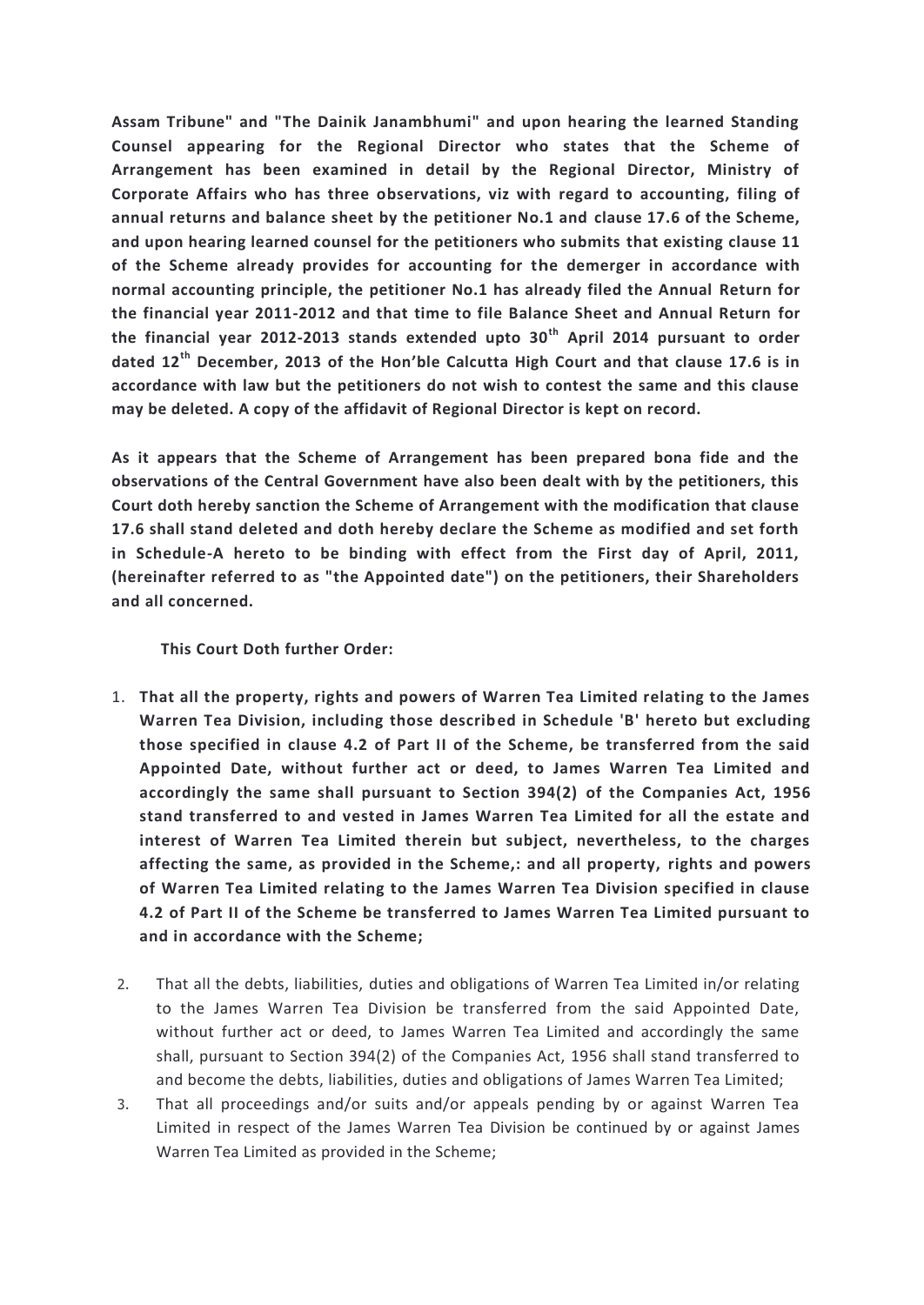- 4. That Warren Tea Limited and James Warren Tea Limited do within two weeks from the date of the order file the Schedule of Assets of the James Warren Tea Divisio n in accordance with the Scheme;
- 5. That Warren Tea Limited and James Warren Tea Limited do each within 30 days after the date of the order to be made herein cause a certified copy thereof to be delivered to the Registrar of Companies, Assam for registration;
- 6. That James Warren Tea Limited do issue and allot to the shareholders of Warren Tea Limited, the shares in James Warren Tea Limited to which they are entitled in terms of clause 10 of the Scheme; and
- 7. That any person interested shall be at liberty to apply to this Hon'ble Court in the above matter for such directions as may be necessary.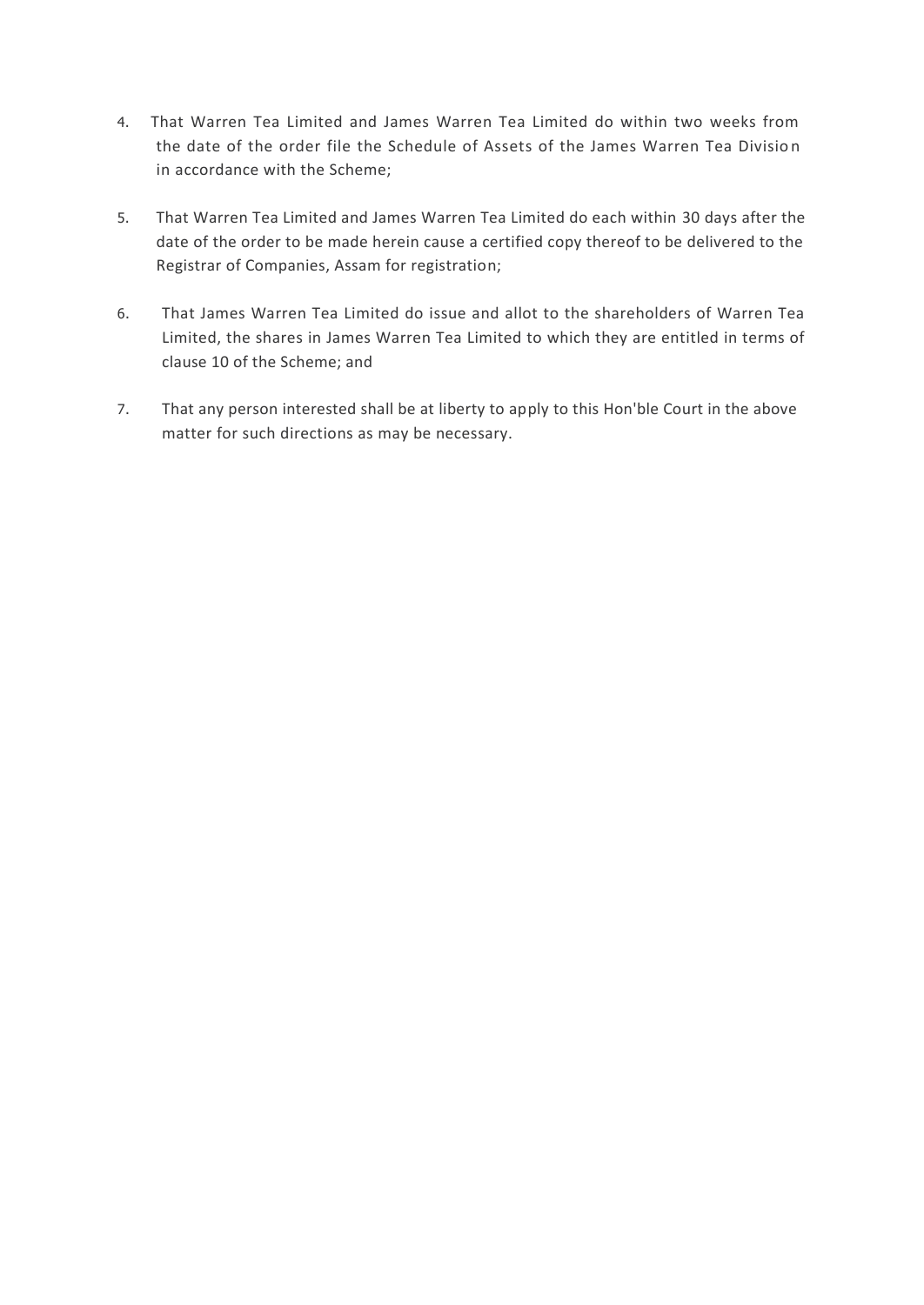# **Schedule "A" above referred to**

# **SCHEME OF ARRANGEMENT**

(UNDER SECTIONS 391 & 394 OF THE COMPANIES ACT, 1956)

# **BETWEEN**

# **WARREN TEA LIMITED**

# **AND**

# **JAMES WARREN TEA PRIVATE LIMITED**

# **AND**

# **THEIR RESPECTIVE SHAREHOLDERS**

# **FOR**

# **DEMERGER OF DEMERGED UNDERTAKING OF WARREN TEA LIMITED AS DEFINED HEREIN TO**

# **JAMES WARREN TEA PRIVATE LIMITED**

# **PART – I**

# (Preliminary)

# **1. Definitions:**

In this Scheme, unless repugnant to the meaning or context thereof, the following expressions shall have the following meanings:

- i. **Act<sup>"</sup>** means the Companies Act, 1956 or any statutory modification or re-enactment thereof.
- ii. **"Appointed Date"** means the 1st day of April, 2011.
- iii. **"WTL"** means Warren Tea Limited, an existing Company within the meaning of the Companies Act, 1956, having its registered office at Deohall Tea Estate, P.O. Hoogrijan, District Tinsukia, Assam 786 601.
- iv. "JWTL" means James Warren Tea Private Limited, a Company incorporated under the provisions of the Act and having i ts registered office at Dhoedhaam Tea Estate, PO Borahapjan, District Tinsukia, Assam 786 150.
- v. **"Demerged Undertaking"** means the entire business and activities of WTL comprised in the following tea estates of WTL which is known as the "James Warren Tea Division" of WTL:
- 1. Balijan (H) tea estate
- 2. Deeamoolie tea estate
- 3. Dhoedhaam tea estate
- 4. Rajah Alli tea estate
- 5. Thowra tea estate
- 6. Tippuk tea estate
- 7. Zaloni tea estate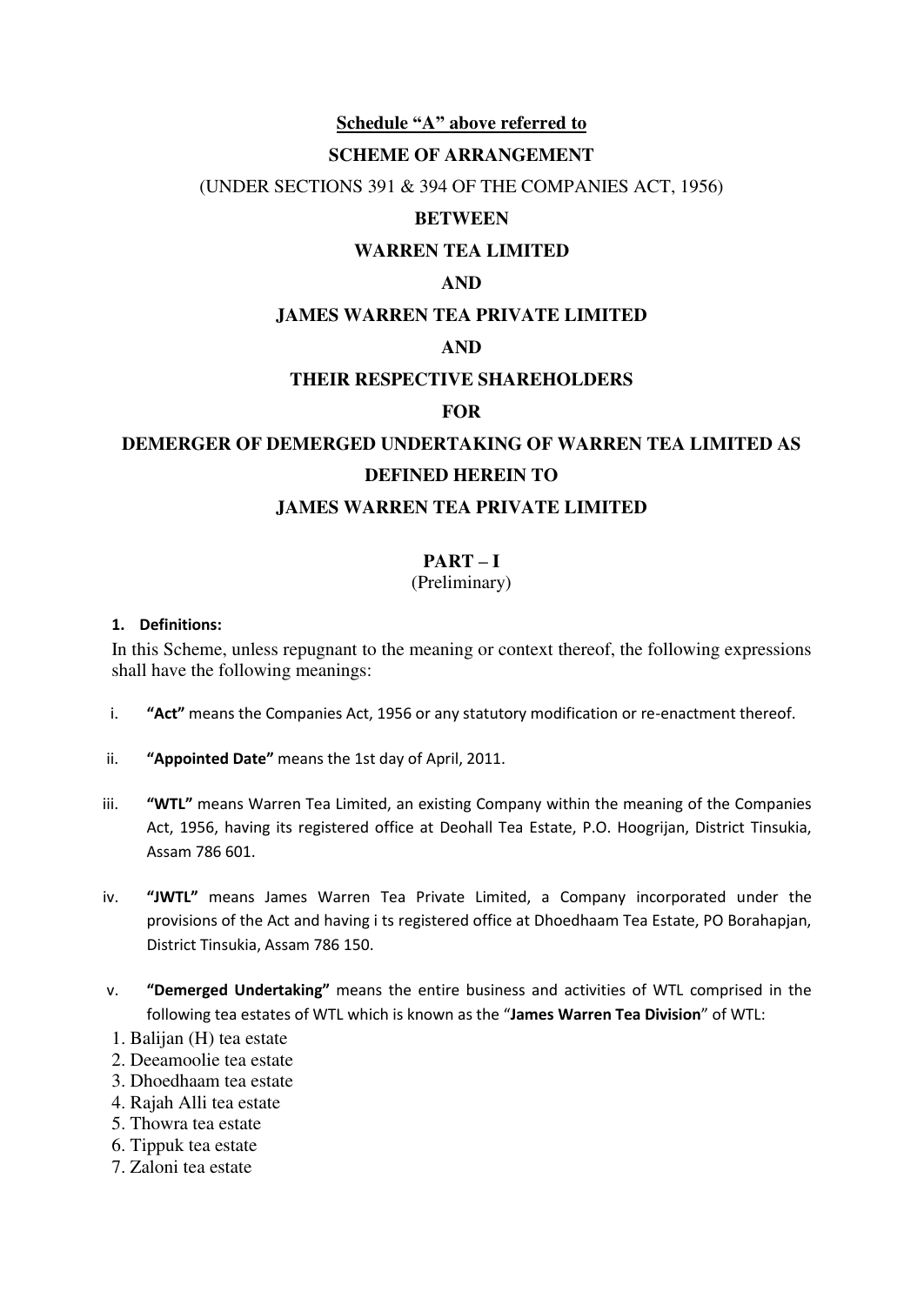Without prejudice to the generality of the foregoing, the Demerged Undertaking shall mean and include all property, rights and powers and all debts, liabilities, duties and obligations of WTL comprised in and/or pertaining to the Demerged Undertaking as on the Appointed Date, including:

- (a) all properties and assets, moveable and immoveable, freehold and leasehold, real and personal, corporeal and incorporeal, in possession, or in reversion, present and contingent of whatsoever nature, wheresoever situate, as on the Appointed Date relating to the Demerged Undertaking, including all lands comprised in the said tea estates in the States of Assam, tea bushes and seedlings, nurseries, clones and other crops and trees whatsoever growing or standing thereon, all other lands, buildings, commercial and residential flats and offices, plant and machinery, electrical installations, vehicles, equipment, furniture, computers, computer programmes, software (including software licenses from Softweb), investments, sundry debtors, inventories, cash and bank balances, bills of exchange, deposits, loans and advances and other assets as appearing in the books of account of WTL in relation to the Demerged Undertaking, leases, tenancies and agency of WTL pertaining to the Demerged Undertaking, and all other interests or rights in or arising out of or relating to the Demerged Undertaking together with all respective powers, interests, charges, privileges, benefits, entitlements, industrial and other licenses, registrations, quotas, information technology, patents, copyrights, trademarks, brand names, website, other intellectual property rights (including all intellectual property rights and other rights as stated in clause 17.3 herein), liberties, easements and advantages, subsidies, grants, taxes, tax credits (including but not limited to credits in respect of sales tax, value added tax, turnover tax, excise duty, service tax, and other indirect taxes), deferred tax benefits and other benefits appertaining to the Demerged Undertaking and/or to which WTL is entitled to in respect of the Demerged Undertaking of whatsoever kind, nature or description held, applied for or as may be obtained thereafter together with the benefit of all respective contracts and engagements and all respective books, papers, documents and records relating to the Demerged Undertaking but expressly excluding the Retained Assets;
- (b) all debts, liabilities, duties and obligations of WTL in relation to the Demerged Undertaking as appearing in the books of account of WTL as on the Appointed Date, including liabilities on account of secured loans, unsecured loans and sundry creditors and bonus, gratuity and other employee benefits pertaining to the Demerged Undertaking; and
- (c) all employees of WTL engaged in or in relation to the Demerged Undertaking as on the Effective Date.
- vi. "Retained Assets" means all assets of WTL not forming part of the Demerged Undertaking. Without prejudice to the generality of the foregoing, the same shall include, the registered office of WTL at Deohall Tea Estate, P.O. Hoogrijan, District Tinsukia, Assam 786 601; the corporate office at Suvira House, 4B, Hungerford Street, Kolkata 700 017 and other properties in Kolkata not forming part of the Demerged Undertaking; and the following tea estates (͞**Retained Tea Estates**͟) in the State of Assam: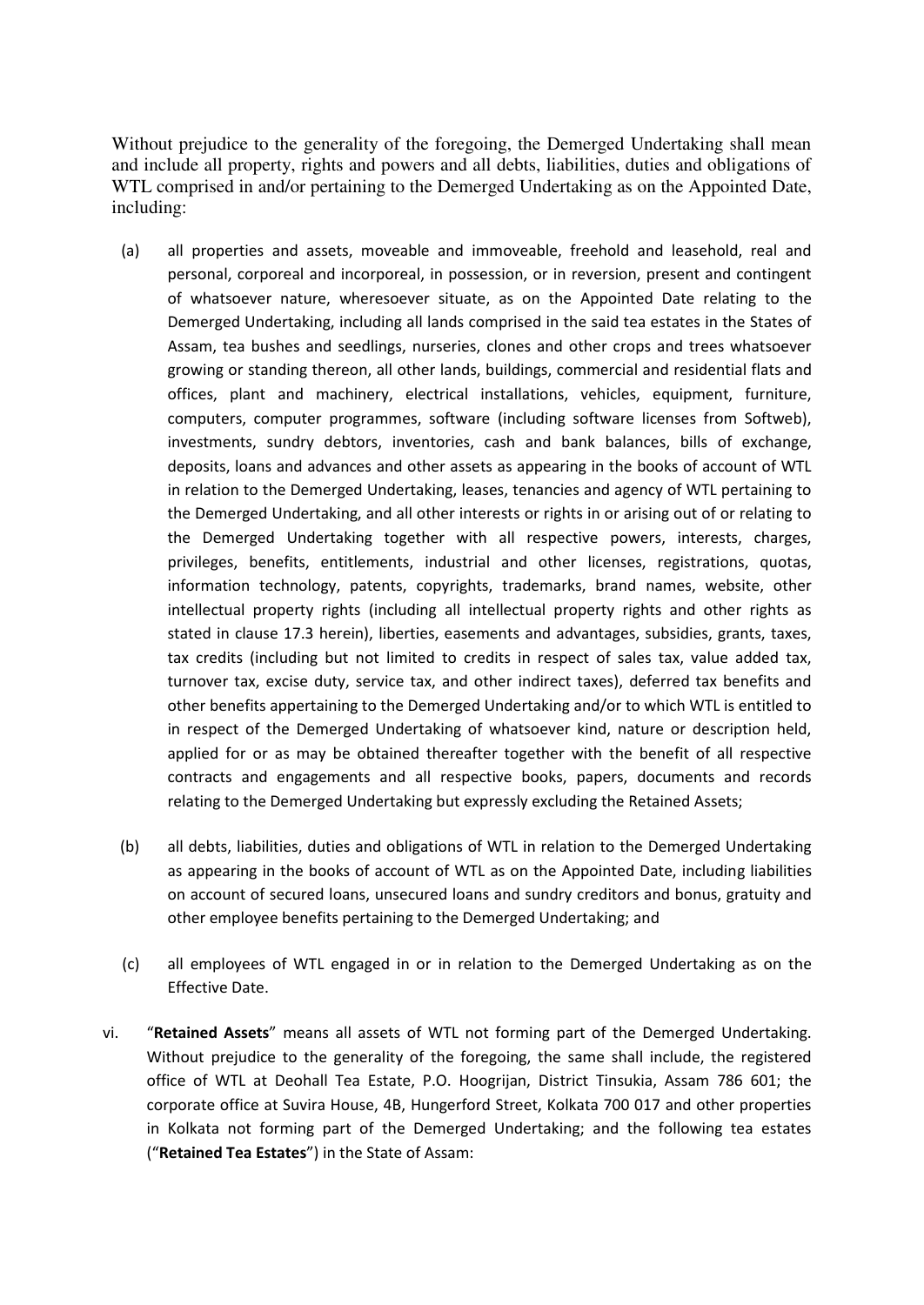- 1. Balijan (North) Tea Estate
- 2. Deohall Tea Estate
- 3. Duamara Tea Estate
- 4. Hatimara Tea Estate
- 5. Rupai Tea Estate
- 6. Sealkotee Tea Estate
- 7. Tara Tea Estate
- vii. "Record Date" means the date to be fixed by the Board of Di rectors of WTL in consultation with JWTL for the purpose of determining the members of WTL to whom new shares in JWTL will be allotted pursuant to Clause 10 of the Scheme.
- viii. **͞Effective Date͟** means the date or last of the dates on which certified copies of the order of the Hon'ble Gauhati High Court sanctioning the Scheme are filed with the Registrar of Companies, Assam by WTL and JWTL.
- ix. **"Scheme"** means this Scheme of Arrangement under Sections 391 to 394 of the Act in the present form or with such modifications as sanctioned by the Hon'ble Gauhati High Court.
- x. Word(s) and expression(s) elsewhere defined in the Scheme will have the meaning(s) respectively ascribed thereto.

# **2. Share Capital:**

2.1 The Scheme was approved by the respective Board of Directors of WTL and JWTL on 11 August 2012. Pursuant to Securities and Exchange Board of India circular No.CIR/CFD/DIL/5/2013 dated 4th February, 2013 the Scheme was updated and approved again by the respective Board of Di rectors of WTL and JWTL on 14 February 2013. The Authorised, Issued, Subscribed and Paid-up Share Capital of WTL and JWTL as on 14 February 2013 is as under:

# **i. WTL**

 $\mathbf{ii}$ .

| Authorised Share Capital:                               | (Amount in Rs.) |
|---------------------------------------------------------|-----------------|
| 2,00,00,000 Equity Shares of Rs.10/- each               | 20,00,00,000/-  |
|                                                         |                 |
| Issued, Subscribed and Paid up Share Capital:           |                 |
| 1,07,14,273 Equity Shares of Rs.10/- each fully paid up | 10,71,42,730/-  |
|                                                         |                 |
| <b>JWTL</b>                                             |                 |
| Authorised Share Capital:                               |                 |
| 50,000 Equity Shares of Rs.10/- each                    | $5,00,000/-$    |
|                                                         |                 |
| Issued, Subscribed and Paid up Share Capital:           |                 |
| 50,000 Equity Shares of Rs.10/- each fully paid up      | $5,00,000/-$    |

2.2 Issue of Equity Shares by way of bonus shares only to the public shareholders to the exclusion of promoters has been approved by the Board of Di rectors of WTL on 30th January, 2013 in terms of clause 40A(ii)(f) of the listing agreements with the Stock Exchanges. Upon such bonus shares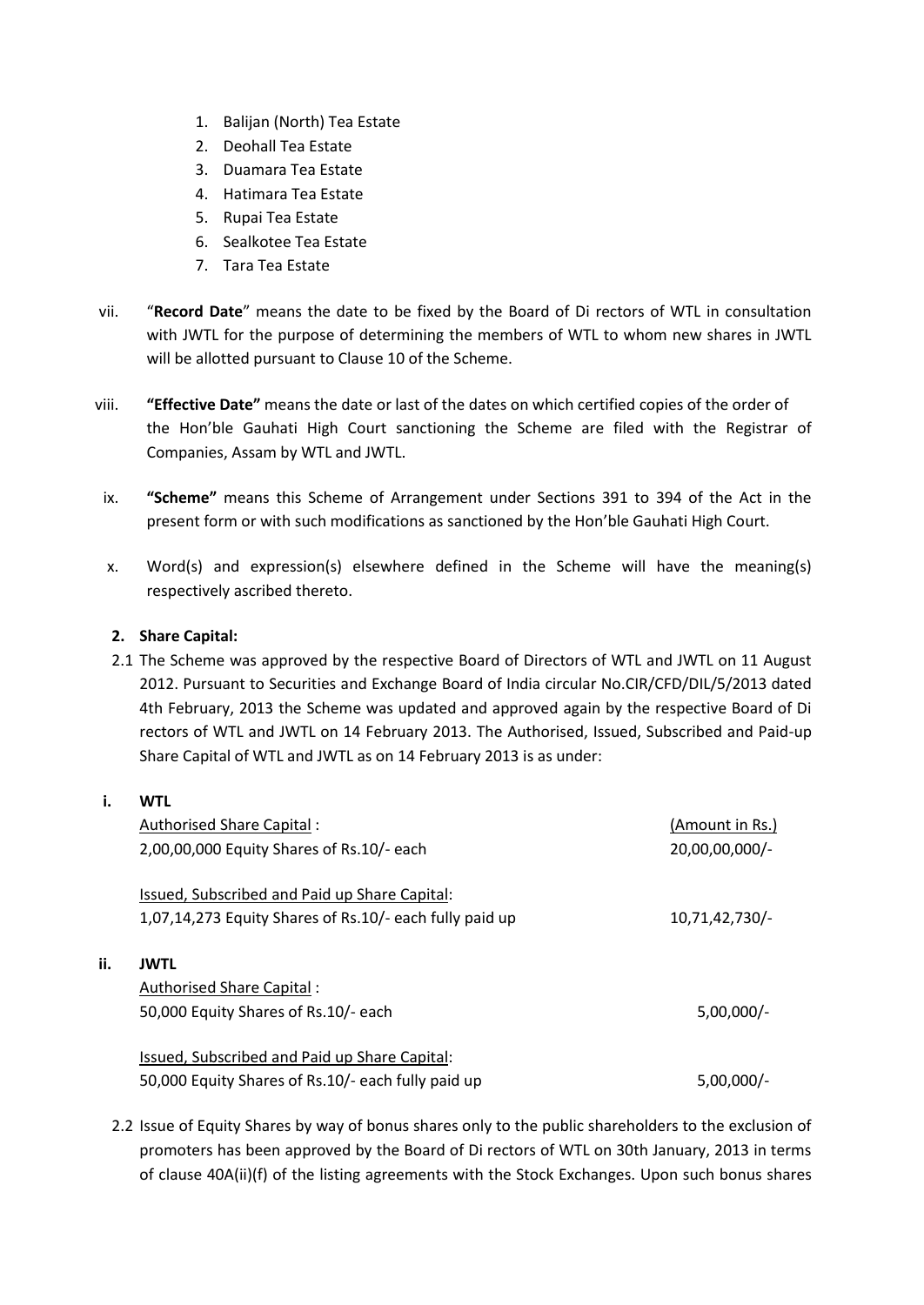being issued, the Issued, Subscribed and Paid up Share Capital of WTL shall increase to Rs.11,95,08,040/- divided into 1,19,50,804 Equity Shares of Rs.10/- each fully paid up. The entitlement ratio of shares of JWTL in consideration of the demerger as specified in clause 10.1 will remain the same even after such issue of bonus shares.

# **3. Objects and Reasons:**

- i. WTL is engaged in the business of growing, harvesting, manufacturing and selling tea. Such business is carried on by WTL through its 14 tea estates situated in diverse locations in the State of Assam. JWTL is a relatively new Company and proposes to undertake similar tea business.
- ii. The bulk tea industry has witnessed higher tea prices and realisations in the last few years. As such the tea business of WTL has good prospects for further development. The Demerged Undertaking and the residual undertaking of WTL have good potential for funding, running, growth and development thereof as independent businesses.
- iii. WTL's promoters consist of two groups, i.e. (i) Goenka Group headed by Shri Vinay Kumar Goenka ("Goenka Group") and (ii) Ruia Group headed by Shri Anil Kumar Ruia ("Ruia Group"). Al together, the promoters hold 89,47,799 Equity Shares of Rs.10/- each representing 83.51% of the total existing Issued, Subscribed and paid up Share Capital of WTL. As on the date of approval of this Scheme by the respective managements of the companies, the constituents of the Goenka Group altogether held 44,20,794 Equity Shares representing 41.26% of the total existing Issued, Subscribed and paid up Share Capital of WTL while the constituents of the Ruia Group altogether held 45,27,005 Equity Shares of Rs.10/- each representing 42.25% of the total existing Issued, Subscribed and paid up Share Capital of WTL. Upon bonus shares being issued only to the public shareholders of WTL as mentioned in paragraph 2.2 above such promoters' holding of 89,47,799 Equity Shares will constitute only 74.87% of the total enhanced Issued, Subscribed and paid up Share Capital of WTL.
- iv. For the optimum, running, growth and development of the tea business and various tea gardens of WTL it is considered desirable and expedient to reorganise and reconstruct WTL by demerging the Demerged Undertaking of WTL to JWTL in the manner and on the terms and conditions contained in this Scheme of Arrangement.
- v. The demerger will enable the business and activities comprised in the Demerged Undertaking of WTL and remaining business and activities of WTL to be pursued and carried on more conveniently and advantageously with greater focus and attention through two separate companies, i.e. WTL and JWTL, each having their own administrative set up. The same will simplify the management structure, control and supervision of the respective units and facilitate the business considerations and factors applicable to them to be addressed more effectively and adequately by the said companies.
- vi. In consideration of the demerger, JWTL will issue and allot Equity Shares credited as fully paid up in JWTL to all shareholders of WTL in the entitlement ratio of 1 (One) Equity Share of Rs.10/-each in JWTL for every 1 (One) Equity Share of Rs.10/- each held by them in WTL. Such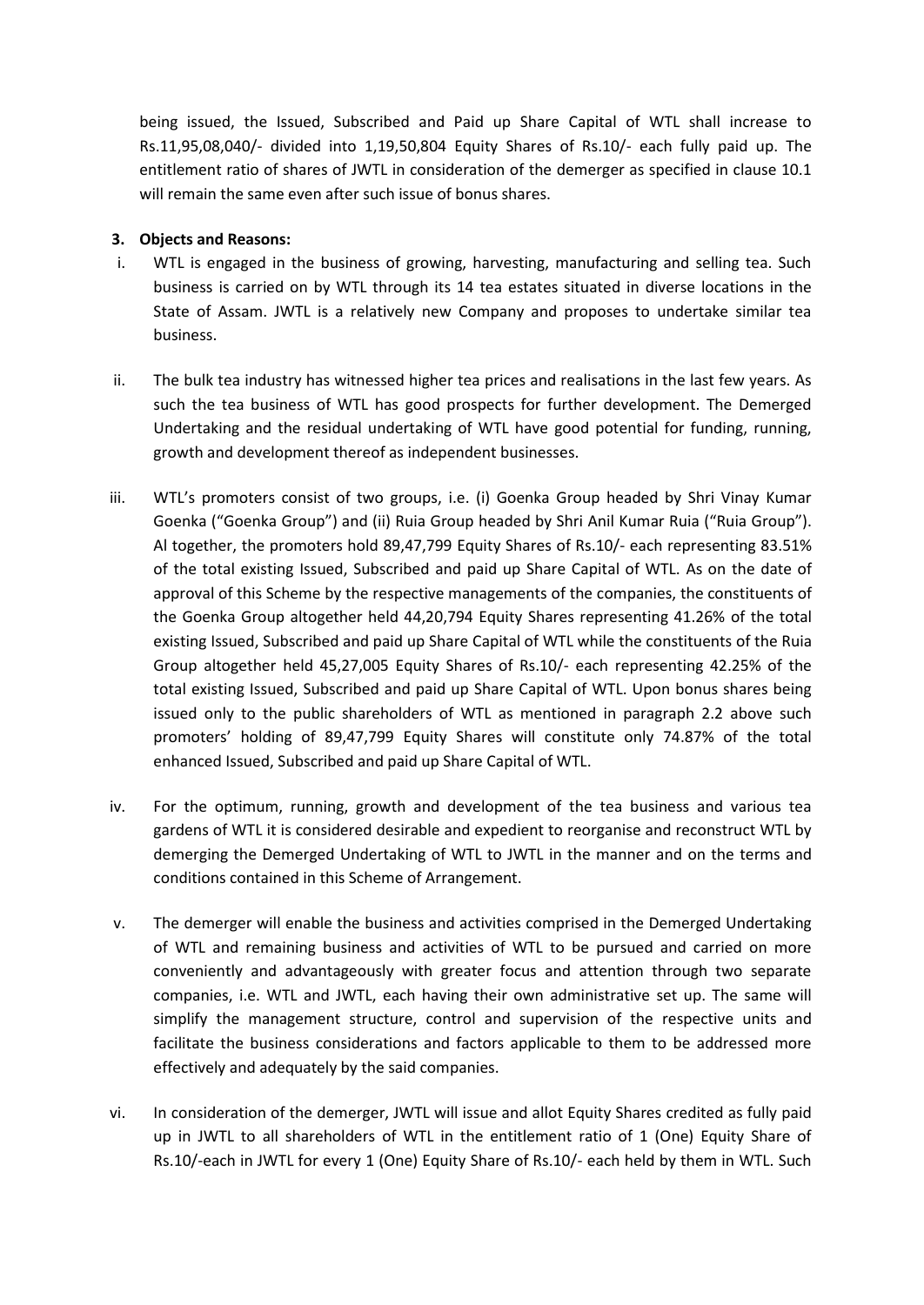entitlement ratio of shares has been fixed on a fair and reasonable basis and will result in JWTL having the same shareholding pattern initially as WTL.

- vii. The demerger will enable independent evaluation of the said respective businesses and undertakings through two separate companies and participation therein of suitable investors and strategic partners. The same will enable running and operation of the said businesses and growth and development plans thereof to be funded independently and unlock shareholders value. Pursuant to issue and allotment of shares in terms of the Scheme, every shareholder of WTL will hold shares in two Companies, i.e. in WTL and JWTL, instead of one giving them greater flexibility in managing and/or dealing with their investments. The same will also facilitate and enable eventual separation and realigning of promoters' interests in WTL and JWTL between the two groups of promoters pursuant to this Scheme on mutually agreed terms.
- viii. The Scheme will assist in the potential of the respective businesses and undertakings to be realised more fully and effectively. The Scheme will have beneficial results for the said Companies, their shareholders and all concerned and is proposed accordingly.

# **PART – II**

# **4. Transfer of Undertaking:**

- 4.1 With effect from the Appointed Date, the Demerged Undertaking shall be demerged from WTL and transferred to JWTL as a going concern for all the estate and interest of WTL therein in accordance with and subject to the modalities for transfer and vesting stipulated herein.
- 4.2 In respect of such of the assets of the Demerged Undertaking as are movable in nature or are otherwise capable of transfer by manual delivery, by paying over or by endorsement and delivery, the same may be so transferred by WTL, without requiring any deed or instrument of conveyance for the same and shall become the property of JWTL accordingly and as an integral part of the Demerged Undertaking transferred to JWTL.
- 4.3 In respect of such of the assets belonging to the Demerged Undertaking other than those referred to in Clause 4.2 above, the same shall, be transferred to and vested in and/or be deemed to be transferred to and vested in JWTL pursuant to the provisions of Section 394(2) of the Act.
- 4.4 All debts, liabilities, duties and obligations of WTL relating to the Demerged Undertaking as on the close of business on the day immediately preceding the Appointed Date and as appearing in the books of account of WTL in relation to the Demerged Undertaking, including proportionate amount of general and multipurpose borrowings determined in accordance with Section 2(19AA) of the Income-Tax Act, 1961 shall also be transferred to JWTL, without any further act or deed, pursuant to the provisions of Section 394(2) of the Act, so as to become the debts, liabilities, duties and obligations of JWTL.
- 4.5 The transfer and vesting of the Demerged Undertaking of WTL, as aforesaid, shall be subject to the existing charges, mortgages and encumbrances, if any, over the assets or any part thereof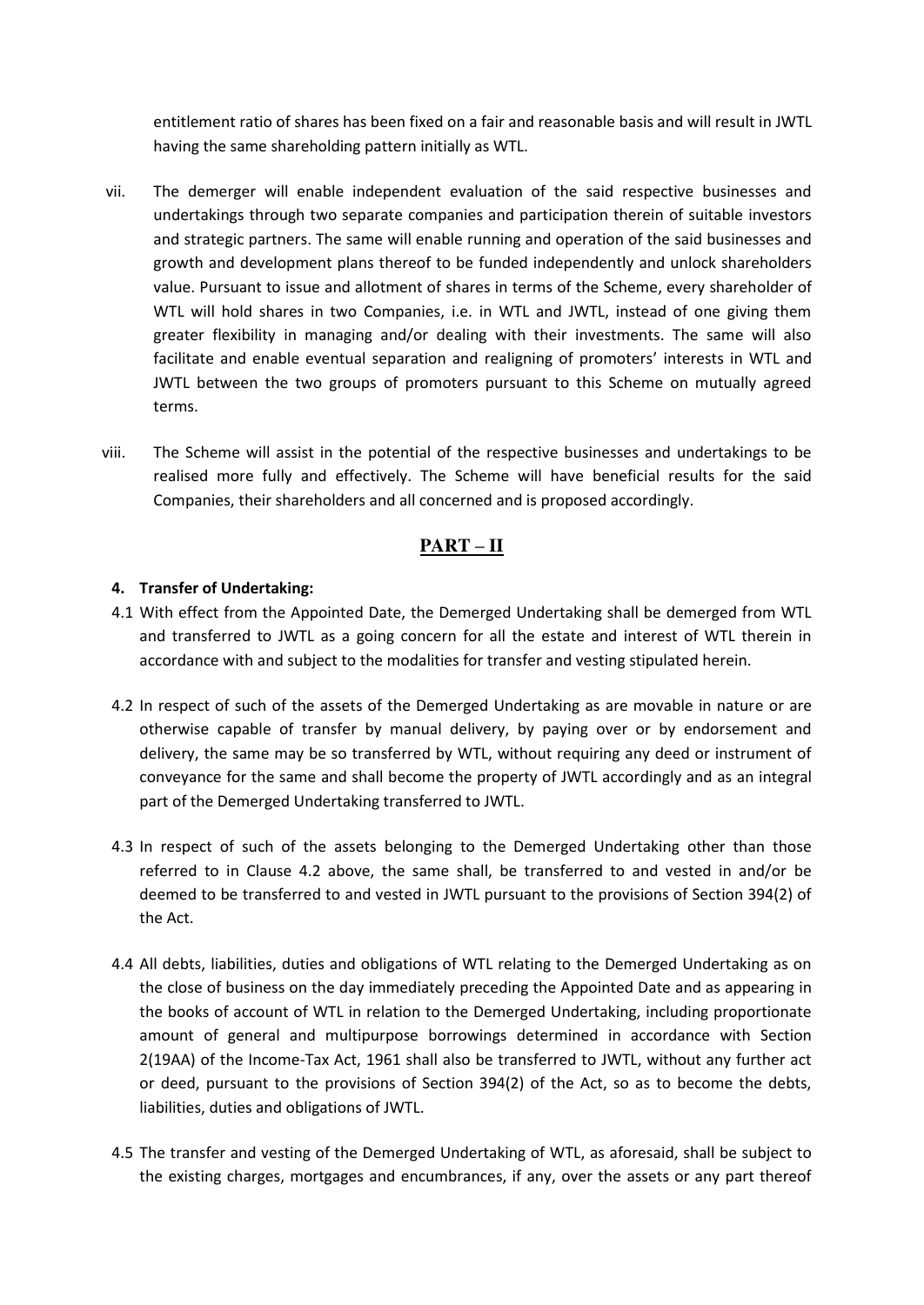which are subsisting on transfer of such assets to JWTL and relating to the liabilities of the Demerged Undertaking which are also transferred to JWTL. The assets transferred shall stand freed from all other charges, mortgages and encumbrances. It is further clarified and provided that such charges, mortgages, and/ or encumbrances shall not extend over or apply to any other asset(s) of JWTL and any reference in any security documents or arrangements (to which WTL is a party) to any assets of WTL shall be so construed to the end and intent that such security shall not extend, nor be deemed to extend, to any of the other asset(s) of JWTL. JWTL shall also not be required to create any additional security over assets of Demerged Undertaking of WTL acquired by it under this Scheme for any loans, debentures, deposits or other financial assistance already availed/to be availed by JWTL and the charges, mortgages, and/ or encumbrances in respect of such indebtedness of JWTL shall not extend or be deemed to extend or apply to the assets of Demerged Undertaking so acquired by JWTL. It is clarified and provided that the transfer of the Demerged Undertaking of WTL to JWTL shall not affect the subsisting charges, mortgages and encumbrances over the Retained Assets of WTL or any part thereof and such charges, mortgages and encumbrances shall continue to be applicable in respect of such Retained Assets save and except that such Retained Assets shall stand freed from all charges, mortgages and encumbrances relating to liabilities which are transferred to JWTL.

- 4.6 Subject to the other provisions of this Scheme, all entitlements, licenses, permissions, approvals, clearances, authorisations, consents, brands, trademarks, other intellectual property rights registrations and no-objection certificates obtained by WTL for the operations of the Demerged Undertaking and/or to which WTL is entitled to in relation to the Demerged Undertaking in terms of the various Statutes / Schemes / Policies, etcetera of Union and State Governments, shall be available to and vest in JWTL, without any further act or deed and shall be mutated by the statutory authorities concerned therewith in favour of JWTL. Since the Demerged Undertaking will be transferred to and vested in JWTL as a going concern without any break or interruption in the operations thereof, JWTL shall be entitled to enjoy the benefit of all such entitlements, licenses, permissions, approvals, clearances, authorisations, consents, intellectual property rights, registrations and no-objection certificates as enjoyed by WTL and to carry on and continue the operations of the Demerged Undertaking on the basis of the same upon this Scheme becoming effective. Accordingly, all existing and future incentives, unavailed credits and exemptions and other statutory benefits, including in respect of Income Tax for the period commencing on and from the Appointed Date, Excise (including Modvat/Cenvat), Customs, VAT, Sales Tax, Service Tax and other indirect taxes to which WTL is entitled in relation to the Demerged Undertaking in terms of the various Statutes / Schemes / Policies, etcetera of Union and State Governments shall be available to and vest in JWTL upon this Scheme becoming effective.
- 4.7 It is clarified that all the taxes and duties payable by WTL, accruing and relating to the operations of the Demerged Undertaking from the Appointed Date onwards, including all advance tax payments, tax deducted at source, any refund and claims shall, for all purposes, be treated as advance tax payments, tax deducted at source or refunds and claims of JWTL. Accordingly, upon the Scheme becoming effective, WTL is expressly permitted to revise and JWTL is expressly permitted to file their respective income tax returns, including tax deducted at source certificates, sales tax/value added tax returns, excise returns, service tax returns and other tax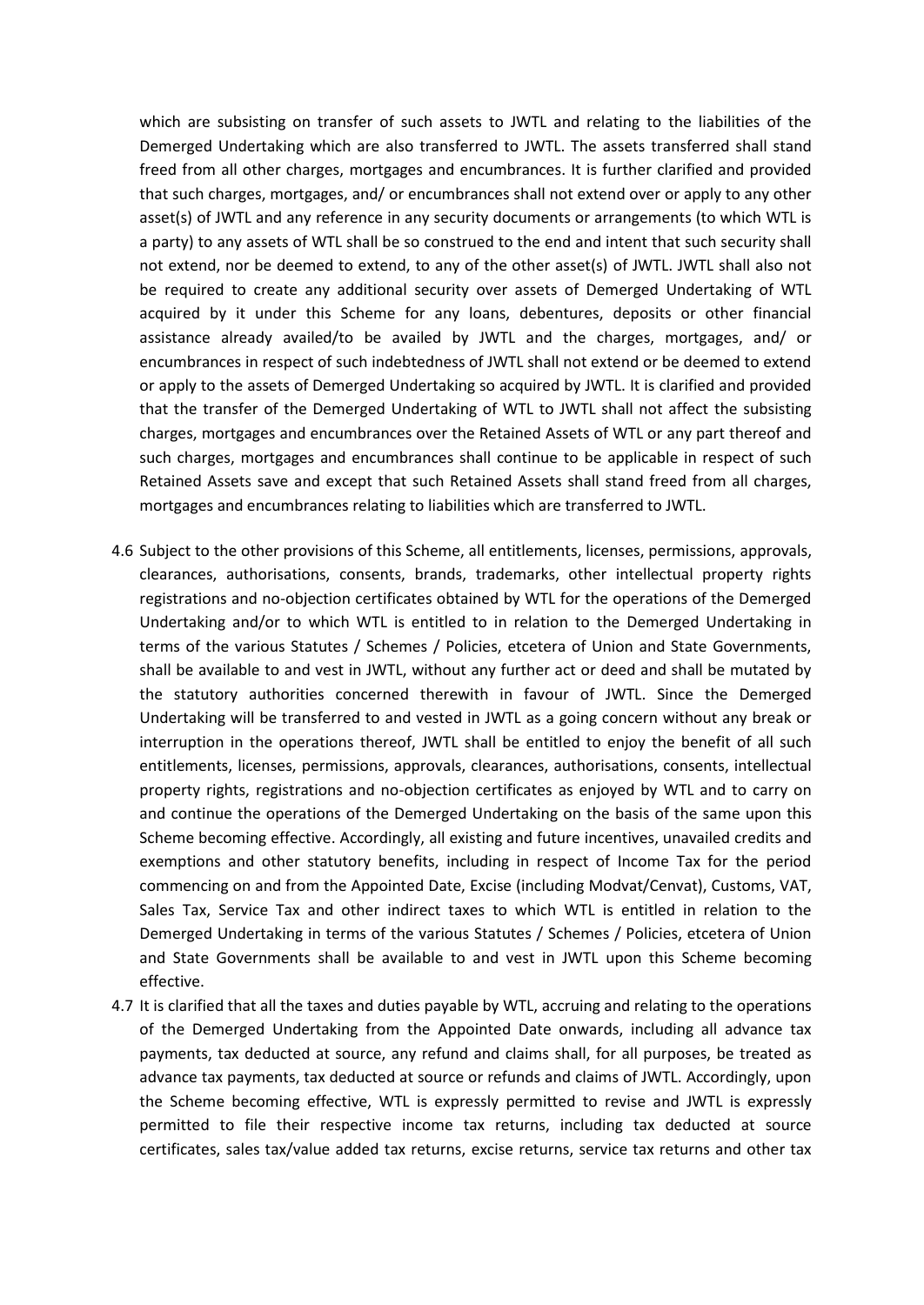returns for the period commencing on and from the Appointed Date, and to claim refunds/credits, pursuant to the provisions of this Scheme.

4.8 The assets and liabilities of the James Warren Tea Division shall be transferred to JWTL from the Appointed Date in terms of this Scheme at their respective book values with change in book values of assets consequent to revaluation being ignored in terms of Section 2(19AA) of the Income Tax Act, 1961.

# **5. Legal Proceedings:**

All legal, or other proceedings by or against WTL and relating to the Demerged Undertaking, shall be continued and enforced by or against JWTL only. If proceedings are taken against WTL, WTL will defend on notice to JWTL and in consultation with and at the cost of JWTL.

# **6. Contracts and Deeds:**

Subject to the other provisions contained in this Scheme all contracts, deeds, bonds, agreements and other instruments of whatsoever nature relating to the Demerged Undertaking to which WTL is a party subsisting or having effect immediately before the Effective Date shall remain in full force and effect against or in favour of JWTL and may be enforced as fully and effectually as if instead of WTL, JWTL had been a party thereto.

# **7. Saving of Concluded Transactions:**

 The transfer and vesting of the properties and liabilities of the Demerged Undertaking and the continuance of the proceedings by or against JWTL as per the provisions hereof shall not affect any transaction or proceeding relating to the Demerged Undertaking already completed by WTL on or before the Effective Date to the end and intent that JWTL accepts all acts, deeds and things relating to the Demerged Undertaking done and executed by and/or on behalf of WTL as acts deeds and things done and executed by and on behalf of JWTL.

# **8. Employees:**

- 8.1 JWTL undertakes to engage on and from the Effective Date all the employees of WTL engaged in the Demerged Undertaking on the same terms and conditions on which they are engaged by WTL without any interruption of service as a result of the transfer of the Demerged Undertaking to JWTL. JWTL agrees that the services of all such employees with WTL up to the Effective Date shall be taken into account for the purposes of all benefits to which the said employees may be eligible, including for the purpose of payment of any retrenchment compensation, gratuity and other terminal benefits.
- 8.2 Accordingly, the services of such employees for the purpose of Provident Fund or Gratuity or Superannuation or other statutory purposes and for all purposes, including for the purpose of payment of any retrenchment compensation and other terminal benefits, will be reckoned from the date of their respective appointments with WTL.
- 8.3 The accumulated balances, if any, standing to the credit of the employees of the Demerged Undertaking in the existing Provident Fund, Gratuity Fund Superannuation Fund and other funds, if any, of which they are members will be transferred to such Provident Fund, Gratuity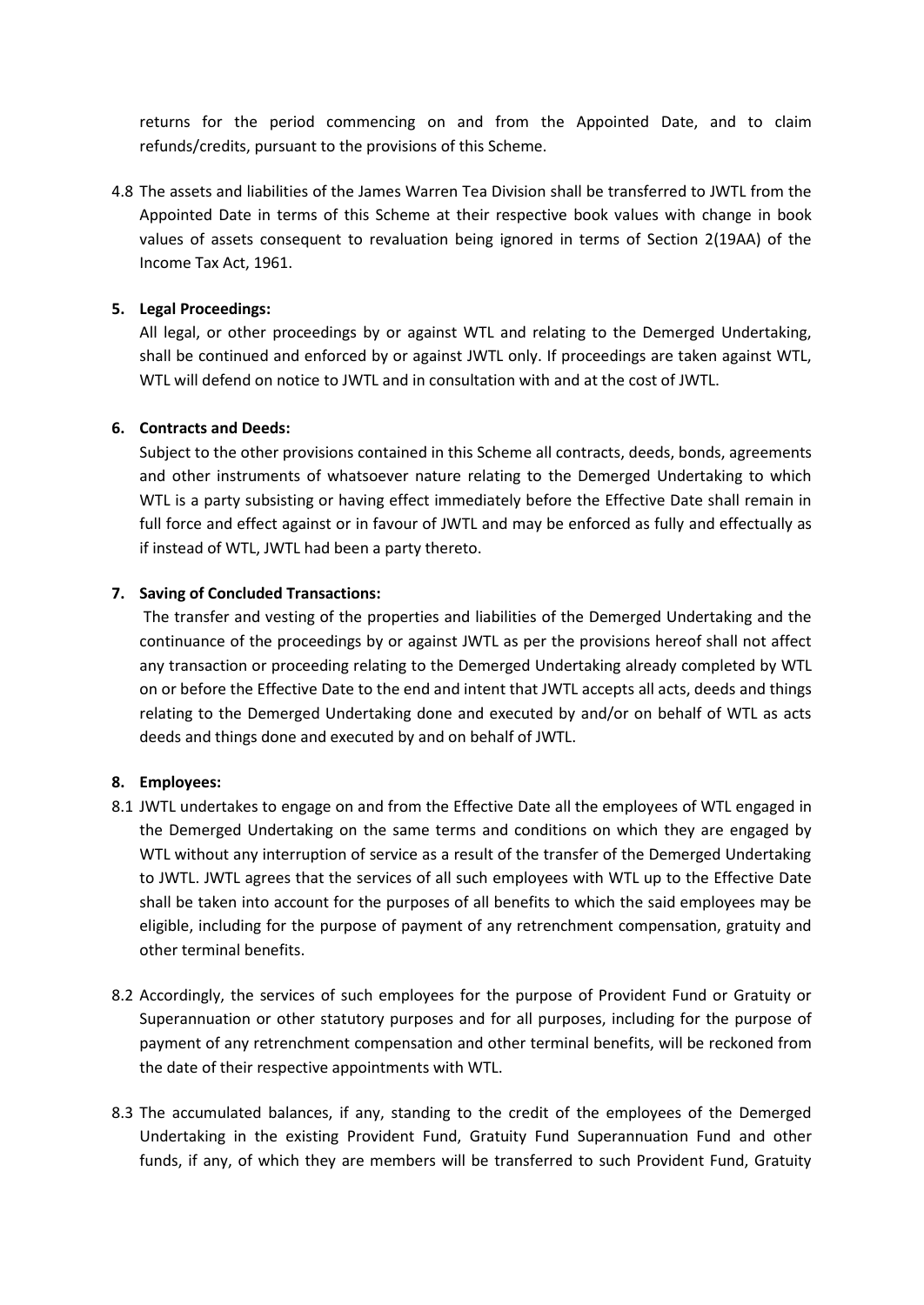Fund, Superannuation Fund and other funds nominated by JWTL and/or such new Provident Fund, Gratuity Fund, Superannuation Fund and other funds to be established and caused to be recognised by the concerned authorities by JWTL. Pending the transfer as aforesaid, the dues of the employees of the Demerged Undertaking relating to the said funds would be continued to be deposited by JWTL in the existing Provident Fund, Gratuity Fund Superannuation Fund and other funds respectively.

# **9. Business in trust for JWTL:**

With effect from the Appointed Date and up to and including the Effective Date:

- 9.1 WTL undertakes to carry on the business of the Demerged Undertaking in the ordinary course of business and WTL shall be deemed to have carried on and to be carrying on all business and activities relating to the Demerged Undertaking for and on account of and in trust for JWTL.
- 9.2 All profits accruing to WTL (including taxes paid thereon) or losses arising or incurred by i t relating to the Demerged Undertaking for the period falling on and after the Appointed Date shall for all purposes, be treated as the profits (including taxes paid) or losses, as the case may be of JWTL.
- 9.3 WTL shall be deemed to have held and stood possessed of the properties to be transferred to JWTL for and on account of and in trust for JWTL and, accordingly, WTL shall not (without the prior written consent of JWTL) alienate, charge or otherwise deal with or dispose of the Demerged Undertaking or any part thereof except in the usual course of business.

# **10. Issue of Shares by JWTL:**

- 10.1 Upon the Scheme becoming effective and in consideration of the demerger and transfer of the Demerged Undertaking, JWTL shall, without further application, issue and allot to the shareholders of WTL whose names shall appear in the Register of Members of WTL as on a Record Date to be fixed by WTL in consultation with JWTL, 1 (One) Equity Share of Rs.10/- each in JWTL, credited as fully paid up for every 1 (One) Equity Share of Rs.10/- each held by them in WTL.
- 10.2 All the Equity Shares to be issued and allotted by JWTL to the Equity Shareholders of WTL under this Scheme shall rank pari passu in all respects with the existing Equity Shares of JWTL. Further such Equity Shares shall pursuant to circular issued by the Securities Exchange Board of India (SEBI) on 4 February 2013 bearing No.CIR/CFD/DIL/05/2013 and subject to compliance with requisite formalities be listed and/or admitted to trading on the relevant stock exchange(s) where the existing Equity Shares of WTL are listed and/or admitted to trading, i.e. Bombay Stock Exchange, Calcutta Stock Exchange and Gauhati Stock Exchange.
- 10.3 In respect of the shareholding of the members in WTL held in the dematerialised form, the Equity Shares in JWTL shall, subject to applicable regulations, also be issued to them in the dematerialised form pursuant to clause 10.1 above with such shares being credited to the existing depository accounts of the members of WTL entitled thereto, as per records maintained by the National Securities Depository Limited and / or Central Depository Services (India) Limited on the Record Date.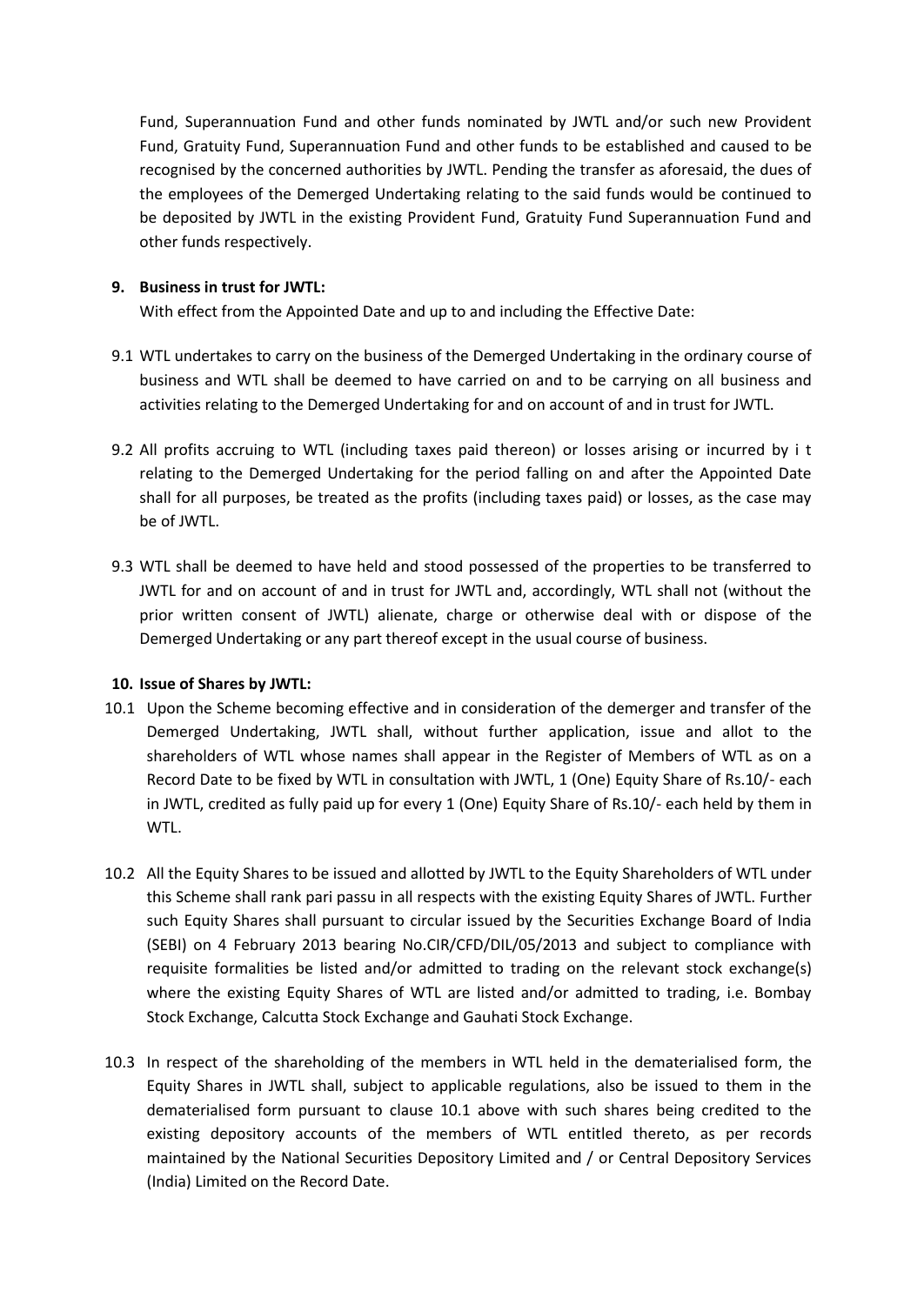- 10.4 In respect of the shareholding of the members in WTL held in the certificate form, the Equity Shares in JWTL shall be issued to such members in certificate form. Members of WTL desirous of receiving the new shares in JWTL in dematerialised form should have their shareholding in WTL dematerialised on or before the Record Date.
- 10.5 Pursuant to and upon this Scheme becoming effective, JWTL shall take necessary steps to increase and alter its Authorised Share Capital suitably to enable JWTL to issue and allot the Equity Shares in JWTL to the shareholders of WTL in terms of this Scheme.
- 10.6 The Equity Shares in JWTL allotted pursuant to the Scheme shall remain frozen in the depositories system till listing/trading permission is given by the designated stock exchange.
- 10.7 Till listing of the Equity Shares of JWTL to be issued pursuant to this Scheme, there shall be no change in the pre-arrangement capital structure and shareholding pattern or control in JWTL which may affect the status of the approval of the stock exchanges to this Scheme.
- 10.8 Equity Shares of JWTL are allotted to the members of WTL in terms of this Scheme by virtue of their interest in WTL as a whole, including the Demerged Undertaking. The interest of the said members in the Demerged Undertaking is in effect continued through JWTL after the demerger. Accordingly, such interest in the Demerged Undertaking is not new and the Equity Shares in JWTL allotted to the said members shall for the purpose of any transfer or disposal thereof by the allottees after the allotment be deemed to have been acquired and held by the allottees from the date the related shares in WTL were acquired and held by such allottees. The two groups of promoters shall be entitled to transfer the shares in WTL and JWTL between themselves accordingly pursuant to this Scheme in any manner whatsoever.

# **11. Accounting:**

- 11.1 The assets and liabilities of the Demerged Undertaking shall be recorded in the books of account of JWTL at their values as appearing in the books of account of WTL as on the Appointed Date with change in such values consequent to revaluation being ignored. A Statement thereof as appearing from the books of account of WTL as on March 31, 2011 is set out in Schedule I hereto. The difference between the assets and liabilities of the Demerged Undertaking shall be adjusted against reserves in the respective books of account of WTL and JWTL as provided hereunder.
- 11.2 The difference between the value of the assets and liabilities of the Demerged Undertaking recorded in the books of account of JWTL in terms of Clause 11.1 above as reduced by the aggregate face value of the Equity Shares issued and allotted by JWTL in terms of this Scheme shall to the extent of Rs.20,00,00,000/- be adjusted in the Profit and Loss Account of JWTL and the balance shall be adjusted in General Reserves.
- 11.3 In the books of account of WTL the difference between the assets and liabilities of the Demerged Undertaking shall be adjusted against Revaluation Reserves of WTL to the extent such reserves are represented by fixed assets of the Demerged Undertaking; a sum of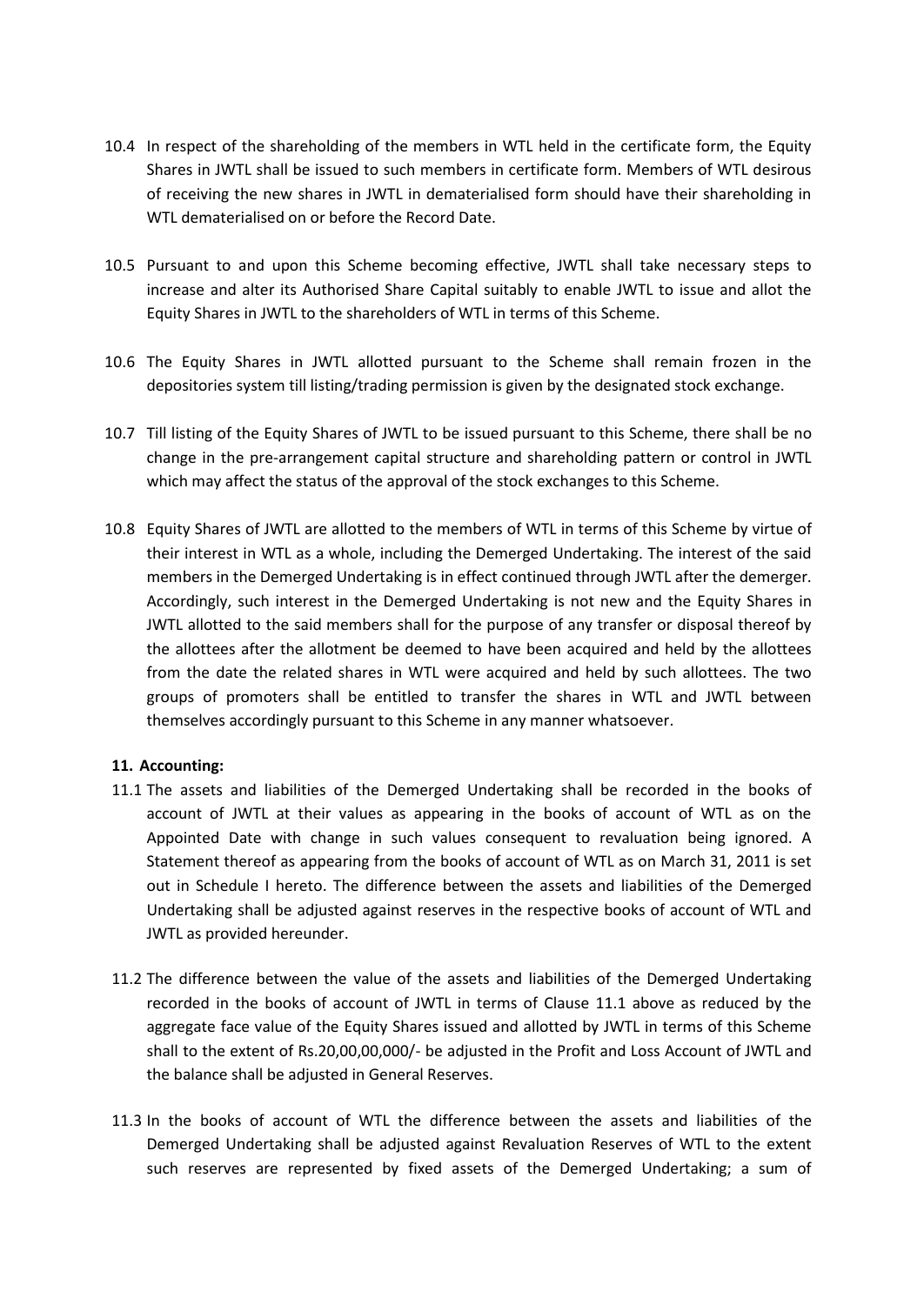Rs.45,00,00,000/- shall be adjusted against the credit balance in the Profit and Loss Account of WTL; and the balance shall be adjusted against the General Reserves of WTL.

11.4 Subject to the aforesaid, the Board of Directors of WTL and JWTL shall be entitled to make such corrections and adjustments as may in their opinion be required for ensuring consistent accounting policy or which may otherwise be deemed expedient by them in accounting for the demerger in the respective books of account of the said Companies.

# **12. Applications:**

WTL and JWTL shall, with all reasonable dispatch, make necessary applications to the Hon'ble Gauhati High Court for sanction and carrying out of the Scheme. Any such application shall, upon constitution of the National Company Law Tribunal under Section 10FB of the Act, be made and/or pursued before the National Company Law Tribunal, if so required. In such event references in this Scheme to the Hon'ble Gauhati High Court shall be construed as references to the National Company Law Tribunal as the context may require. WTL and JWTL shall also take such other steps as may be necessary or expedient to give full and formal effect to the provisions of this Scheme.

# **13. Modification and Implementation:**

WTL and JWTL (by their respective Board of Di rectors or Committee thereof or such other person or persons, as the respective Board of Directors may authorise) are empowered and authorised:

- 13.1 to assent from time to time to any modifications or amendments or substitutions of the Scheme or of any conditions or limitations which the Hon'ble Gauhati High Court and / or any authorities under law may deem fit to approve or direct or as may be deemed expedient or necessary; and
- 13.2 to settle all doubts or difficulties that may arise in carrying out the Scheme and to do and execute all acts, deeds, matters and things necessary, desirable or proper for putting the Scheme into effect.

# **14. Scheme Conditional Upon:**

- 14.1 The Scheme is conditional upon and subject to approval of the same by the requisite majorities of the members of WTL and JWTL pursuant to Section 391(1) of the Act and sanction of the same by the Hon'ble Gauhati High Court under Sections 391(2) and 394 and other applicable provisions of the Act.
- 14.2 In terms of SEBI circular dated 4 February 2013 bearing No.CIR/CFD/DIL/05/2013, approval of shareholders of WTL shall be obtained by special resolution passed through postal ballot/ evoting after disclosure of all material facts in the explanatory statement in relation to such resolution and such resolution shall be acted upon only i f the votes cast by public shareholders in favour of the resolution amounts to at least two times the number of votes cast by public shareholders against such resolution.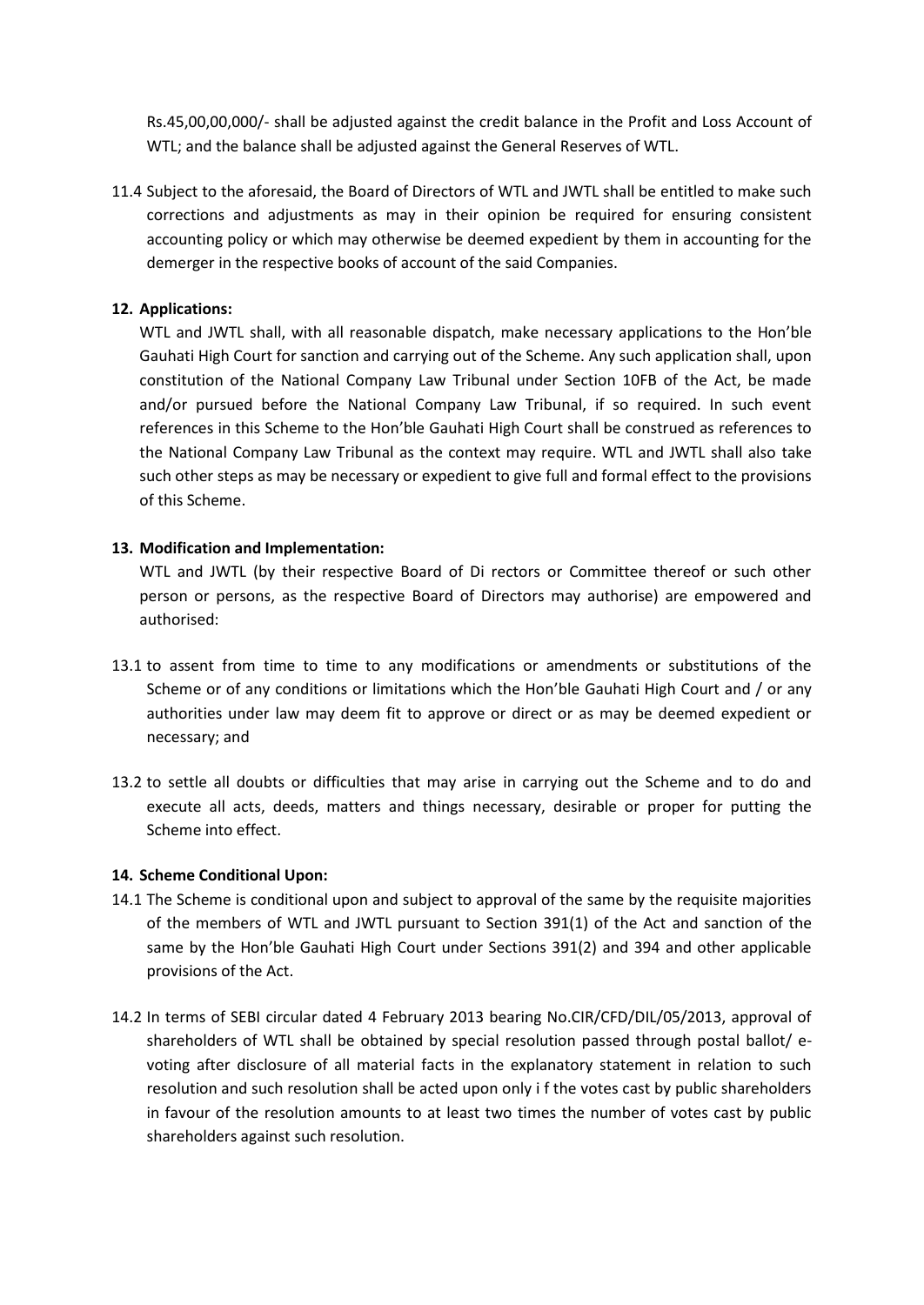14.3 The Scheme although operative from the Appointed Date shall become effective on the Effective Date, being the date or last of the dates on which certified copies of the order of the Hon'ble Gauhati High Court sanctioning the Scheme are filed with the Registrar of Companies, Assam by WTL and JWTL.

# **15. Remaining Business:**

Save and except the Demerged Undertaking of WTL and as expressly provided in this Scheme of Arrangement nothing contained in this Scheme of Arrangement shall affect the other business, assets, and liabilities of WTL which shall continue to belong to and be vested in and be managed by WTL. It is expressly clarified and provided that Retained Assets shall continue to be so vested in WTL and all liabilities, present or contingent, under the Assam Agricultural Income Tax Act, 1939 and Income Tax Act, 1961 of WTL as a whole, including all fourteen tea estates, for the period prior to the Appointed Date shall be borne by WTL with WTL also being entitled to any and all tax refunds and other credits under the said Acts for such prior period.

# **16. Costs:**

All costs, charges and expenses in connection wi th the Scheme incurred upto the stage of the Scheme becoming effective shall be borne and paid by the Warren Tea Division and James Warren Tea Division equally.

# **17. Residual Provisions:**

- 17.1 Even after this Scheme becomes operative, JWTL shall be entitled to operate all Bank Accounts relating to the Demerged Undertaking and realise all monies and complete and enforce all pending contracts and transactions in respect of the Demerged Undertaking in the name of WTL in so far as may be necessary until the transfer of rights and obligations of WTL to JWTL under this Scheme is formally accepted by the parties concerned.
- 17.2 Neither WTL nor JWTL shall be named as `Warren Tea Limited'. Accordingly the existing corporate name of WTL shall be changed to Warren Tea (India) Limited or such other name as may be approved by the Registrar of Companies. WTL shall also change its existing website domain name accordingly. WTL shall take necessary steps to give effect to such change of its corporate and website domain names. JWTL shall convert itself into a public Company by altering its Articles in terms of Section 44 of the Act.
- 17.3 Both WTL and JWTL shall be entitled to use the words `Warren Tea' as part of their corporate names with the addition of other words as aforesaid. However, the proprietary and all other rights in the patents, logos and trade marks presently used by WTL, including in the registered trade mark depicted by the letter `W' formed by tea leaves, and all other intellectual property rights of WTL but excluding trade marks and trade names relating exclusively to the respective Retained Tea Estates shall stand transferred to and vested in JWTL ("the transferred intellectual property rights") as part of the demerger and belong to JWTL to the exclusion of WTL. WTL shall have no right to use the transferred intellectual property rights, including the said registered trade mark depicted by the letter `W' as such or in combination with or part of any other mark, name or logo, in any manner whatsoever and shall cease and desist from using the same upon the Scheme becoming effective as aforesaid.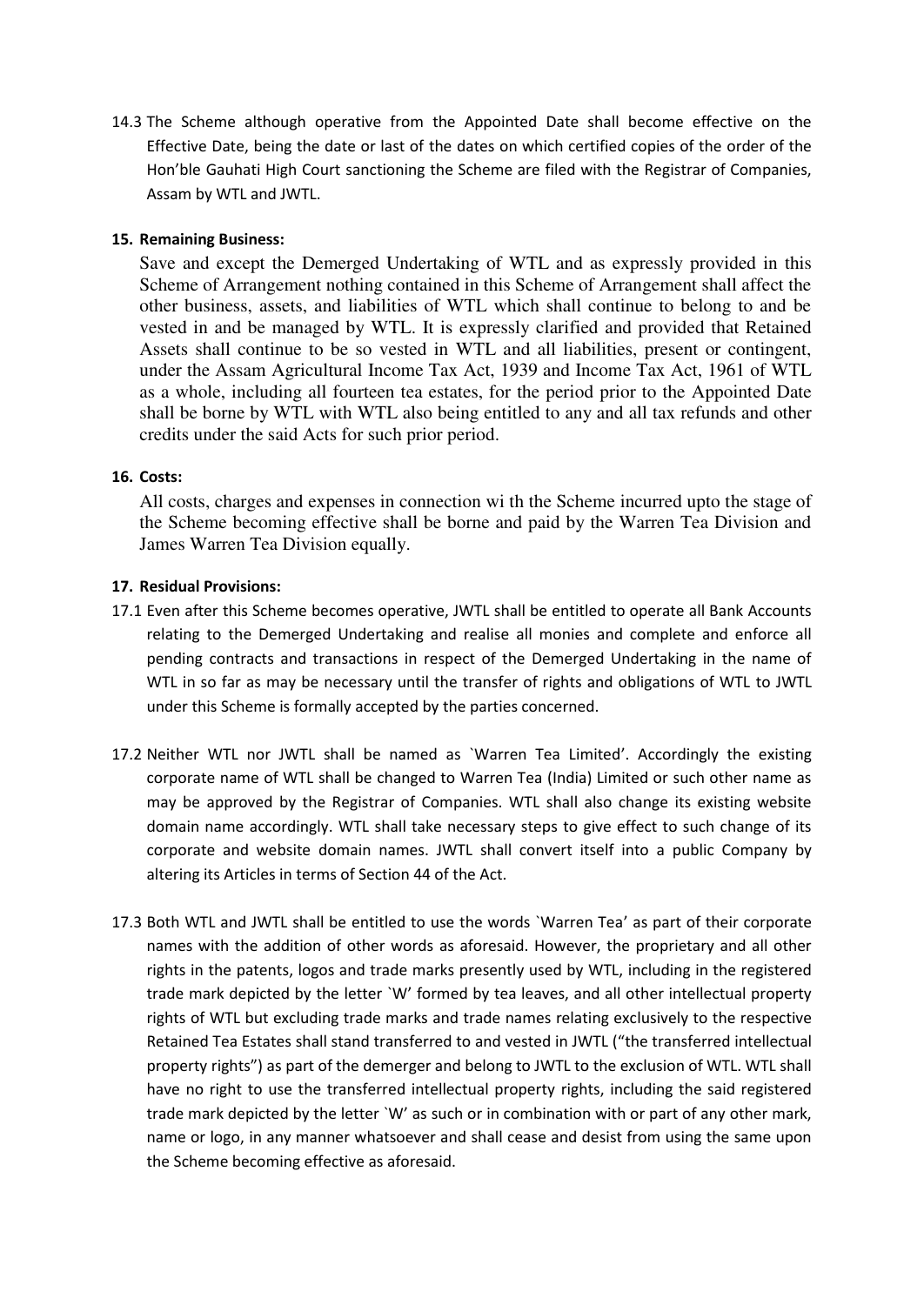- 17.4 On the approval of the Scheme by the members of WTL and JWTL pursuant to Section 391 of the Act, it shall be deemed that the said members have also accorded all relevant consents under Sections 21, 81(1-A) or any other provisions of the Act to the extent the same may be considered applicable.
- 17.5 The demerger and transfer and vesting of the Demerged Undertaking under this Scheme has been proposed in compliance with the provisions of Section 2(19AA) of the Income-Tax Act, 1961.

# Schedule I

Statement of Assets and Liabilities of Demerged Undertaking as on 31 March, 2011

|                                    | Amount in Rs.   |
|------------------------------------|-----------------|
| <b>LIABILITIES</b>                 |                 |
| (1) Non Current Liabilities        |                 |
| (a) Long term borrowings           | 2,99,55,303     |
| (b) Deferred Tax Liabilities (Net) | 59,86,848       |
| (c) Long term provisions           | 7,25,78,659     |
| (2) Current Liabilities            |                 |
| (a) Trade Payables                 | 6,29,72,681     |
| (b) Other current liabilities      | 2,79,26,741     |
| (c) Short-term provisions          | 4,86,62,323     |
| <b>Total</b>                       | 24,80,82,555    |
| <b>ASSETS</b>                      |                 |
| (1) Non-Current Assets             |                 |
| (a) Fixed Assets                   |                 |
| (i) Tangible Assets                | 47, 46, 41, 900 |
| (ii) Intangible Assets             | 14,40,712       |
| (iii) Capital work in progress     | 57,47,832       |
| (b) Non-current Investments        | 1,59,63,349     |
| (2) Current Assets                 |                 |
| (a) Inventories                    | 7,75,93,445     |
| (b) Trade Receivables              | 6, 43, 73, 111  |
| (c) Cash and cash equivalents      | 26,21,09,095    |
| (d) Short-term Loans & Advances    | 3,19,55,226     |
| (e) Other Current Assets           | 1,59,36,367     |
| <b>Total</b>                       | 94,97,61,037    |

-----------------------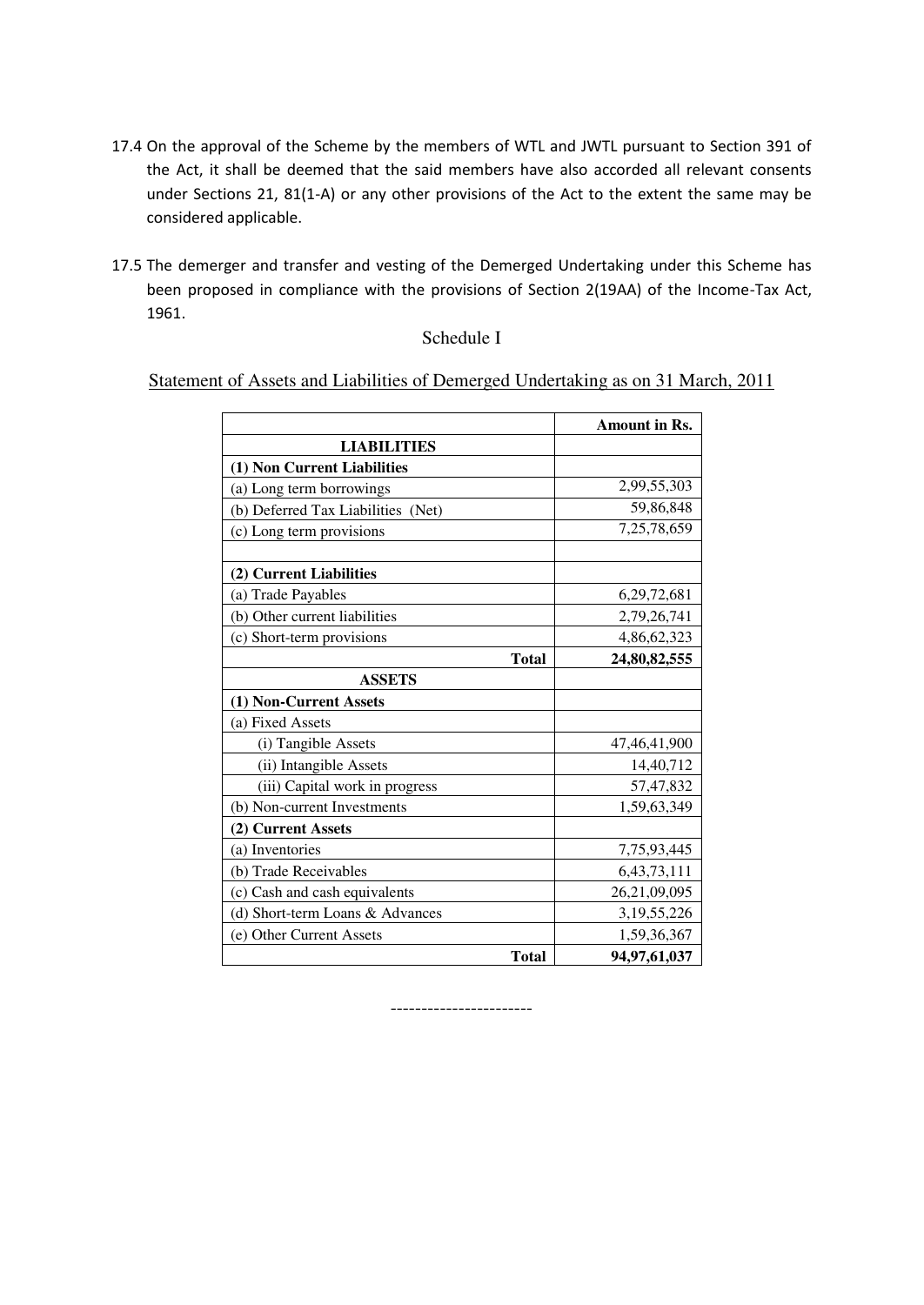## **Schedule ͞B͟ above referred to**

# **SCHEDULE OF ASSETS**

of

James Warren Tea Division of Warren Tea Limited ("WTL") to be transferred to James Warren Tea Limited ("JWTL").

# **Part – I**

(Short description of Freehold Properties of James Warren Tea Division of WTL)

Factory Buildings, Workshops, Pump Houses, Water Tanks, Roads, Power Houses, Tubewells, Waterworks for labour lines, Non Factory Buildings, Estate and Development, Bungalows, Staff Quarters, Hospital Buildings, Office Buildings, Roads & Bridges and culverts, Godowns, Leaf Weighing Sheds, Welfare Buildings, Labour Lines, Fencing, Oil Tanks, Withering Houses, Security Guard Posts, Creches and other structures relating to the James Warren Tea Division of WTL, including those lying and/or being situated at the Balijan (H), Rajah Alli, Dhoedaam, Deamoolie, Tippuk, Thowra and Zaloni Tea Estates comprised in the James Warren Tea Division of WTL.

# **Part – II**

(Short description of Leasehold Properties of James Warren Tea Division of WTL)

All right, title and/or interest of WTL in all lands at the Tea Estates comprised in James Warren Tea Division of WTL, including all rights under agreements relating to the same. The said lands include the following:-

| <b>Lease Deed / Patta No</b> | <b>District</b>                | <b>Village</b>      | <b>Mouza</b> | Area            |  |  |
|------------------------------|--------------------------------|---------------------|--------------|-----------------|--|--|
|                              |                                |                     |              | $(B-K-L)$       |  |  |
|                              | <b>BALIJAN (H) TEA ESTATE:</b> |                     |              |                 |  |  |
| T.P.1 (special of patta)     | Dibrugarh                      | <b>Balijan Gaon</b> | Kheremia     | $2 - 1 - 12$    |  |  |
| P.P.14 (special of patta)    | Dibrugarh                      | <b>Balijan Gaon</b> | Kheremia     | $2 - 2 - 15$    |  |  |
| P.P.15 (special of patta)    | Dibrugarh                      | <b>Balijan Gaon</b> | Kheremia     | $12 - 4 - 4$    |  |  |
| P.P.19 (special of patta)    | Dibrugarh                      | <b>Balijan Gaon</b> | Kheremia     | $23 - 0 - 11$   |  |  |
| P.P.33 (special of patta)    | Dibrugarh                      | <b>Balijan Gaon</b> | Kheremia     | $40 - 3 - 18$   |  |  |
| P.P.34 (special of patta)    | Dibrugarh                      | <b>Balijan Gaon</b> | Kheremia     | $79 - 1 - 12$   |  |  |
| P.P.98 (special of patta)    | Dibrugarh                      | Serseriajan         | Kheremia     | $15 - 2 - 19$   |  |  |
| P.P.110 (special of patta)   | Dibrugarh                      | Sirinkhat No.1      | Kheremia     | $4 - 2 - 4$     |  |  |
| T.P.1 (WLA No. 240)          | Dibrugarh                      | Balijan T.E         | Kheremia     | $354 - 1 - 7$   |  |  |
| F.S.117 (F.S No. 117)        | Dibrugarh                      | Balijan T.E         | Kheremia     | 1582-1-7        |  |  |
| T.P.1 (F.S No. 117)          | Dibrugarh                      | Balijan T.E         | Kheremia     | $68 - 1 - 3$    |  |  |
| 1 (NLR No. 131/128,173/      | Dibrugarh                      | <b>Balijan T.E</b>  | Kheremia     | 238-4-19        |  |  |
| 176, 142/145, 240/242)       |                                |                     |              |                 |  |  |
| 2 (NLR No. 131/128,173/      | Dibrugarh                      | <b>Balijan T.E</b>  | Kheremia     | $1201 - 1 - 12$ |  |  |
| 176, 142/145, 240/242)       |                                |                     |              |                 |  |  |
| 3 (NLR No. 131/128,173/      | Dibrugarh                      | <b>Balijan T.E</b>  | Kheremia     | $762 - 1 - 19$  |  |  |
| 176, 142/145, 240/242)       |                                |                     |              |                 |  |  |
| 4 (NLR No. 131/128,173/      | Dibrugarh                      | <b>Balijan T.E</b>  | Kheremia     | $323 - 3 - 11$  |  |  |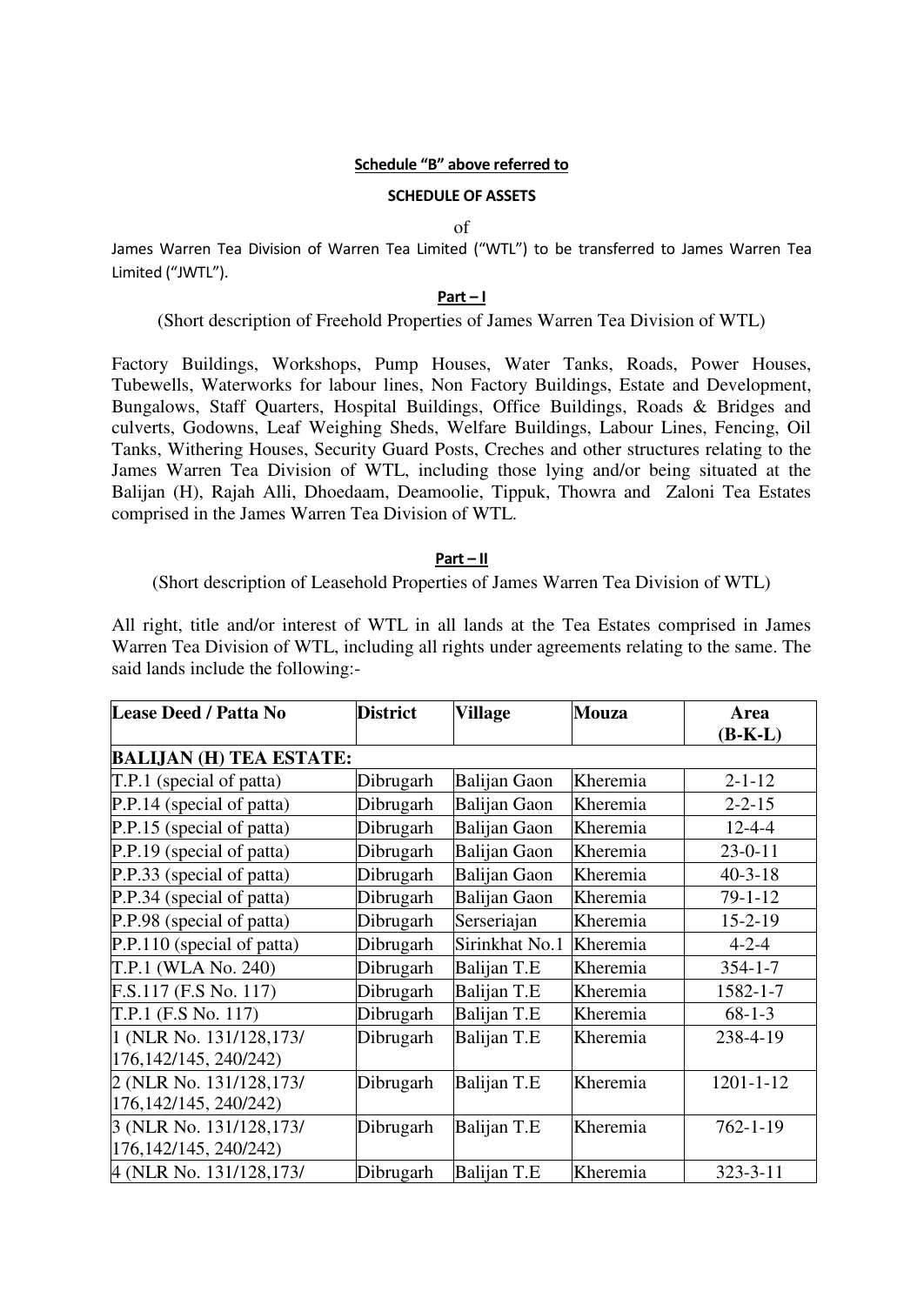| <b>Lease Deed / Patta No</b>                          | <b>District</b> | <b>Village</b>       | <b>Mouza</b> | <b>Area</b><br>$(B-K-L)$ |
|-------------------------------------------------------|-----------------|----------------------|--------------|--------------------------|
| 176, 142/145, 240/242)                                |                 |                      |              |                          |
| T.P.1 (NLR No. 128/131,173/<br>176, 142/145, 240/242) | Dibrugarh       | Balijan T.E          | Kheremia     | $48 - 3 - 10$            |
| TP1 (WLA No. 3/543)                                   | Dibrugarh       | Balijan T.E          | Kheremia     | 549-1-13                 |
| A.P.3                                                 | Dibrugarh       | Balijan T.E          | Kheremia     | $16-0-19$                |
| A.P.8                                                 | Dibrugarh       | Balijan T.E          | Kheremia     | $6 - 0 - 11$             |
| F.S.117 (F.S No. 117)<br><b>FACTORY</b>               | Dibrugarh       | <b>Balijan T.E</b>   | Kheremia     | $17 - 0 - 0$             |
|                                                       |                 |                      | <b>Total</b> | 5349-2-6                 |
|                                                       |                 |                      |              |                          |
| <b>DEAMOOLIE TEA ESTATE</b>                           |                 |                      |              |                          |
| T.P.1 (NLR Grant No 41)                               | Tinsukia        | Deamoolie T.E Hapjan |              | 728-2-6                  |
| P.P.1/T.P.1 (NLR Grant No<br>205/203)                 | Tinsukia        | Deamoolie T.E Hapjan |              | 781-0-2                  |
| 205/203 (NLR Grant No<br>205/203)                     | Tinsukia        | Deamoolie T.E Hapjan |              | $425 - 3 - 2$            |
| T.P.1 (WLA Grant No 39)                               | Tinsukia        | Deamoolie T.E Hapjan |              | $26 - 0 - 14$            |
| T.P.2 (WLA Grant No 39)                               | Tinsukia        | Deamoolie T.E Hapjan |              | $26 - 4 - 1$             |
| P.P.1 (WLA Grant No 39)                               | Tinsukia        | Deamoolie T.E Hapjan |              | $73 - 4 - 2$             |
| 139/136 (NLR Grant No<br>139/136)                     | Tinsukia        | Deamoolie T.E Hapjan |              | 1722-4-5                 |
| T.P.1 (NLR Grant No 139/136)                          | Tinsukia        | Deamoolie T.E Hapjan |              | 125-4-4                  |
| 269 (NLR Grant No 269)                                | Tinsukia        | Deamoolie T.E Hapjan |              | 1642-2-5                 |
| T.P.1 (WLA Grant No 11)                               | Tinsukia        | Deamoolie T.E Hapjan |              | $467 - 0 - 0$            |
| T.P.2 (WLA Grant No 11)                               | Tinsukia        | Deamoolie T.E Hapjan |              | $17 - 1 - 2$             |
| P.P.1 (WLA Grant No 11)                               | Tinsukia        | Deamoolie T.E Hapjan |              | $18 - 1 - 5$             |
| T.P.1 (NLR 141/138)                                   | Tinsukia        | Deamoolie T.E Hapjan |              | 349-1-17                 |
| 141/138 (NLR 141/138)                                 | Tinsukia        | Deamoolie T.E Hapjan |              | 1282-3-0                 |
| [T.P.2/P.P.1 (NLR 141/138)]                           | Tinsukia        | Deamoolie T.E Hapjan |              | 13-0-17                  |
| T.P.1 (WLA No. 183/224)                               | Tinsukia        | Deamoolie T.E Hapjan |              | 477-2-10                 |
| P.P.1 (NLR No 168/165,<br>195/193)                    | Tinsukia        | Deamoolie T.E Hapjan |              | $31 - 0 - 18$            |
| T.P.1 (NLR No 195/193,<br>168/165                     | Tinsukia        | Deamoolie T.E Hapjan |              | $188-3-0$                |
| T.P.2 (NLR No 195/193,<br>168/165                     | Tinsukia        | Deamoolie T.E Hapjan |              | $25 - 3 - 7$             |
| 195/193 (NLR No 195/193,<br>168/165                   | Tinsukia        | Deamoolie T.E Hapjan |              | 199-2-15                 |
| 168/165 (NLR No 168/165,<br>195/193)                  | Tinsukia        | Deamoolie T.E Hapjan |              | $397 - 1 - 7$            |
| T.P.1 (Patta land)                                    | Tinsukia        | Chota Rupai          | Hapjan       | $128 - 3 - 6$            |
| T.P.2 (Patta land)                                    | Tinsukia        | Chota Rupai          | Hapjan       | $67 - 4 - 14$            |
| P.P.1 (Patta land)                                    | Tinsukia        | Chota Rupai          | Hapjan       | $627 - 2 - 9$            |
| P.P.1 (Patta land)                                    | Tinsukia        | Bara Rupai           | Hapjan       | $4 - 3 - 3$              |
| A.P.36                                                | Tinsukia        | Bandarkhati          | Hapjan       | $23-0-11$                |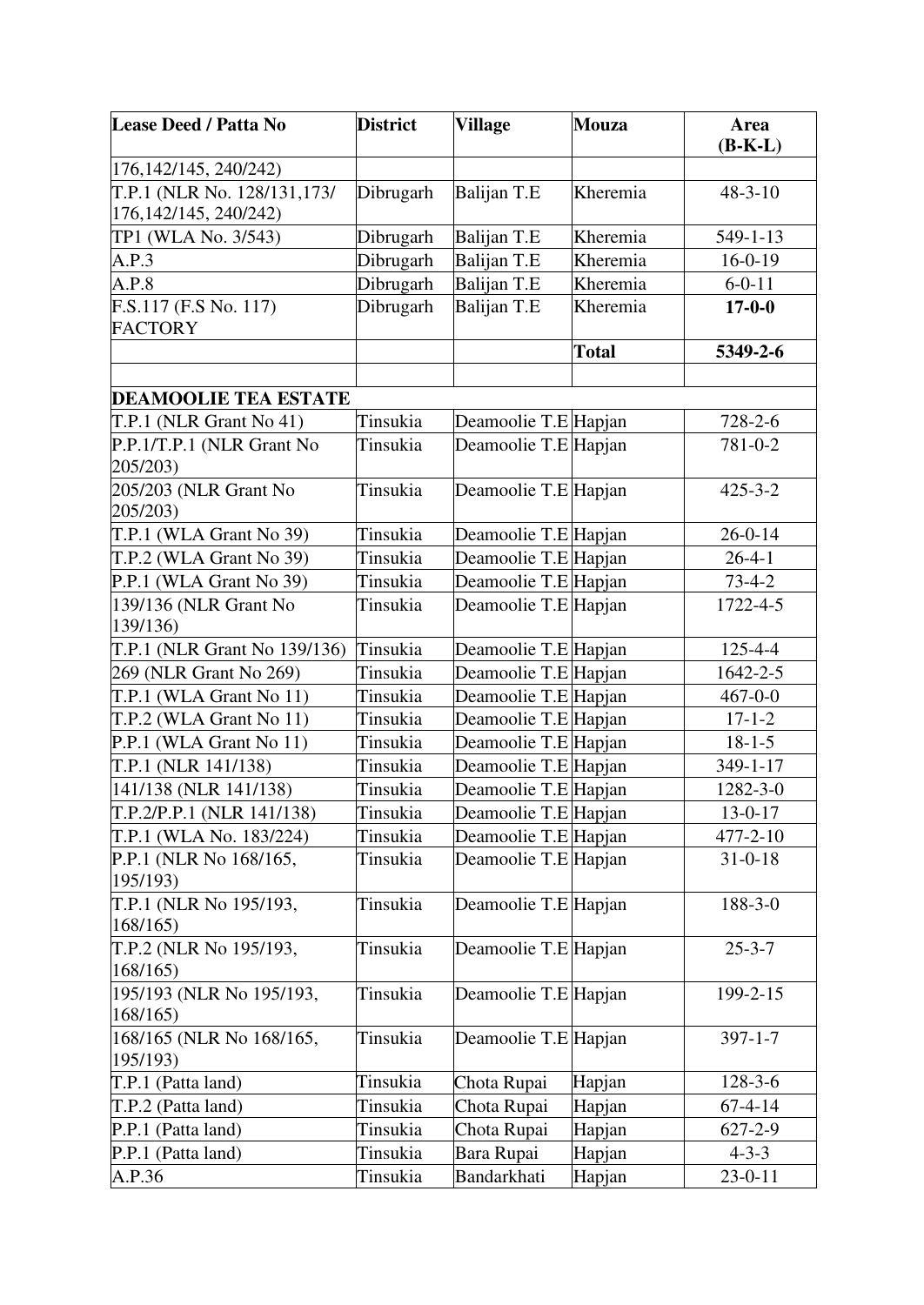| <b>Lease Deed / Patta No</b>                 | <b>District</b> | <b>Village</b>                  | <b>Mouza</b> | Area<br>$(B-K-L)$ |
|----------------------------------------------|-----------------|---------------------------------|--------------|-------------------|
| SPL 1 (special patta No 1)                   | Tinsukia        | Dahutai                         | Hapjan       | $36-1-8$          |
| PP-63                                        | Tinsukia        |                                 | Hapjan       | $2 - 4 - 18$      |
| 139/136 (NLR 139/136)<br><b>FACTORY</b>      | Tinsukia        | Deamoolie T.E Hapjan            |              | $32 - 0 - 0$      |
|                                              |                 |                                 | <b>Total</b> | 9930-57-208       |
|                                              |                 |                                 |              |                   |
| <b>DHOEDAAM TEA ESTATE</b>                   |                 |                                 |              |                   |
| P.P.1 (WLA No 65)                            | Tinsukia        | Pabbojan                        | Hapjan       | $61 - 2 - 4$      |
| T.P.1 (WLA No 65)                            | Tinsukia        | Pabbojan                        | Hapjan       | $6 - 3 - 18$      |
| T.P.2 (WLA No 65)                            | Tinsukia        | Pabbojan                        | Hapjan       | $5 - 2 - 10$      |
| T.P.1 (WLA No 206)                           | Tinsukia        | Pabbojan                        | Hapjan       | 1751-2-12         |
| T.P.1 (NLR 130/127, 127/124)                 | Tinsukia        | Pabbojan                        | Hapjan       | 332-0-12          |
| 127(130), 127(124) (NLR<br>130/127, 127/124) | Tinsukia        | Pabbojan                        | Hapjan       | 2716-0-18         |
| T.P.1 (NLR 138/135)                          | Tinsukia        | Dhoedaam                        | Hapjan       | $764 - 2 - 10$    |
| 138/135 (NLR 138/135)                        | Tinsukia        | Dhoedaam                        | Hapjan       | $1029 - 1 - 15$   |
| T.P.1 (WLA No 7/561)                         | Tinsukia        | Dhoedaam                        | Hapjan       | 818-0-2           |
| T.P.1 (WLA No 38)                            | Tinsukia        | Dhoedaam                        | Hapjan       | 930-0-17          |
| T.P.1 (special patta)                        | Tinsukia        | Chengalijan                     | Tingrai      | 228-0-7           |
| P.P.9 (special patta)                        | Tinsukia        | Chengalijan                     | Tingrai      | $331 - 0 - 5$     |
| 138/135 (NLR 138/135)<br><b>FACTORY</b>      | Tinsukia        | Dhoedaam                        | Hapjan       | $27 - 0 - 0$      |
|                                              |                 |                                 | <b>Total</b> | 9001-3-10         |
|                                              |                 |                                 |              |                   |
| <b>RAJAH ALI TEA ESTATE</b>                  |                 |                                 |              |                   |
| P.P.50                                       | Dibrugarh       | No. 2 Sirinkhat Khermia         |              | $34 - 4 - 5$      |
| A.P.11                                       | Dibrugarh       | Sirinkhat No. 2 Khermia         |              | $2 - 4 - 8$       |
| P.P.34                                       | Dibrugarh       | No <sub>2</sub><br>Chetiapathar | Khermia      | $65 - 3 - 9$      |
| T.P.1 (WLA No $15,16 \& 25$ )                | Dibrugarh       | Rajah Ali T.E<br>42/17          | Khermia      | $364 - 2 - 8$     |
| P.P.1 (WLA No $15,16 \& 25$ )                | Dibrugarh       | Rajah Ali T.E<br>42/17          | Khermia      | $83 - 1 - 1$      |
| 1 (NLR Grant No 300 A)                       | Dibrugarh       | Rajah Ali T.E                   | Khermia      | 252-2-14          |
| 2 (NLR Grant No 300 B)                       | Dibrugarh       | Rajah Ali T.E                   | Khermia      | 1178-1-2          |
| 3 (NLR Grant No 300 C)                       | Dibrugarh       | Rajah Ali T.E                   | Khermia      | 1224-1-18         |
| T.P.1 (NLR 300)                              | Dibrugarh       | Rajah Ali T.E                   | Khermia      | $5-0-19$          |
| P.P.1 (NLR 300)                              | Dibrugarh       | Rajah Ali T.E                   | Khermia      | $4 - 0 - 12$      |
| 1 (NLR Grant No 300 A)                       |                 |                                 |              | $13 - 0 - 0$      |
| <b>FACTORY</b>                               | Dibrugarh       | Rajah Ali T.E                   | Khermia      |                   |
|                                              |                 |                                 | <b>Total</b> | 3228-2-16         |
|                                              |                 |                                 |              |                   |
| <b>THOWRA TEA ESTATE</b>                     |                 |                                 |              |                   |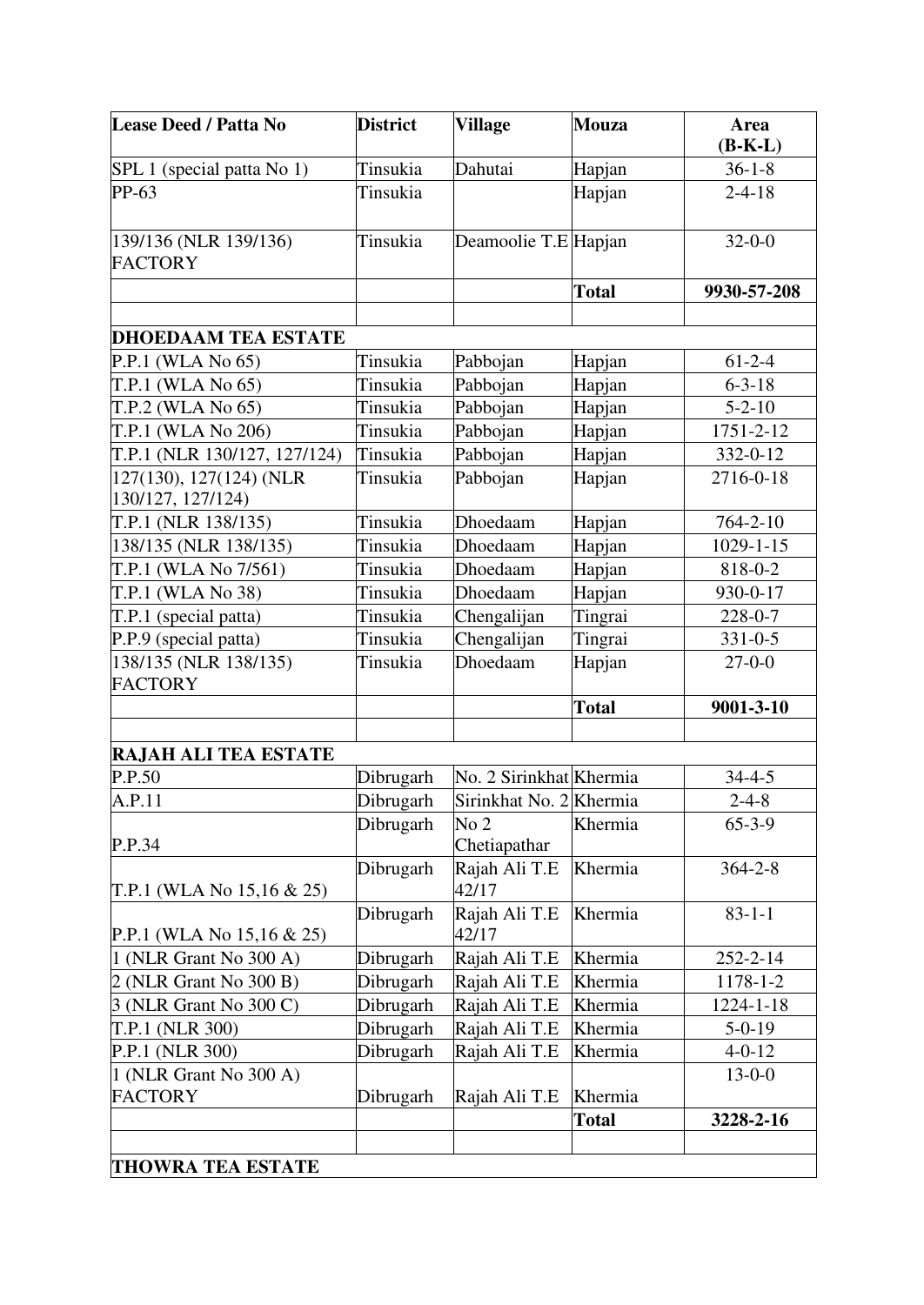| <b>Lease Deed / Patta No</b> | <b>District</b> | <b>Village</b>         | <b>Mouza</b> | Area           |
|------------------------------|-----------------|------------------------|--------------|----------------|
|                              |                 |                        |              | $(B-K-L)$      |
| P.P.1 (NLR Grant No 283)     | Dibrugarh       | Thowra T.E             | Sepon        | 796-2-2        |
| 323 (NLR Grant No 323)       | Dibrugarh       | Thowra T.E             | Sepon        | $16-0-3$       |
| 95 (NLR Grant No 95)         | Dibrugarh       | Bartani                | Sepon        | $609 - 2 - 11$ |
| 230/228 (NLR Grant No        | Dibrugarh       | Thowra T.E             | Sepon        | $29 - 1 - 8$   |
| 230/228)                     |                 |                        |              |                |
| 230/228 (NLR Grant No        | Dibrugarh       | Thowra T.E             | Sepon        | 480-4-7        |
| 230/228)                     |                 |                        |              |                |
| A.K.P.1 (Annual Patta)       | Dibrugarh       | Bhalukaguri            | Sepon        | $3-4-6$        |
| A.K.P.1 (ORR No 118/167)     | Dibrugarh       | Nahorani               | Sepon        | $36 - 2 - 15$  |
| P.P.1 (NLR No 95/228)        | Dibrugarh       | <b>Bartani</b>         | Sepon        | $5 - 2 - 0$    |
| A.K.P.1                      | Dibrugarh       | Ghuglupather           | Sepon        | $10-2-7$       |
| T.P.1                        | Dibrugarh       | No.1 Chakalia          | Sepon        | $117 - 3 - 8$  |
| T.P.1 (NLR No 95)            | Dibrugarh       | Dekhari T.E            | Sepon        | $28 - 4 - 2$   |
| T.P.1 (Bartani NLR 95)       | Dibrugarh       | Dekhari T.E            | Sepon        | $2 - 2 - 1$    |
| 118/167 (GRR No 118/167)     | Dibrugarh       | Nahorani               | Sepon        | 996-3-8        |
| <b>AKP-32</b>                | Sivasagar       |                        | Thowra       | $25 - 0 - 14$  |
| AKP-5                        | Sivasagar       |                        | Thowra       | $8 - 0 - 10$   |
| <b>AKP-63</b>                | Sivasagar       |                        | Thowra       | $25 - 2 - 14$  |
| <b>NLR Grant No 322/797</b>  | Sivasagar       | Kathalbari             | Thowra       | 1490-0-0       |
| NLR Grant No 323/796         | Sivasagar       | Bholukaguri            | Thowra       | $864 - 1 - 14$ |
| NLR Grant No 323/796         | Sivasagar       | Bholukaguri            | Thowra       | $8 - 1 - 0$    |
| <b>FACTORY</b>               |                 |                        |              |                |
|                              |                 |                        | <b>Total</b> | 5546-28-129    |
|                              |                 |                        |              |                |
| <b>TIPPUK TEA ESTATE</b>     |                 |                        |              |                |
| 1 (Grant No 101 F.C)         | Tinsukia        | Tippuk T.E             | Hapjan       | 1244-0-15      |
| 102 (Grant No 102A F.S)      | Tinsukia        | Tippuk T.E             | Saikhowa     | 905-04-17      |
| 102 (Grant No 102B F.S)      | Tinsukia        | Tippuk T.E             | Saikhowa     | 3905-04-02     |
| $T.P.1$ (Grant No 102 F.S)   | Tinsukia        | Tippuk T.E             | Saikhowa     | $41 - 0 - 07$  |
| K.P.12                       | Tinsukia        | Bengali Balijan Hapjan |              | $02 - 0 - 17$  |
| K.P.6                        | Tinsukia        | Doriabati              | Hapjan       | 256-04-15      |
| K.P.21                       | Tinsukia        | Assamia                | Hapjan       | $22-03-0$      |
|                              |                 | Balijan                |              |                |
| T.P. 1                       | Tinsukia        | Assamia                | Hapjan       | 08-03-08       |
|                              |                 | Balijan                |              |                |
| A.P.9                        | Tinsukia        | Doriabati              | Hapjan       | $10-02-03$     |
| 102 (102B F.S) FACTORY       | Tinsukia        | Tippuk T.E             | Saikhowa     | $13-0-0$       |
|                              |                 |                        | <b>Total</b> | 6410-4-4       |
|                              |                 |                        |              |                |
| <b>ZALONI TEA ESTATE</b>     |                 |                        |              |                |
|                              |                 |                        | Tipling      | $51 - 1 - 14$  |
| T.P.1 (WLA No 273)           | Dibrugarh       | Zaloni T.E             | Naholia      |                |
|                              | Dibrugarh       | Zaloni T.E             | Tipling      | 1284-1-12      |
| $T.P.1$ (WLA No 1)           |                 |                        | Naholia      |                |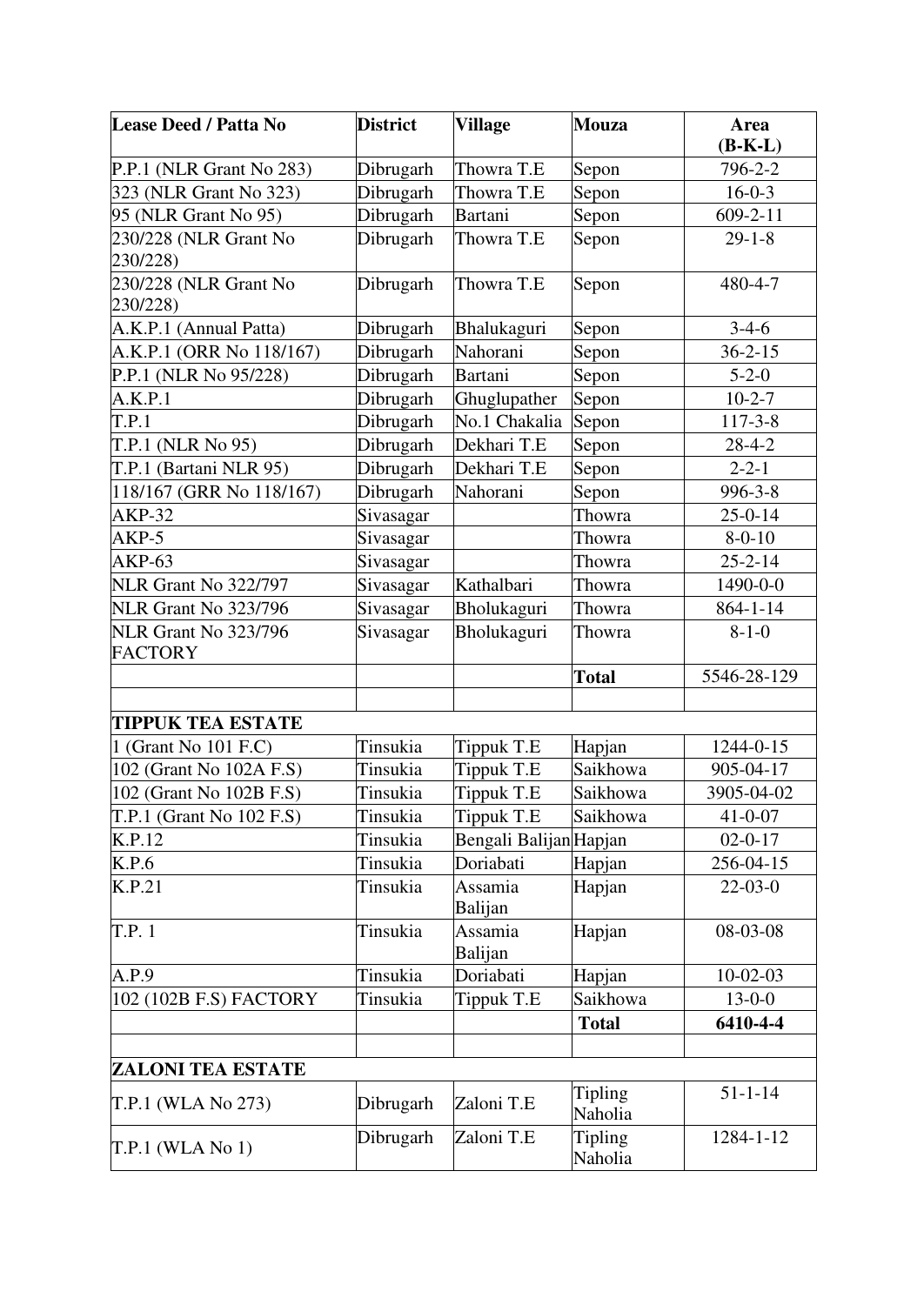| <b>Lease Deed / Patta No</b>          | <b>District</b> | <b>Village</b>          | <b>Mouza</b>              | Area<br>$(B-K-L)$ |
|---------------------------------------|-----------------|-------------------------|---------------------------|-------------------|
| T.P.1 (WLA No 138)                    | Dibrugarh       | Zaloni T.E              | Tipling                   | $344 - 1 - 19$    |
| P.P.1 (WLA No 25)                     | Dibrugarh       | Zaloni T.E              | Tipling                   | $1 - 1 - 4$       |
| T.P.1 (WLA No 25)                     | Dibrugarh       | Zaloni T.E              | Tipling                   | $122 - 1 - 16$    |
| T.P.1 (WLA No 81)                     | Dibrugarh       | Zaloni T.E              | <b>Tipling</b>            | 766-4-3           |
| P.P.1 (WLA No 81)                     | Dibrugarh       | Zaloni T.E              | <b>Tipling</b>            | $26 - 3 - 15$     |
| T.P.1 (Naholia Tipliong)              | Dibrugarh       | Naholia-<br>Tipling     | Tipling                   | $183 - 1 - 18$    |
| P.P.30 (Naholia Tipliong)             | Dibrugarh       | Naholia-<br>Tipling     | <b>Tipling</b><br>Naholia | $3 - 2 - 16$      |
| 1(259) NLR Grant No 259               | Dibrugarh       | Zaloni T.E              | Tipling                   | $145 - 3 - 7$     |
| 1(273) NLR Grant No 273               | Dibrugarh       | Zaloni T.E              | Tipling<br>Naholia        | $373 - 1 - 0$     |
| 1(274) NLR Grant No 274               | Dibrugarh       | Zaloni T.E              | Tipling<br>Naholia        | $661-4-0$         |
| T.P.1 (Zaloni-Naholia Gaon)           | Dibrugarh       | Zaloni-<br>Naholia Gaon | <b>Tipling</b><br>Naholia | $19 - 1 - 7$      |
| P.P.1 (Zaloni-Naholia Gaon)           | Dibrugarh       | Zaloni-<br>Naholia Gaon | Tipling<br>Naholia        | $0-4-12$          |
| P.P.1 (No 2 Naholia)                  | Dibrugarh       | No 2 Naholia            | <b>Tipling</b><br>Naholia | $39 - 3 - 5$      |
| T.P.1 (No 2 Naholia)                  | Dibrugarh       | No 2 Naholia            | <b>Tipling</b><br>Naholia | $26 - 4 - 14$     |
| $T.P.1$ (WLA No 15)                   | Dibrugarh       | Zaloni T.E              | Tipling                   | $4 - 4 - 6$       |
| P.P.1 (WLA No 81) -<br><b>FACTORY</b> | Dibrugarh       | Zaloni T.E              | Tipling                   | $16-0-0$          |
|                                       |                 |                         | <b>Total</b>              | 4072-2-8          |

### **Part – III**

(Short Description of stocks, shares, debentures and other choses in action of James Warren Tea Division of WTL)

A. All movable assets of WTL relating to the James Warren Tea Division are to be transferred to JWTL pursuant to and in accordance with the Scheme. The Scheme although operative from the Appointed Date shall become effective on the Effective Date, being the date or last of the dates on which certified copies of the order of the Hon'ble Gauhati High Court sanctioning the Scheme are filed with the Registrar of Companies, Assam by WTL and JWTL. With effect from the Appointed Date, i.e.,  $1<sup>st</sup>$ April, 2011 and till the Effective Date, WTL is deemed to have held all the properties relating to the James Warren Tea Division on behalf of and in trust for JWTL. The same includes all properties acquired by WTL in relation to the James Warren Tea Division after the Appointed Date and till the Effective Date. Such properties held in trust would also stand transferred to the beneficiary, i.e. JWTL, in terms of the Scheme. The movable assets of WTL relating to the James Warren Tea Division, include the following:-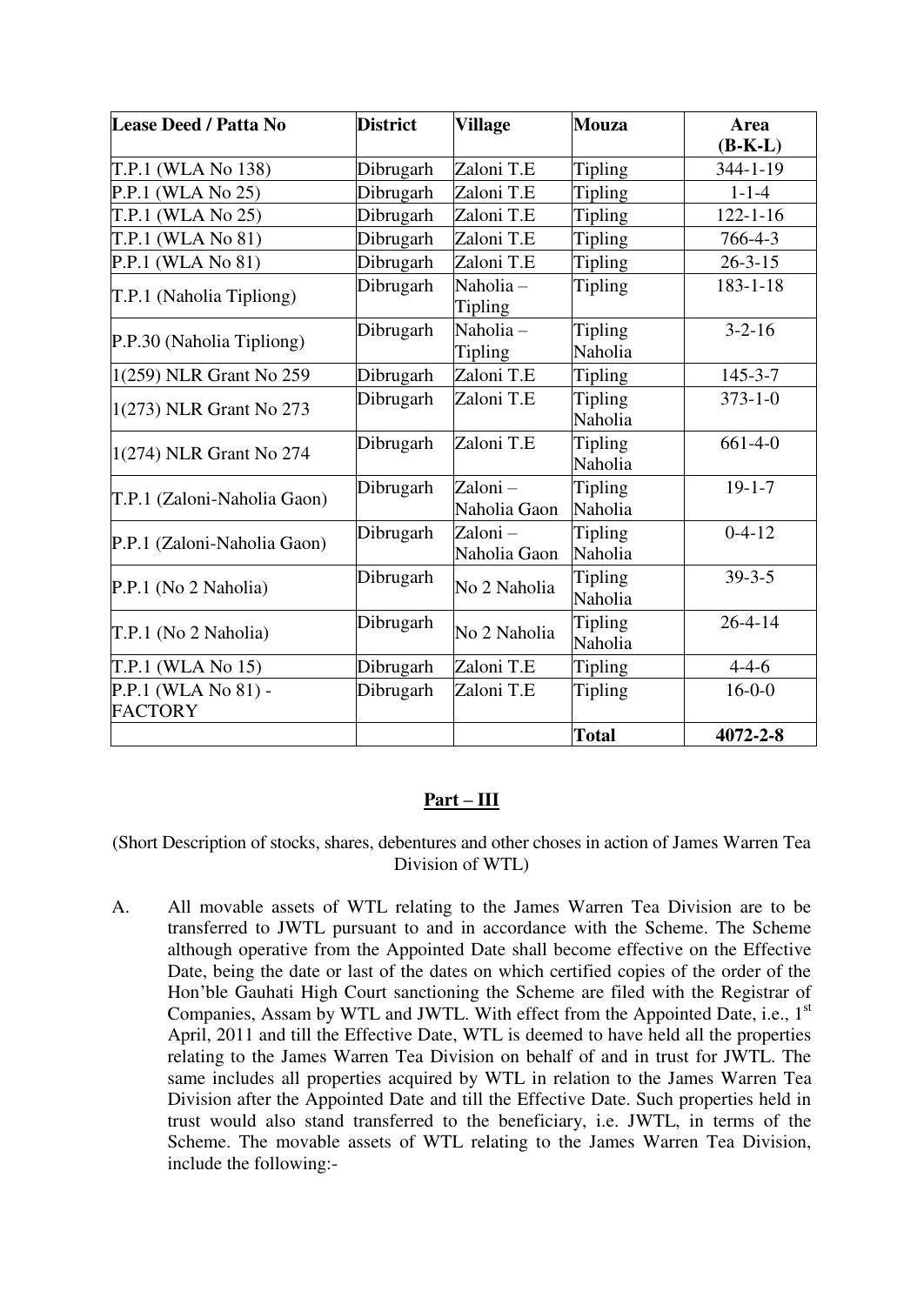- i. Non Current Investments in various securities relating to the James Warren Tea Division
- ii. Book Debts and Trade Receivables and Stocks of Tea, Stores and Spares relating to the James Warren Tea Division;
- iii. Fixed deposits relating to the James Warren Tea Division, including the following:-

| <b>Name and Address of Bank</b>              | <b>Deposit</b><br>Fixed |
|----------------------------------------------|-------------------------|
|                                              | Receipt No.             |
| HDFC Bank Ltd, Central Plaza, 2/6 Sarat Bose | 00144610007380          |
| Road, Kolkata 20                             |                         |
| HDFC Bank Ltd, Central Plaza, 2/6 Sarat Bose | 00144610007390          |
| Road, Kolkata 20                             |                         |
| HDFC Bank Ltd, Central Plaza, 2/6 Sarat Bose | 00144610007408          |
| Road, Kolkata 20                             |                         |
| HDFC Bank Ltd, Central Plaza, 2/6 Sarat Bose | 00144610007425          |
| Road, Kolkata 20                             |                         |
| HDFC Bank Ltd, Central Plaza, 2/6 Sarat Bose | 00144610007415          |
| Road, Kolkata 20                             |                         |
| HDFC Bank Ltd, Central Plaza, 2/6 Sarat Bose | 00144610007432          |
| Road, Kolkata 20                             |                         |
| HDFC Bank Ltd, Central Plaza, 2/6 Sarat Bose | 50300019627701          |
| Road, Kolkata 20                             |                         |
| Kotak Mahindra Bank, Apeejay House, 15 Park  | 8211375979              |
| Street, Kolkata 16                           |                         |
| Kotak Mahindra Bank, Apeejay House, 15 Park  | 8211361088              |
| Street, Kolkata 16                           |                         |
| Kotak Mahindra Bank, Apeejay House, 15 Park  | 8211370158              |
| Street, Kolkata 16                           |                         |
| Kotak Mahindra Bank, Apeejay House, 15 Park  | 8211371919              |
| Street, Kolkata 16                           |                         |
| Kotak Mahindra Bank, Apeejay House, 15 Park  | 8211375108              |
| Street, Kolkata 16                           |                         |
| Kotak Mahindra Bank, Apeejay House, 15 Park  | 8211377492              |
| Street, Kolkata 16                           |                         |
| Kotak Mahindra Bank, Apeejay House, 15 Park  | 8211378475              |
| Street, Kolkata 16                           |                         |
| Kotak Mahindra Bank, Apeejay House, 15 Park  | 8211380089              |
| Street, Kolkata 16                           |                         |

iv. Investments relating to the James Warren Tea Division in Mutual Funds, Fixed Maturity Plan (FMPs), and Bonds, including the following:-

| Account                     | Folio No     |
|-----------------------------|--------------|
| RELIANCE MONEY MANAGER FUND | 401139909014 |
| RELIANCE MONEY MANAGER FUND | 401139909014 |
| KOTAK FMP- series 114       | 2162816/76   |
| RELIANCE FIXED HORIZON FUND | 401139909014 |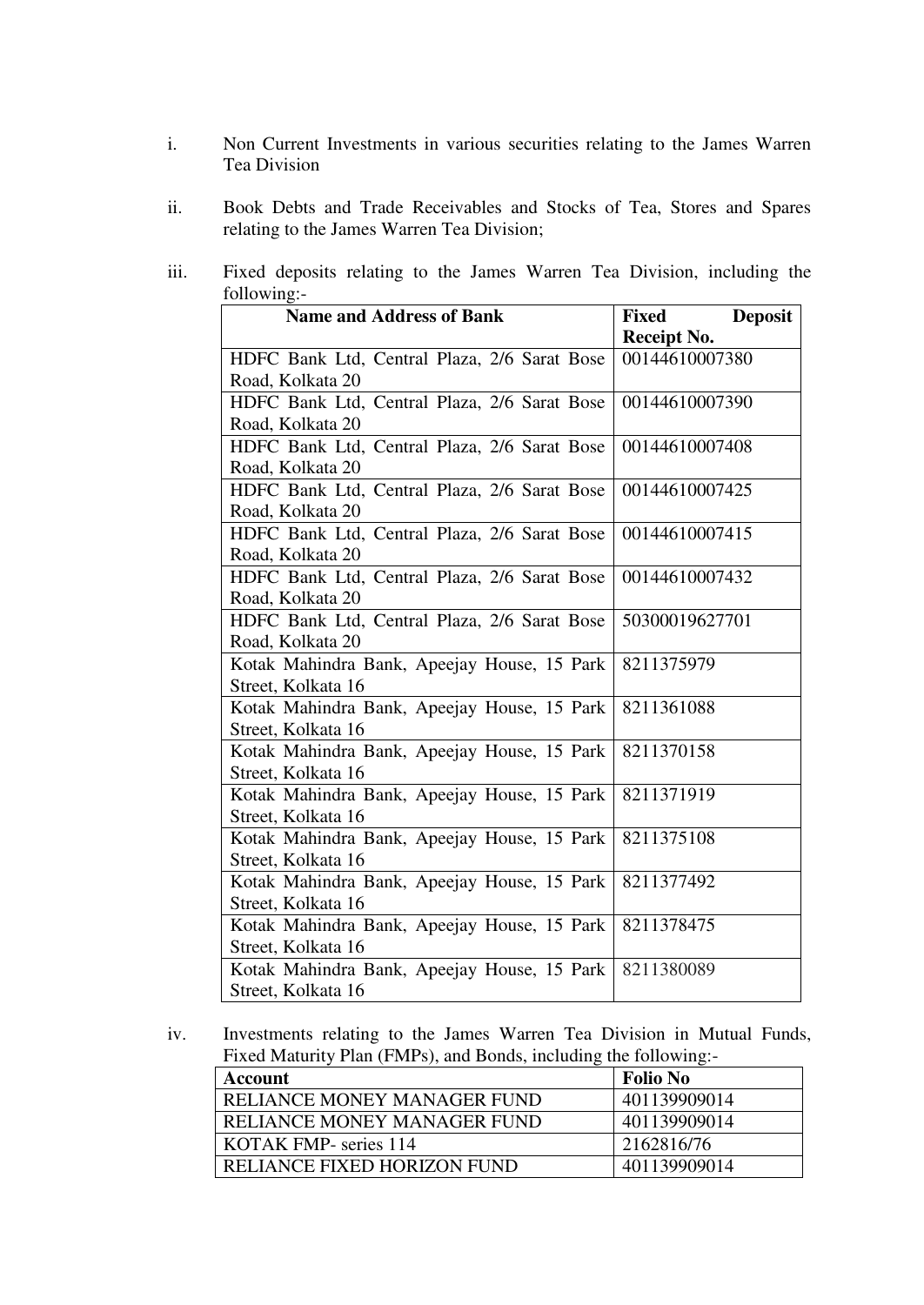| <b>KOTAK FMP-</b> series 119         | 2162816/76              |       |
|--------------------------------------|-------------------------|-------|
| RELIANCE MONEY MANAGER FUND          | 401139909014            |       |
| RELIANCE MONEY MANAGER FUND          | 401139909014            |       |
| <b>KOTAK FMP SERIES 127-730 Days</b> | 2162816/76              |       |
| NTPC Tax Free Bonds -10 Yrs          | Application<br>47204422 | $No-$ |
| <b>HUDCO Tax Free Bonds</b>          | Application<br>70013492 | No-   |

v. All other bank balances and accounts relating to the James Warren Tea Division, including the following:-

| <b>Name and Address of Bank</b>                 | <b>Bank Account No.</b> |
|-------------------------------------------------|-------------------------|
| State Bank of India, Commercial Branch, 24 Park | 32257231483             |
| Street, Kolkata 16                              |                         |
| Axis Bank Ltd, 1 Shakespeare Sarani, 3rd Floor, | 912020018832554         |
| Kolkata 71                                      |                         |
| HDFC Bank Ltd, Central Plaza, 2/6 Sarat Bose    | 00140330009022          |
| Road, Kolkata 20                                |                         |
| State Bank of India, Thana Chariali, K C Gogoi  | 11027804976             |
| Path, Dibrugarh, 786001                         |                         |
| State Bank of India, AT Road, Dist Tinsukia     | 32260177632             |
| Kotak Mahindra Bank, Apeejay House, 15 Park     | 8211299138              |
| Street, Kolkata 16                              |                         |
| Kotak Mahindra Bank                             | USD: 8211371971         |
| (EEFC A/c), Park street Branch, Kolkata         | GBP: 8211371988         |
|                                                 | Euro: 8211371995        |

- vi. Loans and Advances and Other Current Assets, including security deposits paid on account of leasehold and rental properties, telephone lines, electricity lines and gas lines and tax deposits relating to the James Warren Tea Division.
- vii. All plant and machinery and vehicles, including tools, implements, spares and accessories thereof relating to and/or lying at the tea estates comprised in the James Warren Tea Division of WTL.
- viii. Amount lying deposited with NABARD under Tea Development account Scheme-2007, Account Number CA/141/2007, being a sum of Rs.5,00,00,000/-, relating to the James Warren Tea Division and interest thereon.
- ix. Incentives and subsidies relating to the James Warren Tea Division, including Transport Subsidy, Visesh Krishi Gram Upaj Yojana (VKGUY) Exports Benefit Scheme, Duty Drawback, Orthodox Subsidy and Replantation Subsidy.
- B. All rights in the Patents, Logos and Trademarks presently used by WTL, including the registered trade marks depicted by the letter `W' formed by tea leaves as specified in the table below, and all other intellectual property rights of WTL but excluding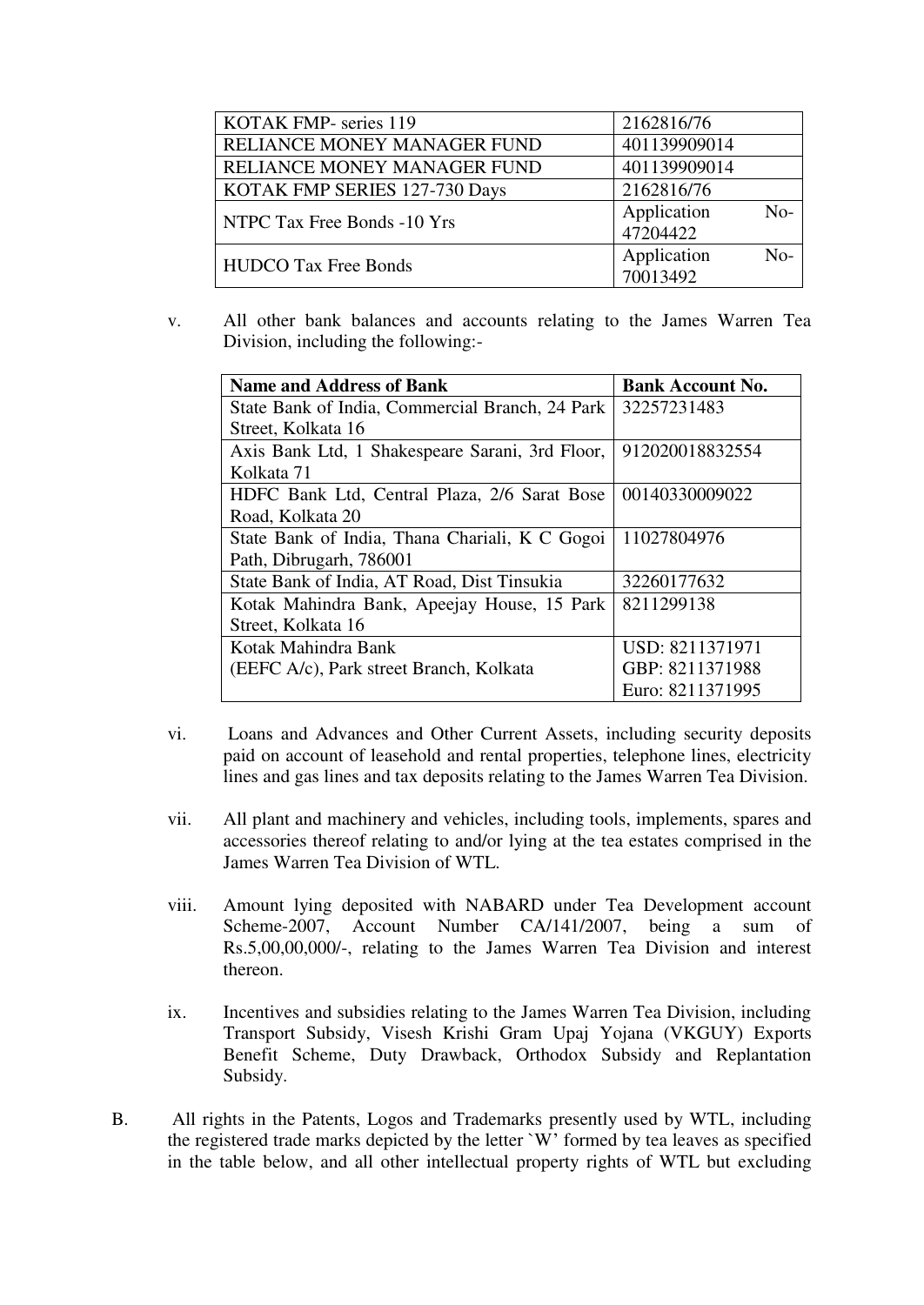trademarks and trade names relating exclusively to the respective Retained Tea Estates (Deohall, Hatimara, Duamara, Rupai, Tara, Balijan (North) and Sealkotee Tea Estates) of WTL:

| SL <sub>No</sub> | Trade Mark No.                     | <b>RLC</b>         | Registered<br>Date |
|------------------|------------------------------------|--------------------|--------------------|
|                  | 450545/B in class 30               | 173574 dt 03.1986  | 04.03.1986         |
| $\overline{2}$   | 1084395 in class 30 (Zaloni T.E)   | 3817 dt 21.04.2012 | 04.03.2002         |
| 3                | 1084398 in class 30 (Deamoolie     | 3975 dt 26.04.2012 | 04.03.2002         |
|                  | T.E                                |                    |                    |
| $\overline{4}$   | 1084403 in class 30 (Thowra T.E)   | 3985 dt 26.04.2012 | 04.03.2002         |
| 5                | $1085142$ in class 30 (Tippuk T.E) | 3920 dt 26.04.2012 | 06.03.2002         |
| 6                | 1084401 in class 30 (Rajah Ali     | 3990 dt 26.04.2012 | 04.03.2002         |
|                  | T.E                                |                    |                    |
|                  | 1350101 in class 30 (Balijan H)    | N.A                | 11.04.2005         |
|                  | T.E                                |                    |                    |
| 8                | 1350102 in class 30 (Dhoedaam      | N.A                | 11.04.2005         |
|                  | T.E                                |                    |                    |

C. All licenses, exemptions, approvals, certificates and registrations in the name of WTL relating to the James Warren Tea Division, including the following:-

| <b>SL</b>      | <b>Particulars</b>                               | Reference No.                                                | <b>Date of Issue</b>                                              | <b>Issuing Authority</b>                                                                                                                                                                         |
|----------------|--------------------------------------------------|--------------------------------------------------------------|-------------------------------------------------------------------|--------------------------------------------------------------------------------------------------------------------------------------------------------------------------------------------------|
| 1              | Central Excise<br>Registration<br>Certificate    | AAACW2894HXM008 05.06.2002                                   |                                                                   | Superintendent of Central<br>Excise, Tinsukia Range                                                                                                                                              |
| 2              | <b>Sales Tax</b><br>Registration<br>Certificates | VAT - 18140019468<br>CST - 18859918447<br>AGST - 18140019468 | VAT-<br>01.05.2005<br>$CST -$<br>01.11.1977<br>AGST-<br>9.02.1994 | VAT - Office of the<br>superintendent of Taxes,<br>Naharkatia<br>CST - Office of the<br>superintendent of Taxes,<br>Naharkatia<br>AGST - Office of the<br>superintendent of Taxes,<br>Naharkatia |
| 3              | <b>Factory Licence</b><br>(Form 4)               | <b>TSK/56</b>                                                | 31.03.2012                                                        | Chief Inspector of Factories,<br>Assam                                                                                                                                                           |
| $\overline{4}$ | Tea Board<br>Registration<br>Certificate         | <b>RC-201</b>                                                | 20.07.1984                                                        | Chairman, Tea Board. 14,<br>Biplabi Tralokya Maharaj<br>Sarani, Calcutta - 700001.                                                                                                               |
| $\mathfrak{H}$ | Tea Waste (Control)<br>Order, 1959 licence       | TW-2471/1526                                                 | 18.02.2013                                                        | Tea Board of India<br>North Eastern Zonal Office<br>TRA Complex, Cinnamara,<br>Jorhat<br>Assam - 785008                                                                                          |

## **BALIJAN (H) TEA ESTATE:**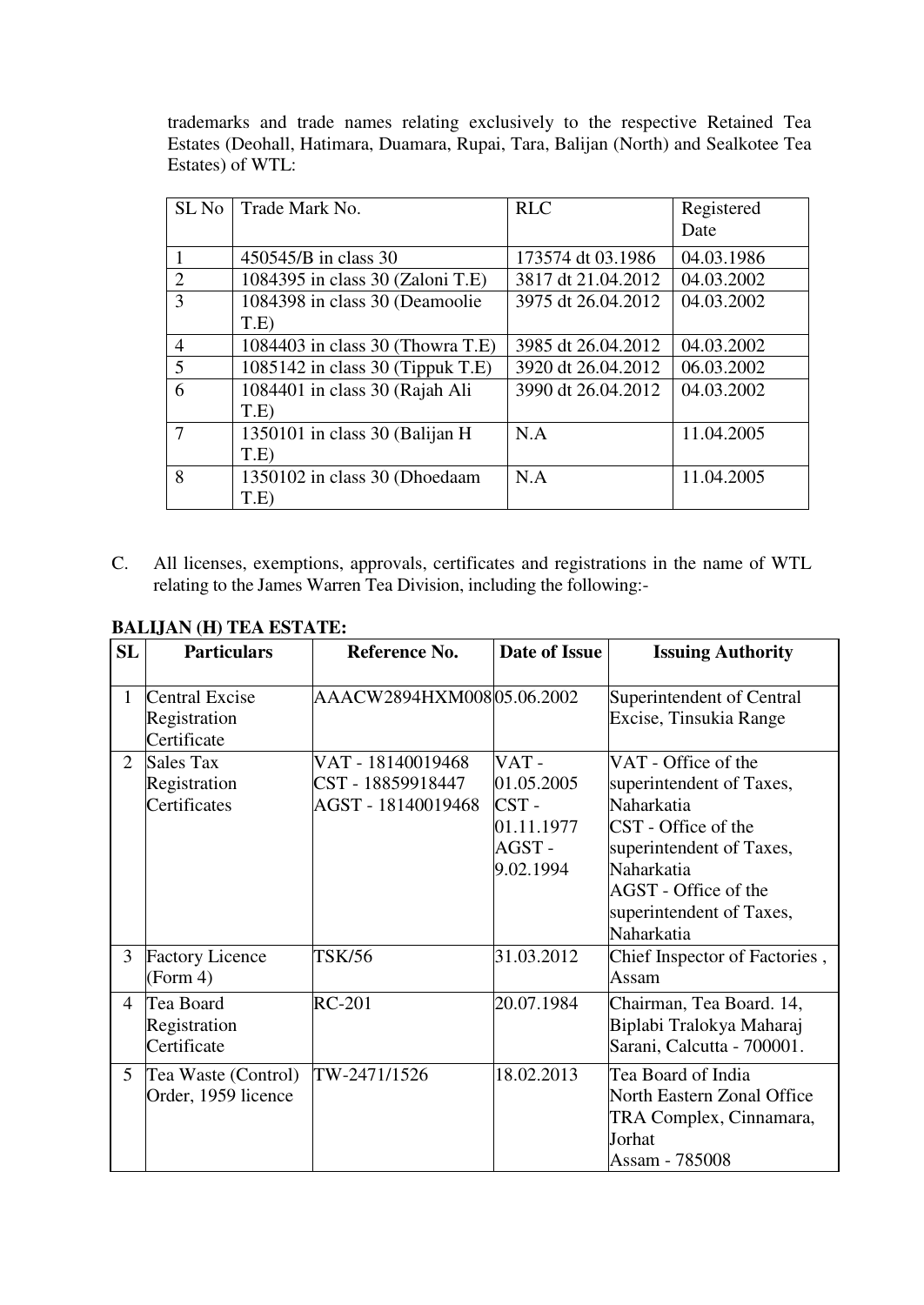| 6              | Certificate of<br>Stability in Form-34                                                                                          | TSK/56/7449                  | 21.10.2003 | Competent Person,<br><b>C.I.F Govt of Assam</b>                                      |
|----------------|---------------------------------------------------------------------------------------------------------------------------------|------------------------------|------------|--------------------------------------------------------------------------------------|
| $\overline{7}$ | Certificate of<br>Guarantee for Fire<br>Extinguishers                                                                           | $-$                          | 28.11.2012 | Assam Fire Agency                                                                    |
| 8              | Food Trade Licence                                                                                                              | 10012071000058               | 31.05.2013 | <b>Central Licensing Authority</b><br>under FSSA                                     |
| 9              | Certificate of<br><b>Registration under</b><br>Assam Professions,<br>Trades, Callings and<br>Employments,<br>Taxation Act, 1947 | NHK/P.TAX/28                 | 24.10.1994 | Office of the superintendent<br>of Taxes, Naharkatia                                 |
|                | 10 Certificate of<br>Registration to run a<br>Plantation                                                                        | 66                           | 14.08.1985 | The Chief Inspector of<br>Plantations, Assam<br>Office of the Labour<br>Commissioner |
|                | 11 Renewal fees for Bio<br><b>Medical</b> waste                                                                                 | $\overline{a}$               | $-$        | Pollution Control Board of<br>Assam                                                  |
|                | 12 Air & Water<br>Pollution                                                                                                     | WB/Z-IV/T-205/2000-<br>01/73 | $-$        | Secretary, Pollution Control<br>Board, Assam                                         |
|                | 13 Assam Entry Tax<br>Certificate                                                                                               | 18818803143                  | 01.06.2008 | Office of the superintendent<br>of Taxes, Naharkatia                                 |
|                | 14 Assam Taxation (on<br>specified land) rules                                                                                  | NHK/ATSL/2                   | 04.06.1991 | Office of the superintendent<br>of Taxes, Naharkatia                                 |
|                | 15 Bought Leaf<br>Registration<br>Certificate                                                                                   | $\overline{a}$               |            | NA                                                                                   |
|                | 16 Assam Electricity<br>Duty Registration                                                                                       | $-$                          | $-$        | Superintendent of Taxes,<br>Naharkatia Circle, Naharkatia.                           |
| 17             | Storage Liecence                                                                                                                | $\overline{a}$               | $-$        | NA                                                                                   |
|                | 18 Legal Weight &<br>Measurement                                                                                                | $\overline{a}$               | $-$        | Tinsukia                                                                             |

### **DEAMOLIE TEA ESTATE**

| <b>SL</b> | <b>Particulars</b> | Reference No.             | Date of Issue | <b>Issuing Authority</b> |
|-----------|--------------------|---------------------------|---------------|--------------------------|
|           | Central Excise     | AAACW2894HXM00328.02.2003 |               | Deputy Comissioner of    |
|           | Registration       |                           |               | Central Excise, Digboi   |
|           | Certificate        |                           |               |                          |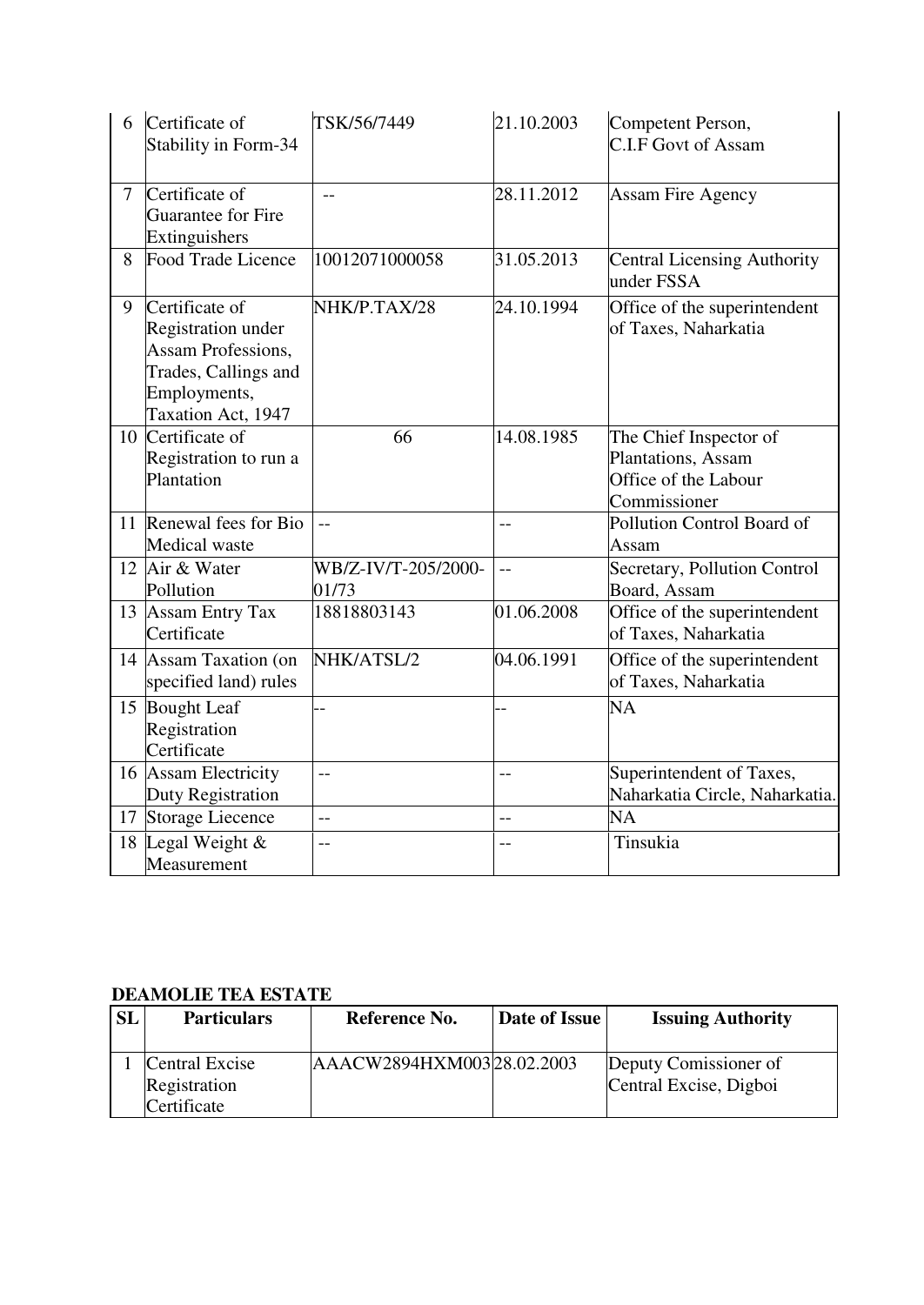| $\overline{2}$ | <b>Sales Tax</b><br>Registration<br>Certificates                                                                                       | VAT - 18880009264<br>CST - 18309903472<br>AGST - 18880009264 | VAT-<br>01.05.2005<br>CST-<br>01.11.1977<br>AGST-<br>01.07.1993 | VAT - Office of the<br>superintendent of Taxes,<br>Doomdooma<br>CST - Office of the<br>superintendent of Taxes,<br>Doomdooma<br>AGST - Office of the<br>superintendent of Taxes,<br>Doomdooma |
|----------------|----------------------------------------------------------------------------------------------------------------------------------------|--------------------------------------------------------------|-----------------------------------------------------------------|-----------------------------------------------------------------------------------------------------------------------------------------------------------------------------------------------|
| 3              | <b>Factory Licence</b><br>(Form 4)                                                                                                     | <b>TSK/71</b>                                                | 18.04.2013                                                      | Chief Inspector of Factories,<br>Assam                                                                                                                                                        |
| $\overline{4}$ | Tea Board<br>Registration<br>Certificate                                                                                               | RC - 199                                                     | 20.07.1984                                                      | Chairman, Tea Board. 14,<br>Biplabi Tralokya Maharaj<br>Sarani, Calcutta - 700001.                                                                                                            |
| 5              | Tea Waste (Control)<br>Order, 1959 licence                                                                                             | TW-2467/1744                                                 | 19.03.2013                                                      | Tea Board of India<br>North Eastern Zonal Office<br>TRA Complex, Cinnamara,<br>Jorhat<br>Assam - 785008                                                                                       |
| 6              | Certificate of<br>Stability in Form-34                                                                                                 | TSK/71/4803                                                  | 15.07.2008                                                      | Competent Person,<br>C.I.F Govt of Assam, Menoka<br>Bhawan, Sripuria (Near Rly<br>overbridge), Tinsukia-786145                                                                                |
| $\overline{7}$ | Certificate of<br>Guarantee for Fire<br>Extinguishers                                                                                  | F/228                                                        | 03.08.2013                                                      | <b>Pareek Enterprises</b>                                                                                                                                                                     |
| 8              | <b>Food Trade Licence</b>                                                                                                              | 10012071000092                                               | 01.04.2013                                                      | <b>Central Licensing Authority</b><br>under FSSA                                                                                                                                              |
| 9              | Certificate of<br><b>Registration under</b><br><b>Assam Professions,</b><br>Trades, Callings and<br>Employments,<br>Taxation Act, 1947 | 18338905929                                                  | 15.12.1992                                                      | Circle 01, Doomdooma<br>Superintendent of Taxes,<br>Doomdooma                                                                                                                                 |
| 10             | Certificate of<br>Registration to run a<br>Plantation                                                                                  | PLR. 762/06                                                  | 16.10.2006                                                      | The Chief inspector of<br>plantation, Assam office of<br>the labour commissioner                                                                                                              |
| 11             | Renewal fees for Bio<br>Medical waste                                                                                                  | $-$                                                          |                                                                 | <b>Regional Executive</b><br>Director, Pollution Control<br>Board, Dibrugarh                                                                                                                  |
|                | 12 Air & Water<br>Pollution                                                                                                            | WB/DIB/T-154/10-<br>11/41                                    | 01.04.2013                                                      | Secretary, Pollution Control<br>Board, Assam                                                                                                                                                  |
|                | 13 Assam Entry Tax<br>Certificate                                                                                                      | 18068803313                                                  | 01.06.2008                                                      | Circle 01, Doomdooma<br>Superintendent of Taxes,<br>Doomdooma                                                                                                                                 |
|                | 14 Assam Taxation (on<br>specified land) rules                                                                                         | 18839200319                                                  | 17.03.2012                                                      | Circle 01, Doomdooma<br>Superintendent of Taxes,<br>Doomdooma                                                                                                                                 |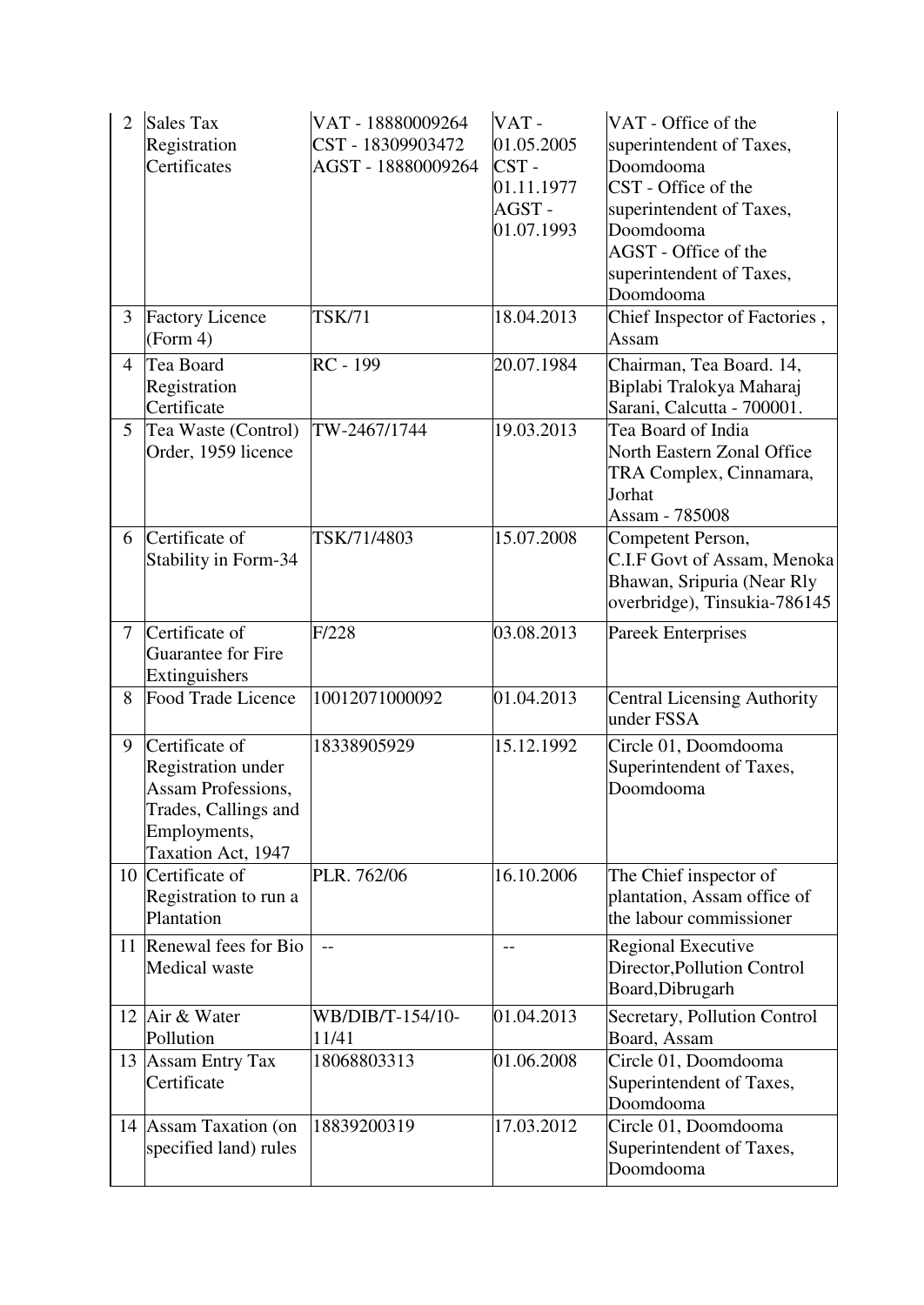| 15 | <b>Bought Leaf</b><br>Registration<br>Certificate | 18199700830 | 29.11.2012 | Superintendent of Taxes,<br>Doomdooma       |
|----|---------------------------------------------------|-------------|------------|---------------------------------------------|
|    | 16 Assam Electricity<br>Duty Registration         | DDM/AED/005 | 01.05.2005 | Superintendent of Taxes,<br>Doomdooma       |
|    | 17 Storage Liecence                               |             |            | NΑ                                          |
|    | 18 Legal Weight $\&$<br>Measurement               | 00431       | $May-13$   | Inspector Weights $\&$<br>Measure, Tinsukia |

## **DHOEDAAM Tea Estate:**

| S                 | <b>Particulars</b>                                                                 | Reference No.                                                      | Date of                                                         | <b>Issuing Authority</b>                                                                                                                                                                      |
|-------------------|------------------------------------------------------------------------------------|--------------------------------------------------------------------|-----------------------------------------------------------------|-----------------------------------------------------------------------------------------------------------------------------------------------------------------------------------------------|
| L<br>$\mathbf{1}$ | <b>Central Excise</b><br>Registration<br>Certificate                               | AAACW2894HX<br>M004                                                | <b>Issue</b><br>26.03.2003                                      | Deputy Commissioner of<br>Central Excise, Digboi                                                                                                                                              |
| $\overline{2}$    | <b>Sales Tax</b><br>Registration<br>Certificates                                   | VAT-<br>18330009324<br>CST-<br>18219903473<br>AGST-<br>18330009324 | VAT-<br>01.05.2005<br>CST-<br>01.11.1977<br>AGST-<br>01.07.1993 | VAT - Office of the<br>superintendent of Taxes,<br>Doomdooma<br>CST - Office of the<br>superintendent of Taxes,<br>Doomdooma<br>AGST - Office of the<br>superintendent of Taxes,<br>Doomdooma |
| 3                 | <b>Factory Licence</b><br>(Form 4)                                                 | <b>TSK/79</b>                                                      | 31.03.2012                                                      | Chief inspector of factories,<br>Assam                                                                                                                                                        |
| $\overline{4}$    | Tea Board<br>Registration<br>Certificate                                           | RC - 203                                                           | 20.07.1984                                                      | Chairman, Tea Board. 14,<br>Biplabi Tralokya Maharaj<br>Sarani, Calcutta - 700001.                                                                                                            |
| 5                 | Tea Waste (Control)<br>Order, 1959 licence                                         | TW-2478/1570                                                       | 27.02.2013                                                      | Tea Board of India<br>North Eastern Zonal Office<br>TRA Complex, Cinnamara,<br>Jorhat<br>Assam - 785008                                                                                       |
| 6                 | Certificate of<br>Stability in Form-34                                             | $-1$                                                               | 22.10.2010                                                      | Competent Person,<br>C.I.F Govt of Assam,<br>Menoka Bhawan, Sripuria<br>(Near Rly overbridge),<br>Tinsukia-786145                                                                             |
| $\overline{7}$    | Certificate of<br>Guarantee for Fire<br>Extinguishers                              | C/274                                                              | 09.11.2013                                                      | Pareek Enterprises                                                                                                                                                                            |
| 8                 | Food Trade Licence                                                                 | 10012071000090                                                     | 01.04.2013                                                      | <b>Central Licensing Authority</b><br>under FSSA                                                                                                                                              |
| 9                 | Certificate of<br>Registration under<br>Assam Professions,<br>Trades, Callings and | 18298905660                                                        | 15.12.1992                                                      | Circle 01, Doomdooma<br>Superintendent of Taxes,<br>Doomdooma                                                                                                                                 |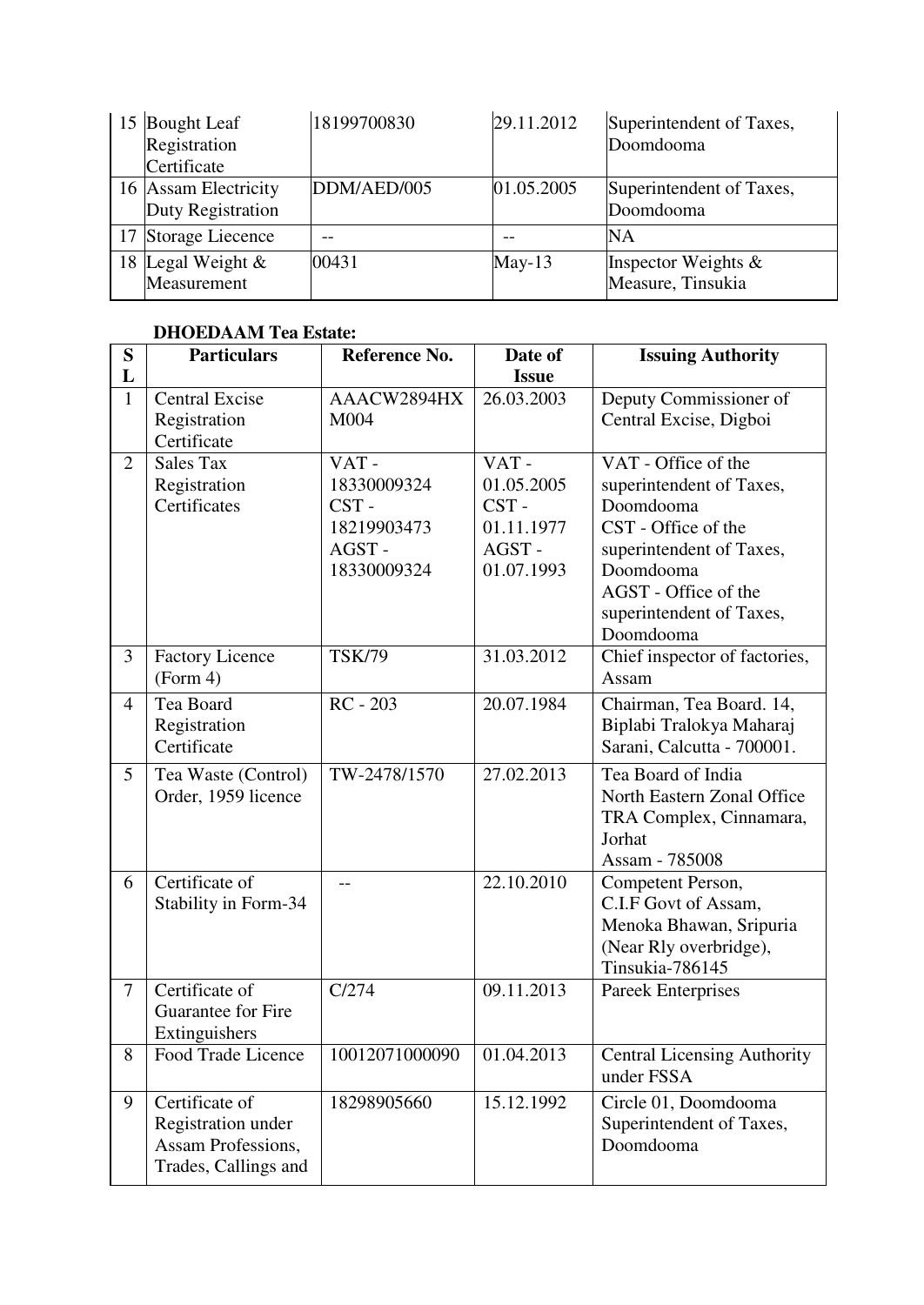|    | Employments,<br>Taxation Act, 1947                    |                           |            |                                                                        |
|----|-------------------------------------------------------|---------------------------|------------|------------------------------------------------------------------------|
| 10 | Certificate of<br>Registration to run a<br>Plantation | 75                        | 03.09.1986 | The Chief Inspector of<br>Plantations, Assam                           |
| 11 | Renewal fees for Bio<br>Medical waste                 | $-$                       | --         | Regional Executive<br>Director, Pollution Control<br>Board, Dibrugarh  |
| 12 | Air & Water<br>Pollution                              | WB/DIB/T-<br>152/10-11/41 | --         | Secretary, Pollution Control<br>Board, Assam                           |
| 13 | <b>Assam Entry Tax</b><br>Certificate                 | 18158803312               | 01.06.2008 | Circle 01, Doomdooma<br>Superintendent of Taxes,<br>Doomdooma          |
| 14 | <b>Assam Taxation (on</b><br>specified land) rules    | 18749200320               | 17.03.2012 | Circle 01, Doomdooma<br>Superintendent of Taxes,<br>Doomdooma          |
| 15 | <b>Bought Leaf</b><br>Registration<br>Certificate     |                           |            | <b>NA</b>                                                              |
| 16 | <b>Assam Electricity</b><br>Duty Registration         | DDM/AED/006               | 01.05.2005 | Superintendent of Taxes,<br>Doomdooma                                  |
| 17 | <b>Storage Liecence</b>                               | $-$                       | $-$        | <b>NA</b>                                                              |
| 18 | Legal Weight &<br>Measurement                         | 00456                     | $Jul-13$   | Inspector of Legal<br>Matrology, Tinsukia (AMC<br>with Decco $& Co.$ ) |

# **RAJAH ALI TEA ESTATE:**

| <b>SL</b>      | <b>Particulars</b>                            | Reference No.                          | Date of Issue                               | <b>Issuing Authority</b>                                                                                                     |
|----------------|-----------------------------------------------|----------------------------------------|---------------------------------------------|------------------------------------------------------------------------------------------------------------------------------|
| $\mathbf{1}$   | Central Excise<br>Registration<br>Certificate | AAACW2894HXM00724.05.2002              |                                             | Superintendent of Central<br>Excise, Tinsukia Range                                                                          |
| 2              | Sales Tax<br>Registration<br>Certificates     | VAT - 18600010388<br>CST - 18539918429 | VAT-<br>01.05.2005<br>$CST -$<br>01.11.1977 | VAT - Office of the<br>superintendent of Taxes,<br>Naharkatia<br>CST - Office of the<br>superintendent of Taxes,<br>Tinsukia |
| 3              | <b>Factory Licence</b><br>(Form 4)            | DIB/336                                | 22.04.2013                                  | Chief Inspector of Factories,<br>Assam                                                                                       |
| $\overline{4}$ | Tea Board<br>Registration<br>Certificate      | $H-25$                                 | 20.07.1984                                  | Chairman, Tea Board. 14,<br>Biplabi Tralokya Maharaj<br>Sarani, Calcutta - 700001.                                           |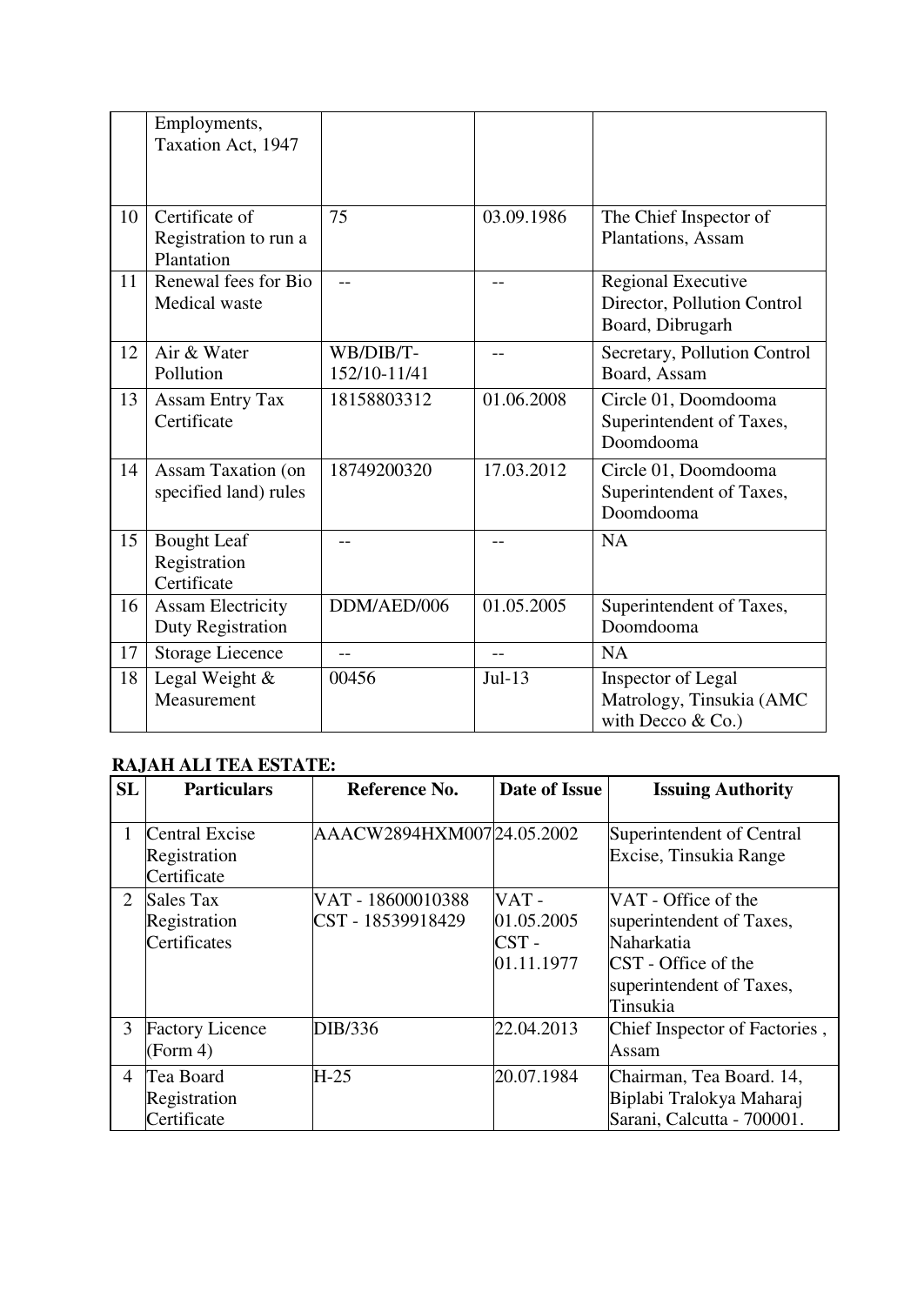| 5      | Tea Waste (Control)<br>Order, 1959 licence                                                                                      | TW-2472/1528               | 18.02.2013 | Tea Board of India<br>North Eastern Zonal Office<br>TRA Complex, Cinnamara,<br>Jorhat<br>Assam - 785008 |
|--------|---------------------------------------------------------------------------------------------------------------------------------|----------------------------|------------|---------------------------------------------------------------------------------------------------------|
| 6      | Certificate of<br>Stability in Form-34                                                                                          | DIB/336/8195               | 23.12.2002 | C.I.F Govt of Assam,<br>Kahlihamari Tinali, Dibrugarh<br>$-786001$                                      |
| $\tau$ | Certificate of<br>Guarantee for Fire<br>Extinguishers                                                                           | $-$                        | 18.08.2013 | <b>Assam Fire Agency</b>                                                                                |
| 8      | <b>Food Trade Licence</b>                                                                                                       | 10012071000060             | 30.05.2012 | <b>Central Licensing Authority</b><br>under FSSA                                                        |
| 9      | Certificate of<br><b>Registration under</b><br>Assam Professions,<br>Trades, Callings and<br>Employments,<br>Taxation Act, 1947 | NHK/P.Tax/RC/29            | 25.10.1994 | Office of the superintendent<br>of Taxes, Naharkatia                                                    |
|        | 10 Certificate of<br>Registration to run a<br>Plantation                                                                        | PLR. 729/02                | 16.07.2002 | The Chief Inspector of<br>Plantations, Assam<br>Office of the Labour<br>Commissioner                    |
| 11     | Renewal fees for Bio<br>Medical waste                                                                                           | $-$                        | $-$        | Secretary, Pollution Control<br>Board, Assam                                                            |
|        | 12 Air & Water<br>Pollution                                                                                                     | WB/DIB/T-150/10-<br>11/27A | 01.04.2013 | Secretary, Pollution Control<br>Board                                                                   |
|        | 13 Assam Entry Tax<br>Certificate                                                                                               | 18258803645                | 01.06.2008 | Office of the superintendent<br>of Taxes, Naharkatia                                                    |
|        | 14 Assam Taxation (on<br>specified land) rules                                                                                  | NHK/ATSL/23                | 01.01.1990 | Office of the superintendent<br>of Taxes, Naharkatia                                                    |
|        | 15 Bought Leaf<br>Registration<br>Certificate                                                                                   | --                         |            | Office of Superintendent of<br>Taxes, Naharkatia                                                        |
|        | 16 Assam Electricity<br>Duty Registration                                                                                       | $-$                        |            | Office of Superintendent of<br>Taxes, Naharkatia                                                        |
| 17     | <b>Storage Liecence</b>                                                                                                         | $-$                        | $-$        | Dy. Chief Controller of<br>Explosives, Guwahati                                                         |
|        | 18 Legal Weight &<br>Measurement                                                                                                | 00442                      | 14.08.2013 | Inspector of Legal Metrology,<br>Naharkatia                                                             |

## **THOWRA TEA ESTATE:**

| <b>SL</b> | <b>Particulars</b>                            | Reference No.              | Date of Issue | <b>Issuing Authority</b>                            |
|-----------|-----------------------------------------------|----------------------------|---------------|-----------------------------------------------------|
|           | Central Excise<br>Registration<br>Certificate | AAACW2894HXM011 30.01.2003 |               | Deputy Commissioner of<br>Central Excise, Dibrugarh |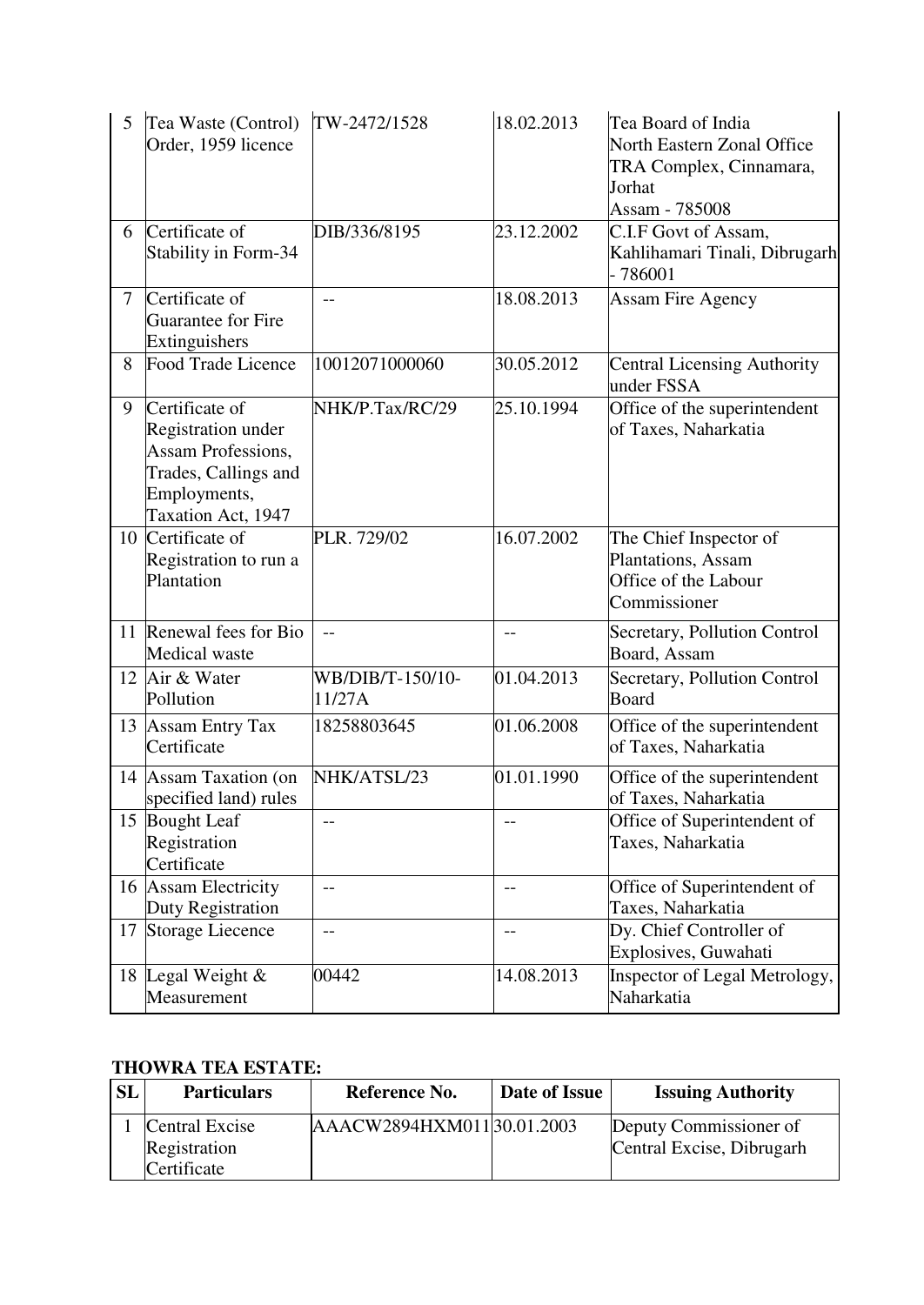| $\overline{2}$ | <b>Sales Tax</b><br>Registration<br>Certificates                                                                                       | VAT - 18530028711<br>CST - 18699919796 | VAT-<br>01.05.2005<br>$CST -$<br>01.11.1977 | VAT - Office of the Assistant<br>Commissioner of Taxes,<br>Sivasagar<br>CST - Office of the<br>superintendent of Taxes,<br>Sivasagar |
|----------------|----------------------------------------------------------------------------------------------------------------------------------------|----------------------------------------|---------------------------------------------|--------------------------------------------------------------------------------------------------------------------------------------|
| $\overline{3}$ | <b>Factory Licence</b><br>(Form 4)                                                                                                     | SIB/39                                 | 05.04.2013                                  | Chief Inspector of Factories,<br>Assam                                                                                               |
| 4              | Tea Board<br>Registration<br>Certificate                                                                                               | <b>RC-209</b>                          | 20.07.1984                                  | Chairman, Tea Board. 14,<br>Biplabi Tralokya Maharaj<br>Sarani, Calcutta - 700001.                                                   |
| 5              | Tea Waste (Control)<br>Order, 1959 licence                                                                                             | TW-2477/1449                           | 07.02.2013                                  | Tea Board of India<br>North Eastern Zonal Office<br>TRA Complex, Cinnamara,<br>Jorhat, Assam - 785008                                |
| 6              | Certificate of<br>Stability in Form-34                                                                                                 | SIB/39/6491                            | 10.10.2003                                  | A.D.Sharma<br>Harabala Road<br>Ulubari, Guwahati - 781007                                                                            |
| $\overline{7}$ | Certificate of<br>Guarantee for Fire<br>Extinguishers                                                                                  | $-$                                    | 23.02.2013                                  | <b>Assam Fire Agency</b>                                                                                                             |
| 8              | Food Trade Licence                                                                                                                     | 10012071000129                         | 01.04.2012                                  | <b>Central Licensing Authority</b><br>under FSSA                                                                                     |
| 9              | Certificate of<br><b>Registration under</b><br><b>Assam Professions,</b><br>Trades, Callings and<br>Employments,<br>Taxation Act, 1947 |                                        |                                             | N.A                                                                                                                                  |
|                | 10 Certificate of<br>Registration to run a<br>Plantation                                                                               |                                        |                                             | Sivasagar                                                                                                                            |
|                | 11 Renewal fees for Bio<br>Medical waste                                                                                               |                                        |                                             | Air & Water pollution control<br>Board, Sivasagar.                                                                                   |
|                | 12 Air & Water<br>Pollution                                                                                                            | WB/SVR/T-316/13-<br>14/9               | --                                          | Secretary, Pollution Control<br>Board, Assam                                                                                         |
|                | 13 Assam Entry Tax<br>Certificate                                                                                                      |                                        | $-$                                         |                                                                                                                                      |
|                | 14 Assam Taxation (on<br>specified land) rules                                                                                         | $\overline{a}$                         | 28.05.2013                                  | Supertindent of taxes,<br>Sivasagar                                                                                                  |
|                | 15 Bought Leaf<br>Registration<br>Certificate                                                                                          | $-$                                    | --                                          | <b>NA</b>                                                                                                                            |
|                | 16 Assam Electricity<br>Duty Registration                                                                                              | $-$                                    | $-$                                         | Sales Tax Office, Sivasagar                                                                                                          |
| 17             | Storage Liecence                                                                                                                       | A/P/EG/AS/15/80<br>(P216747)           | 22.07.2008                                  | Dy. Chief Controller of<br>Explosives<br>Guwahati                                                                                    |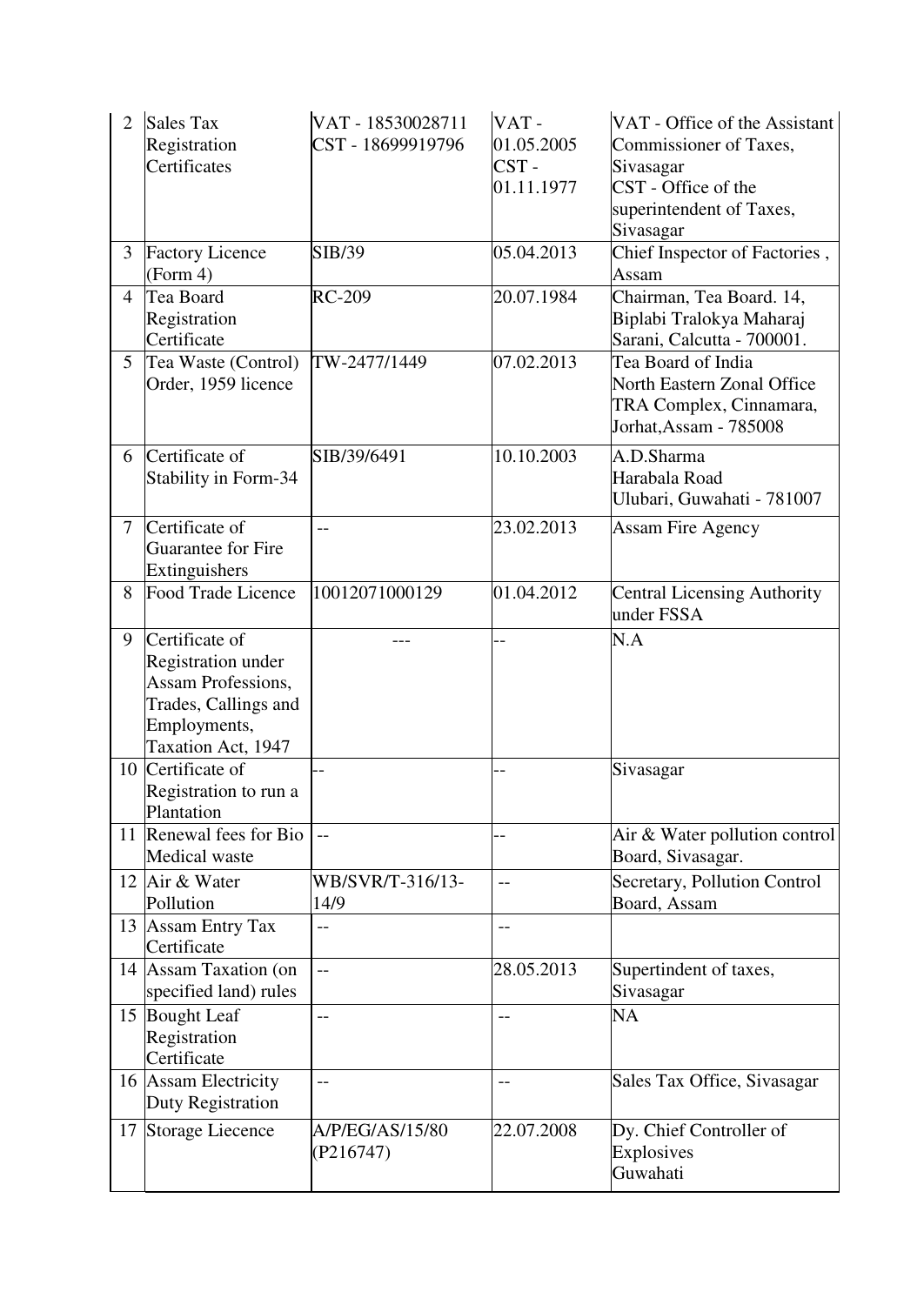| 18 Legal Weight $\&$ | $- -$ | 13.06.2013 | Legal Metrology, Sivasagar. |
|----------------------|-------|------------|-----------------------------|
| <b>Measurement</b>   |       |            |                             |

#### **TIPPUK TEA ESTATE:**

| SL             | <b>Particulars</b>                                                                                                              | Reference No.                                                | <b>Date of Issue</b>                                           | <b>Issuing Authority</b>                                                                                                                                                                      |
|----------------|---------------------------------------------------------------------------------------------------------------------------------|--------------------------------------------------------------|----------------------------------------------------------------|-----------------------------------------------------------------------------------------------------------------------------------------------------------------------------------------------|
| $\mathbf{1}$   | <b>Central Excise</b><br>Registration<br>Certificate                                                                            | AAACW2894HXM01726.02.2003                                    |                                                                | Deputy Comissioner of<br>Central Excise, Digboi                                                                                                                                               |
| $\overline{2}$ | <b>Sales Tax</b><br>Registration<br>Certificates                                                                                | VAT - 18880005966<br>CST - 18239903462<br>AGST - 18880005966 | VAT-<br>26.05.2005<br>CST-<br>12.10.2007<br>AGST-<br>1.07.1993 | VAT - Office of the<br>superintendent of Taxes,<br>Doomdooma<br>CST - Office of the<br>superintendent of Taxes,<br>Doomdooma<br>AGST - Office of the<br>superintendent of Taxes,<br>Doomdooma |
| $\overline{3}$ | <b>Factory Licence</b><br>(Form 4)                                                                                              | <b>TSK/35</b>                                                | 15.05.2013                                                     | Chief Inspector of Factories,<br>Assam                                                                                                                                                        |
| $\overline{4}$ | Tea Board<br>Registration<br>Certificate                                                                                        | RC - 398                                                     | 25.07.1984                                                     | Chairman, Tea Board. 14,<br>Biplabi Tralokya Maharaj<br>Sarani, Calcutta - 700001.                                                                                                            |
| 5              | Tea Waste (Control)<br>Order, 1959 licence                                                                                      | TW-3144-1/1360                                               | 31.01.2013                                                     | Tea Board of India<br>North Eastern Zonal Office<br>TRA Complex, Cinnamara,<br>Jorhat<br>Assam - 785008                                                                                       |
| 6              | Certificate of<br>Stability in Form-34                                                                                          | TSK/35/7592                                                  | 14.06.2007                                                     | Competent Person,<br>C.I.F Govt of Assam, Menoka<br>Bhawan, Sripuria (Near Rly<br>overbridge), Tinsukia-786145                                                                                |
| 7              | Certificate of<br>Guarantee for Fire<br>Extinguishers                                                                           | C/01                                                         | 05.04.2013                                                     | <b>Pareek Enterprises</b>                                                                                                                                                                     |
| 8              | Food Trade Licence                                                                                                              | 10013071000403                                               | 22.04.2013                                                     | Central Licensing Authority<br>under FSSA                                                                                                                                                     |
| 9              | Certificate of<br><b>Registration under</b><br>Assam Professions,<br>Trades, Callings and<br>Employments,<br>Taxation Act, 1947 | DDM/APTCE/92                                                 | 12/05/1995                                                     | Superintendent of Taxes,<br>Doomdooma                                                                                                                                                         |
|                | 10 Certificate of<br>Registration to run a<br>Plantation                                                                        | $-$                                                          | --                                                             | The Chief Inspector of<br>Plantation, Assam, Guwahati                                                                                                                                         |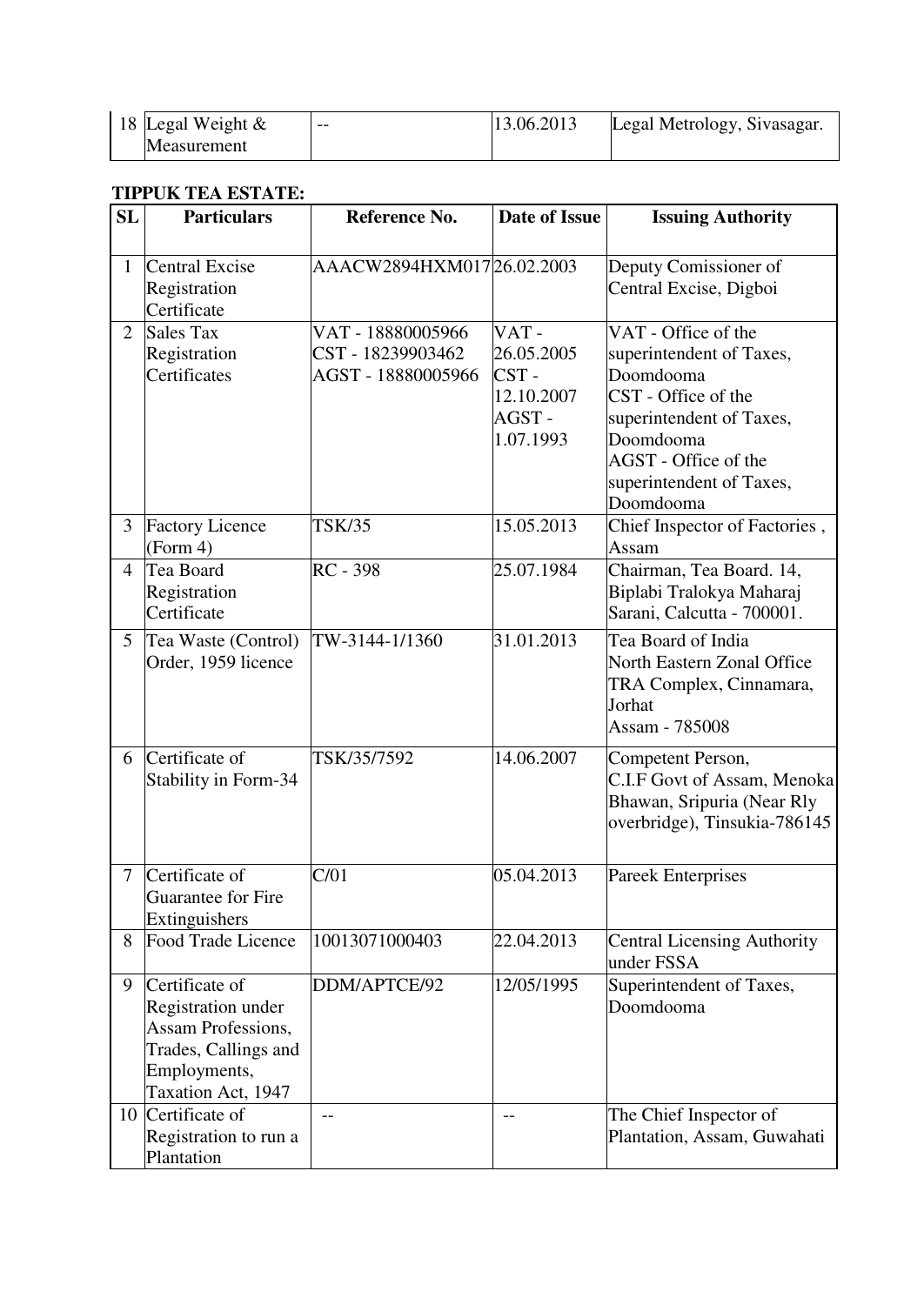|    | 11 Renewal fees for Bio<br>Medical waste          |                           |            | Regional Executive<br>Director, Pollution Control<br>Board, Dibrugarh |
|----|---------------------------------------------------|---------------------------|------------|-----------------------------------------------------------------------|
| 12 | Air & Water<br>Pollution                          | WB/DIB/T-159/10-<br>11/41 | 01.04.2013 | Secretary, Pollution Control<br>Board, Assam                          |
| 13 | <b>Assam Entry Tax</b><br>Certificate             | 18538803782               | 01.06.2008 | Circle 01, Doomdooma<br>Superintendent of Taxes,<br>Doomdooma         |
|    | 14 Assam Taxation (on<br>specified land) rules    | 3                         | 13.02.1991 | Circle 1, Doomdooma,<br>Superintendent of taxes,<br>Doomdooma         |
| 15 | <b>Bought</b> Leaf<br>Registration<br>Certificate |                           |            | <b>NA</b>                                                             |
|    | 16 Assam Electricity<br>Duty Registration         | DDM/AED/19                | 01.05.2005 | Superintendent of Taxes,<br>Doomdooma                                 |
|    | 17 Storage Liecence                               |                           |            | Dy. Chief Controller of<br>Explosives, Guwahati                       |
|    | 18 Legal Weight &<br>Measurement                  |                           |            | Inspector of Legal Metrology,<br>Tinsukia                             |

## **ZALONI TEA ESTATE:**

| SL             | <b>Particulars</b>                                            | Reference No.                                              | Date of Issue                                  | <b>Issuing Authority</b>                                                                                                                                                                       |
|----------------|---------------------------------------------------------------|------------------------------------------------------------|------------------------------------------------|------------------------------------------------------------------------------------------------------------------------------------------------------------------------------------------------|
| $\mathbf{1}$   | Central Excise<br>Registration<br>Certificate                 | AAACW2894HXM006 16.03.2004                                 |                                                | Asstt. Commissioner of<br>Central Excise, Dibrugarh                                                                                                                                            |
| $\overline{2}$ | Sales Tax<br>Registration<br>Certificates (VAT,<br>CST, AGST) | VAT - 18240011944<br>CST - 18179918433<br>AGST-18240011944 | $VAT -$<br>01.05.2005<br>$CST -$<br>01.11.1977 | VAT - Office of the<br>superintendent of Taxes,<br>Naharkatia<br>CST-Office of the<br>superintendent of Taxes,<br>Naharkatia<br>AGST - Office of the<br>superintendent of Taxes,<br>Naharkatia |
| $\overline{3}$ | <b>Factory Licence</b><br>(Form 4)                            | DIB/23                                                     | 22.04.2013                                     | Chief Inspector of Factories,<br>Assam                                                                                                                                                         |
| 4              | Tea Board<br>Registration<br>Certificate                      | $RC-210$                                                   | 20.07.1984                                     | Chairman, Tea Board. 14,<br>Biplabi Tralokya Maharaj<br>Sarani, Calcutta - 700001.                                                                                                             |
| 5              | Tea Waste (Control)<br>Order, 1959 licence                    | TW-2474/1432                                               | 30.01.2013                                     | Tea Board of India<br>North Eastern Zonal Office<br>TRA Complex, Cinnamara,<br>Jorhat<br>Assam - 785008                                                                                        |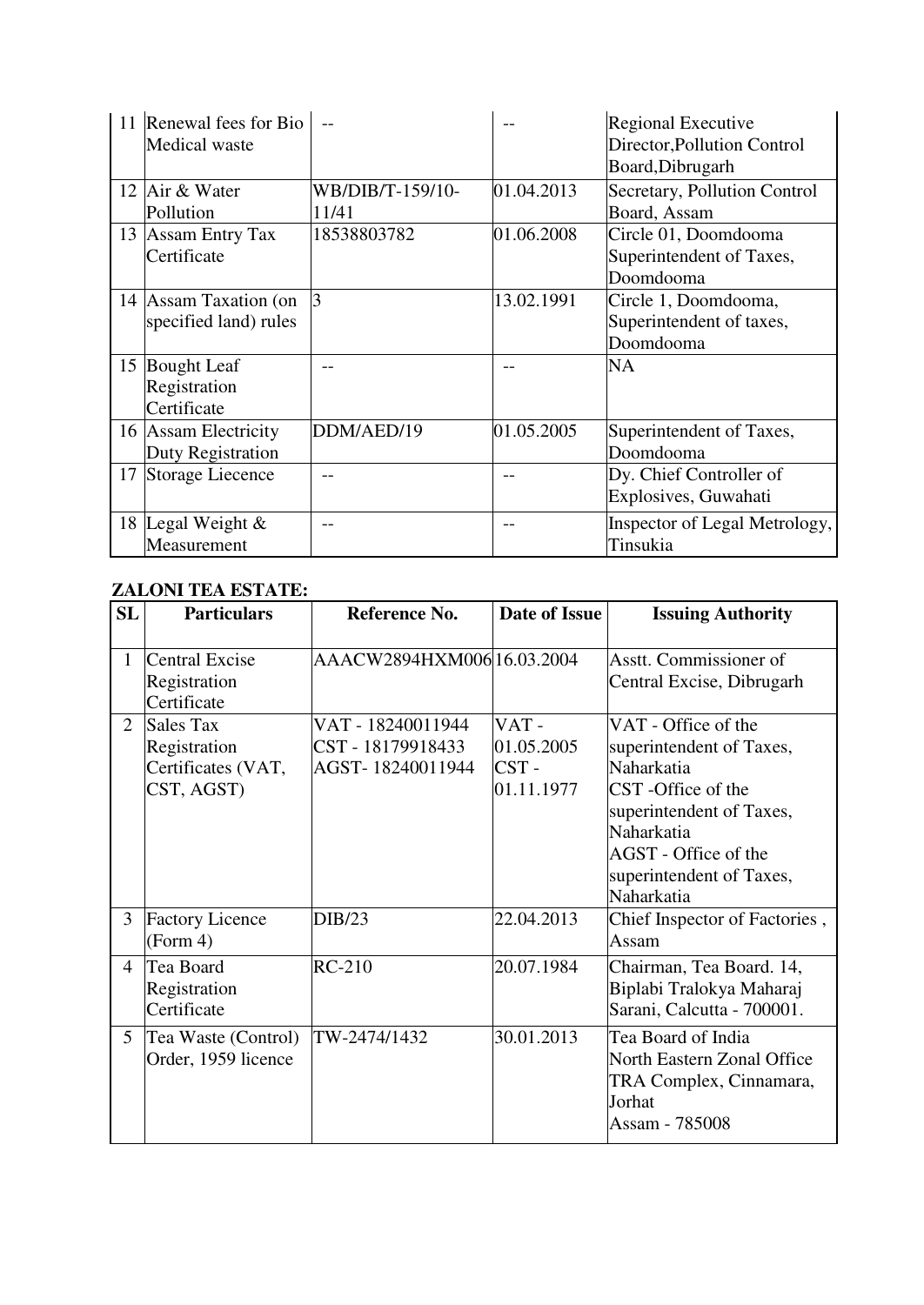| 6              | Certificate of<br>Stability in Form-34                                                                                          | DIB/23/9809                | 15.12.2011 | Competent Person,<br><b>C.I.F Govt of Assam</b><br>House No 56, Behind IOCL,<br>Kachari Basti Rd, Ulubari,<br>Guwahati-07 |
|----------------|---------------------------------------------------------------------------------------------------------------------------------|----------------------------|------------|---------------------------------------------------------------------------------------------------------------------------|
| $\overline{7}$ | Certificate of<br>Guarantee for Fire<br>Extinguishers                                                                           | $-$                        | 26.04.2013 | <b>Assam Fire Agency</b>                                                                                                  |
| 8              | Food Trade Licence                                                                                                              | 10012071000059             | 31.05.2013 | <b>Central Licensing Authority</b><br>under FSSA                                                                          |
| 9              | Certificate of<br><b>Registration under</b><br>Assam Professions,<br>Trades, Callings and<br>Employments,<br>Taxation Act, 1947 | 18148905791                | 01.05.2005 | Office of the superintendent<br>of Taxes, Naharkatia                                                                      |
| 10             | Certificate of<br>Registration to run a<br>Plantation                                                                           | 77/86                      | 23.07.2012 | The Chief Inspector of<br>Plantations, Assam<br>Office of the Labour<br>Commissioner                                      |
|                | 11 Renewal fees for Bio<br>Medical waste                                                                                        | $-$                        | $-1$       | Regional Exe. Engg. Regioal<br><b>Office Pollution Control</b><br><b>Board Dibrugarh</b>                                  |
|                | 12 Air & Water<br>Pollution                                                                                                     | WB/Z-I/T-110/90-<br>91/223 | 01.04.2012 | Secretary, Pollution Control<br>Board                                                                                     |
|                | 13 Assam Entry Tax<br>Certificate                                                                                               | 18708803640                | 01.06.2008 | The Superintendent, of the<br>Taxes, Naharkatia                                                                           |
|                | 14 Assam Taxation (on<br>specified land) rules                                                                                  | NHK/ATSL/22                | 01.01.1990 | The Superintendent, of the<br>Taxes, Naharkatia                                                                           |
|                | 15 Bought Leaf<br>Registration<br>Certificate                                                                                   | $-$                        | $-$        | NA                                                                                                                        |
|                | 16 Assam Electricity<br>Duty Registration                                                                                       | $-$                        | $-$        | The Superintendent, of Taxes,<br>Naharkatia                                                                               |
| 17             | Storage Liecence                                                                                                                | $-$                        | $-$        | NA                                                                                                                        |
| 18             | Legal Weight &<br>Measurement                                                                                                   | $-$                        |            | Aug-13 Inspector of Legal Metrology,<br>Naharkatia (AMC With<br>Decco & Co.)                                              |

Witness, Shri Abhay Manohar Sapre, B.A. L.L.B the Chief Justice of Gauhati High Court, on this  $20<sup>th</sup>$  Day of December, 2013.

(By the Court) Sd/-

 Registrar General Gauhati High Court